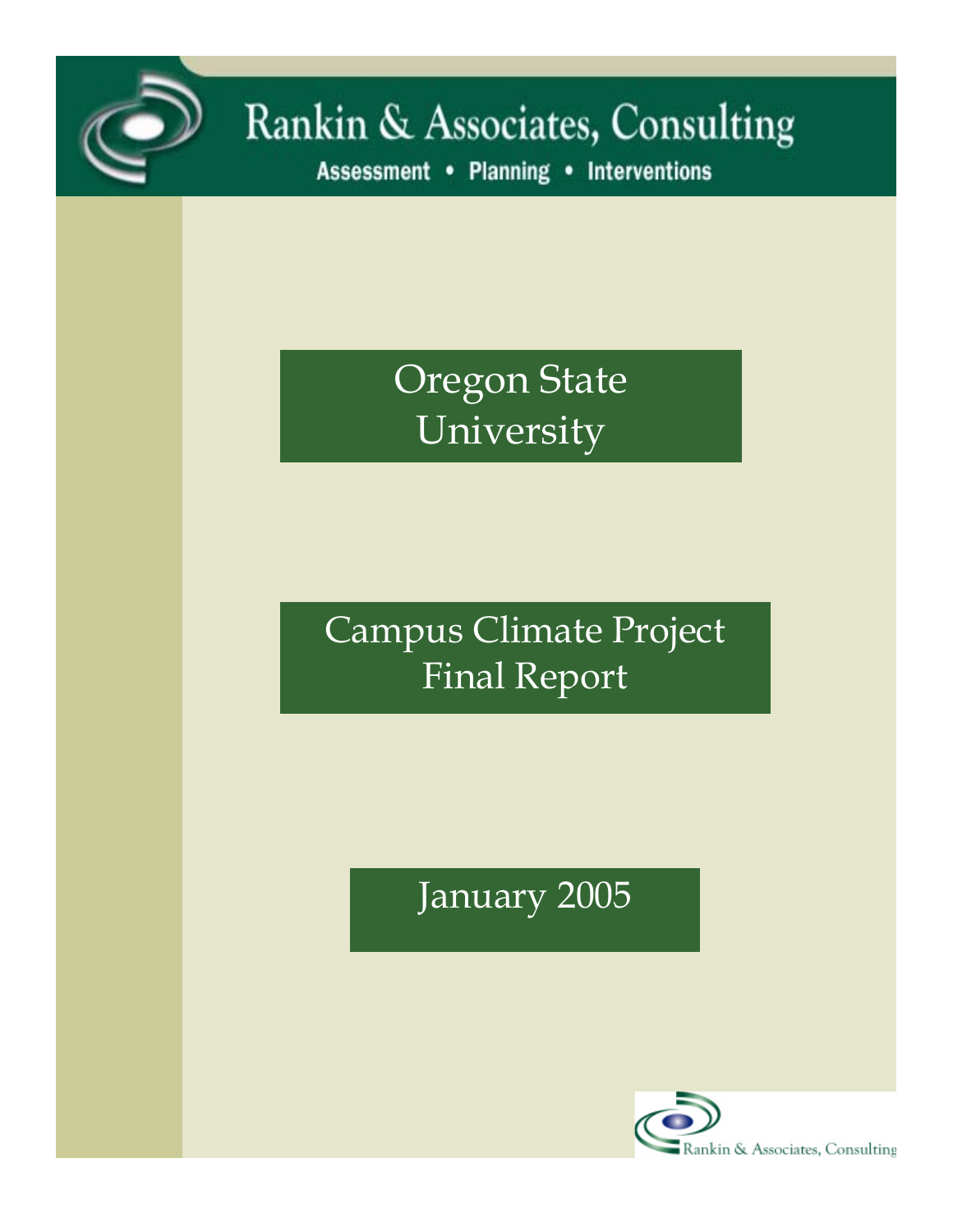# **Table of Contents**

| Experiences as Members of Underrepresented Groups25-32 |  |
|--------------------------------------------------------|--|
|                                                        |  |
|                                                        |  |
|                                                        |  |
|                                                        |  |
| Appendices                                             |  |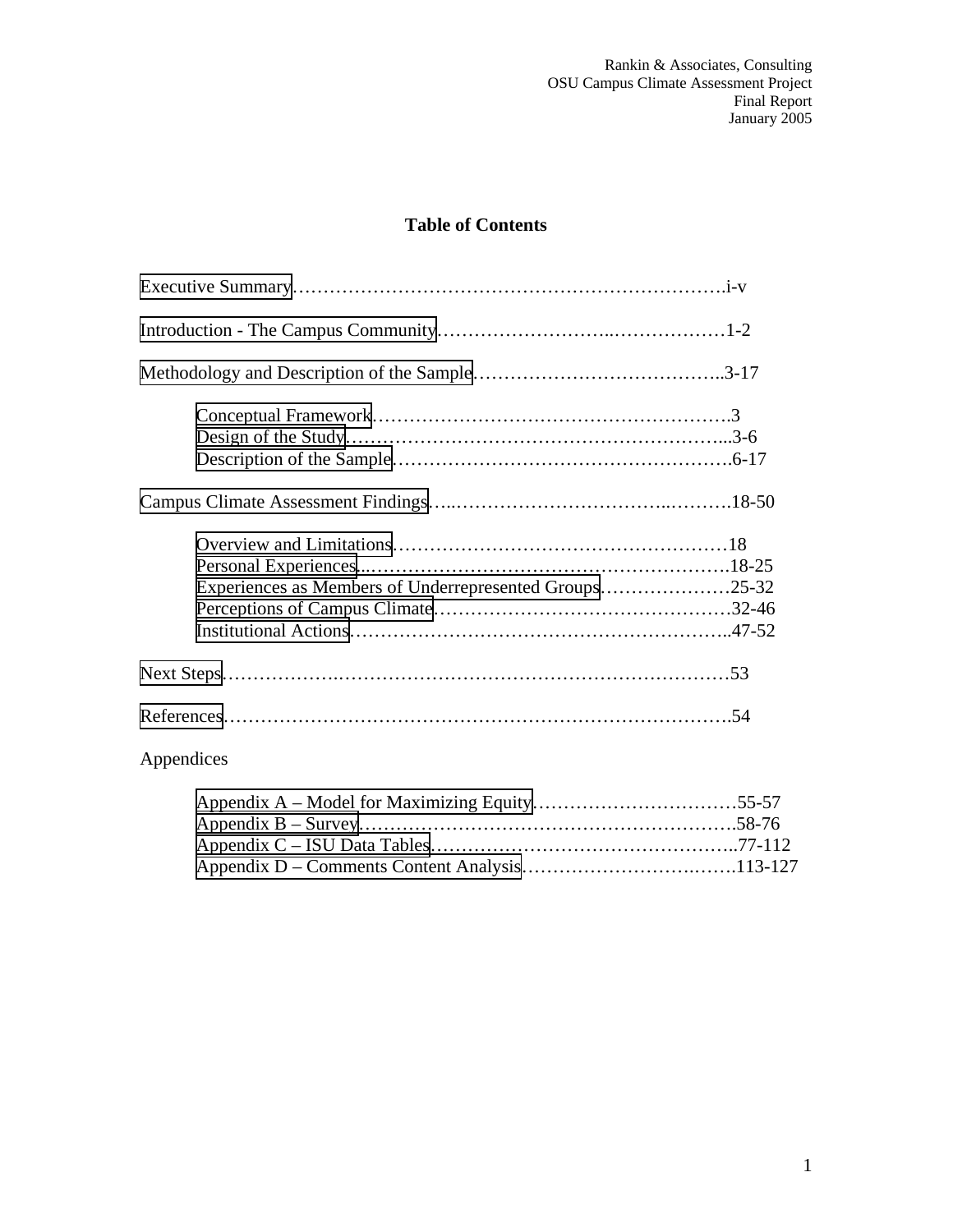#### **Executive Summary**

<span id="page-2-0"></span>*Resistance begins with people confronting pain, whether it's theirs or somebody else's, and wanting to do something to change it.*<sup>1</sup>  *--- bell hooks,* Yearning

American colleges and universities are charged with creating an environment characterized by equal access for all students, faculty, and staff regardless of cultural differences, where individuals are not just tolerated but valued. Institutional missions suggest that higher education values multicultural awareness and understanding within an environment of mutual respect and cooperation. Institutional strategic plans advocate creating welcoming and inclusive climates that are grounded in respect, nurtured by dialogue and evidenced by a pattern of civil interaction.

Oregon State University believes in creating such an environment as evidenced by their support and commitment to this project. The project was a proactive initiative commissioned by the Office of Multicultural Affairs, President's Commission on the Status of Women, Faculty Senate and University Administration to review the climate on campus for underrepresented<sup>2</sup> employees<sup>3</sup> and students and to assist the institution in identifying challenges and implementing initiatives to create the desired climate. To minimize internal bias, the Campus Climate Study Committee  $(CCSC)^4$  contracted with an outside consultant<sup>5</sup> to assist them. An internal assessment was conducted and the results will be used to identify specific strategies for addressing the challenges and supporting positive diversity initiatives through the development of a strategic plan to maximize equity at OSU. This report provides an overview of the process for maximizing equity, the findings of the internal assessment including the results of the campus-wide survey, and a content analysis of comments provided by survey

<sup>&</sup>lt;sup>1</sup> hooks, b. (1990), Yearning. Boston: South End Press.

 $2<sup>2</sup>$  Underrepresented groups can be based on age, ancestry, gender, racial or ethnic background, disability, national origin, religious creed, or sexual orientation.

<sup>&</sup>lt;sup>3</sup> Employees in this report refer to all faculty (academic faculty, professional faculty, and research faculty), and all classified staff.

<sup>&</sup>lt;sup>4</sup> Campus Climate Committee members are listed on the first page of the survey in Appendix B.

<sup>&</sup>lt;sup>5</sup> Rankin & Associates, Consulting was the firm hired to conduct the project.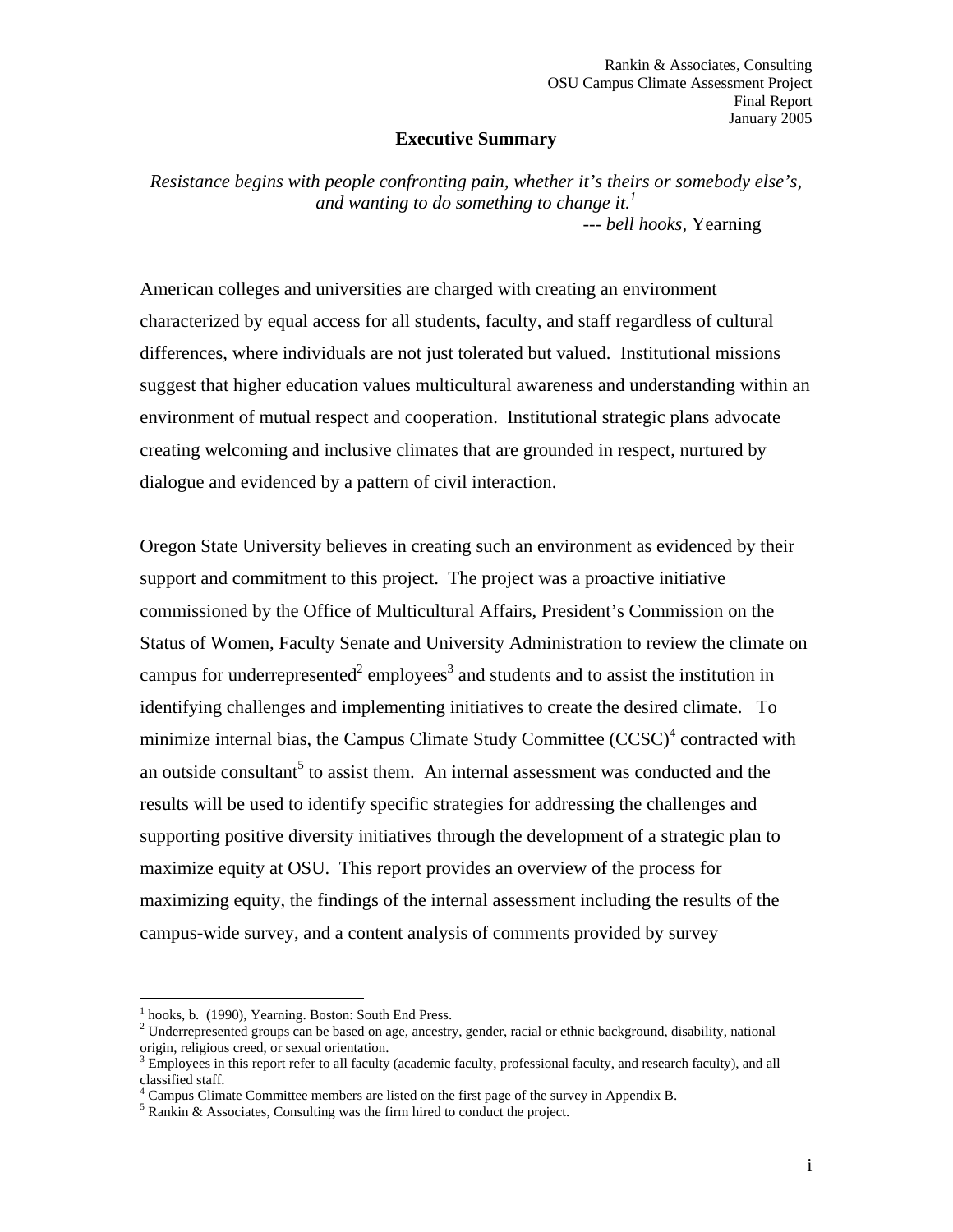respondents. The internal assessment will help to lay the groundwork for future initiatives.

Because of the inherent complexity of the topic of diversity, it is crucial to examine the multiple dimensions of diversity in higher education. The conceptual model used as the foundation for this assessment of campus climate was developed by Smith (1999) and modified by Rankin  $(2002)$ .<sup>6</sup> Following the design of the model, initial focus groups/interviews representing the various constituent groups on campus were convened in October, 2003. The focus groups/interviews were conducted to identify challenges confronting the University community and provide input on the construction of the questions included in the survey instrument. The survey questions also were informed by the work of Rankin  $(2003)^7$ . The CCSC and the various constituent groups reviewed the drafts of the survey. The final survey contained sixty-six questions and additional space for respondents to provide commentary regarding their experiences, and was distributed to the campus community in spring semester, 2004. The sampling procedure included the entire population of OSU students, faculty, staff, and administration. The survey was designed to have respondents provide information about their personal experiences with regard to climate issues, their perception of the climate for underrepresented members of the academic community, and their perceptions of institutional actions, including administrative policies and academic initiatives regarding climate issues and concerns on campus.

The CCSC, to allow constituent groups the opportunity to respond to the findings of the internal assessment and provide suggested revisions and/or further clarifications, reviewed a draft of the final report. A summary of the findings presented in bullet form below suggests that while the University has several challenges in regard to diversity issues, these challenges are not unique in higher education institutions across the country (Rankin, 2004).

Expediance Appendix A for a more detailed description of the Transformational Tapestry© model.<br><sup>7</sup> Benkin (2004, in press) is a pational study avamining the samples climate for underspacean

 $\frac{7}{7}$  Rankin (2004, in press) is a national study examining the campus climate for underrepresented groups.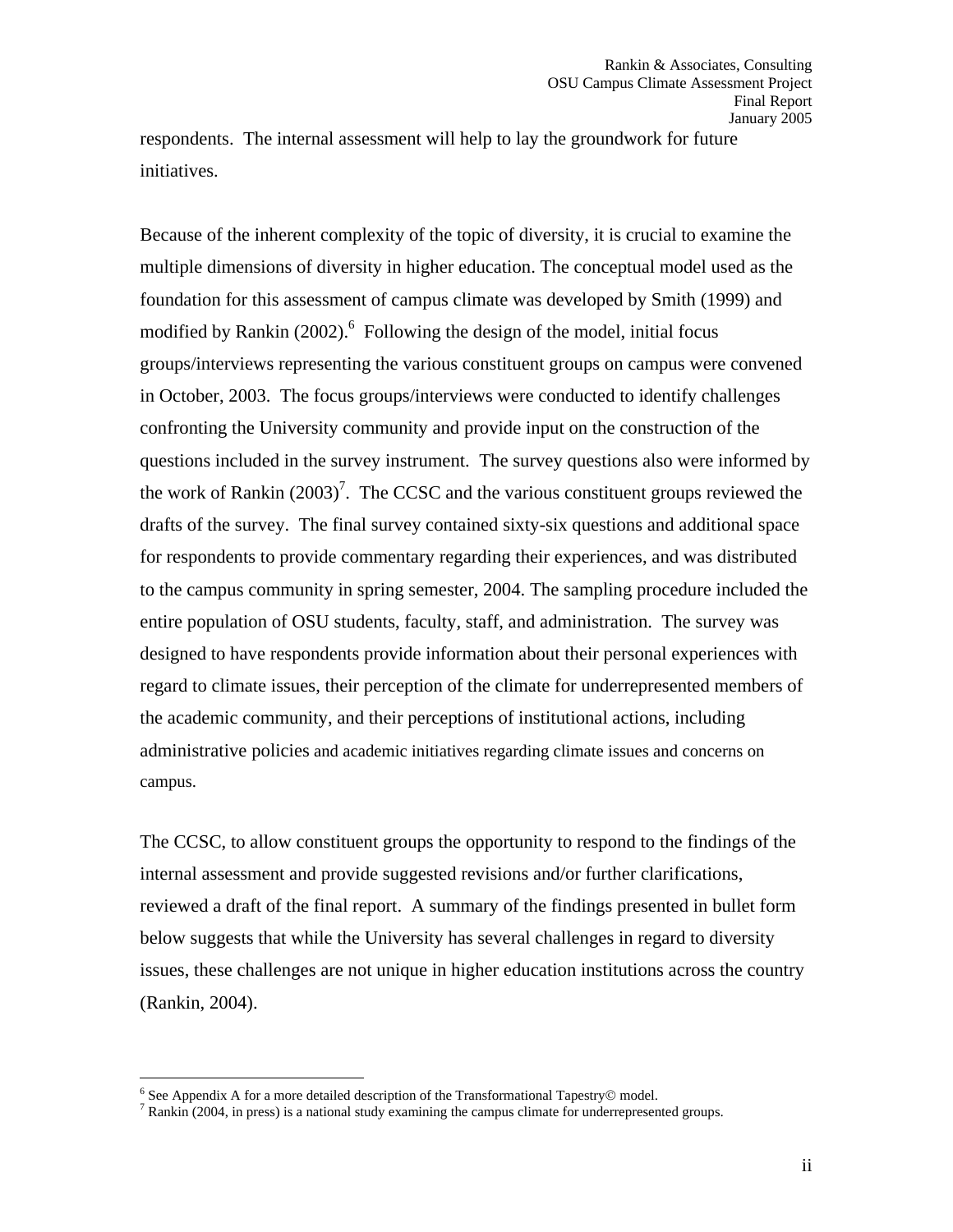#### **Results**

1289 usable surveys were returned representing the following:

- 736 students, 349 faculty, and 154 staff
- 300 people of color<sup>8</sup>
- 101 people who identified as disabled
- 115 people who identified as a sexual minority
- $\blacksquare$  839 women
- $\blacksquare$  426 men

 $\overline{a}$ 

- 34 people with international status
- 640 people who identified their spiritual affiliation as other than Christian

#### **Personal Experiences with Campus Climate**

- Thirty-eight percent ( $n = 486$ ) of individuals had personally experienced harassment (i.e., offensive, hostile, or intimidating conduct that interfered unreasonably with their ability to work or learn) at the University.
- Forty-six percent of those people harassed were intimidated or bullied; forty-two percent felt ignored, and thirty-nine percent felt excluded.
- Forty-two percent of those harassed experienced the incidents while working at a University job.
- Forty-three and forty-one percent of the respondents identified students and faculty, respectively, as the sources of the harassment
- When reviewing these results in terms of race, people of color (in all demographic categories) reported more experiences of harassment than did white people.
- With respect to spirituality and levels of experienced harassment, non-Christians reported experiencing harassment more often than Christian people.
- Some respondents from underrepresented groups reported that they feared for their safety due to their race/ethnicity (41%), sexual orientation/gender identity (63%), or gender (63%).
- Fifty-three percent of people from underrepresented groups experienced racial profiling and one-third reported that they were the targets of a bias-related incident on campus.

<sup>&</sup>lt;sup>8</sup> While recognizing the vastly different experiences of people of various racial identities (e.g. Chicano(a) compared to African-American or Latino(a) compared to Asian-American), and those experiences within these identity categories (e.g. Hmong compared to Chinese), however due to the small numbers in the individual categories, it was necessary to collapse them for many of the analyses.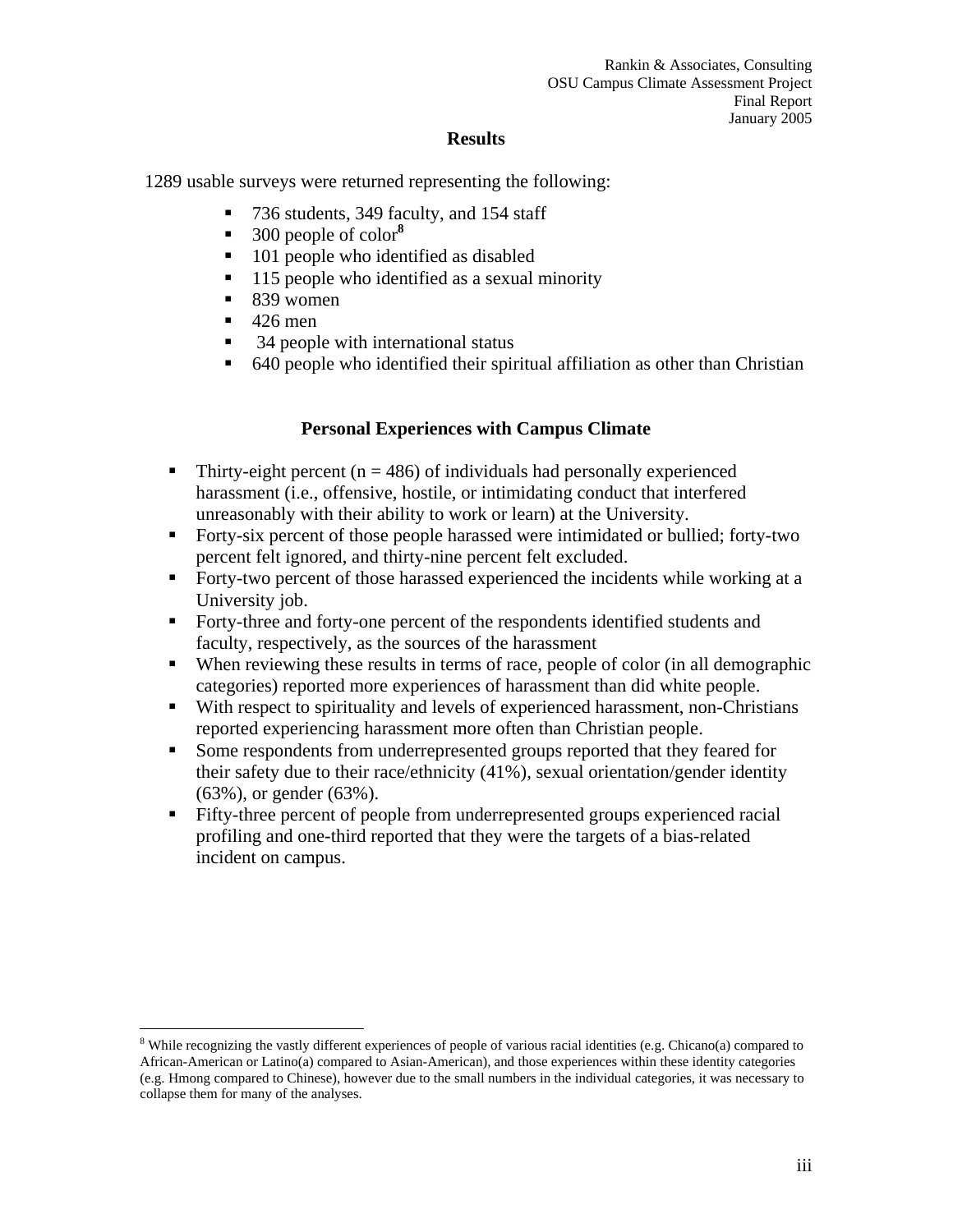## **Perceptions of Campus Climate**

- Fifty-one percent of the participants had observed conduct on campus that created an offensive, hostile, or intimidating working or learning environment mainly due to ethnicity (45%), gender (42%), sexual orientation (40%), and race (36%).
- People most often observed harassment in the forms of derogatory remarks (56%), publications on campus (31%), racial/ethnic profiling (24%), written comments (24%), and seeing someone being stared at (24%), deliberately ignored (33%), or excluded from activities (25%).
- Fifty-nine percent of respondents felt that the classroom climate was welcoming of people from underrepresented groups.
- Twenty-four percent of the faculty<sup>9</sup> of color were uncomfortable or very uncomfortable in their academic colleges.
- Twenty-four percent of employees of color were uncomfortable or very uncomfortable within their department or work unit.

## **Perceptions of Institutional Actions**

- Approximately half of the respondents felt that requiring all University students and employees to take at least one class or workshop that focuses on issues, research, and perspectives about various groups (with the exception of age and physical characteristics) will improve the campus climate for these groups.
- Forty-four percent of the respondents thought including diversity related activities as a criterion for faculty and staff performance evaluations would improve the climate at the University.

It is the intention of the CCSC that the results of this internal assessment be used to identify specific strategies for addressing the challenges facing their community and support positive initiatives on campus. The next steps include the CCSC and other campus constituent groups (e.g., underrepresented groups, students, faculty, staff, and administration) working in collaboration with the consultant to create a strategic plan for maximizing equity at Oregon State University based on the results of the internal assessment and using the Transformational Tapestry Model (Appendix A). As in the previous phases of this project, the development of the plan will be in collaboration with *all* constituent groups at the University.

<sup>&</sup>lt;sup>9</sup> Faculty in this report refer to academic faculty, professional faculty, and research faculty unless otherwise noted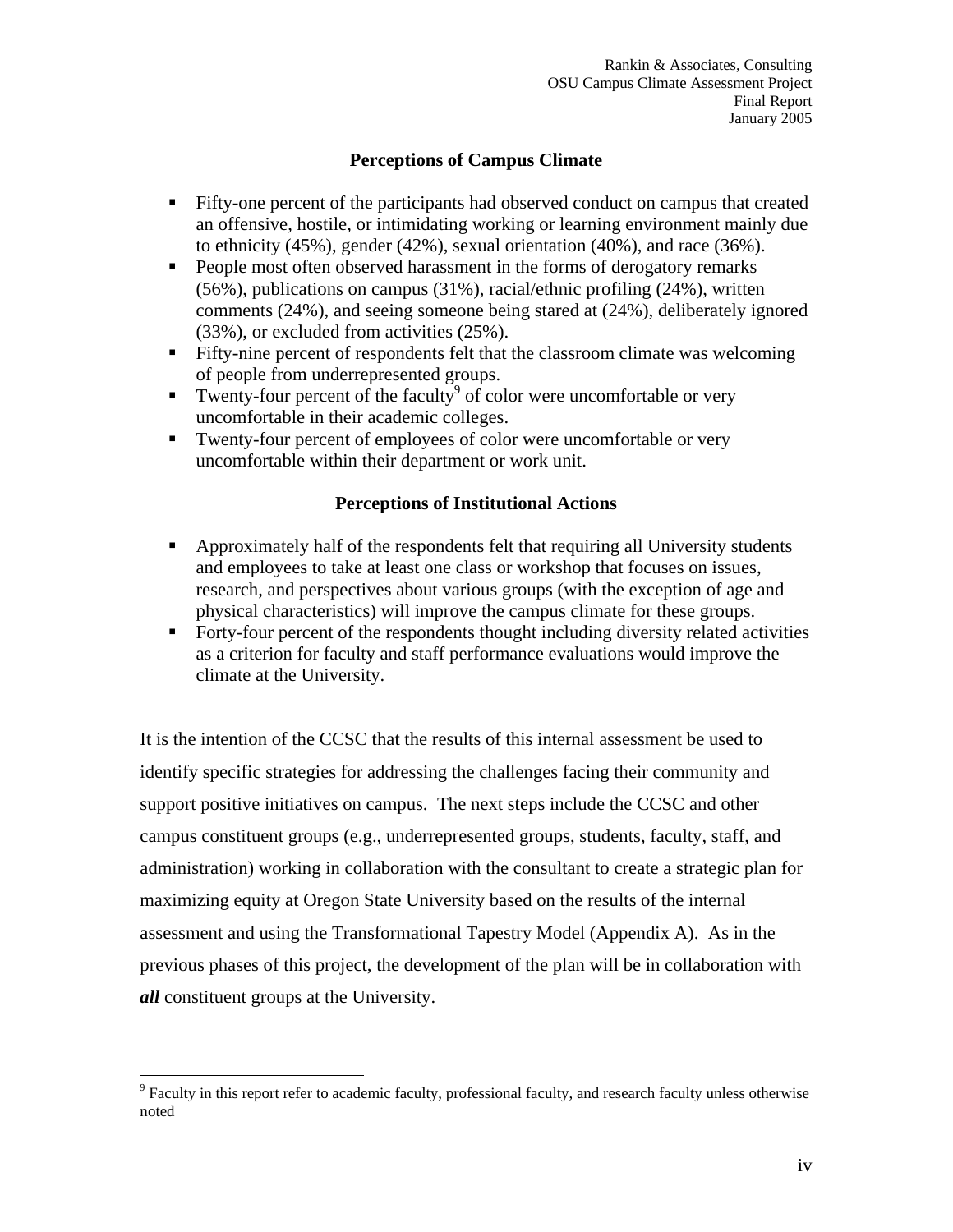## **Introduction The Campus Community**

<span id="page-6-0"></span>One of the primary missions of higher education institutions is unearthing and disseminating knowledge. Academic communities expend a great deal of effort fostering an environment where this mission is nurtured, with the understanding that institutional climate has a profound effect on the academic community's ability to excel in research and scholarship.<sup>10</sup> The climate on college campuses not only affects the creation of knowledge, but also significantly affects members of the academic community who, in turn, contribute to the creation of the campus environment.<sup>11</sup> Several national education association reports advocate creating a more inclusive, welcoming climate on college campuses.

A 1990 report by the Carnegie Foundation for the Advancement of Teaching and the American Council on Education<sup>12</sup> suggests that in order to build a vital community of learning a college or university must provide an environment where

"…intellectual life is central and where faculty and students work together to strengthen teaching and learning, where freedom of expression is uncompromisingly protected and where civility is powerfully affirmed, where the dignity of all individuals is affirmed and where equality of opportunity is vigorously pursued, and where the well-being of each member is sensitively supported."

In addition, the Association of American Colleges and Universities (1995) challenges higher education institutions "to affirm and enact a commitment to equality, fairness, and inclusion." AAC&U proposes that colleges and universities commit to "the task of creating inclusive educational environments in which all participants are equally welcome, equally valued, and equally heard." The report suggests that in order to

 $\overline{a}$  $10$ For more detailed discussions of climate issues see Bauer (1998), Boyer (1990), Peterson (1990), Rankin (1994, 1998), and Tierney and Dilley (1996).

 $11$ For further examination of the effects of climate on campus constituent groups and their respective effects on the campus climate see Bauer (1998), Kuh and Whitt (1988), Peterson (1990), Rankin (1994, 1998, 1999), amd Tierney (1990).

<sup>&</sup>lt;sup>12</sup> Boyer, E. (1990). *Campus life: In Search of Community*. Princeton, N.J.: The Carnegie Foundation for the Advancement of Teaching.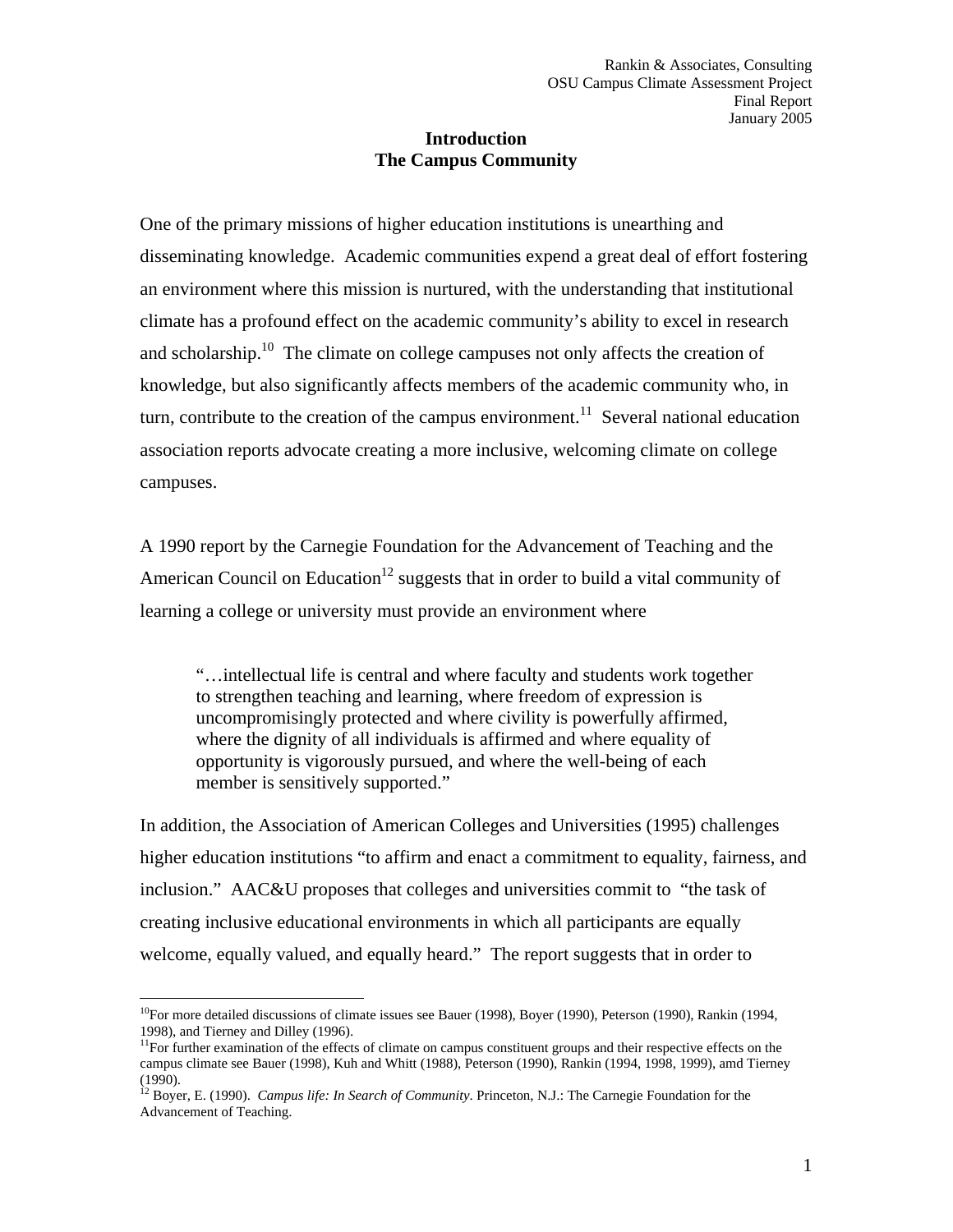provide a foundation for a vital community of learning, a primary mission of the academy must be to create an environment that cultivates diversity and celebrates difference.

Colleges and universities therefore seek to create an environment characterized by equal access for all students, faculty, and staff regardless of cultural differences, where individuals are not just tolerated but valued. Institutional mission statements and strategic plans suggest it is crucial to increase multicultural awareness and understanding, within an environment of mutual respect and cooperation, a climate that is nurtured by dialogue and evidenced by a pattern of civil interaction. On many campuses, however, a climate that is equally supportive of all of its members does not exist.<sup>13</sup>

In the spring semester 2004, the CCSC at Oregon State University (OSU) contracted with an outside consultant<sup>14</sup> to assist, by developing and conducting an internal assessment, in identifying challenges confronting the university community with respect to underrepresented<sup>15</sup> groups. The assessment was a proactive initiative by the CCSC to review the climate on campus for underrepresented groups. The results of the internal assessment will be used to identify specific strategies for addressing the challenges and supporting positive diversity initiatives through the development of a strategic plan to maximize equity.

This report provides an overview of the process for maximizing equity and the findings of the internal assessment, including the results of the campus-wide survey and the content analysis of comments provided by survey respondents. The internal assessment will help to lay the groundwork for future initiatives.

<sup>&</sup>lt;sup>13</sup> Institutions of higher learning are defenders of First Amendment rights and academic freedom. Campuses are venues for dialogue for different voices and viewpoints and this discourse must not only be allowed, but encouraged. Universities and colleges should provide a safe space where **all** voices are respected, where no voice is silenced simply because it is antithetical to one's own. The fundamental right to free speech, however, is not a justification for acts of violence or harassment. It is the recommendation of Rankin & Associates that institutions of higher education review campus policies concerning First Amendment rights, as well as official university activities and course descriptions, to ensure that they are for intellectual inquiry and not vehicles of discrimination, intimidation, or hate. <sup>14</sup> Rankin & Associates, Consulting was the firm hired to conduct the project.

<sup>&</sup>lt;sup>15</sup> Underrepresented groups can be based on age, ancestry, gender, racial or ethnic background, disability, national origin, religious creed, or sexual orientation.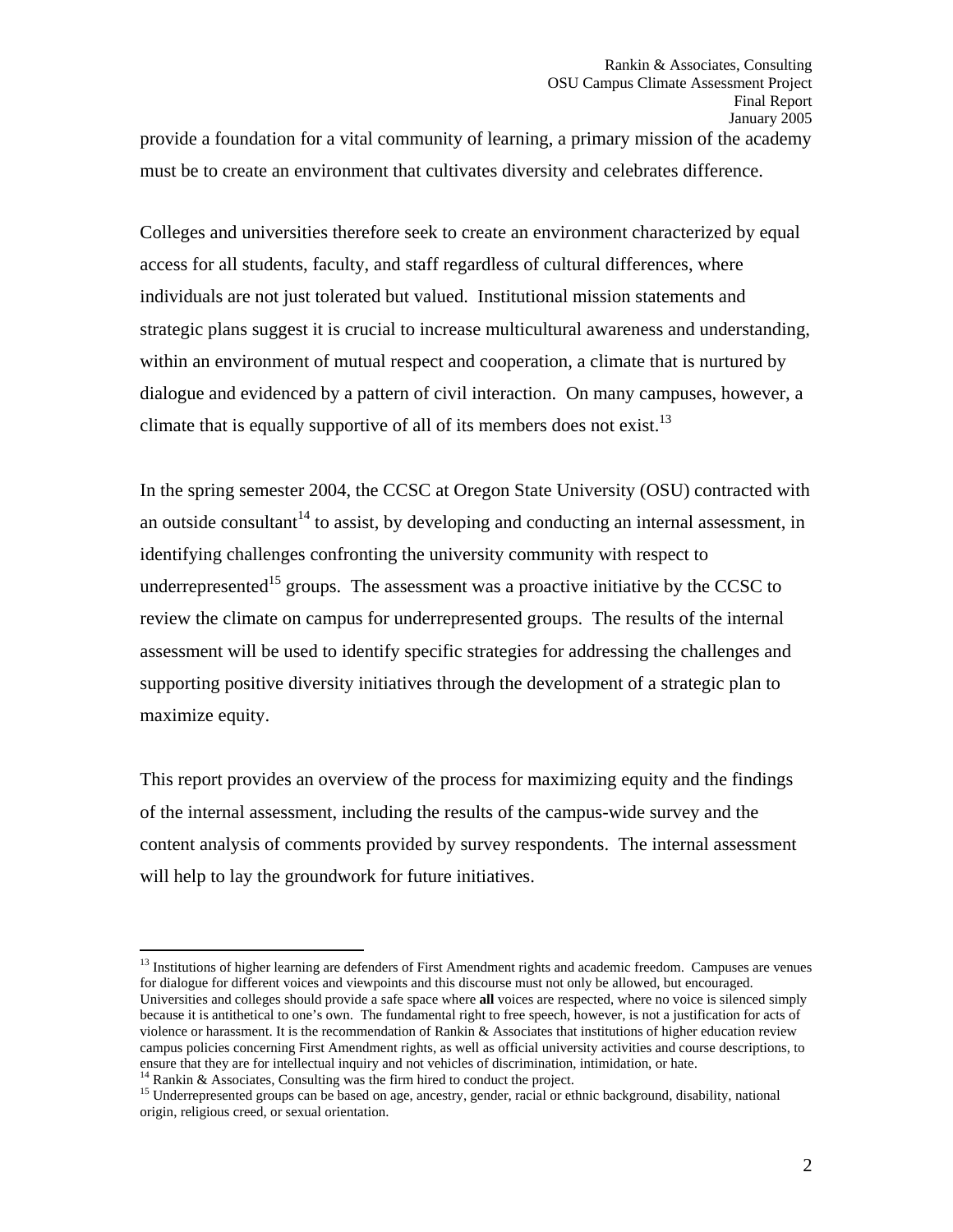## **Methodology and Description of the Sample Conceptual Framework**

<span id="page-8-0"></span>For the purposes of this project, diversity is defined as the "variety created in any society (and within any individual) by the presence of different points of view and ways of making meaning which generally flow from the influence of different cultural, ethnic, and religious heritages, from the differences in how we socialize women and men, and from the differences that emerge from class, age, sexual orientation, gender identity, ability and other socially constructed characteristics."16 Because of the inherent complexity of the topic of diversity, it is crucial to examine the multiple dimensions of diversity in higher education. The conceptual model used as the foundation for this assessment of campus climate was developed by Smith (1999) and modified by Rankin  $(2002).^{17}$ 

## **Design of the Study**

**Initial fact-finding meetings.** Following the design of the model, fact-finding meetings were held with the following groups and individuals in October 2003.

- Associated Students of OSU (ASOSU)
- Faculty Senate Executive Committee
- **President, Provost and Vice Provost for Student Affairs**
- **Minority Education Office**
- Difference, Power and Discrimination Program
- Dean of Students

 $\overline{a}$ 

- **Student Affairs Research & Evaluation**
- **Intercollegiate Athletics**
- **Diversity Council of the Faculty Senate**
- **President's Commission on the Status of Women**

These meetings were conducted to identify challenges confronting the University community. The information gathered from these meetings was used in part to assist in the construction of the survey instrument. The participant groups were recommended by the consultant and revised by the CCSC. Members of the CCSC solicited volunteers to participate in the focus groups.

<sup>&</sup>lt;sup>16</sup> Rankin & Associates (2001) adapted from AAC&U (1995).

<sup>&</sup>lt;sup>17</sup> See Appendix A for a more detailed description of the Transformational Tapestry© model.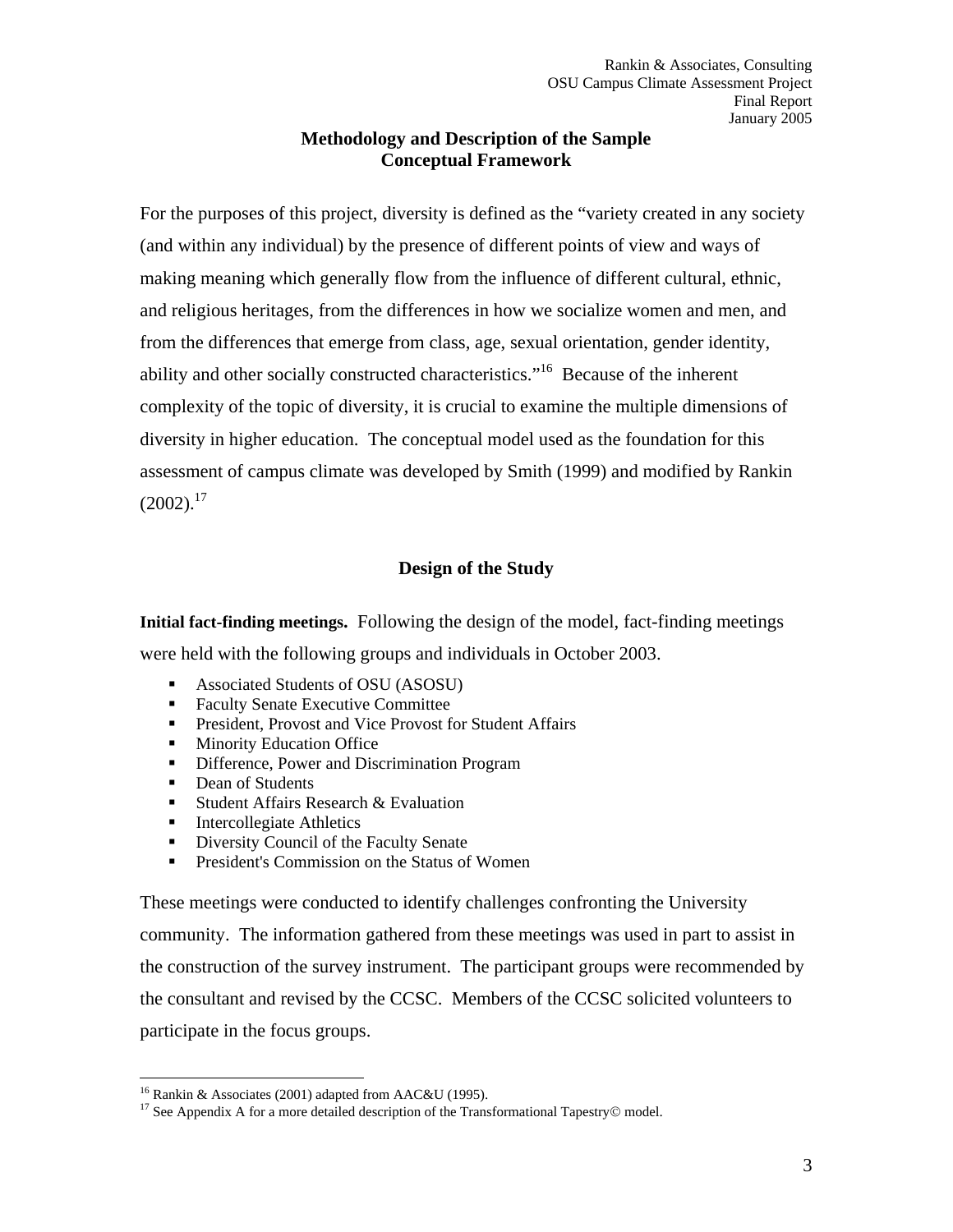**Survey Instrument**. The survey questions were constructed based in part on the information gathered in the fact-finding meetings and on the work of Rankin, 2003. The CCSC and the various constituent groups reviewed the drafts of the survey. The final survey contained questions and an additional space for respondents to provide commentary (Appendix B). The survey was designed to have respondents provide information about their personal campus experiences, their perceptions of the campus climate, and their perceptions of institutional actions including administrative policies and academic initiatives regarding diversity issues and concerns on campus. The survey was modified into a web-based format. All surveys were input into a secure site database and tabulated for appropriate analysis.

**Sampling Procedure.** The project proposal, including the survey instrument, was reviewed and approved on March 10 by the OSU Oregon State University Institutional Review Board (IRB). The proposal indicated that any analysis of the data would insure participant anonymity. The final web based survey was distributed to the campus community in March/April, 2004. Each survey included information describing the purpose of the study, explaining the survey instrument, and assuring the respondents of anonymity.

The sampling procedure included the entire population of students, faculty, staff, and administrators at Oregon State University. The sample and population figures, as well as the chi-square analyses are presented in Table 2. Chi-Square analyses reveal the following:

- The sample has a significantly higher proportion of females (and lower proportion of males) than population.
- The sample has a significantly lower proportion of White people than the population. The sample has significantly higher percentage of underrepresented groups than the population, except for Asian Americans where proportions are nearly the same.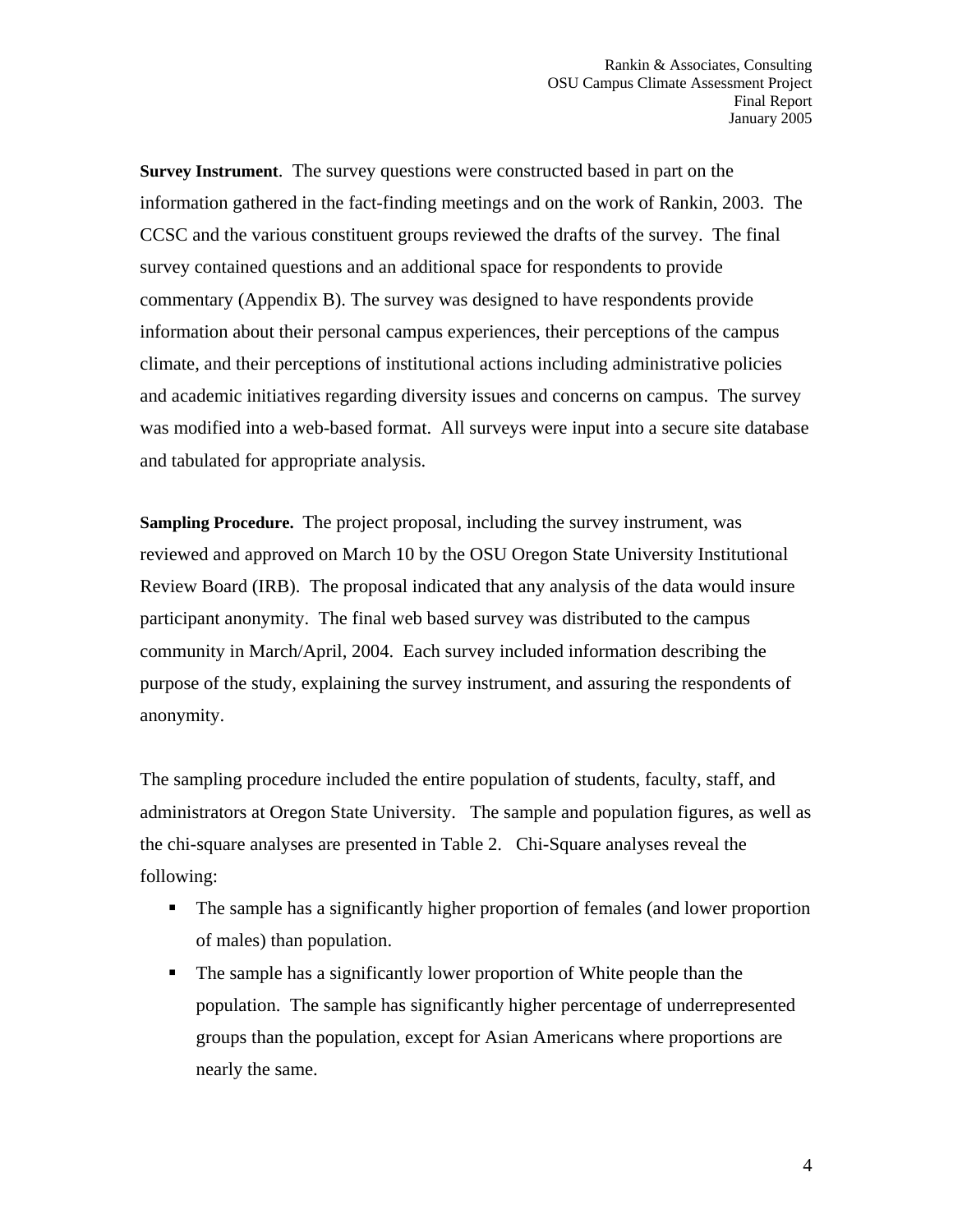The sample has a significantly lower proportion of undergraduate students, and a significantly higher proportion of staff and faculty.

|                                                                                                                      |                           |       | Population |                      | Sample |  |  |
|----------------------------------------------------------------------------------------------------------------------|---------------------------|-------|------------|----------------------|--------|--|--|
| Characteristic                                                                                                       | Subgroup                  | $\%$  | (n)        | $\%$                 | (n)    |  |  |
| Gender <sup>a</sup>                                                                                                  | Male                      | 51.2% | 10945      | 33.5%                | 426    |  |  |
|                                                                                                                      | Female                    | 48.2% | 10433      | 65.9%                | 839    |  |  |
| Race/Ethnicity <sup>b</sup>                                                                                          | African American /Black   | 1.4%  | 265        | $3.0\%$ <sup>1</sup> | 39     |  |  |
|                                                                                                                      | Asian/Pacific Islander    | 7.0%  | 1323       | 6.7 %                | 86     |  |  |
|                                                                                                                      | Middle Easterner          | 0.2%  | 46         | 1.0%                 | 13     |  |  |
|                                                                                                                      | Pacific Islander/Hawaiian |       |            |                      |        |  |  |
|                                                                                                                      | <b>Native</b>             | 0.8%  | 151        | 2.3%                 | 30     |  |  |
|                                                                                                                      | American Indian/Alaskan   |       |            |                      |        |  |  |
|                                                                                                                      | <b>Native</b>             | 1.2 % | 236        | 3.8%                 | 49     |  |  |
|                                                                                                                      | Chicano/Latino/Hispanic   | 3.5%  | 656        | 5.7%                 | 74     |  |  |
|                                                                                                                      | White/Caucasian           | 85.9% | 16290      | 80.6%                | 1039   |  |  |
| Citizenship $(Students)^c$                                                                                           | <b>US Citizen</b>         | 92.6% | 18967      | 95.5%                | 1214   |  |  |
|                                                                                                                      | <b>Permanent Resident</b> | 1.7%  | 357        | 1.8%                 | 23     |  |  |
|                                                                                                                      | International             | 5.6%  | 1155       | 2.7%                 | 34     |  |  |
| Position <sup>d</sup>                                                                                                | Undergraduate Student     | 66.4% | 14200      | 44.7%                | 568    |  |  |
|                                                                                                                      | Professional Student      | 1.8%  | 385        |                      |        |  |  |
|                                                                                                                      | <b>Graduate Student</b>   | 12.3% | 2632       | 13.2%                | 168    |  |  |
|                                                                                                                      | Staff/Administration      | 5.8%  | 1249       | 12.1%                | 154    |  |  |
|                                                                                                                      | Faculty                   | 13.6% | 2912       | 27.4%                | 349    |  |  |
| <sup>1</sup> Percentages do not sum to 100 because respondents were instructed to indicate all categories that apply |                           |       |            |                      |        |  |  |

## **Table 2 OSU Demographics of Population and Sample**

 ${}^{a}X^{2}=(1, N=22643)=146.67, p=.0001$ <br> ${}^{b}X^{2}=(6, N=20207) = 140.50, p=.0001$  $K^bX^2 = (6, N = 20297) = 149.59, p = .0001$ <br>  $K^cX^2 = (2, N = 21750) = 20.36, p = .0001$  ${}^{0}X^{2} = (2, N = 21750) = 20.36, p = .0001$ <br> ${}^{0}X^{2} = (3, N = 22332) = 325.53, p = .0001$  $X^2 = (3, N = 22232) = 325.53, p = .0001$ 

**Communication Plan**. To increase response rates, the following communication plan was employed:

- Advertisements encouraging participation was placed in every OSU employee's pay envelope March and April, 2004.
- Table tents were placed in computer labs, in residence hall dining centers and in the Memorial Union dining centers and coffee shops announcing the survey and encouraging participation.
- Advertisements were placed in the Daily Barometer throughout process when surveys were available to encourage participation.
- Flyers were distributed at major events on campus, in classrooms, and throughout student organization mailboxes encouraging participation.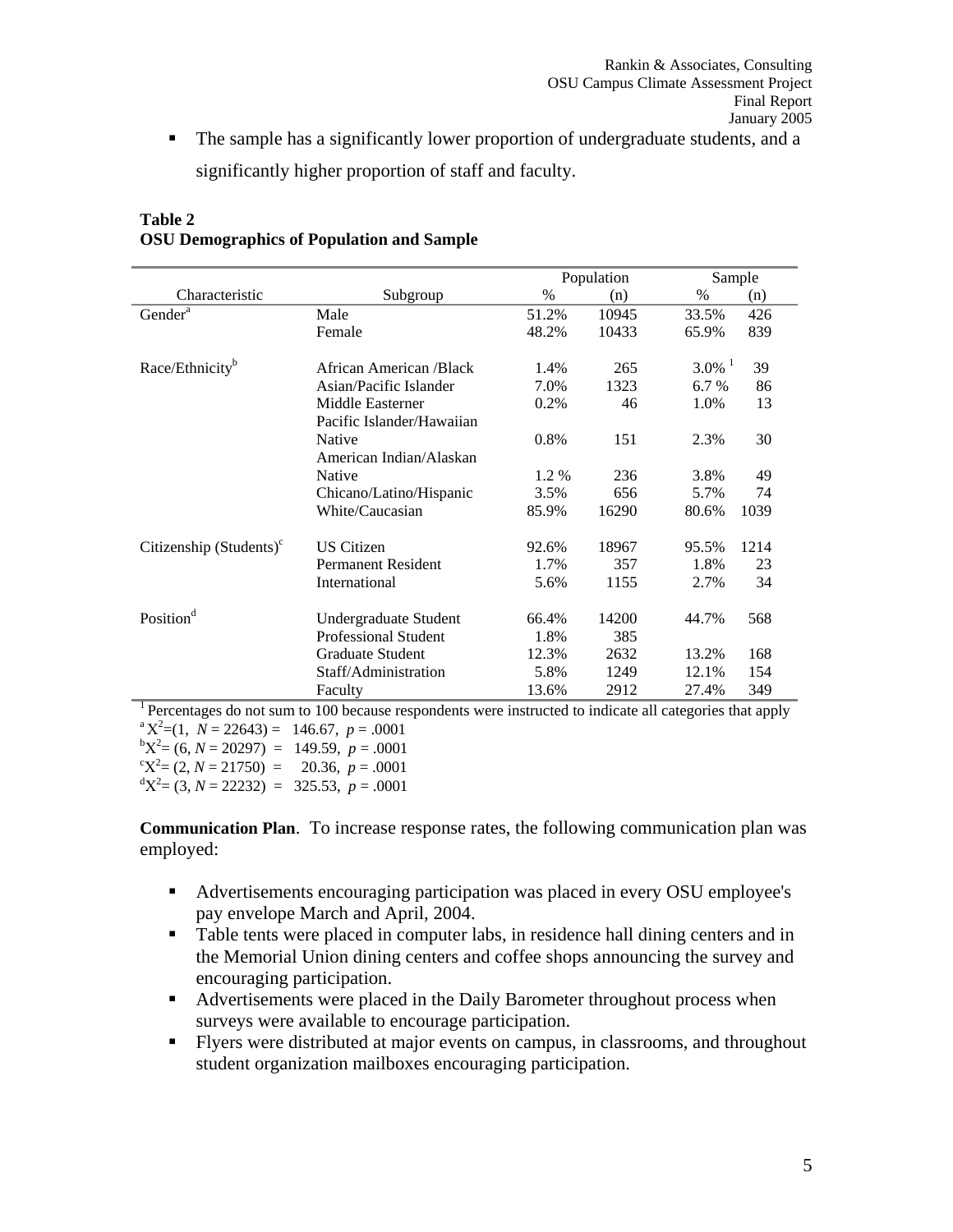- <span id="page-11-0"></span> A letter to the University community was sent out via e-mail from President Ed Ray, President of ASOSU Andy Saultz, and President of the Faculty Senate, Stella Melugin Coakley encouraging participation.
- E-mail messages were forwarded to various list-serves of various constituent groups
- Announcements were made in several in classes, student organization meetings, and staff meetings
- Several academic colleges made additional announcements as they sent out reminder e-mail messages.

## **Description of the Sample<sup>18</sup>**

The majority of the sample was women (65%) (Figure 1), heterosexual (87%) (Figure 2), and between 22 and 32 years old (29%) (Figure 3). Thirty-seven percent of the respondents were single and fifty seven percent were partnered or married. Two-thirds of the respondents were childless, while five percent were single parents, and nine percent were co-parenting with a partner. Sixty-seven percent of the respondents spent most of their lives living in medium- to large-sized cities.

 $18$  All frequency tables are provided in Appendix C. For any notation regarding tables in the narrative, the reader is directed to these tables.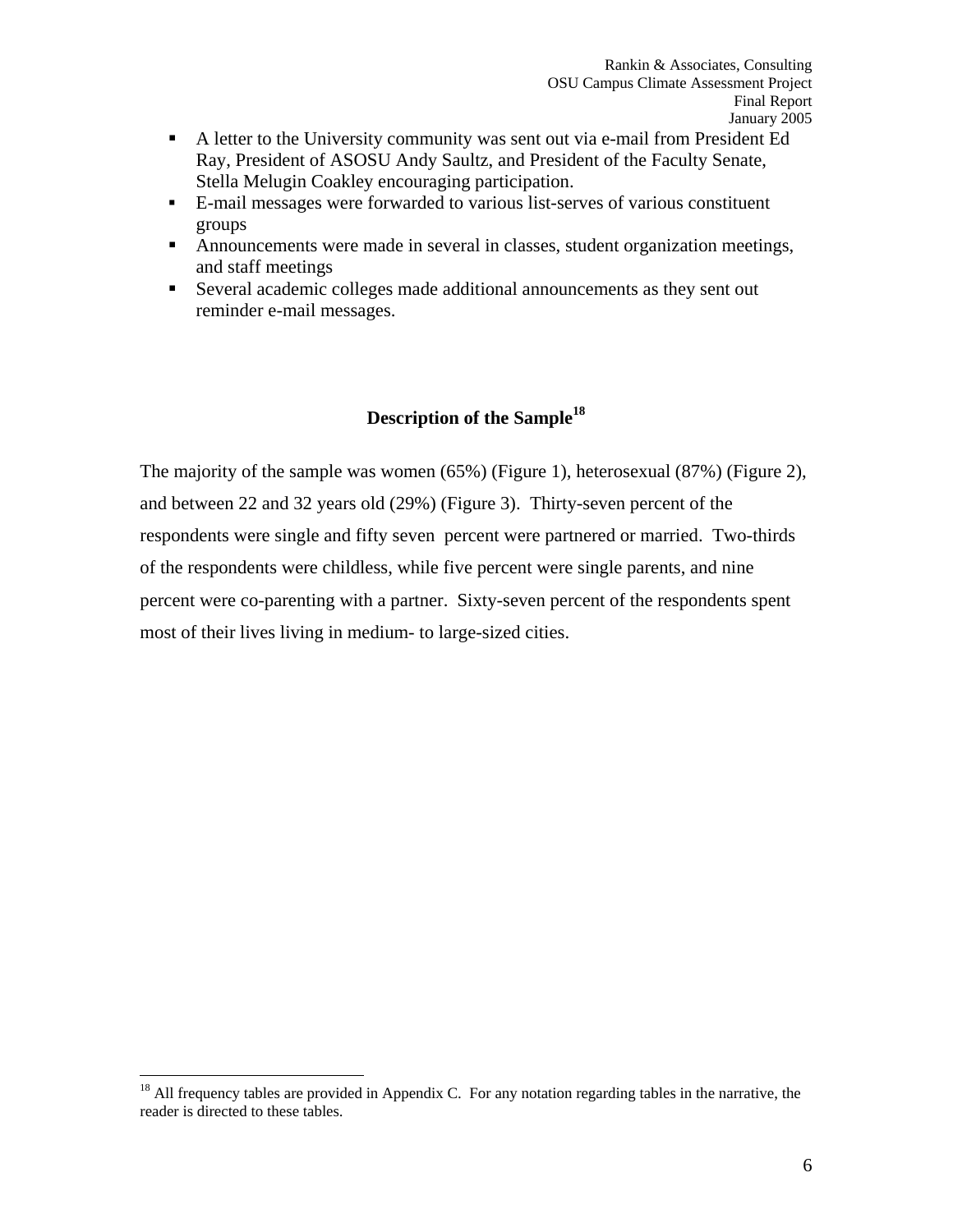

1Number of transgender respondents (n=8) too small to report 2Undergraduate and graduate students combined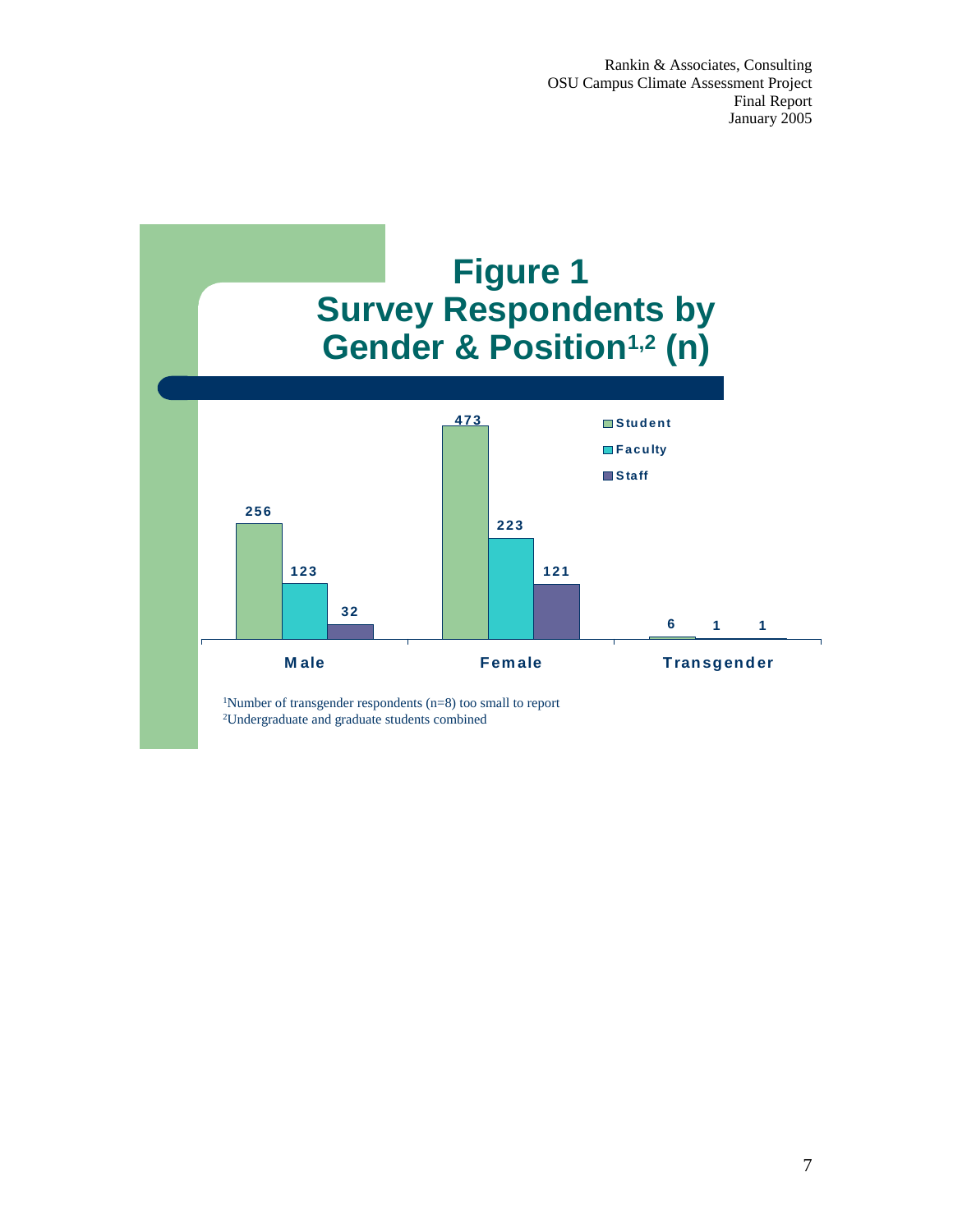



8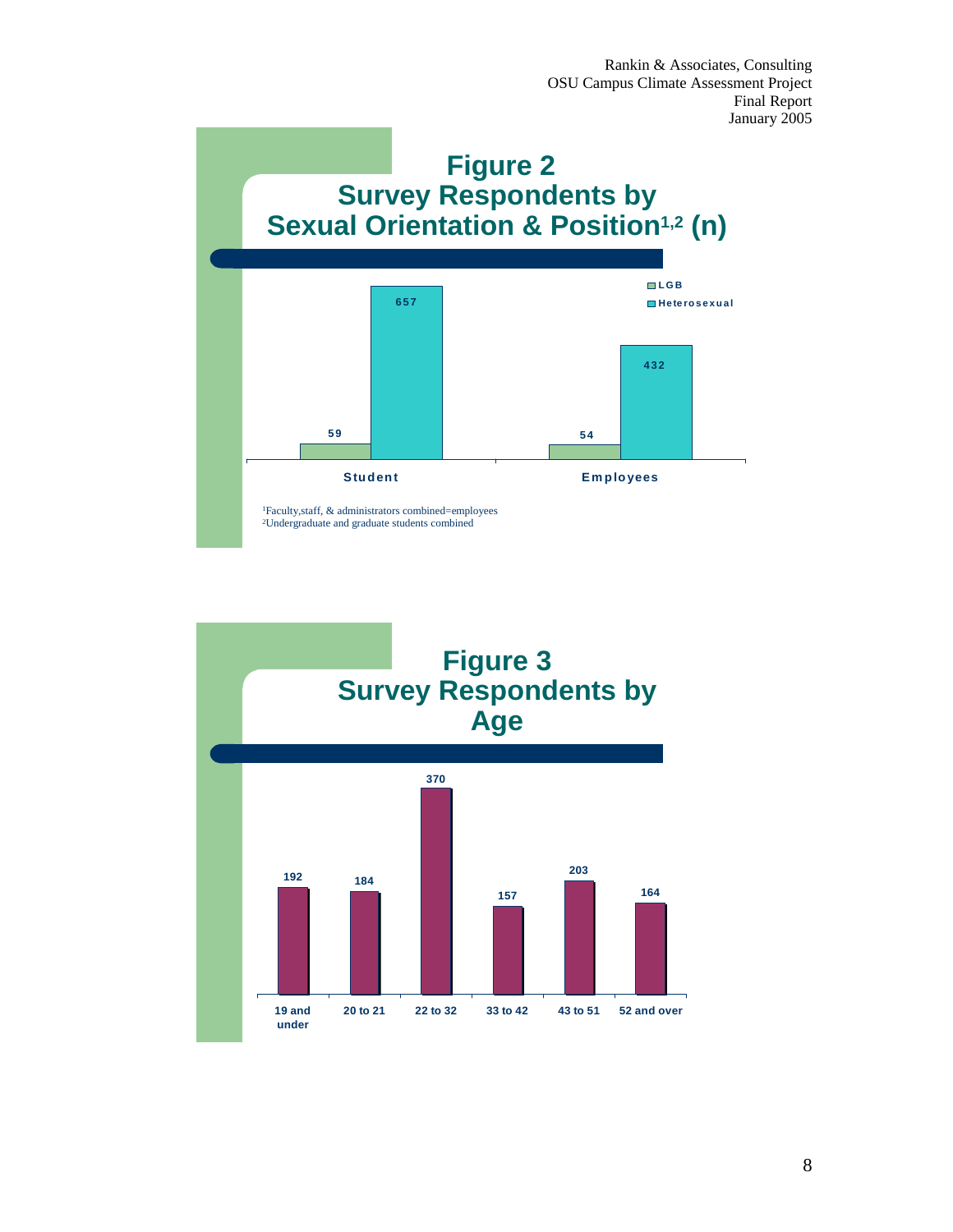Figure 4 depicts the student population by age. Fifty-eight percent of the survey respondents were students (the majority of whom were undergraduate students), while approximately twelve percent were staff and twenty-seven percent were faculty (Figure 5). Eighty-six percent of the respondents were full-time employees<sup>19</sup> or students.



<sup>&</sup>lt;sup>19</sup> Employees in this report refer to all faculty (academic faculty, professional faculty, and research faculty), all and all classified staff.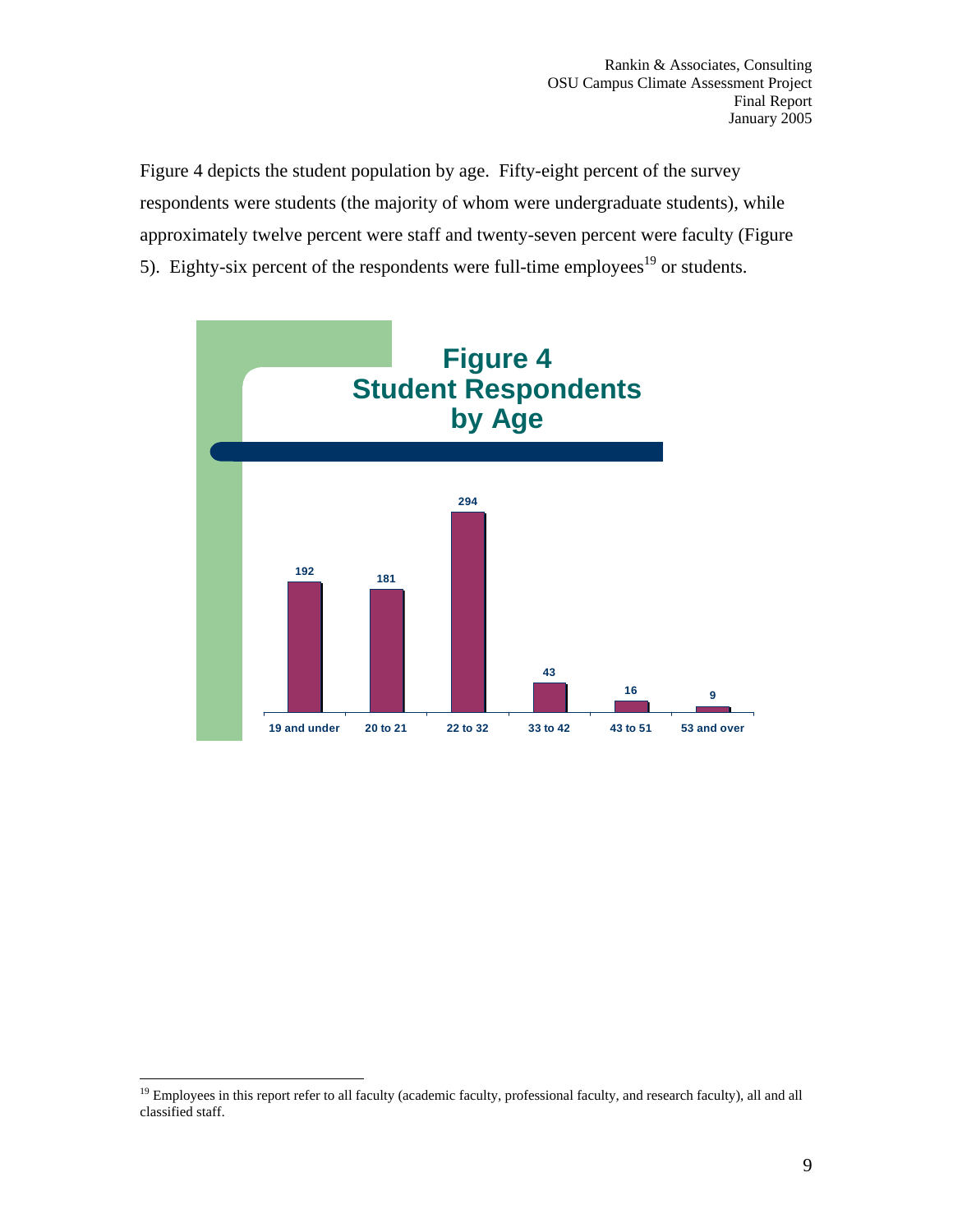

Eighty-one percent of the respondents ( $n = 1039$ ) were Caucasian/White and seven percent ( $n = 86$ ) were Asian American. Six percent ( $n = 74$ ) were Chicano/Latino/Hispanic, four percent were American Indian/Alaskan Native ( $n = 49$ ), and three percent were African American/Black ( $n = 39$ ). One percent was Middle Eastern ( $n = 13$ ) (Figure 6).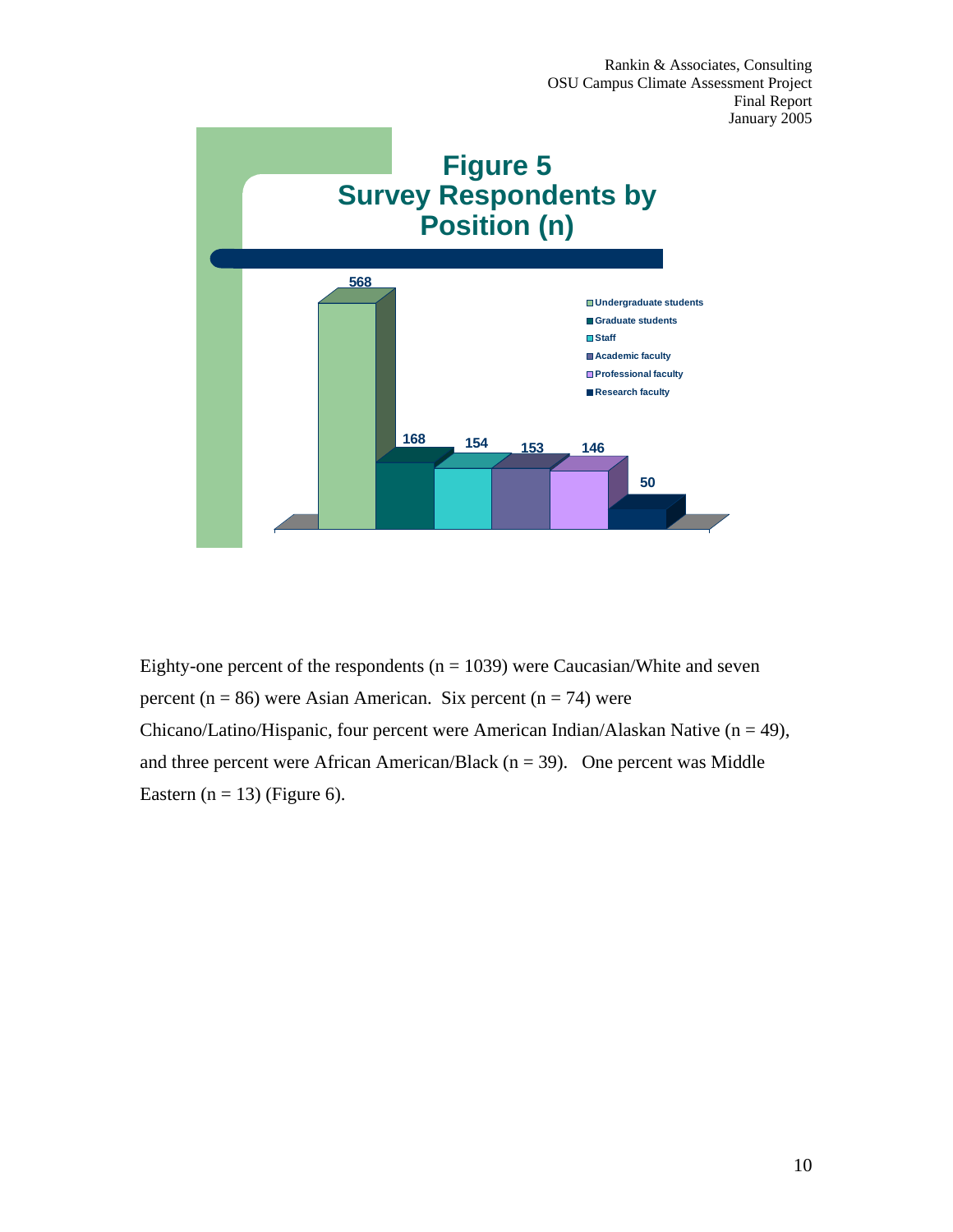

Respondents were given the opportunity to mark multiple boxes regarding their racial identity, allowing for participants to identify as bi-racial or multi-racial. Given this opportunity, the majority of respondents chose white  $(n = 989)$  as part of their identity and 300 respondents chose "color" as part of their identity (Figure 7). Given the small number of respondents in each racial/ethnic category, many of the analyses and discussion use the collapsed category of people of color and white people.<sup>20</sup>

 $\overline{a}$ 

11

<sup>&</sup>lt;sup>20</sup> While the authors recognize the vastly different experiences of people of various racial identities (e.g., Chicano(a) versus African-American or Latino(a) versus Asian-American), and those experiences within these identity categories (e.g., Hmong versus Chinese), we collapsed these categories into people of color and white for many of the analyses due to the small numbers in the individual categories.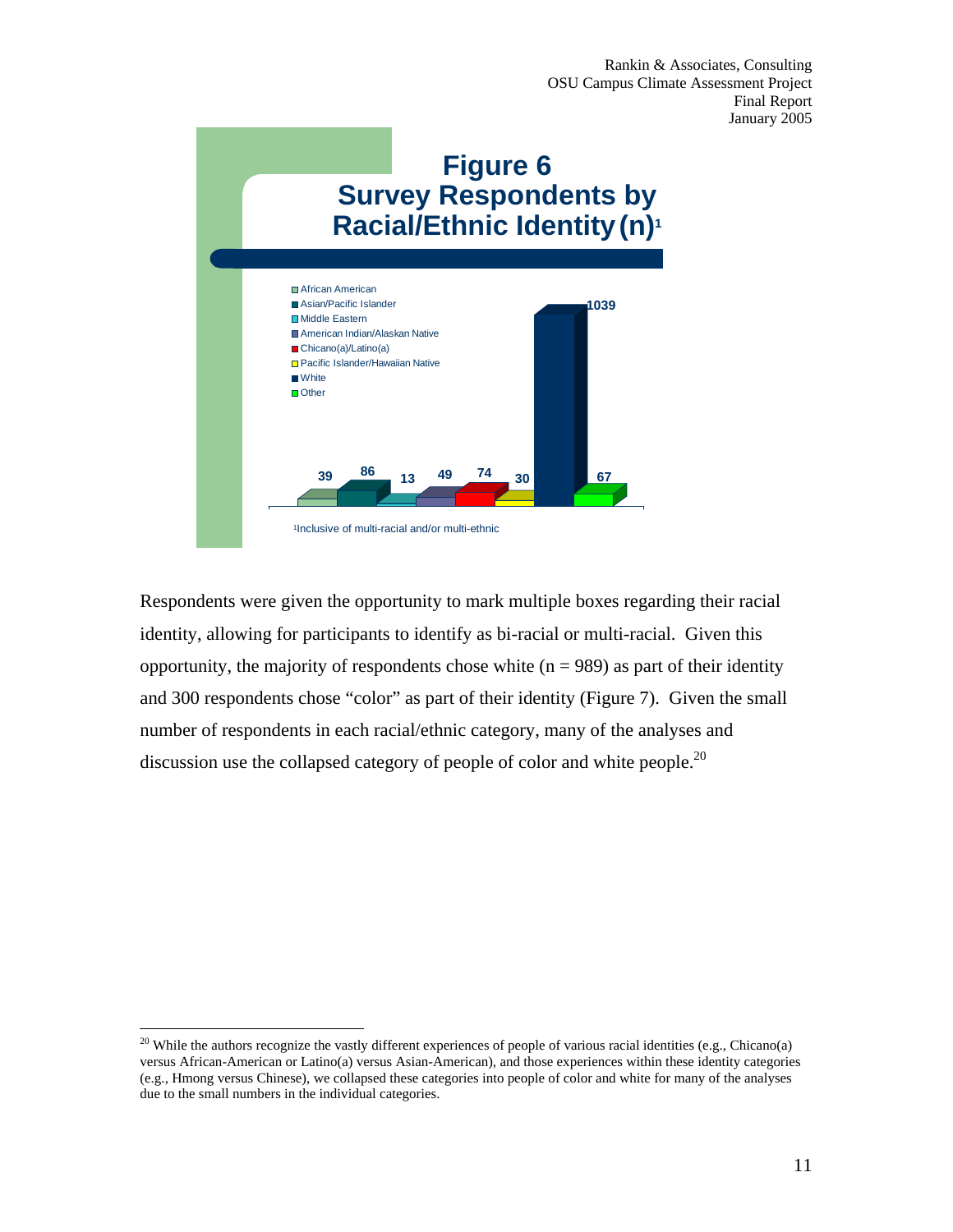

Figure 8 illustrates that most of the respondents identified as Christian (49%), while 36 percent reported no spiritual affiliation. Two percent were Buddhist or Jewish. Less than one percent of the respondents were Hindu, Muslim, or Baha'I. Figure 9 provides a review of the data by position, collapsing the categories of non-Christian spiritual affiliations.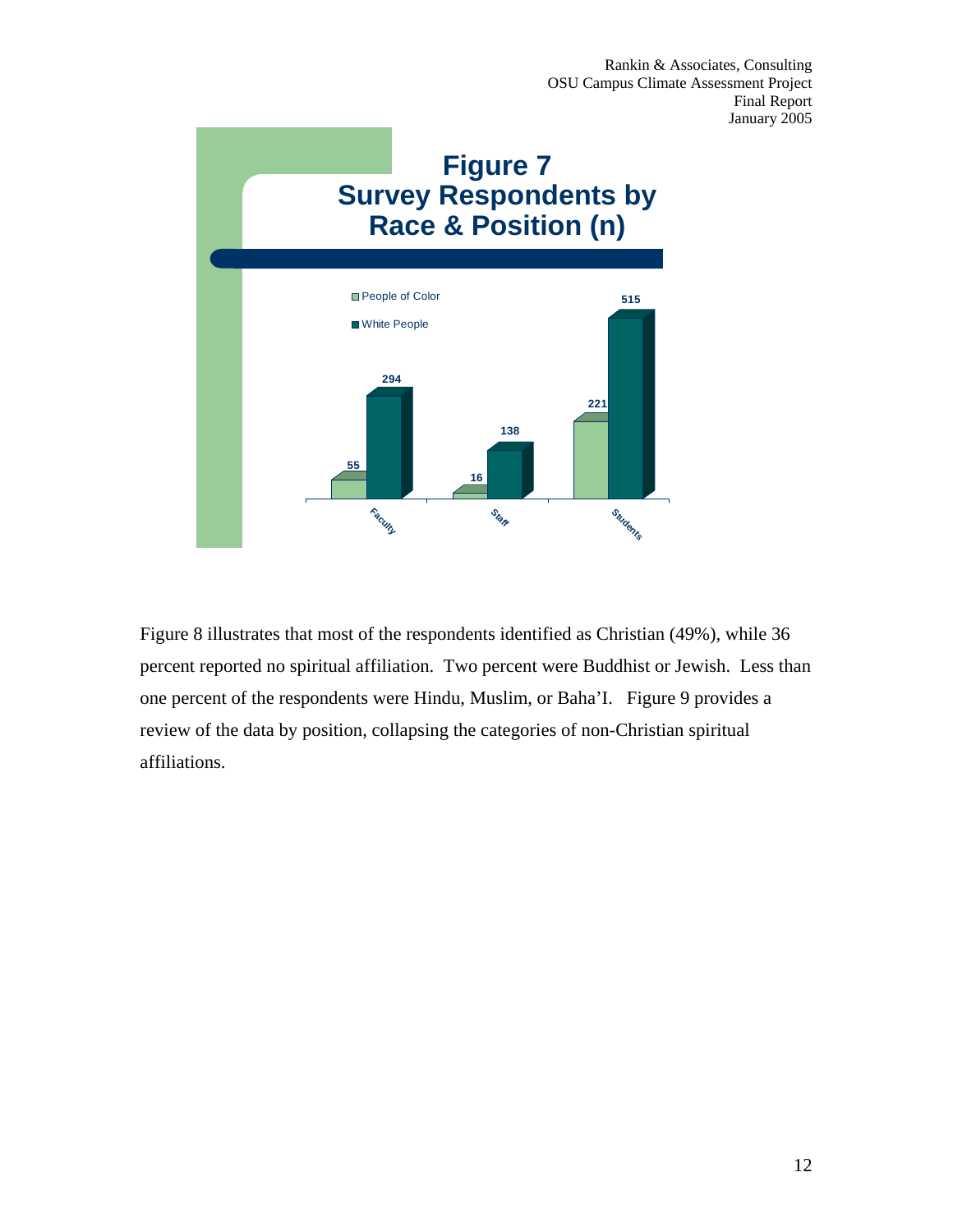

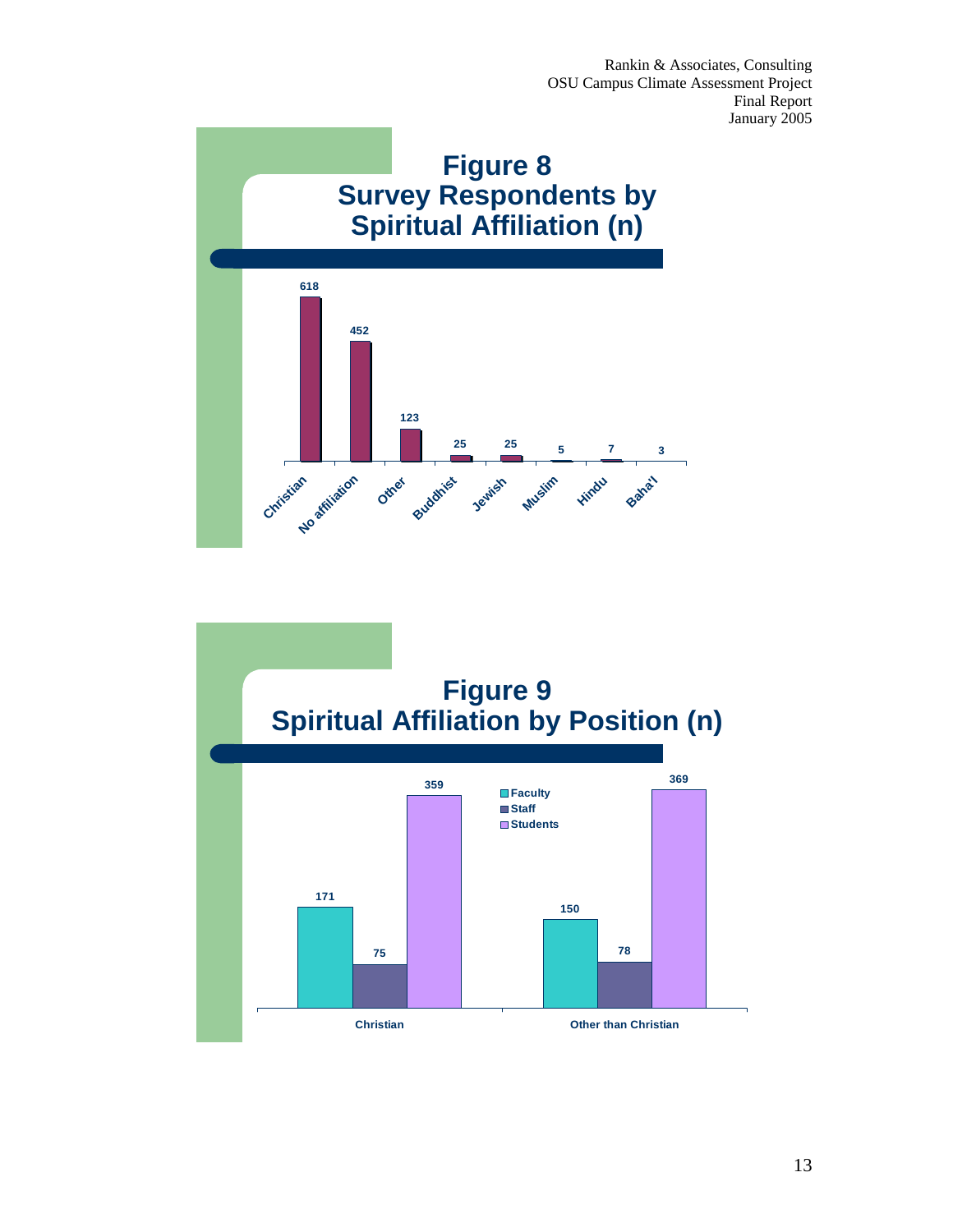The majority of student respondents (90%) have been affiliated with the University for less than five years, while most employees (69%) report having been affiliated with OSU for more than five years (Figure 10).



Eight percent of respondents reported having a disability that substantially effects major life activities such as seeing, hearing, learning, or walking (Figure 11).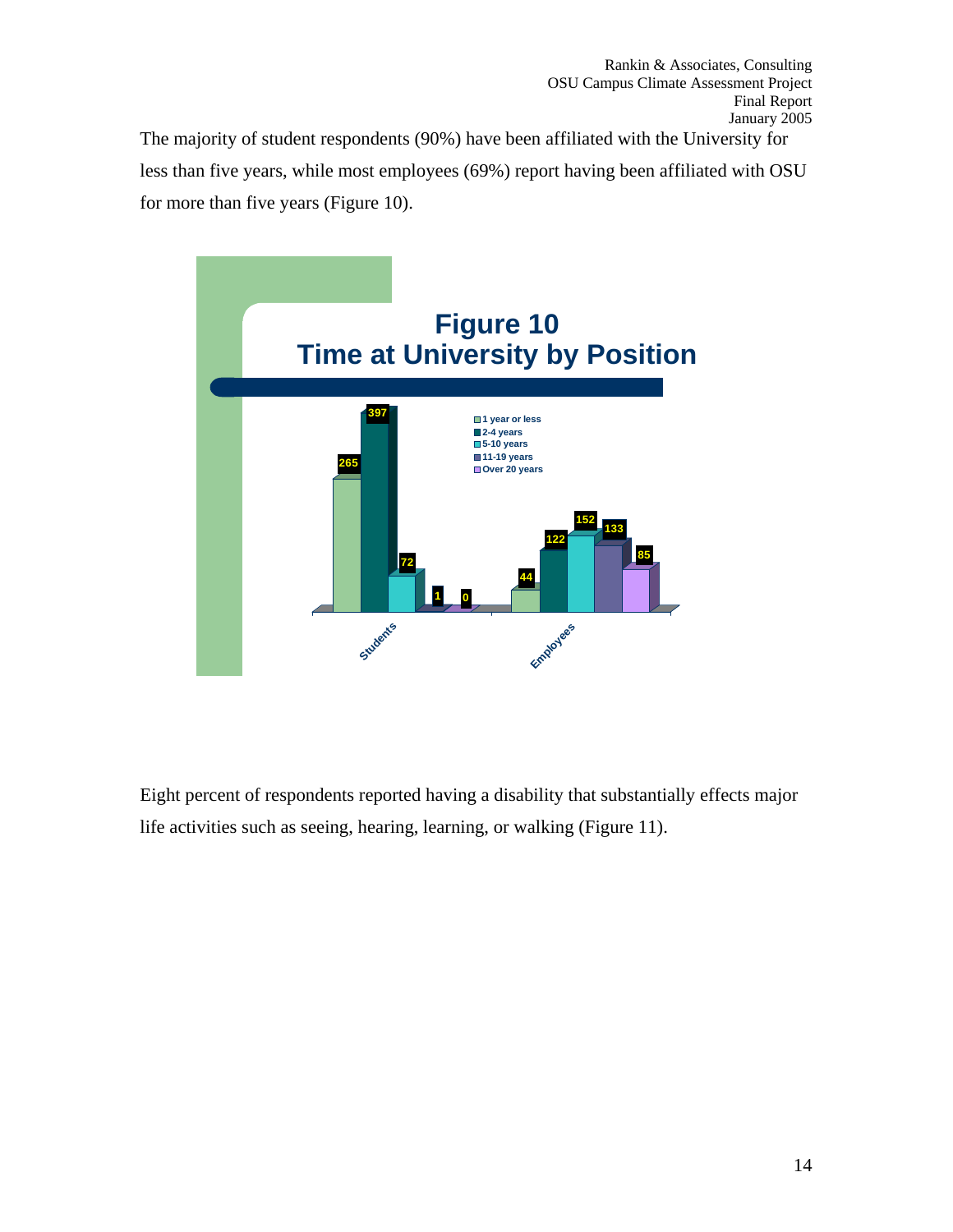

Table 4 indicates that ninety-two percent of people who completed the survey were U.S. born citizens.

| Table 4<br><b>Citizenship status</b>                                      | $\%$ | n    |
|---------------------------------------------------------------------------|------|------|
| U.S. citizen—born in the United States                                    | 91.6 | 1164 |
| U.S. citizen—naturalized                                                  | 3.9  | 50   |
| International $(F-1, J-1, \text{or } H1-B, \text{or other } \text{visa})$ | 1.6  | 20   |
| Permanent resident (immigrant)                                            | .2   | 3    |
| Permanent resident (refugee)                                              | 2.7  | 34   |

Eighteen percent of survey respondents have an annual income of less than \$10,000 while thirty-five percent earn \$60,000 or more (Figure 12).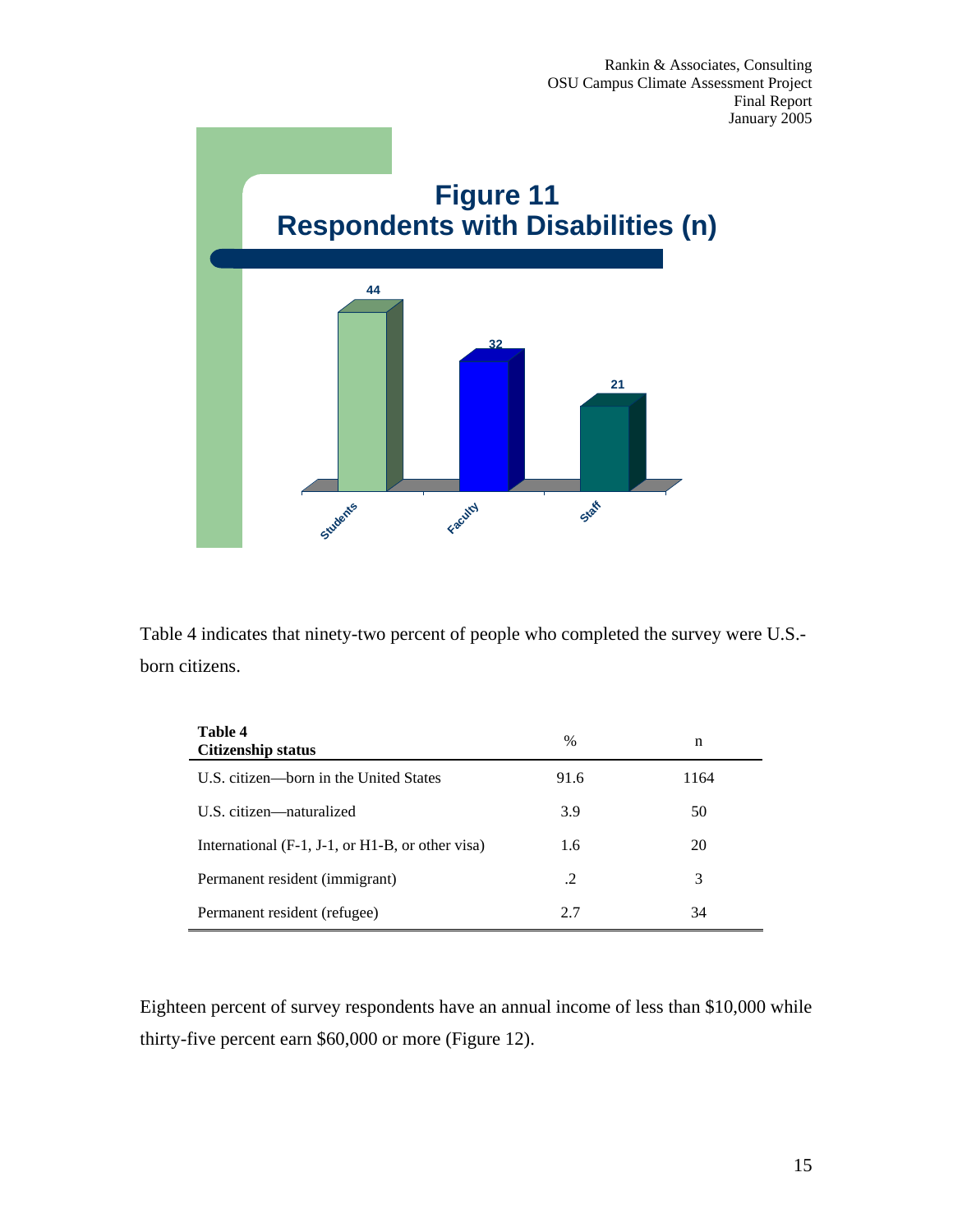

Of the students completing the survey, forty-two percent live off-campus independently, twenty-eight percent live in the University housing, and twenty-one percent live offcampus with a partner or spouse (Table 5).

| Table 5<br><b>Undergraduate Student Residence</b>                              | $\%$        | n        |
|--------------------------------------------------------------------------------|-------------|----------|
| University housing                                                             | 27.6        | 202      |
| Off campus – independent                                                       | 42.2        | 309      |
| Off campus $-$ with partner/spouse<br>On campus - apartment                    | 21.0<br>1.2 | 154<br>9 |
| Fraternity/Sorority                                                            | 2.7         | 20       |
| Off campus – with parent(s)/family/relative(s)<br>Note: Student responses only | 5.3         | 39       |

Table 6 presents types of student organizations and the percentages of the student respondents who participate in these organizations. Twenty-six percent participate in groups with an Academic focus. Seventeen percent are involved with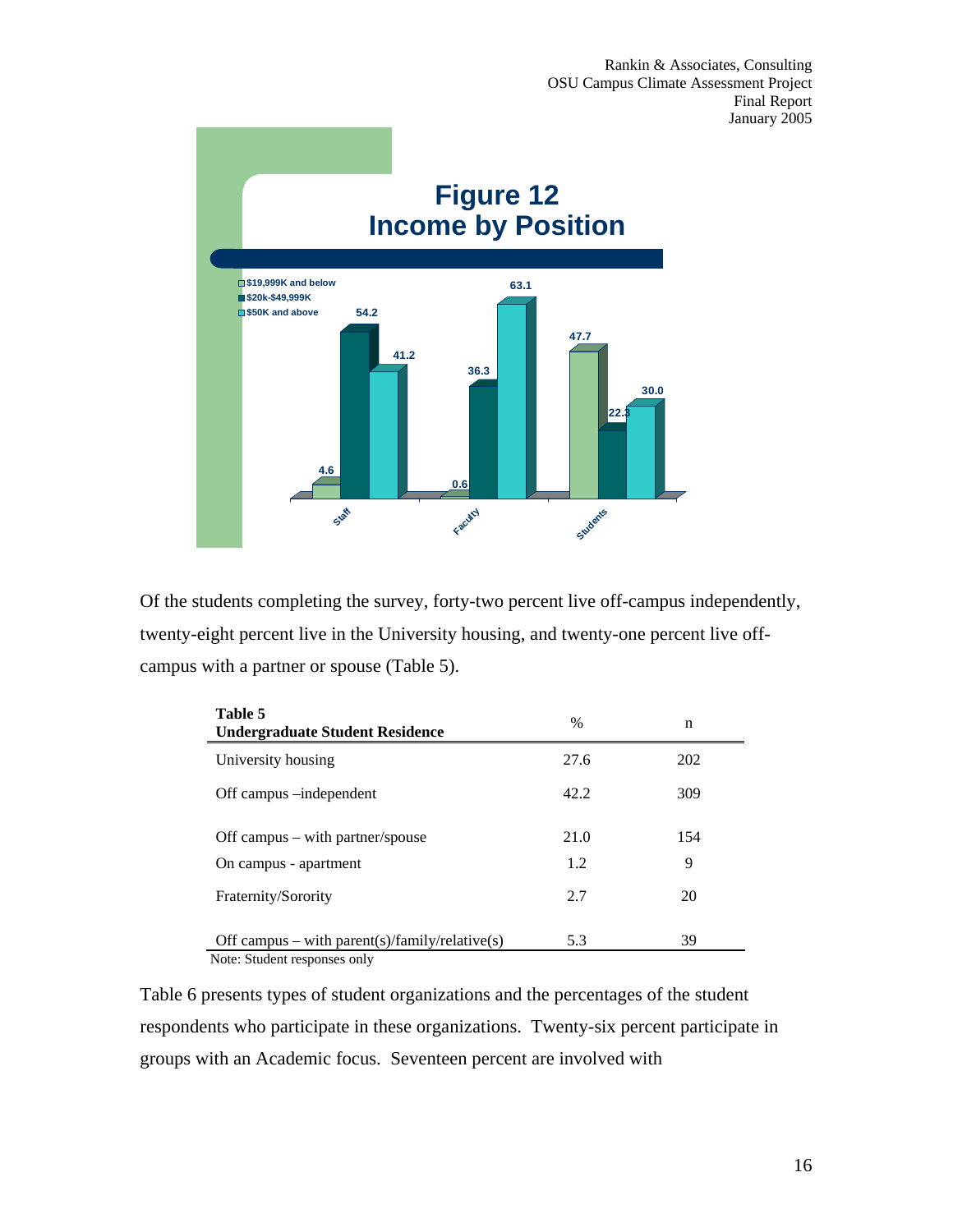recreation/competitive/intramural sports and religious or spiritual organizations. Fifteen percent are involved with honor societies.

| Table 6                                  |      |     |
|------------------------------------------|------|-----|
| <b>Student Organization Involvement</b>  | $\%$ | n   |
| Performing and Visual Arts               | 4.9  | 36  |
| Communications/radio/newspaper/TV        | 4.2  | 31  |
| Academic                                 | 25.8 | 190 |
| Greek Life                               | 7.1  | 52  |
| <b>Intercollegiate Athletics</b>         | 3.3  | 24  |
| Associate Students of OSU                | 5.8  | 43  |
| <b>Honorary Societies</b>                | 14.5 | 107 |
| Political and Social Concerns            | 10.9 | 80  |
| Recreation/Competitive/Intramural Sports | 17.0 | 125 |
| Religious and Spiritual                  | 17.1 | 126 |
| Multicultural/Diversity                  | 19.6 | 144 |
| Service                                  | 10.7 | 79  |
| Memorial Union Program Council           | 0.8  | 6   |
| Other                                    | 6.7  | 49  |

Note: Student responses only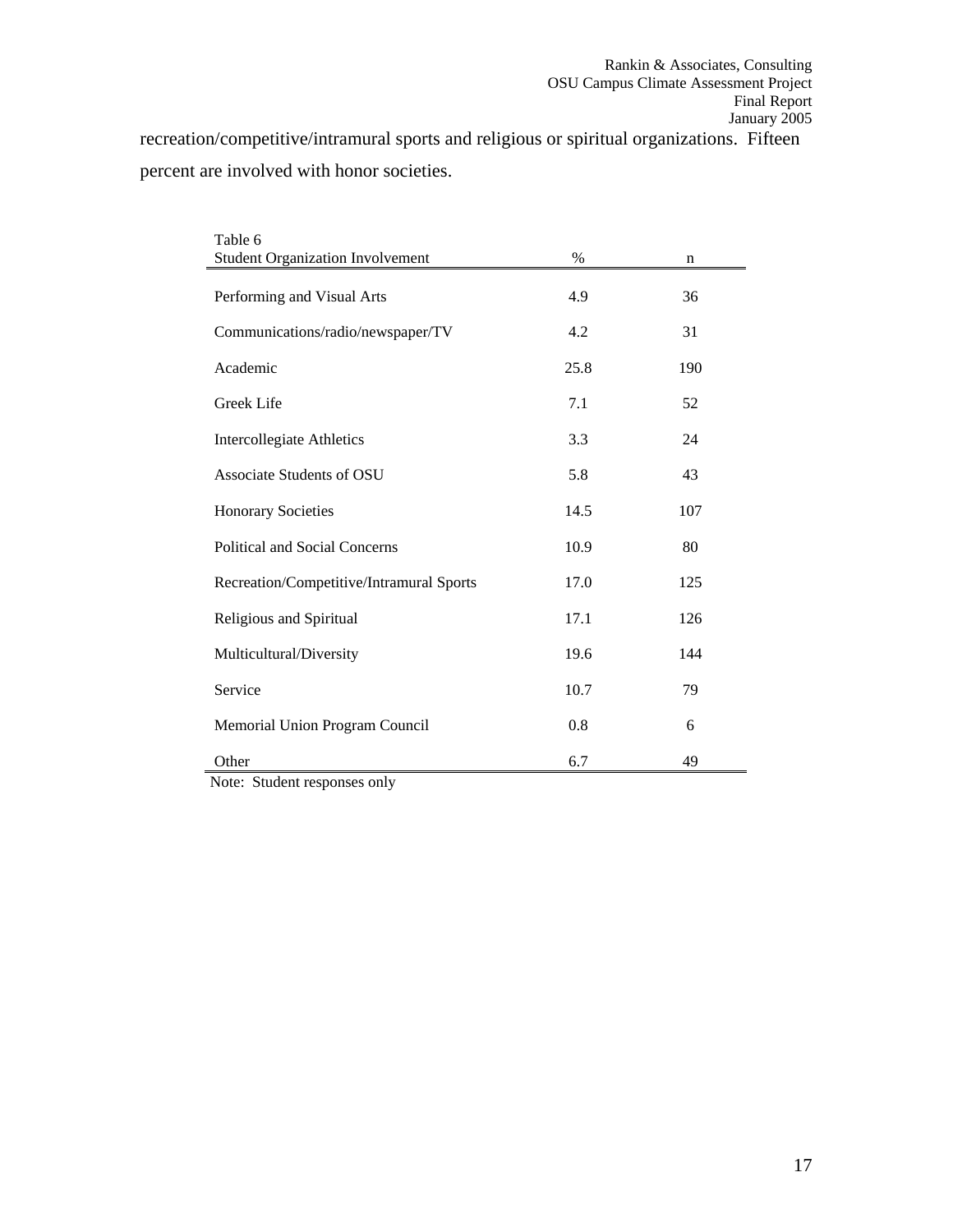#### **Campus Climate Assessment Findings 21,22**

<span id="page-23-0"></span>The following section reviews the major findings of this study. The review explores the climate at Oregon State University through an examination of respondents' personal experiences, their general perceptions of campus climate, and their perceptions of institutional actions regarding climate on campus, including administrative policies and academic initiatives. Each of these issues is examined in relation to the identity and position of the respondents.

Surveys were distributed to students, faculty, and staff and administrators during the spring semester, 2004. Surveys were submitted by 168 graduate and 568 undergraduate students, 349 faculty, and 154 staff for response rates of six percent, four percent, eleven percent, and twelve percent respectively.<sup>23</sup> Given the low response rates caution must be used when generalizing the results to these populations.

#### *Personal Experiences*

Thirty-eight percent ( $n = 486$ ) of individuals had personally experienced harassment (i.e., offensive, hostile, or intimidating conduct that interfered unreasonably with their ability to work or learn) at  $OSU^{24}$  (Table 23). Respondents suggested the harassment was based on gender (43%), status at OSU (30%), age (20%), ethnicity (19%), physical characteristics (17%), religion (16%), race (14%), educational status (14%), sexual orientation (12%), and "other" reasons (19%) (Table 24). The following figures depict the responses by the demographic characteristics (e.g., gender, spiritual affiliation, race/ethnicity, sexual orientation).

 $^{21}$ All tables are provided in Appendix B. Several pertinent tables and graphs are included in the body of the narrative to illustrate salient points.

 $^{22}$  A content analysis of survey participants' comments is available in Appendix C. The comments presented in the narrative are from both survey comments and comments from focus group participants. 23 The total sample is 1289, 19 respondents declined to report their position.

<sup>&</sup>lt;sup>24</sup> Under the United States Code Title 18 Subsection 1514(c)1, harassment is defined as "a course of conduct directed at a specific person that causes substantial emotional distress in such a person and serves no legitimate purpose" (http://www.eeoc.gov/laws/vii.html). In higher education institutions, legal issues discussions define harassment as any conduct that has unreasonably interferes with one's ability to work or learn on campus. The questions used in this survey to uncover participants' personal and observed experiences with harassment were designed using these definitions.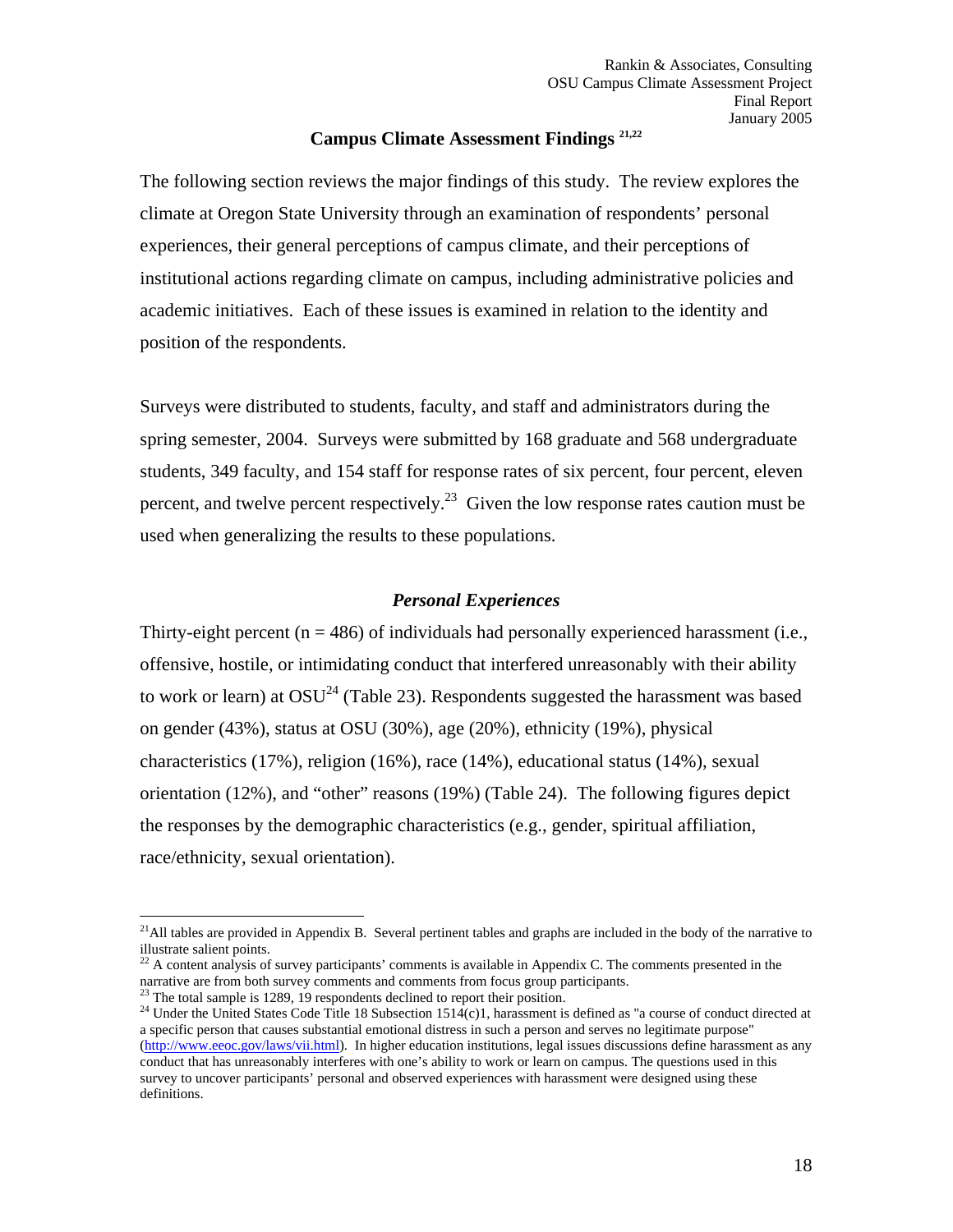When reviewing these results in terms of race (Figure 13), a higher percentage of people of color (47%) reported harassing experiences than did white people (36%).



*"As a minority, sometimes I feel discriminated [against]. Not physically though, mainly just stares. I don't know quite how to explain it, but as a minority, you just can 'feel' it."* 

*"…a student employee of obvious middle eastern decent was loudly referred to as 'osama bin laden's cousin…'."*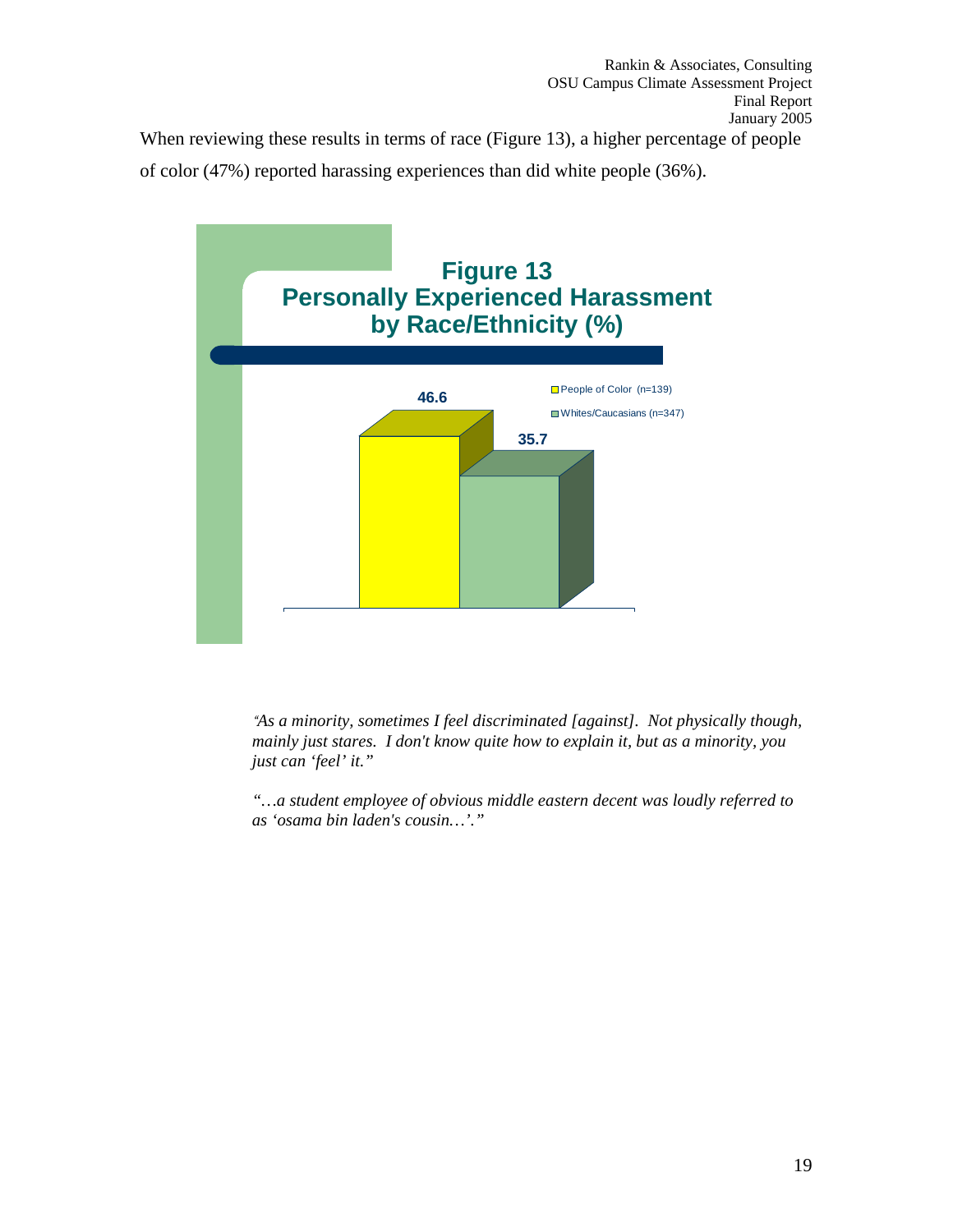With respect to spirituality and experienced harassment, a slightly smaller percentage of Christians reported experiencing harassment than did non-Christians (Figure 14).



*"There is a serious need to address the dominance of Christianity -- or at least Christian ideals and judgments -- on this campus. I feel this is the source of bias against women, people proscribing to other religions, and particularly against the G/L/Bi/TG community. I acknowledge that Christianity does not visibly promote racism, but I feel it places greater value on white males. This leads white males to feel entitled (or really just reinforces the entitlement they have felt all their lives) to say and do whatever they want."* 

*"While attending classes over the last few years, there has been several instances where my Christian beliefs have come under attack. I have not witnessed this with any of the other religions. Additionally, there has been openness to sexual orientation, race, age, disability, color, or mental condition, but anything that is 'Christian' is villianized."* 

When reviewing the data by gender (Figure 15), a greater percentage of women than men experienced harassment. In addition, fifty percent  $(n = 4)$  of transgender people were harassed.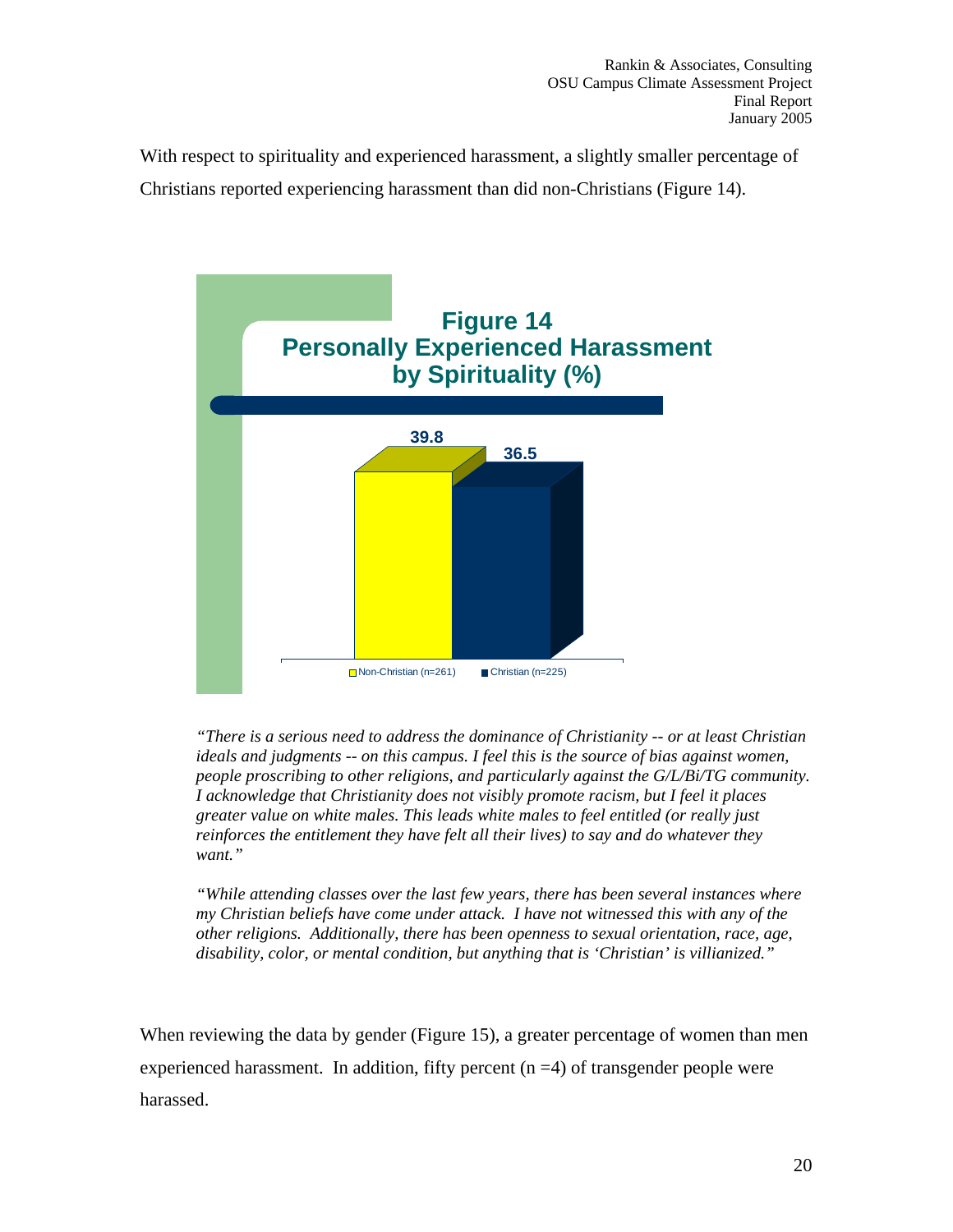

*"I have in the past confronted a supervisor who told me a story I felt bordered on sexually harassing. He apologized but then said 'Well, you have to admit it was funny.' I don't think he got my point at all."* 

*"As a junior faculty member (female) with more than one young child, … I'm seen primarily as a mom and secondarily as a researcher. …I feel the same way as I feel when I'm labeled or treated differently because I am a woman."* 

*"I think there is an especially strong need for workshops for faculty and graduate students regarding sexual harassment. I think there are frequent problems especially regarding young female students and older male faculty and establishing appropriate boundaries. I also think there is gender discrimination on campus with social and economic favoritism shown white male professors."*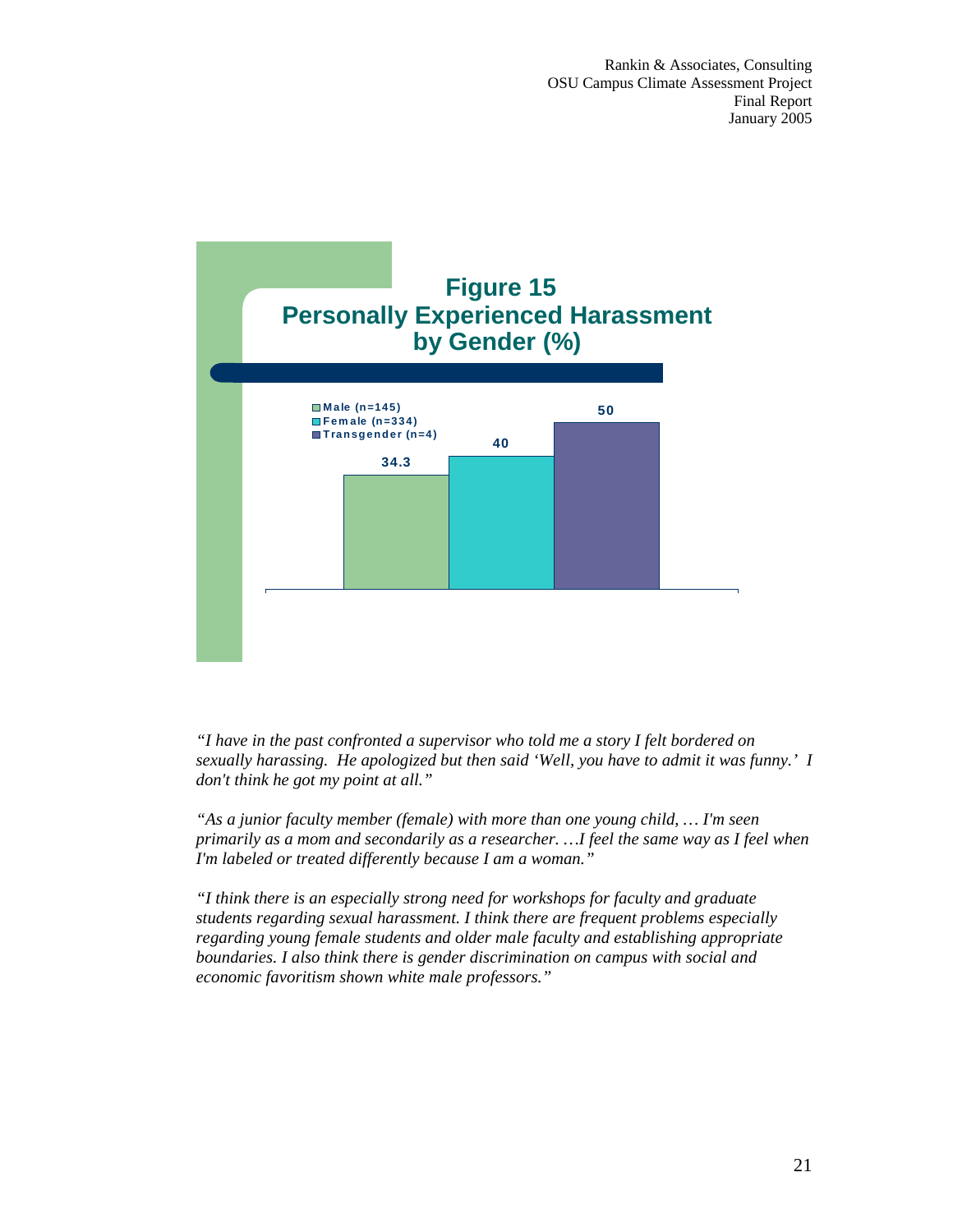Rankin & Associates, Consulting OSU Campus Climate Assessment Project Final Report January 2005 Similarly, as depicted in Figure 16, greater percentages of staff and faculty reported being harassed than did students.

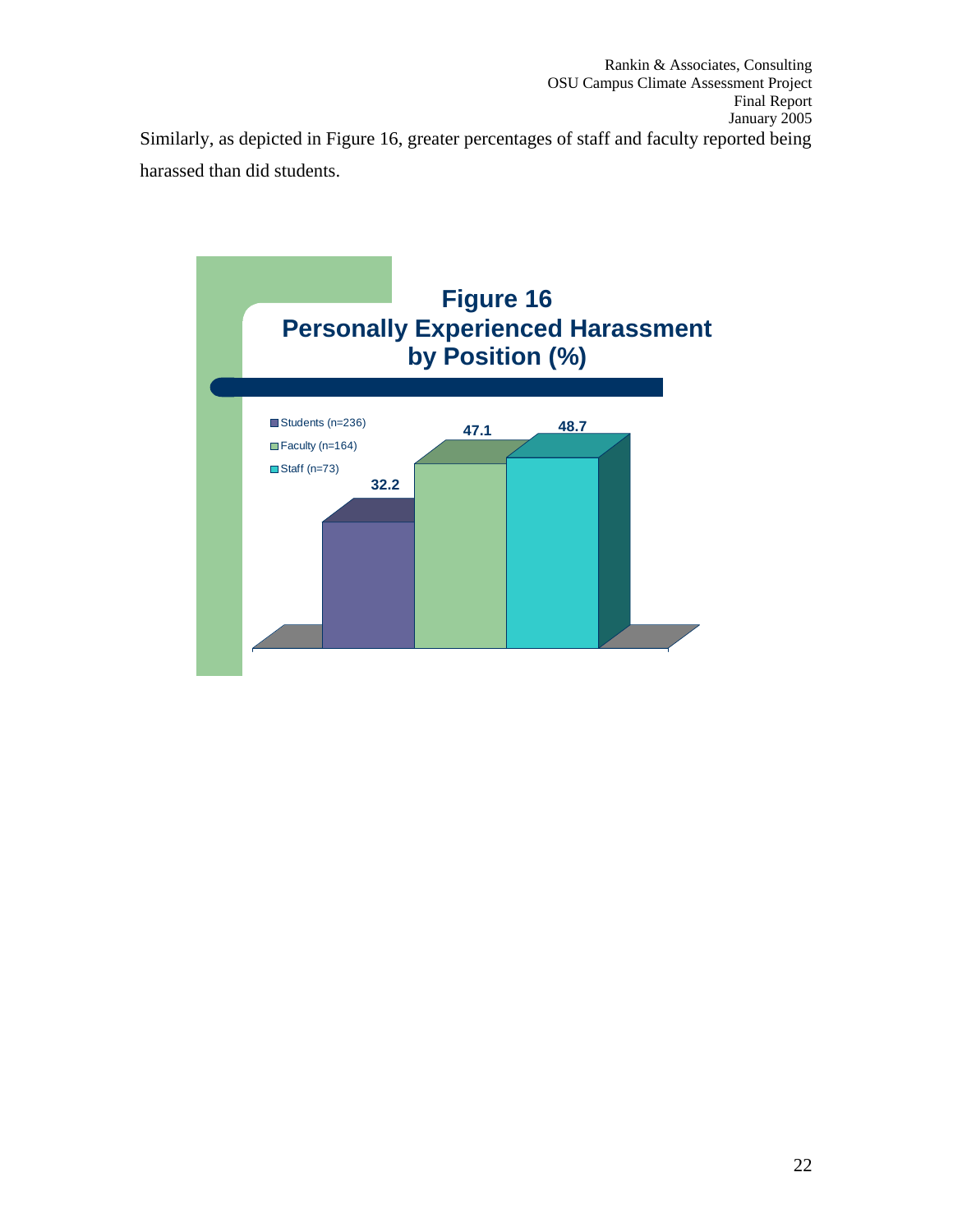All lesbian, gay, and bisexual respondents reported more experiences of harassment than did heterosexual participants (Figure 17).



*"A lot of the students at OSU express homophobic views, I feel a general repressed hatred towards homosexuals and bisexuals from many of my fellow students."* 

*"Our last department chair telling her secretary that she'd 'never hire another lesbian' is one example."* 

*"There's a strong Christian contingency of students who are vocally quite negative regarding homosexuality, and that's too bad."* 

*"I'll tolerate various groups like the homosexual community, of which I know some good people, but I won't say what they do is ok or right. It is not."*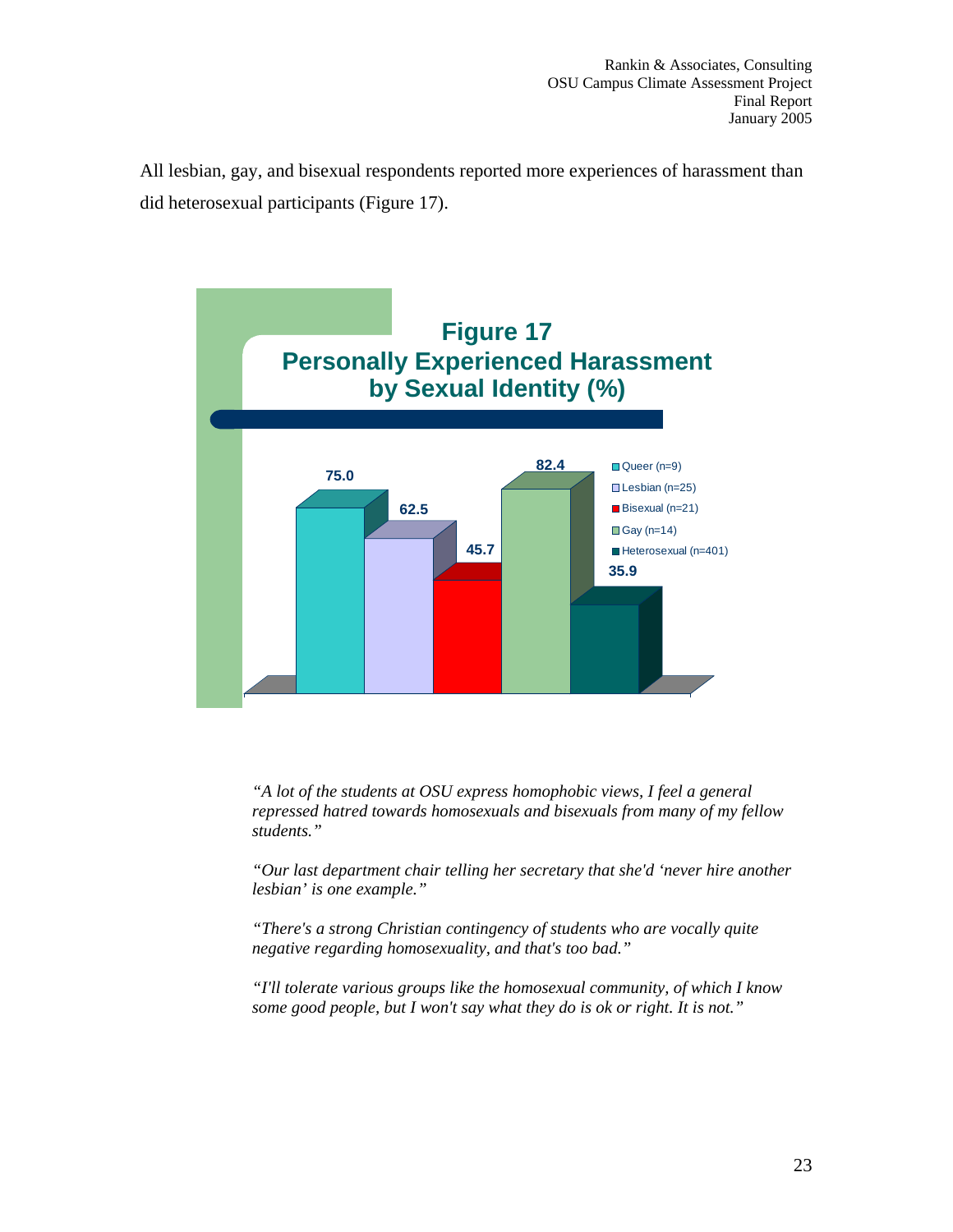Figure 18 illustrates the manners in which individuals experienced harassment.<sup>25</sup> Fortysix percent of those people harassed were intimidated or bullied; forty-two percent felt ignored, and thirty-nine percent felt excluded. Thirty-six and twenty-three percent, respectively, were subject to derogatory remarks and staring. Other forms of harassment included receiving unwanted attention (21%), written comments (13%) and racial profiling (10%). Four percent had been threatened with physical violence and thirteen people (3%) had been physically assaulted (Table 25).



Forty-two percent of those harassed experienced the incidents while working at a University job. Roughly one-quarter were harassed in class (26%), while meeting with a group (26%), in a campus office (25%), or while walking on campus (23%). Other

<sup>&</sup>lt;sup>25</sup> A small number of respondents ( $n<8$ ) responded that they had experienced conduct due to several characteristics, in several forms, and indicated several sources.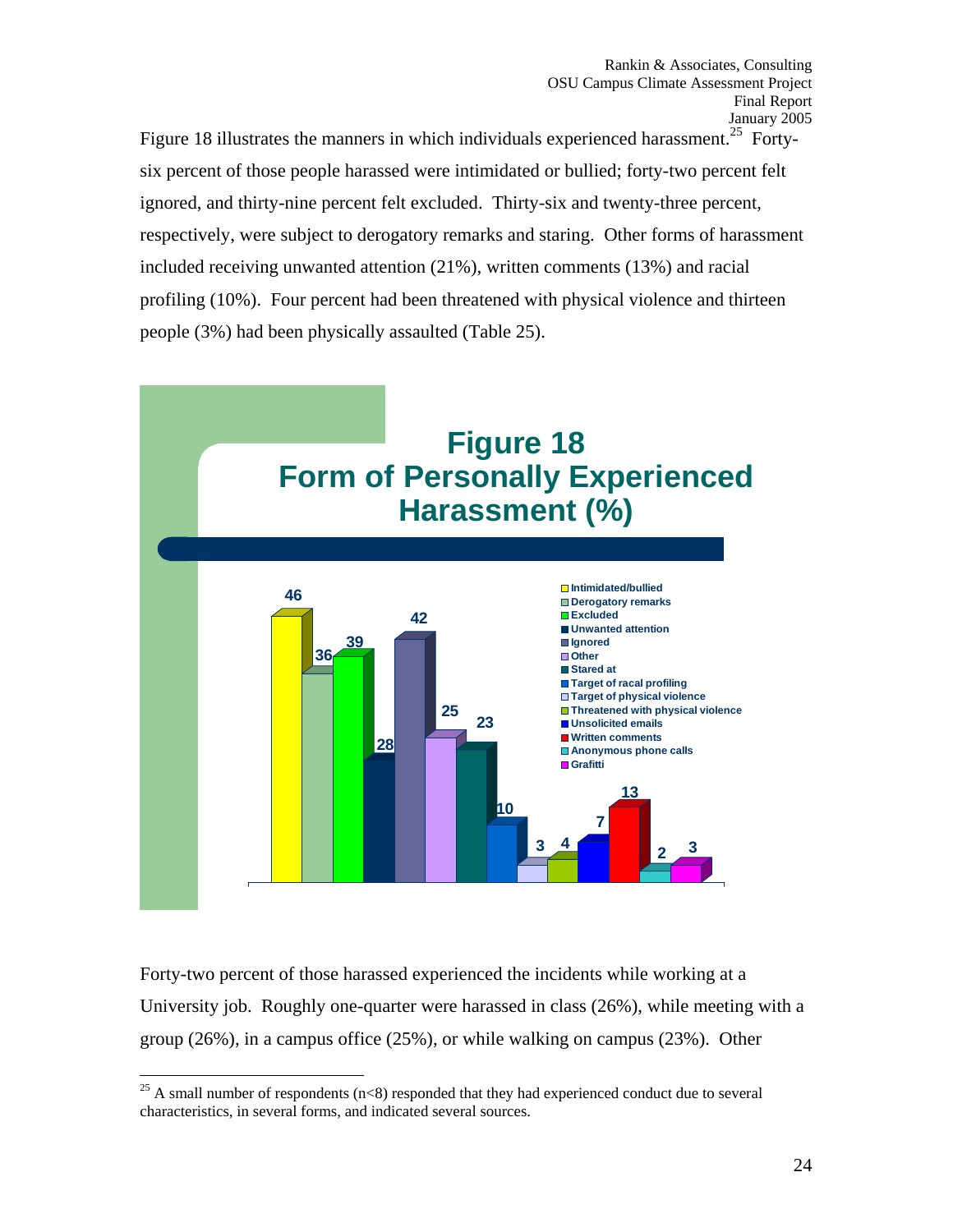<span id="page-30-0"></span>locations where harassment occurred included in public spaces on campus (21%), meetings with one other person (19%), faculty offices (16%), and at campus events (12%) (Table 26).

Approximately forty percent of the respondents identified students (43%) and faculty (41%) as the sources of the harassment. One fifth reported being harassed by administrators (22%), supervisors (20%), and staff members (18%). Interestingly, but not unique, the source of harassment is always highest within the position (e.g., student on student, faculty on faculty, etc.).

During their time at OSU, seven percent of the survey respondents  $(n = 87)$  had an unwanted sexual experience because they were forced, coerced, threatened, or incapacitated due to drugs or alcohol (Table 41). Further review suggests that these respondents were most often women (86%), white (77%), and students (87%) (see table below).

|                           | $\%$ | n              |
|---------------------------|------|----------------|
| Gender                    |      |                |
| Female                    | 86.0 | 74             |
| Male                      | 14.0 | 12             |
|                           |      |                |
| Race                      |      |                |
| People of Color           | 22.9 | 20             |
| White                     | 77.1 | 67             |
|                           |      |                |
| Position                  |      |                |
| Student                   | 87.2 | 75             |
| Employee                  | 12.8 | 11             |
|                           |      |                |
| Citizenship Status        |      |                |
| US citizen                | 97.7 | 85             |
| International             | 0.3  | $\mathfrak{D}$ |
|                           |      |                |
| <b>Sexual Orientation</b> |      |                |
| LGB                       | 17.4 | 15             |
| Heterosexual              | 82.6 | 71             |

**Unwanted sexual experience by selected demographics (n=87)**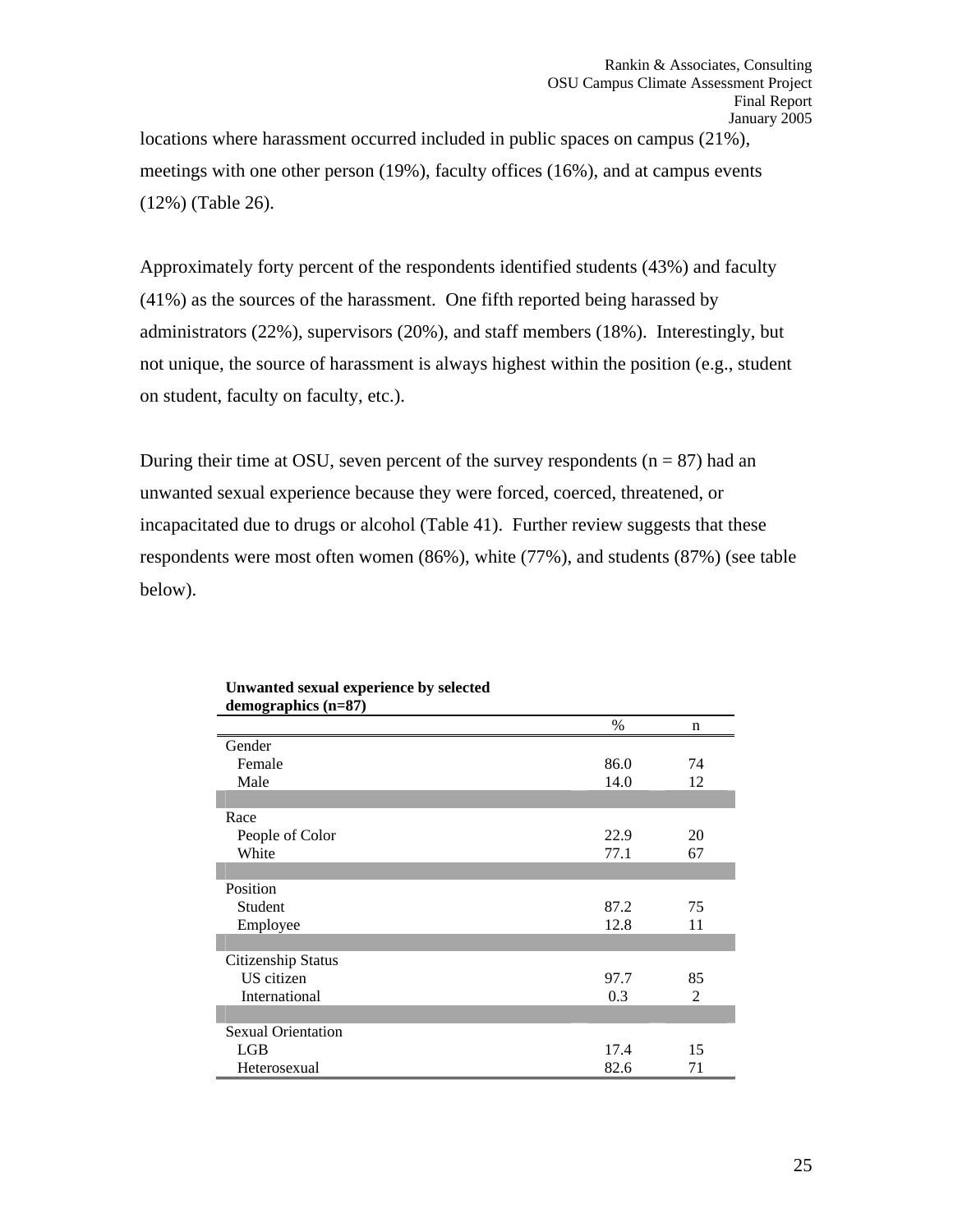In response to the experienced harassment, nearly half (48%) told a friend, forty percent avoided the harasser, and forty percent were embarrassed. Others ignored the incident (27%) or left the situation immediately (17%). While twenty-one percent made complaints to University officials, twenty-five percent did not report the incidents out of fear of retaliation (Table 28).

#### **Experiences as Members of Underrepresented Groups**

*"People of color or of different national origin are approached with stereotypes and seem to be viewed as 'athletes' if they are African-American and are viewed as 'terrorists' if they are of Middle Eastern descent."* 

*"While I feel supported in many ways at the department level, I am less satisfied with the university's commitment, which I feel is lacking overall. In my opinion, there is very little infrastructure here to support and maintain minority faculty once they get here."* 

Part 5 of the questionnaire asked members of underrepresented groups to respond to questions about their experiences at OSU and in the classroom or workplace. Table 7 illustrates that some respondents feared for their safety based on others' reactions to their race/ethnicity (41%,  $n = 121$ ), sexual orientation/gender identity (63%,  $n = 72$ ), or gender  $(63\%, n = 520)$ . Thirty-four percent  $(n = 100)$  of people of color responding indicated that they felt others assumed they were admitted (students) or hired (employees) due to their race/ethnicity. Nineteen percent ( $n = 153$ ) of women reported others assumed they were admitted or hired because of their gender. Figures 20-22 provide information regarding these data splits by position (Table 58).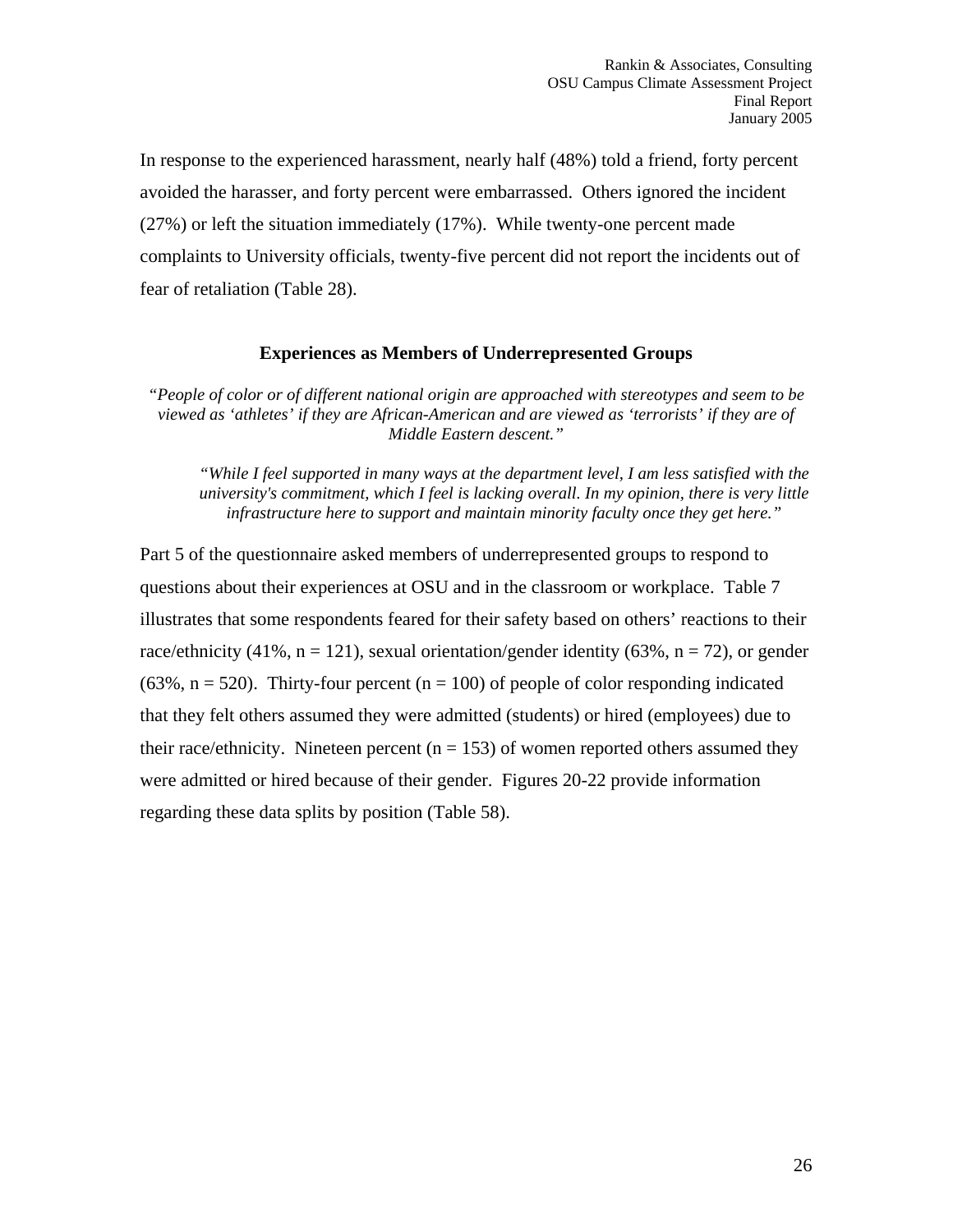

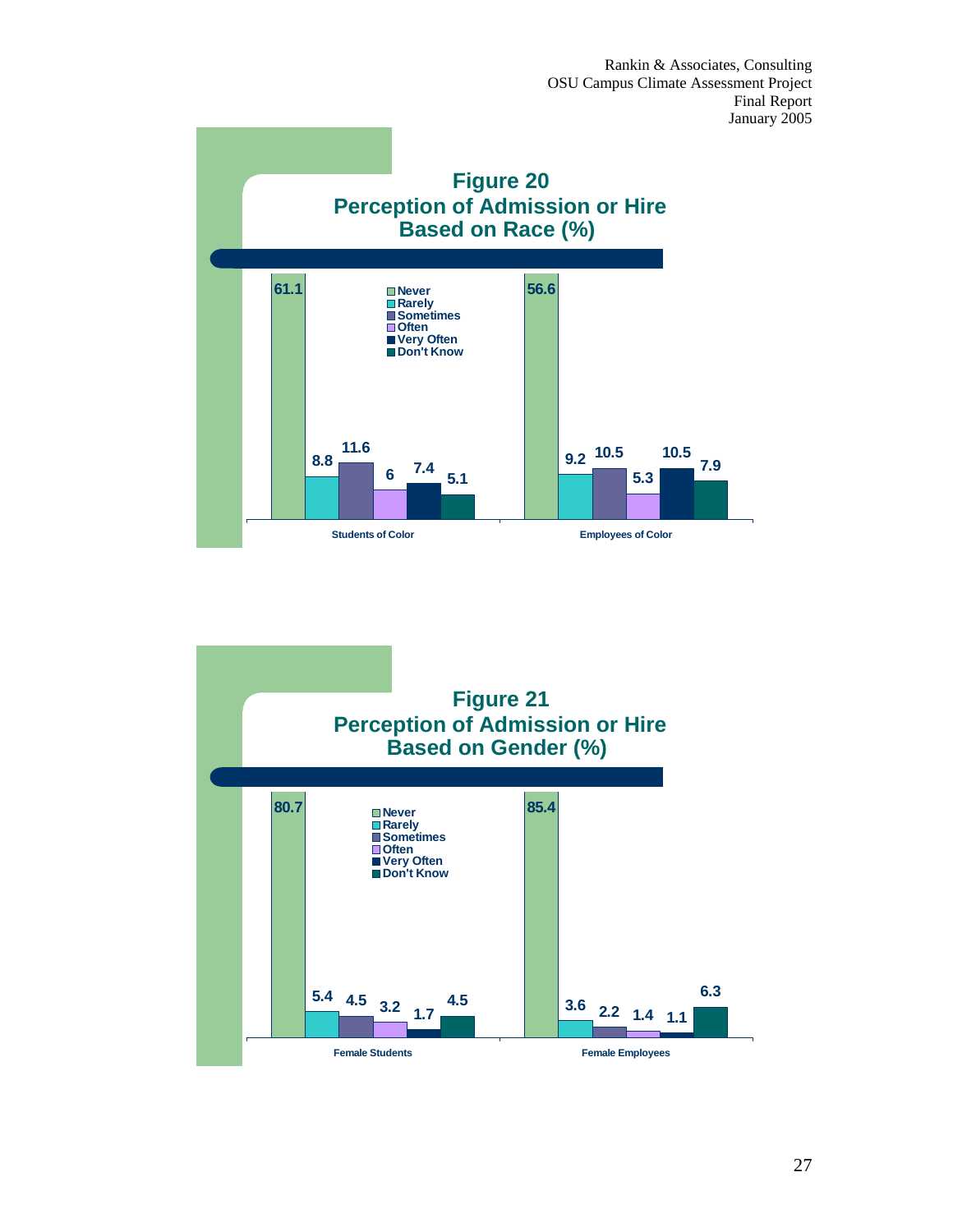

More than half  $(53\%, n = 154)$  of the respondents of color experienced racial profiling. Of these, seventy-nine percent were students. One-third ( $n = 415$ ) of all participants indicated that they were targets of a bias-related incident on the University campus.

Thirty-eight percent ( $n = 274$ ) of the student respondents feared getting poor grades in class because of hostile classroom environments, and seventeen percent ( $n = 340$ ) of employees feared losing their jobs based on hostile working environments.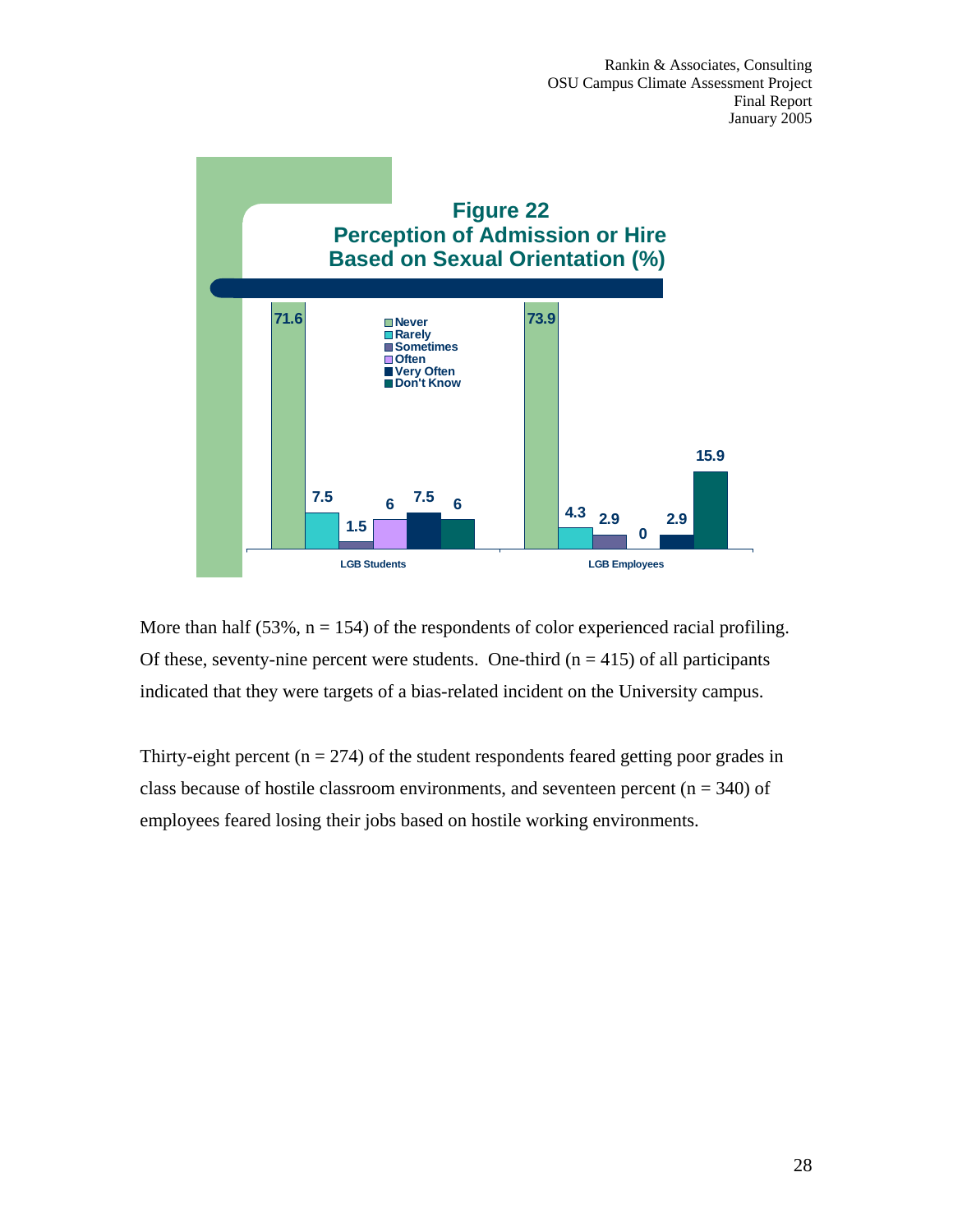| Table 7. Experience                                                                                                                                                          | $\frac{0}{0}$ | <b>Never</b><br>$\mathbf n$ | Rarely<br>% | $\mathbf n$ | <b>Sometimes</b><br>$\frac{0}{0}$ | $\mathbf n$ | $\frac{0}{0}$ | <b>Often</b><br>$\mathbf n$ | <b>Very</b><br>Often<br>$\frac{6}{9}$ | $\mathbf n$    | <b>Know</b><br>$\frac{0}{0}$ | Don't<br>$\mathbf n$ |
|------------------------------------------------------------------------------------------------------------------------------------------------------------------------------|---------------|-----------------------------|-------------|-------------|-----------------------------------|-------------|---------------|-----------------------------|---------------------------------------|----------------|------------------------------|----------------------|
|                                                                                                                                                                              |               |                             |             |             |                                   |             |               |                             |                                       |                |                              |                      |
| Feared for physical safety due to<br>race/ethnicity $1$                                                                                                                      | 57.3          | 172                         | 23.5        | 69          | 13.9                              | 41          | 3.1           | 9                           | 0.7                                   | $\overline{c}$ | 0.3                          | $\mathbf{1}$         |
| Feared for physical safety due to<br>sexual orientation/gender identity <sup>2</sup>                                                                                         | 36.8          | 42                          | 21.9        | 25          | 25.4                              | 29          | 5.3           | 6                           | 10.5                                  | 12             | 0.0                          | $\overline{0}$       |
| Feared for physical safety due to<br>my gender <sup>3</sup>                                                                                                                  | 37.0          | 307                         | 24.3        | 202         | 30.8                              | 256         | 5.2           | 43                          | 2.3                                   | 19             | 0.4                          | 3                    |
| Someone assume I was admitted<br>(student) or hired (faculty/staff)<br>due to my race/ethnicity <sup>1</sup>                                                                 | 59.9          | 175                         | 8.7         | 26          | 11.0                              | 33          | 5.8           | 17                          | 8.2                                   | 24             | 5.8                          | 17                   |
| Someone assume I was admitted<br>(student) or hired (faculty/staff)<br>due to my gender $3$                                                                                  | 75.0          | 620                         | 7.4         | 61          | 8.0                               | 66          | 1.9           | 16                          | 1.2                                   | 10             | 6.5                          | 54                   |
| Someone assume I was admitted<br>(student) or hired (faculty/staff)<br>due to my sexual orientation <sup>2</sup>                                                             | 78.9          | 90                          | 5.3         | 6           | 3.5                               | 4           | 0.9           | $\mathbf{1}$                | 1.8                                   | $\overline{c}$ | 9.6                          | 11                   |
| Experienced racial profiling <sup>1</sup>                                                                                                                                    | 39.6          | 116                         | 16.0        | 47          | 21.5                              | 63          | 7.2           | 21                          | 7.8                                   | 23             | 7.8                          | 23                   |
| Victim of a bias-related incident <sup>4</sup>                                                                                                                               | 61.6          | 768                         | 16.4        | 205         | 12.9                              | 161         | 2.8           | 35                          | 1.1                                   | 14             | 5.1                          | 64                   |
| Victim of a crime <sup>5</sup>                                                                                                                                               | 72.8          | 912                         | 17.6        | 220         | 7.1                               | 89          | 1.4           | 17                          | 0.5                                   | 6              | 0.7                          | 9                    |
| Victim of an act of stalking/sexual<br>assault <sup>6</sup>                                                                                                                  | 87.9          | 1099                        | 7.7         | 96          | 2.4                               | 30          | 0.6           | 7                           | 0.2                                   | 3              | 1.2                          | 15                   |
| Feared for the loss of my<br>job/position because of a hostile<br>work environment <sup>7</sup>                                                                              | 71.4          | 894                         | 10.0        | 125         | 9.9                               | 124         | 3.7           | 46                          | 3.6                                   | 45             | 1.4                          | 18                   |
| Feared getting a poor grade<br>because of a hostile classroom<br>environment <sup>8</sup>                                                                                    | 61.1          | 443                         | 20.1        | 146         | 14.2                              | 103         | 2.1           | 15                          | 1.4                                   | 10             | 1.1                          | 8                    |
| participants who identify as a person of color $(n=300)$<br>participants who identify as lesbian, gay, bisexual (n=115)<br>participants who identify as a woman only (n=839) |               |                             |             |             |                                   |             |               |                             |                                       |                |                              |                      |

 $4^4$  all participants who responded to this question (n=1247)

 $<sup>5</sup>$  all participants who responded to this question (n=1253)</sup> <sup>6</sup> all participants who responded to this question (n=1250)

 $^7$  all participants who responded to this question (n=1252)

 $8$  participants who identify as a student only (n=725)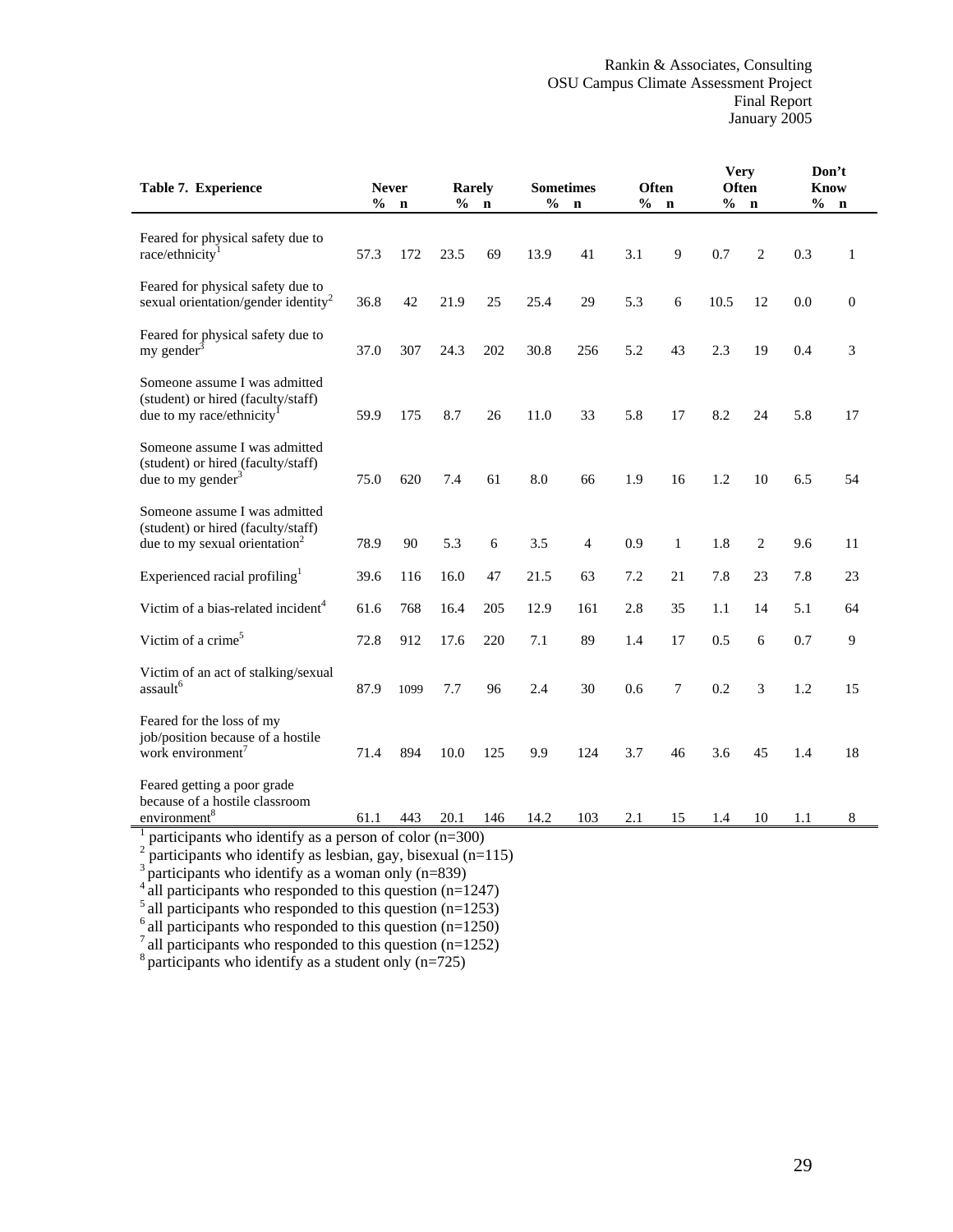Table 8 illustrates that forty-seven percent  $(n = 137)$  of people of color have felt singled out as the "resident authority" when issues of race/ethnicity arose in the classroom or workplace. These results were exactly the same for students of color  $(47\%; n = 101)$  and employees of color  $(47\%, n = 36)$ .

Forty-eight percent of respondents reported feeling isolated or left out when group work was required. This result was similar for both male  $(24\%, n = 99)$  and female respondents  $(27\%, n = 223)$ . Forty-seven percent of lesbian, gay, and bisexual respondents ( $n = 53$ ) felt uncomfortable being "out" on campus.

Fifteen of the student respondents of color reported they were never comfortable requesting assistance from white professors. Similarly, fifteen percent of white students said they were never comfortable requesting assistance from professors of color.

Forty-seven percent of respondents ( $n = 539$ ) felt that their cultural heritage was valued at OSU at least some of the time. When reviewing these results by race, fifty-eight percent of people of color and forty-three percent of white people felt that their cultural heritage was valued.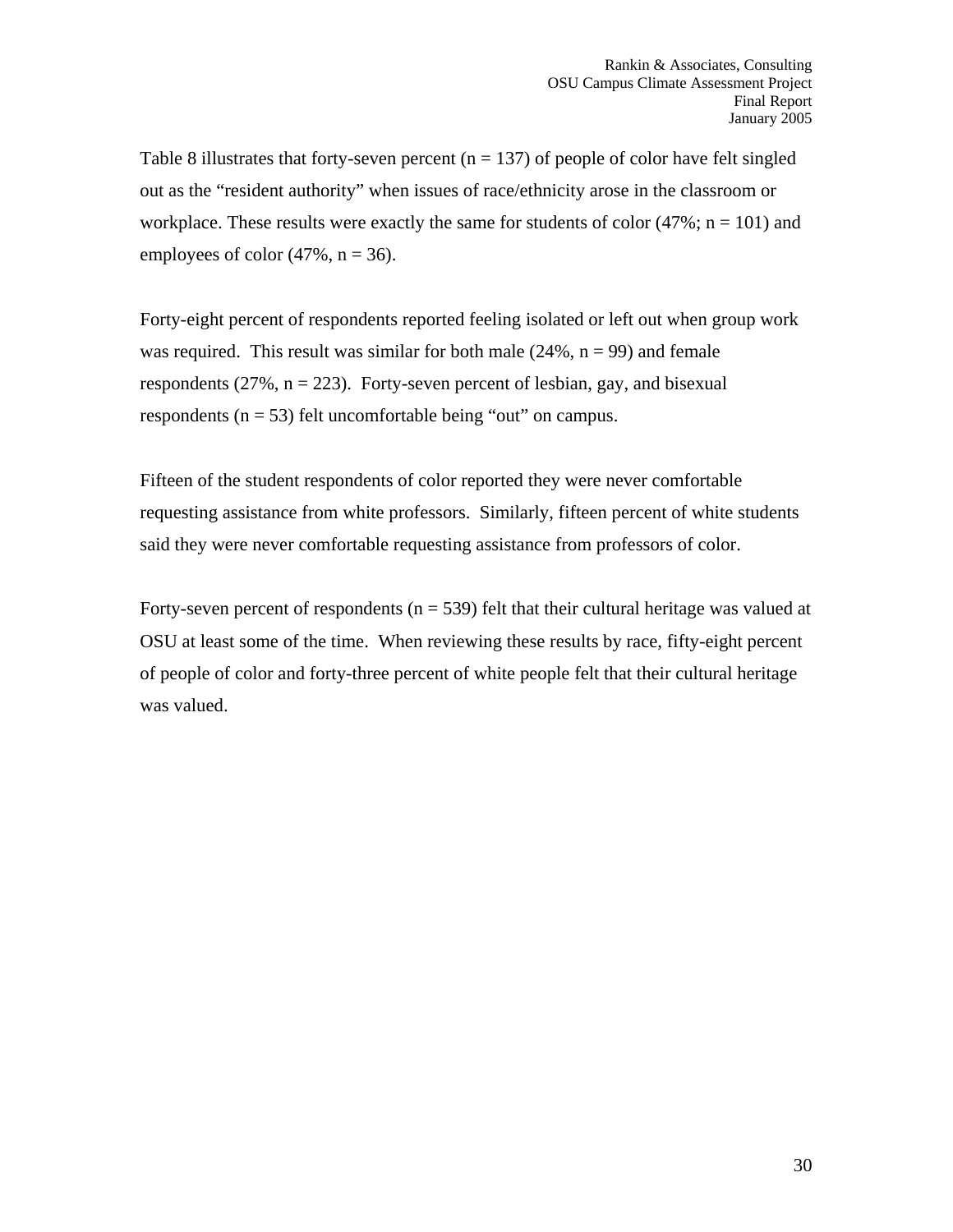| Table 8. Experiences                                                                                                                                                                                                                                                                                                                                              |      | <b>Never</b><br>$%$ n | Rarely | $%$ n  |      | <b>Sometimes</b><br>$%$ n |      | Often<br>$%$ n |      | <b>Very</b><br><b>Often</b><br>$%$ n | Know | Don't<br>$%$ n |
|-------------------------------------------------------------------------------------------------------------------------------------------------------------------------------------------------------------------------------------------------------------------------------------------------------------------------------------------------------------------|------|-----------------------|--------|--------|------|---------------------------|------|----------------|------|--------------------------------------|------|----------------|
| When issues of race/ethnicity arose, I was<br>singled out as the "resident authority" <sup>1</sup>                                                                                                                                                                                                                                                                | 49.1 | 14.4                  | 16.4   | 48     | 12.6 | 37                        | 8.9  | 26             | 8.9  | 26                                   | 4.1  | 12             |
| When issues of sexual orientation arose, I<br>was singled out as the "resident"<br>authority" <sup>2</sup>                                                                                                                                                                                                                                                        | 78.9 | 90                    | 5.3    | 6      | 3.5  | $\overline{4}$            | 0.9  | $\mathbf{1}$   | 1.8  | $\overline{c}$                       | 9.6  | 11             |
| When issues of gender arose, I was<br>singled out as the "resident authority" <sup>3</sup>                                                                                                                                                                                                                                                                        | 66.3 | 538                   | 12.8   | 104    | 11.6 | 94                        | 3.4  | 28             | 2.5  | 20                                   | 3.4  | 28             |
| When issues of religion arose, I was<br>singled out as the "resident authority" <sup>4</sup>                                                                                                                                                                                                                                                                      | 75.1 | 933                   | 10.1   | 125    | 7.8  | 97                        | 2.1  | 26             | 1.9  | 23                                   | 3.1  | 39             |
| Isolated or left out when work is required<br>in groups <sup>5</sup>                                                                                                                                                                                                                                                                                              | 50.5 | 629                   | 21.4   | 266    | 17.8 | 221                       | 5.1  | 63             | 3.7  | 46                                   | 1.6  | 20             |
| As a student of color, I am comfortable<br>requesting assistance from white<br>professors <sup>6</sup>                                                                                                                                                                                                                                                            | 14.7 | 36                    | 6.1    | 15     | 13.9 | 34                        | 17.1 | 42             | 24.5 | 60                                   | 23.7 | 58             |
| As a white student, I am comfortable<br>requesting assistance from professors of<br>$\text{color}^7$                                                                                                                                                                                                                                                              | 15.3 | 109                   | 1.1    | 8      | 4.1  | 29                        | 16.7 | 119            | 35.6 | 254                                  | 27.3 | 195            |
| As a female student, I am comfortable<br>requesting assistance from male<br>professors <sup>8</sup>                                                                                                                                                                                                                                                               | 8.1  | 50                    | 4.7    | 29     | 14.6 | 90                        | 27.5 | 170            | 36.9 | 228                                  | 8.3  | 51             |
| As a male student, I am uncomfortable<br>requesting assistance from female<br>professors <sup>9</sup>                                                                                                                                                                                                                                                             | 18.0 | 59                    | 2.1    | $\tau$ | 6.1  | 20                        | 16.2 | 53             | 45.4 | 149                                  | 12.2 | 40             |
| As an LGB person, I feel uncomfortable<br>being "out" on campus $^{10}$                                                                                                                                                                                                                                                                                           | 35.7 | 40                    | 13.4   | 15     | 19.6 | 22                        | 14.3 | 16             | 13.4 | 15                                   | 3.6  | $\overline{4}$ |
| I feel that my cultural heritage is valued at<br>OSU <sup>11</sup>                                                                                                                                                                                                                                                                                                | 12.5 | 143                   | 14.9   | 170    | 21.3 | 244                       | 15.2 | 174            | 10.6 | 121                                  | 25.5 | 291            |
| participants who identify as a person of color only $(n=300)$<br>$\mathbf{r}_{\text{out}}$ $\mathbf{r}_{\text{in}}$ $\mathbf{r}_{\text{out}}$ $\mathbf{r}_{\text{out}}$ $\mathbf{r}_{\text{out}}$ and $\mathbf{r}_{\text{out}}$ $\mathbf{r}_{\text{out}}$ $\mathbf{r}_{\text{out}}$ $\mathbf{r}_{\text{out}}$ $\mathbf{r}_{\text{out}}$ $\mathbf{r}_{\text{out}}$ |      |                       |        |        |      |                           |      |                |      |                                      |      |                |

<sup>2</sup> participants who identify as lesbian, gay, bisexual only (n=115) <sup>3</sup> participants who identify as female only (n=839) <sup>4</sup> all participants who responded to this question (n=1243)

 $5$  all participants who responded to this question (n=1245)

 $6$  participants who identify as students of color only (n=245)

participants who identify as white students only (n=989)

8 participants who identify as female students only (n=471)

 $9^9$  participants who identify as male students only (n=426)

participants who identify as male statements only (n=12) <sup>11</sup> all participants who responded to this question (n=1143)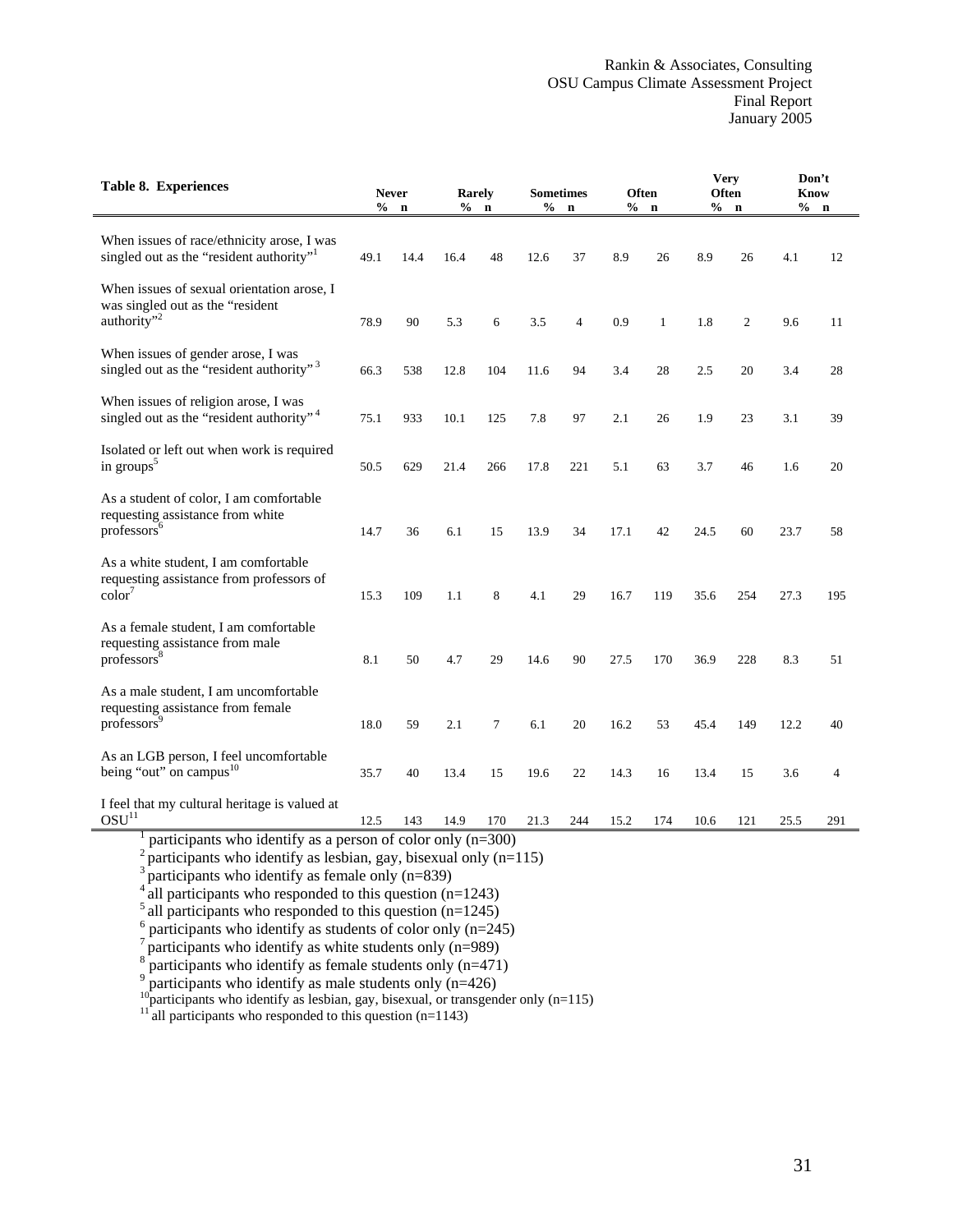*"To speak of my own experience, I have had a white student mock me by imitating what he thought sounded like Asian words (ching-chong-konichiwa etc). Those things are outright racist and unacceptable, and those things are easier to speak up about (although I did not speak up at the time, I walked away quietly boiling mad because I did not know how to confront the person). The things that really bother me are not so easy to speak up about because they seem minor or insignificant. For example, when walking to and from class, if there are two or even three white people walking opposite me on the sidewalk, I am always the one forced to walk around them in the grass. I have made many observations of this. It's like, people expect me, an Asian girl to move out of the way, and it's like I understand, and accept my role to get out of the way. That's not right, I know. One time I decided to hold my ground and just walk straight (on the right side of the sidewalk of course). The student bumped me off to the side and kept walking with his friends."* 

*"I had a one-on-one talk with an African American girl, and she shared with me how she struggles because African American women are stereotyped as being stupid, lazy, or just unintelligent. Because people sometimes unknowingly treat her this way, she begins to think that about herself. She also told me, that she has a really good day when she goes to school and people are not scared of her, or the professor says to split up into groups and someone asks her to be in their group."* 

# **Perceptions of Campus Climate**

Campus climate is not only a function of what one has personally experienced, but also is influenced by perceptions of how members of the academy are treated on campus. Seventy-four percent of the survey respondents were "comfortable" or "very comfortable" with the climate for diversity at OSU. Seventy-three percent were comfortable/very comfortable with the climate for diversity in their academic colleges, and seventy-eight percent felt that way about their work units or departments. The responses broken out by academic college/academic support unit are provided in Figures 23 and 24.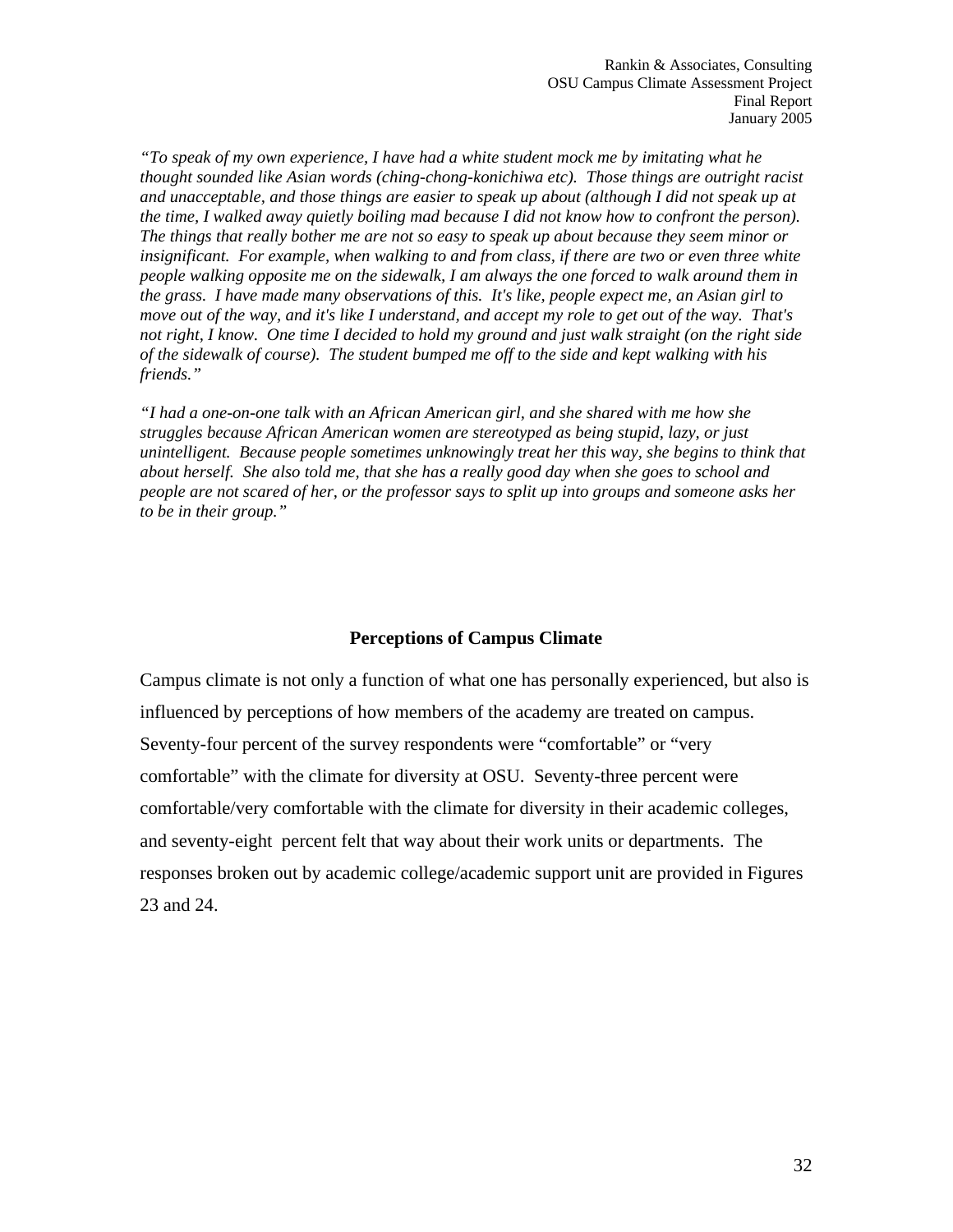# **Figure 23 Comfort with Climate by Department (%)**



# **Comfort with climate for diversity by department**

|                     | <b>Very</b><br>Comfortable |                  | Comfortable<br><b>Unsure</b> |                  | <b>Uncomfortable</b> |                  | <b>Very</b><br>Uncomfortable |                  |      |                  |
|---------------------|----------------------------|------------------|------------------------------|------------------|----------------------|------------------|------------------------------|------------------|------|------------------|
|                     | %                          | $\boldsymbol{n}$ | $\%$                         | $\boldsymbol{n}$ | $\%$                 | $\boldsymbol{n}$ | $\%$                         | $\boldsymbol{n}$ | $\%$ | $\boldsymbol{n}$ |
| <b>Agriculture</b>  | 48.8                       | 59               | 33.9                         | 41               | 8.3                  | 10               | 5.8                          | 7                | 3.3  | 4                |
| <b>Business</b>     | 23.2                       | 13               | 55.4                         | 31               | 8.9                  | 5                | 8.9                          | 5                | 3.6  | $\overline{2}$   |
| <b>Education</b>    | 43.2                       | 19               | 40.9                         | 18               | 11.4                 | 5                | 4.5                          | 2                | 0.0  | $\Omega$         |
| <b>Engineering</b>  | 33.1                       | 47               | 48.6                         | 69               | 9.9                  | 14               | 7.0                          | 10               | 1.4  | 2                |
| Forestry            | 12.2                       | 5                | 56.1                         | 23               | 7.3                  | 3                | 17.1                         | 7                | 7.3  | 3                |
| <b>Health/Human</b> |                            |                  |                              |                  |                      |                  |                              |                  |      |                  |
| <b>Science</b>      | 24.2                       | 32               | 59.1                         | 78               | 9.1                  | 12               | 4.5                          | 6                | 3.0  | 4                |
| <b>Liberal Arts</b> | 26.5                       | 52               | 49.5                         | 97               | 9.7                  | 19               | 10.7                         | 21               | 3.6  | ⇁                |
| <b>Pharmacy</b>     | 46.7                       | 14               | 36.7                         | 11               | 6.7                  | 2                | 6.7                          | 2                | 3.3  |                  |
| <b>Science</b>      | 26.2                       | 45               | 54.1                         | 93               | 9.3                  | 16               | 8.1                          | 14               | 2.3  | 4                |
| Oceanic/Atmospheric |                            |                  |                              |                  |                      |                  |                              |                  |      |                  |
| <b>Sciences</b>     | 35.3                       | 6                | 52.9                         | 9                | 5.9                  |                  | 5.9                          |                  | 0.0  | $\Omega$         |

*College of Veterinary Medicine, Graduate School, and University Honors College not included due to sample n less than 10.*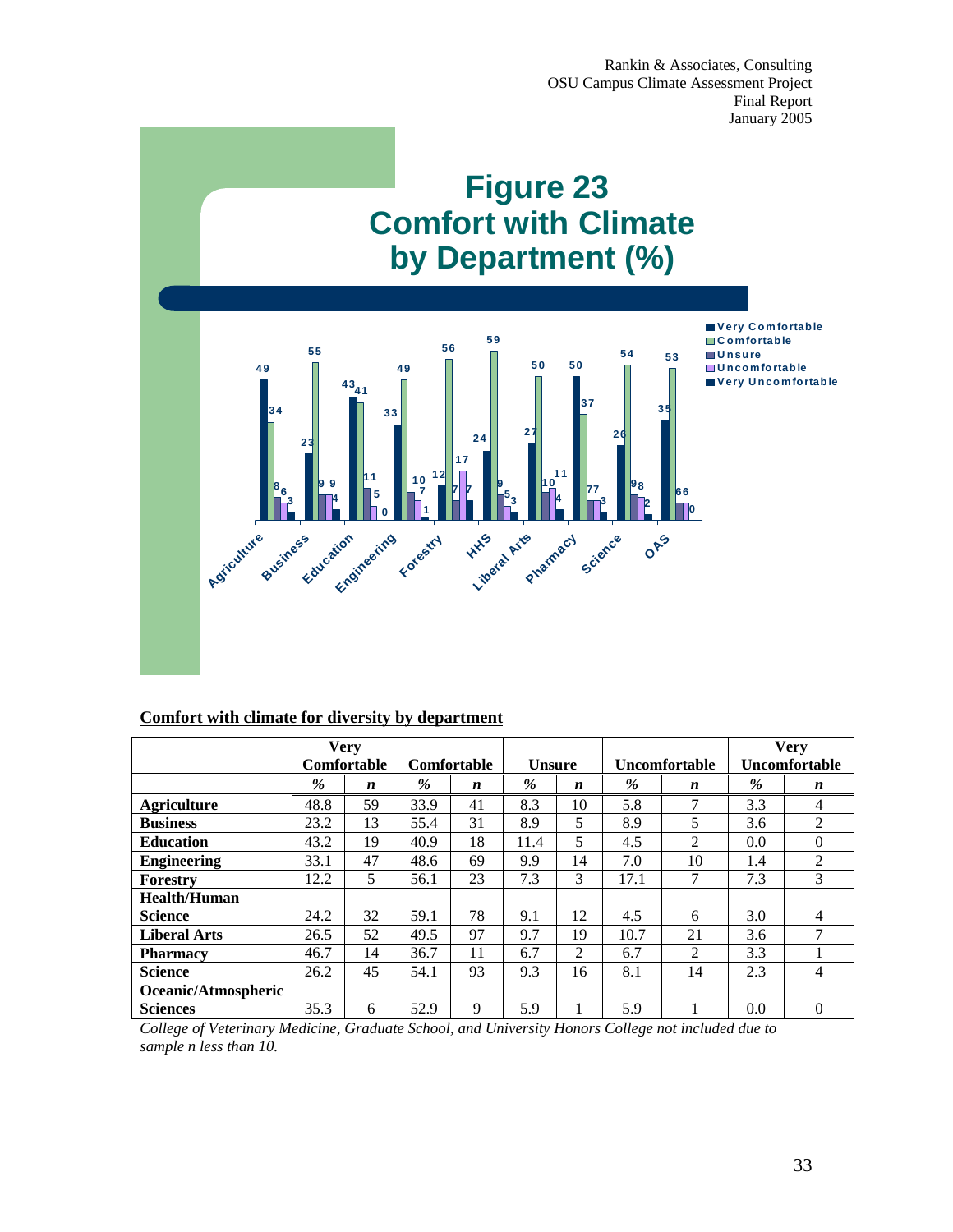

# **Comfort with climate for diversity by department (continued)**

|                              | <b>Very</b>        |                  |      |                  |               |          |                      |                  |               | <b>Very</b>      |
|------------------------------|--------------------|------------------|------|------------------|---------------|----------|----------------------|------------------|---------------|------------------|
|                              | <b>Comfortable</b> |                  |      | Comfortable      | <b>Unsure</b> |          | <b>Uncomfortable</b> |                  | Uncomfortable |                  |
|                              | $\%$               | $\boldsymbol{n}$ | %    | $\boldsymbol{n}$ | $\%$          | n        | %                    | $\boldsymbol{n}$ | %             | $\boldsymbol{n}$ |
| Office of the                |                    |                  |      |                  |               |          |                      |                  |               |                  |
| <b>President</b>             | 80.0               | $\overline{4}$   | 20.0 | 1                | 0.0           | $\Omega$ | 0.0                  | $\mathbf{0}$     | 0.0           | $\Omega$         |
| <b>Academic</b>              |                    |                  |      |                  |               |          |                      |                  |               |                  |
| <b>Affairs/International</b> |                    |                  |      |                  |               |          |                      |                  |               |                  |
| <b>Programs</b>              | 36.8               | 7                | 31.6 | 6                | 15.8          | 3        | 5.3                  |                  | 10.5          | 2                |
| <b>Research</b>              | 63.6               | 7                | 18.2 | 2                | 9.1           |          | 9.1                  |                  | 0.0           | $\Omega$         |
| <b>Student Affairs</b>       | 43.6               | 41               | 35.1 | 33               | 7.4           | 7        | 10.6                 | 10               | 3.2           | $\mathcal{F}$    |
| <b>Information Services</b>  | 12.5               | 2                | 56.3 | 9                | 18.8          | 3        | 12.5                 | 2                | 0.0           | $\Omega$         |
| <b>Finance &amp;</b>         |                    |                  |      |                  |               |          |                      |                  |               |                  |
| Administration               | 32.1               | 9                | 35.7 | 10               | 21.4          | 6        | 7.1                  | 2                | 3.6           |                  |
| <b>Extended</b>              |                    |                  |      |                  |               |          |                      |                  |               |                  |
| <b>Campus/Extension</b>      |                    |                  |      |                  |               |          |                      |                  |               |                  |
| <b>Service</b>               | 27.8               | 5                | 38.9 | 7                | 5.6           |          | 16.7                 | 3                | 11.1          | $\mathfrak{D}$   |

*Office of the Provost, University Advancement, Intercollegiate Athletics, and Cascades Campus not included due to sample n less than 10.*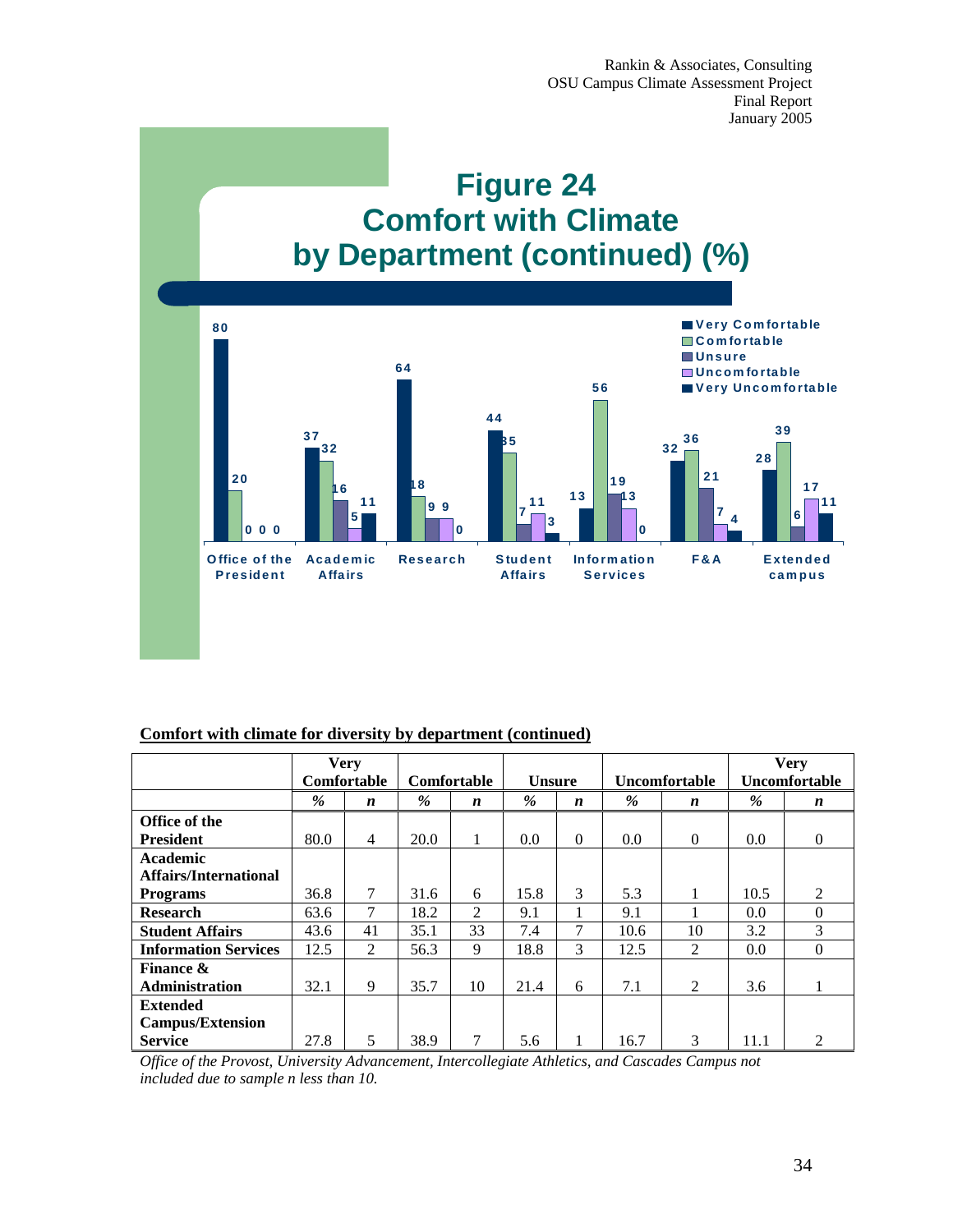Nearly half of all respondents (45%) have attended a campus multicultural program, and thirty-seven percent have attended an OSU sponsored multicultural event. Twenty-eight percent have attended a Women's Center program, and less than one-fifth have attended residence hall diversity programs (19%), DPD seminars (17%), or Queer Resource Center programs (14%) (Table 22).

When comparing the data by the demographic categories of "People of Color" and "Caucasian/White," a slightly smaller percentage of people of color than whites were comfortable with the overall climate for diversity at OSU (Figure 25), in their colleges (Figure 26), and in their departments/work units (Figure 27).

*"I am comfortable in my college, with strong support there for women; the department, which has been dominated by paternalistic attitudes (sometimes benign, sometimes not, but mostly unconscious) for many years, is a much harder project."* 

*"I feel the classified employees should be treated with more respect and management be trained and expected to follow the rules and regulations of this university. Thus campus has a huge fear factor in a lot of departments for the classified employees and I would like to see this addressed."* 

*"I have experienced inappropriate touching, verbal abuse, heard complaints from other staff and students about a certain faculty member who is now in an administrative position. I have seen this person be physically violent and throw things at people. I have heard members of the faculty, both male and female make comments about black student athletes. Something was stolen, the comment was that it was probably the "black boys" that did it. At the department level, there is a lot of micro managing, distain for suggestions that come from female staff and faculty."* 

*"There is either a perceived or actual class/economic difference between faculty and classified staff felt by many classified staff even after much discussion."*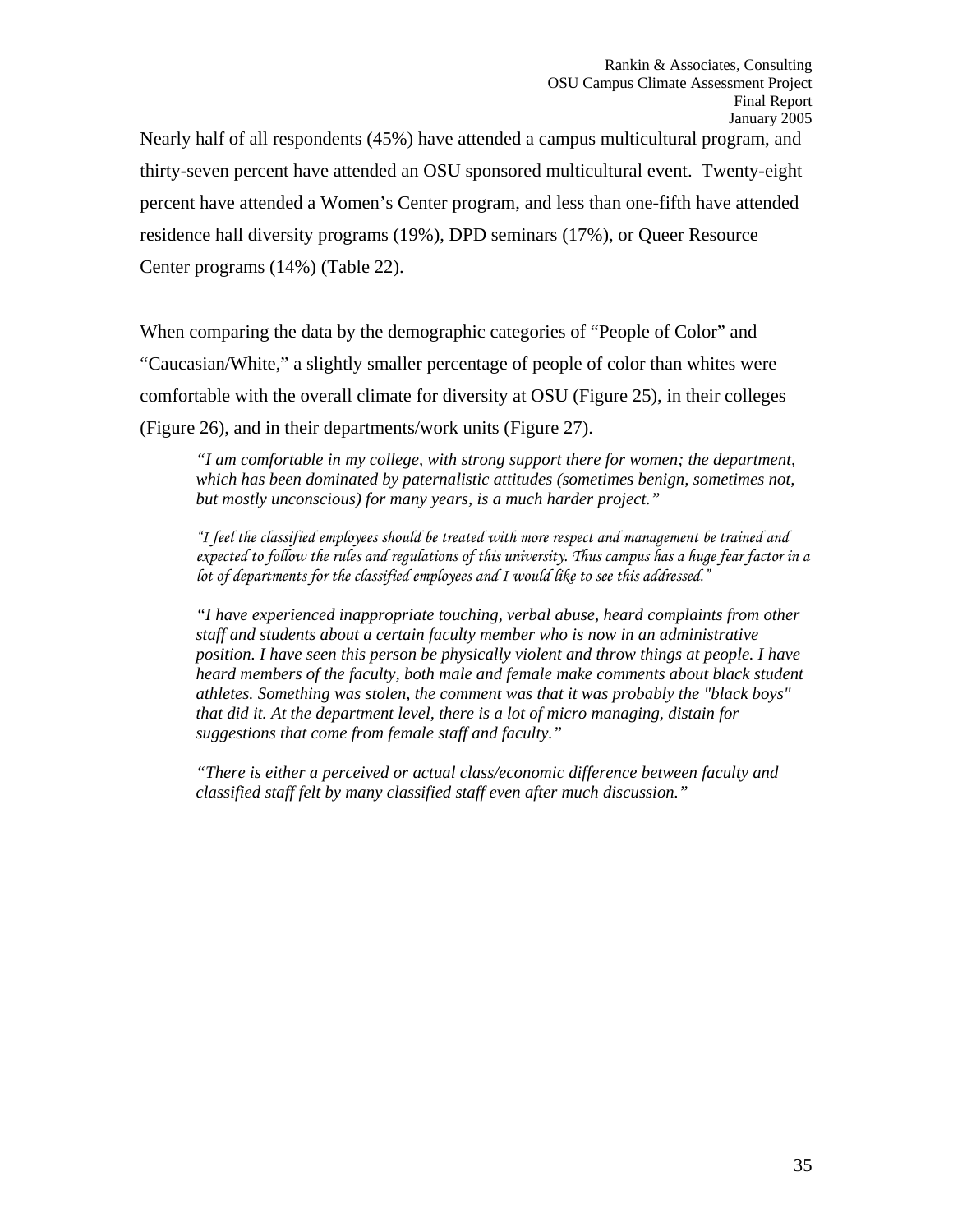

# **Comfort with climate for diversity at Oregon State University**

|                      |                  | <b>People of Color</b> |                  | <b>Caucasian/White</b> | All              |      |
|----------------------|------------------|------------------------|------------------|------------------------|------------------|------|
|                      | $\boldsymbol{n}$ | $\%$                   | $\boldsymbol{n}$ | $\%$                   | $\boldsymbol{n}$ | $\%$ |
| Very comfortable     | 42               | 14.0                   | 164              | 16.6                   | 206              | 16.0 |
| Comfortable          | 159              | 53.0                   | 578              | 58.4                   | 737              | 57.2 |
| <b>Unsure</b>        | 39               | 13.0                   | 131              | 13.2                   | 170              | 13.2 |
| <b>Uncomfortable</b> | 49               | 16.3                   | 88               | 8.9                    | 137              | 10.6 |
| Very uncomfortable   | 11               | 3.7                    | 19               | 1.9                    | 30               | 2.3  |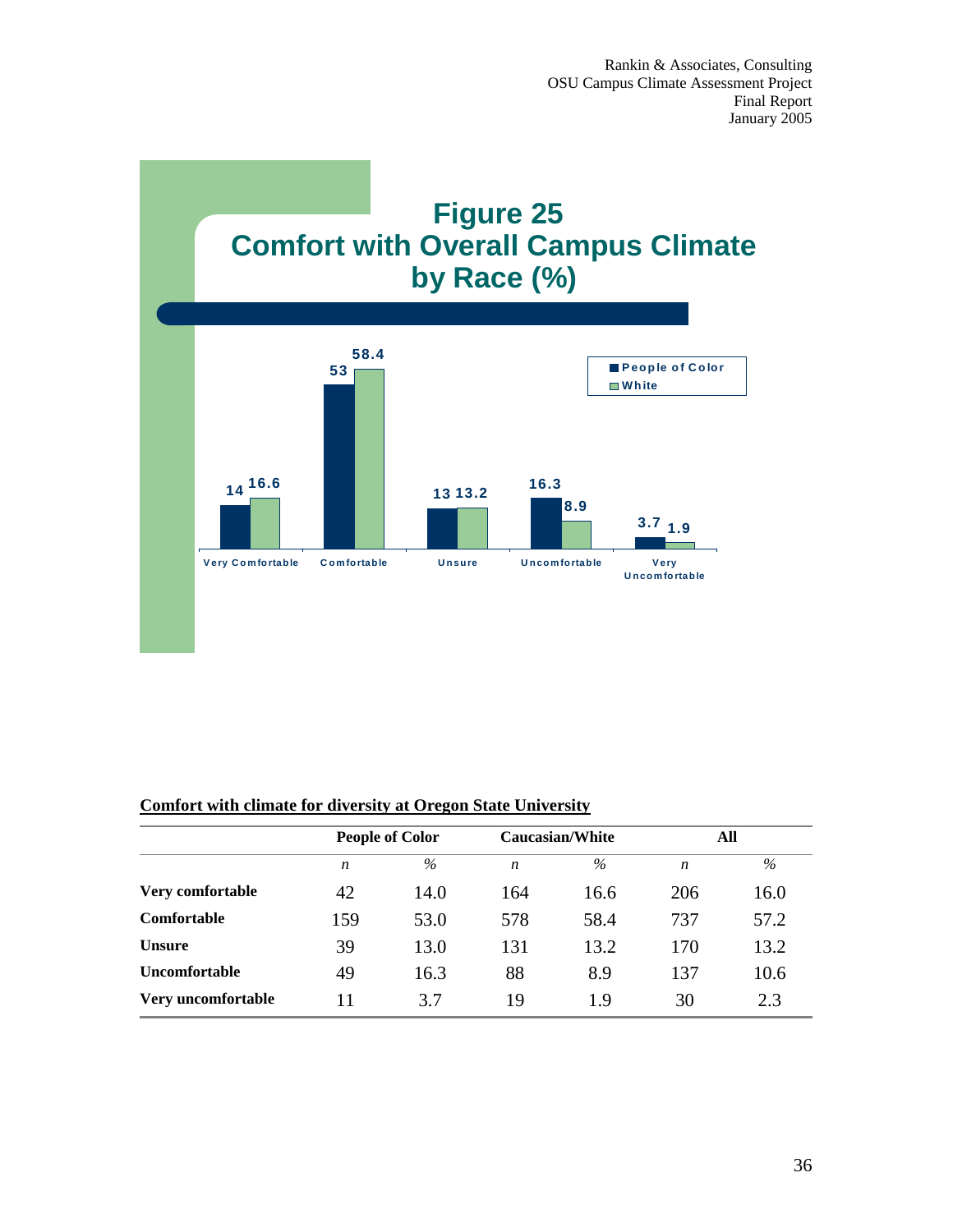

# **Comfort with climate for diversity in academic college**

|                      | <b>People of Color</b> |      |     | <b>Caucasians/Whites</b> | All |      |
|----------------------|------------------------|------|-----|--------------------------|-----|------|
|                      | n                      | $\%$ | n   | $\%$                     | n   | $\%$ |
| Very comfortable     | 60                     | 20.0 | 268 | 27.1                     | 328 | 25.4 |
| <b>Comfortable</b>   | 134                    | 44.7 | 470 | 47.5                     | 604 | 46.9 |
| <b>Unsure</b>        | 43                     | 14.3 | 118 | 11.9                     | 161 | 12.5 |
| <b>Uncomfortable</b> | 41                     | 13.7 | 99  | 10.0                     | 140 | 10.9 |
| Very uncomfortable   | 20                     | 6.7  | 22  | 2.2                      | 42  | 3.3  |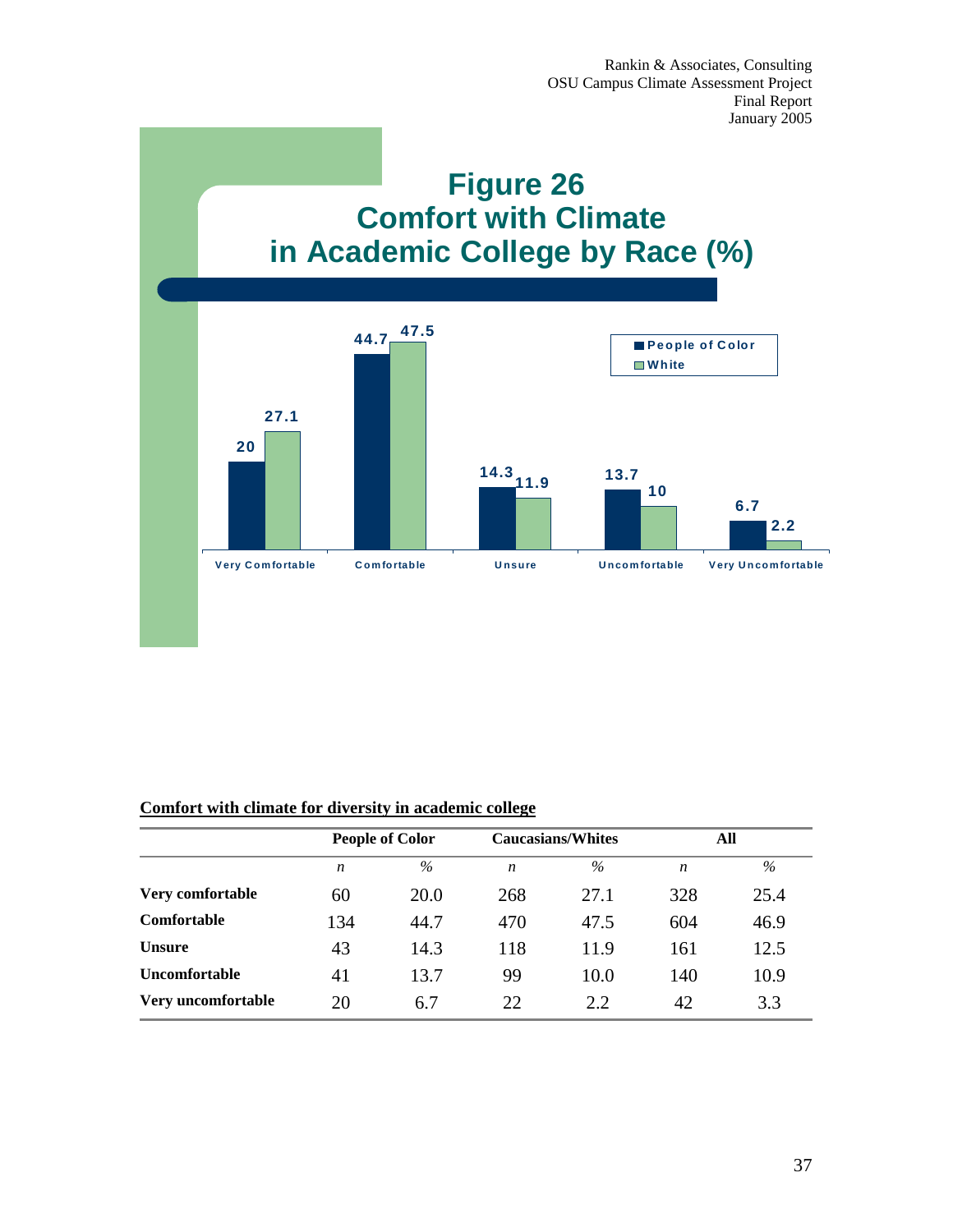

# **Comfort with climate for diversity in your department/work unit**

|                      | <b>People of Color</b> |      |                  | <b>Caucasians/Whites</b> | All              |      |
|----------------------|------------------------|------|------------------|--------------------------|------------------|------|
|                      | $\boldsymbol{n}$       | $\%$ | $\boldsymbol{n}$ | $\%$                     | $\boldsymbol{n}$ | $\%$ |
| Very comfortable     | 73                     | 24.3 | 330              | 33.4                     | 403              | 31.3 |
| <b>Comfortable</b>   | 152                    | 50.7 | 437              | 44.2                     | 589              | 45.7 |
| <b>Unsure</b>        | 27                     | 9.0  | 98               | 9.9                      | 125              | 9.7  |
| <b>Uncomfortable</b> | 36                     | 12.0 | 72               | 7.3                      | 108              | 8.4  |
| Very uncomfortable   | 11                     | 3.7  | 38               | 3.8                      | 49               | 3.8  |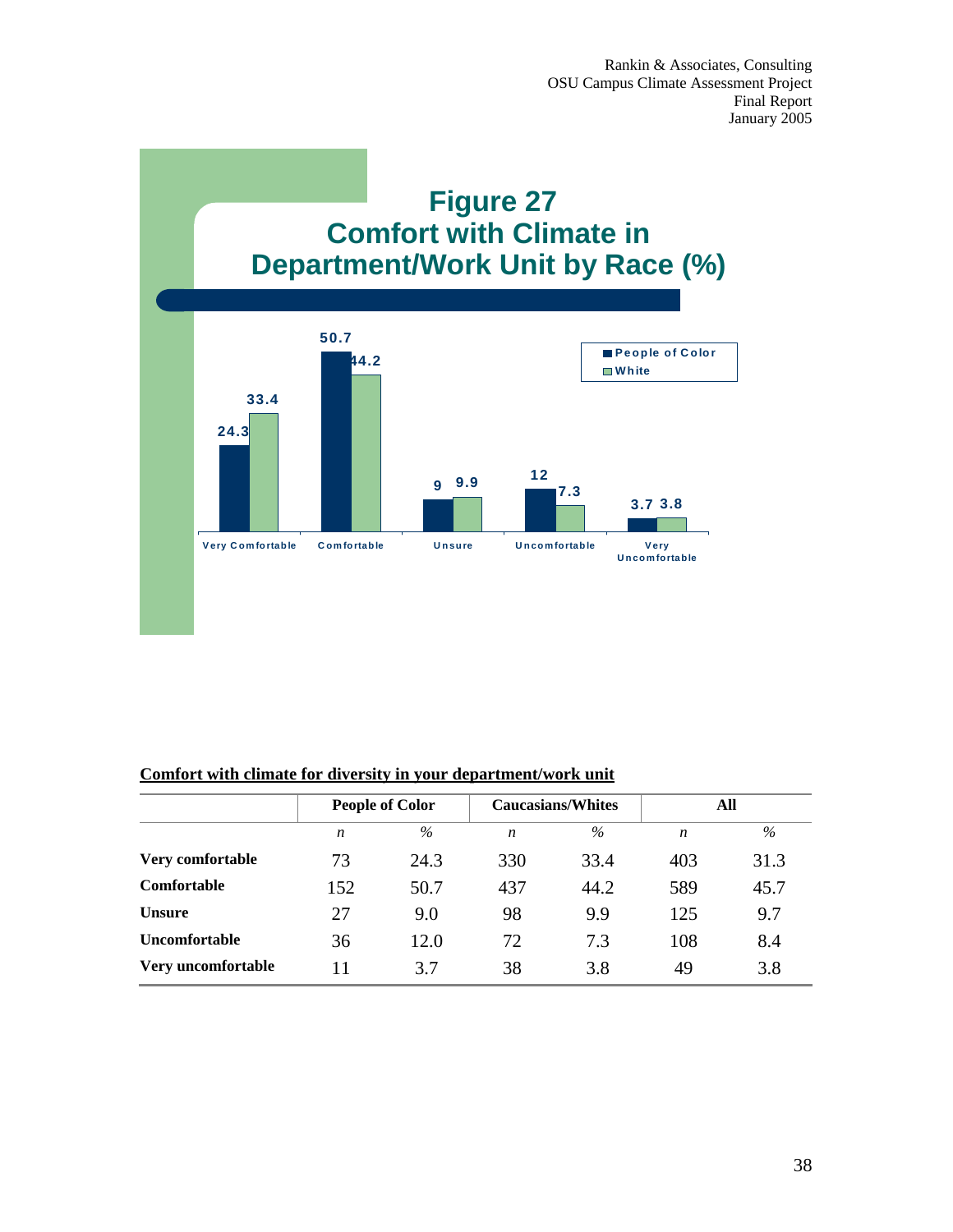Also contributing to the campus climate are respondents' observations of others being harassed. Fifty-one percent of the participants ( $n = 646$ ) reported observing conduct on campus that created an offensive, hostile, or intimidating working or learning environment (Table 29). Most of the observed harassment was based on ethnicity (45%), gender (42%), sexual orientation (40%), race (36%), English language proficiency/accent (22%), and country of origin  $(22\%)^{26}$  (Table 30).

*"I have, however, witnessed several 'unfriendly' or negative comments/actions where students (mostly in the greek system) have been instigators/perpetrators."* 

*"I witnessed search bias by my former department head based on knowing who he wanted to hire and worked the system to make sure that was who got hired. the person who lost the position was a woman."* 

Figures 28 – 31 separate by demographic categories (i.e., gender, spiritual affiliation, race/ethnicity, sexual orientation) participants responses to observing harassment or personally been made aware of harassment toward another person.

 $\overline{a}$ 

 $^{26}$ A small number of respondents (n<5) responded that they had experienced conduct due to several characteristics, in several forms, and indicated several sources.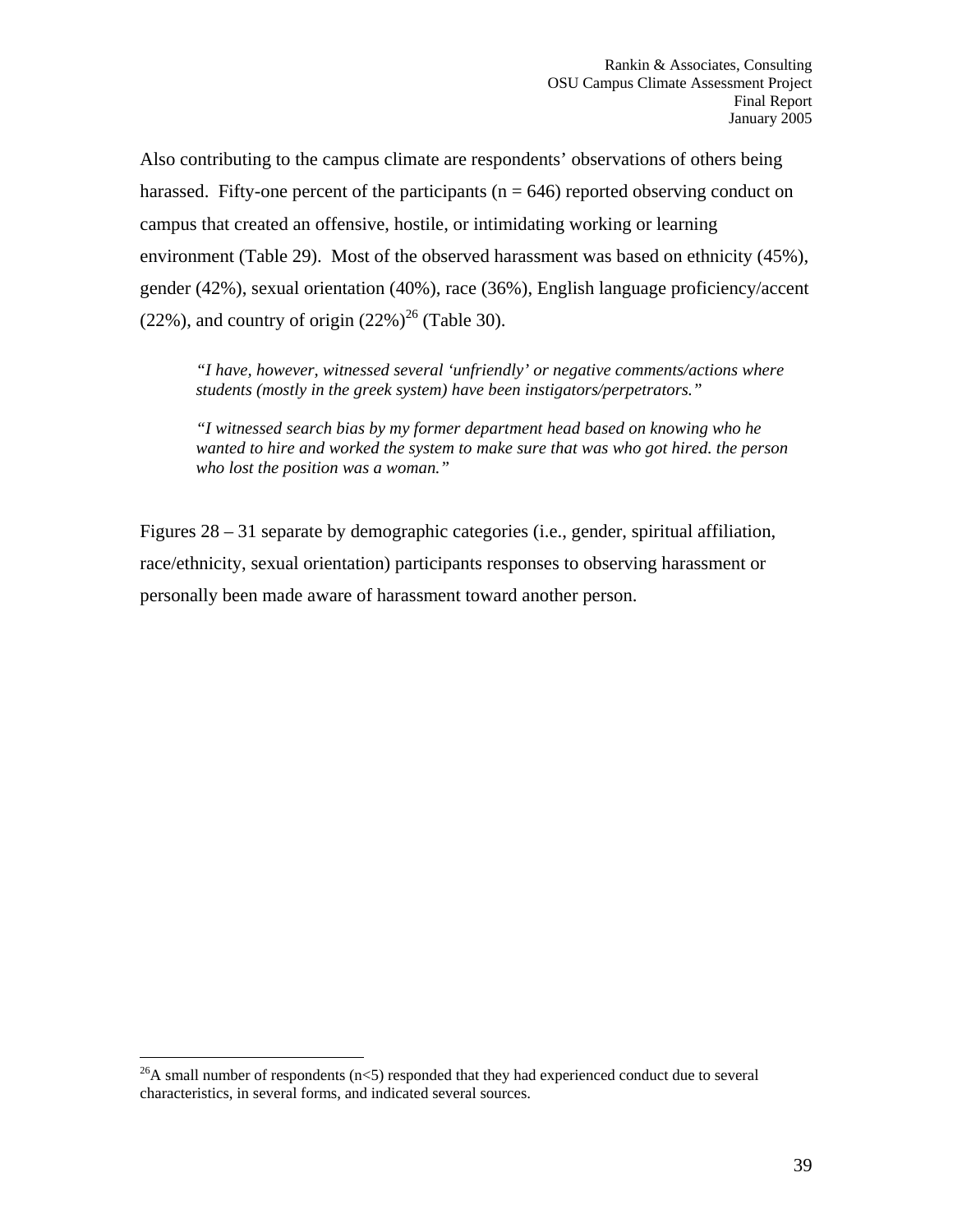

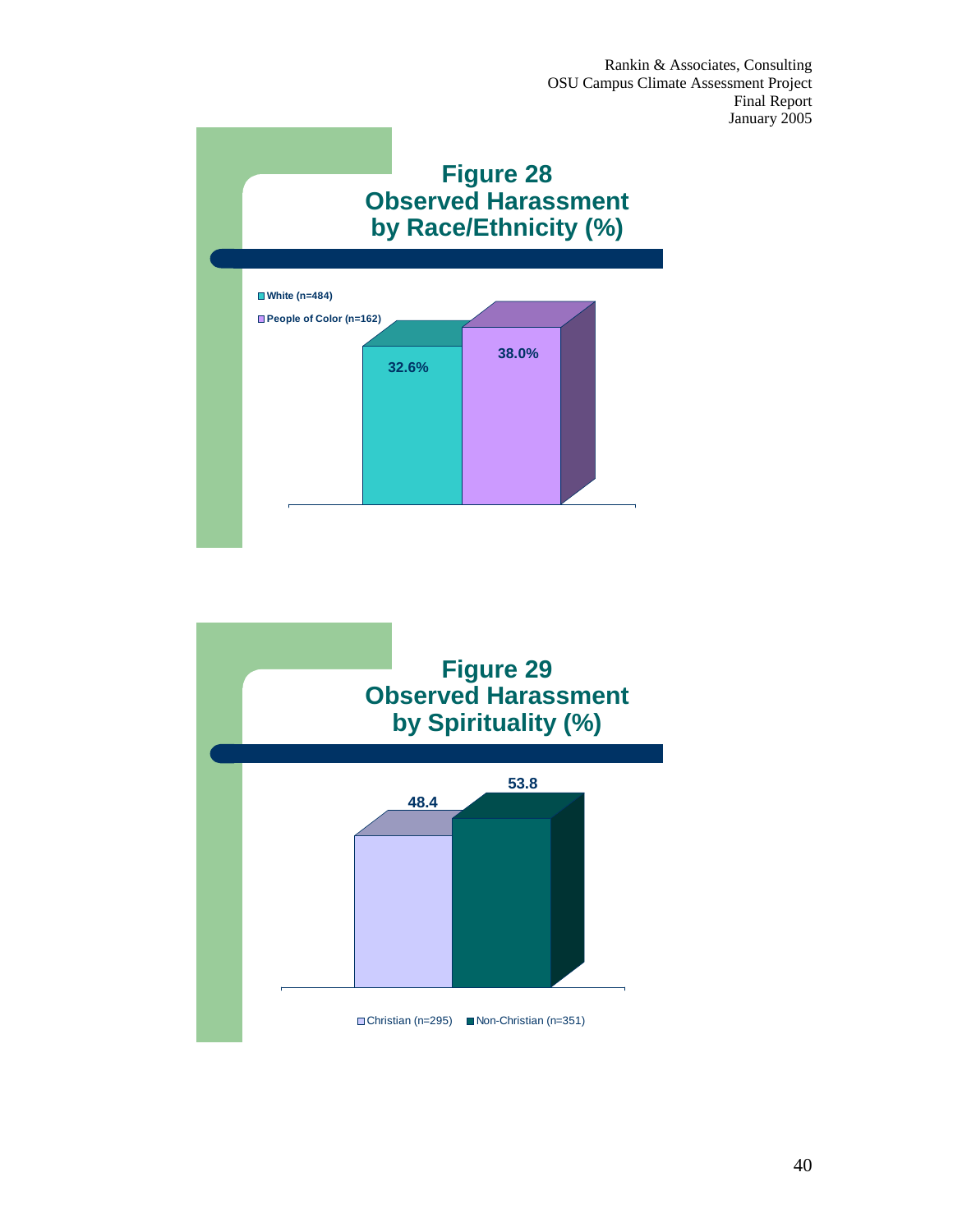

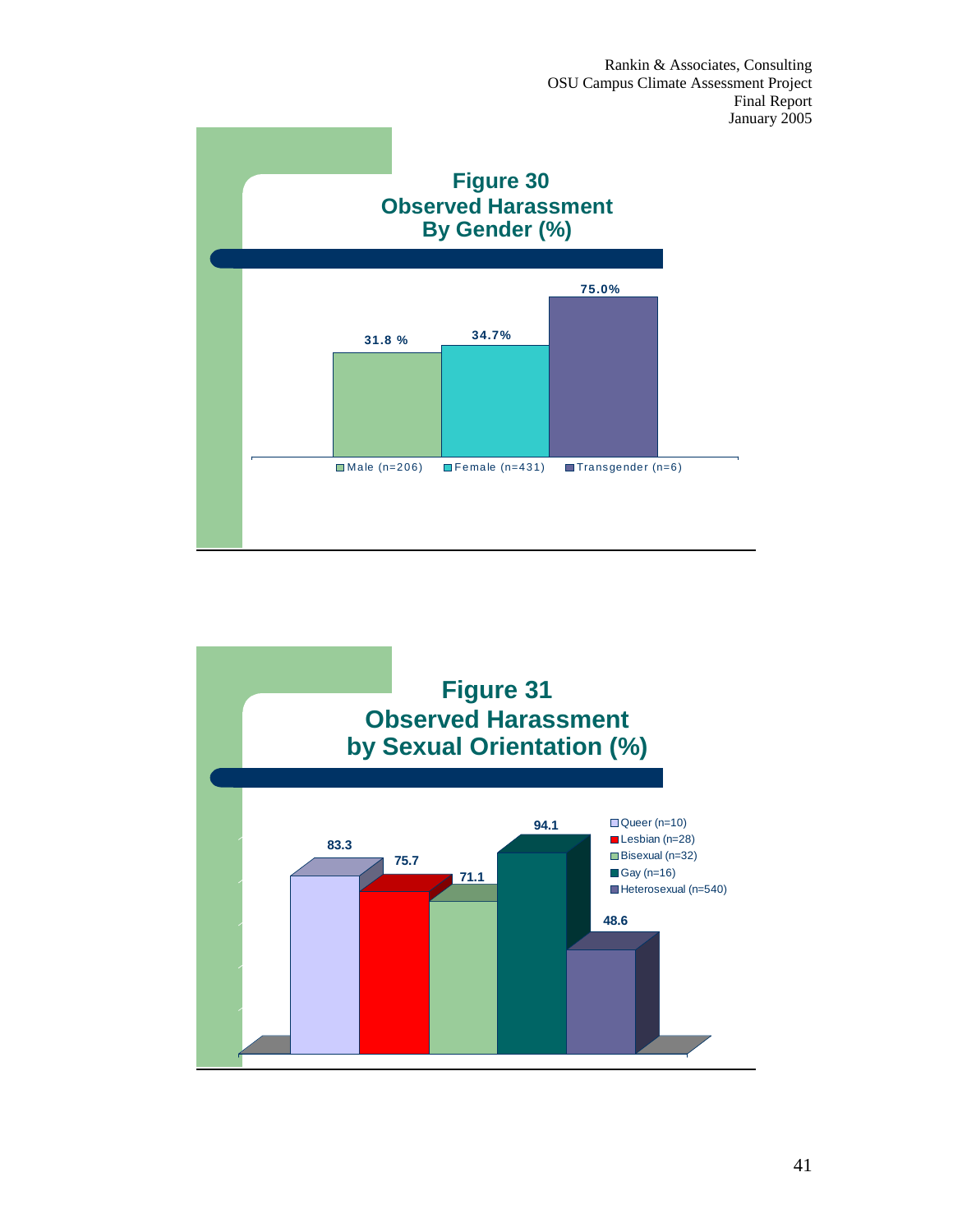Interestingly, but not unique to OSU, those respondents in the underrepresented groups depicted in the figures (women, transgender, people of color, non-Christian, and LGB) all observed harassment more often than did those in the corresponding majority group.

Figure 32 indicates that people most often observed harassment in the forms of derogatory remarks (56%), publications on campus (31%), racial/ethnic profiling (24%), written comments (24%), and seeing someone being stared at (24%), deliberately ignored (33%), or excluded from activities (25%). Fifty-six people (9%) witnessed someone making threats of physical violence and 30 people (5%) saw someone physical assaulted or injured.



Respondents observed harassment most often while walking on campus (39%), in public spaces on campus (35%), in classrooms (32%), while working at a University job (27%),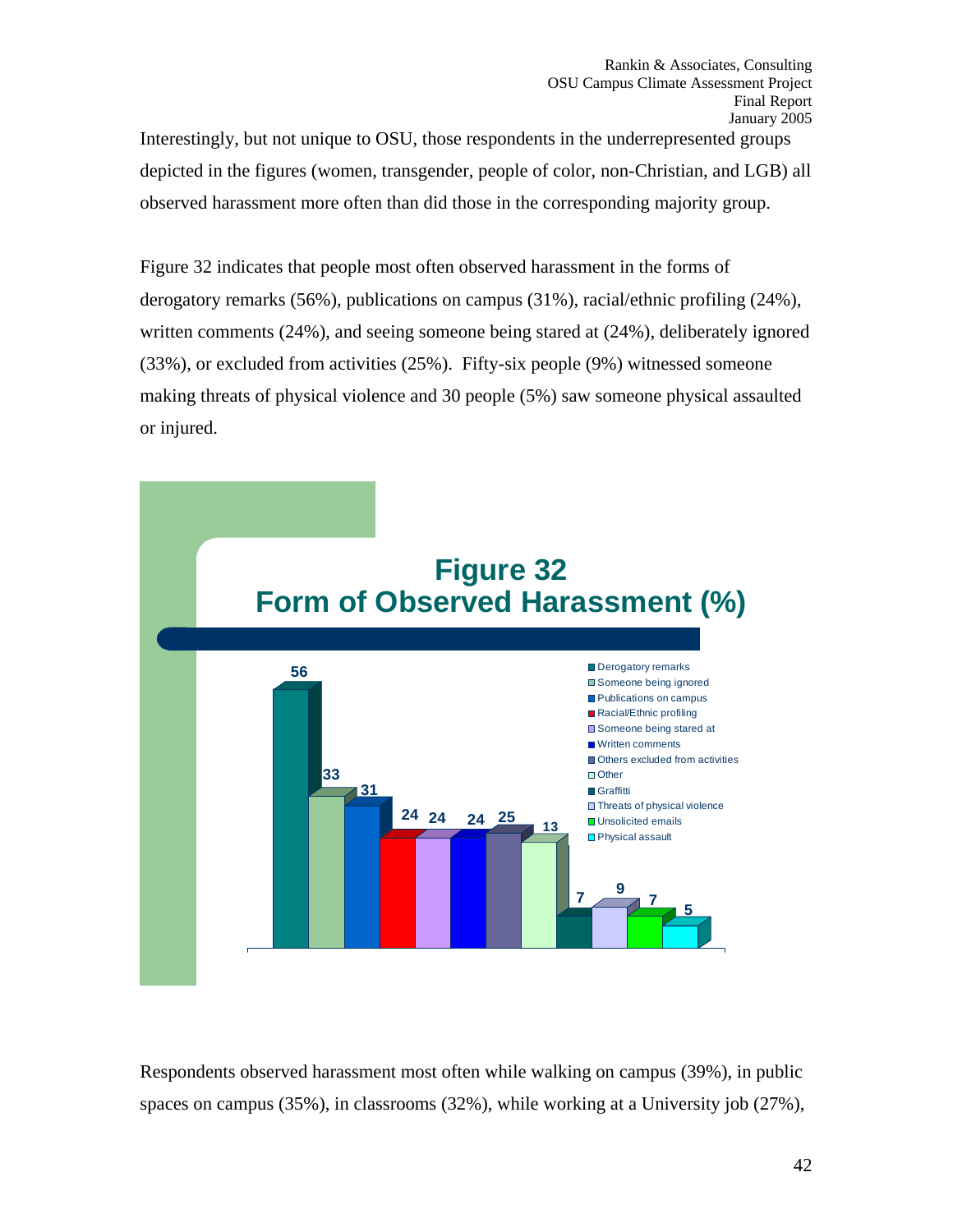in a meeting with a group (26%), at a campus event (19%), or in a campus office (18%) (Table 32).The majority of respondents (63%) indicated students were the most common source of harassment. Respondents also identified sources as faculty (32%), student groups (16%), administrators (15%), and staff members (14%) (Table 33).

Similar to experienced harassment, the source of harassment is always highest within the position (i.e., student to student, faculty to faculty).

In response to observing harassment, thirty-three percent were embarrassed, thirty-one percent told a friend, twenty-two percent ignored it, and fifteen percent confronted the harasser at the time. Fourteen percent made a complaint to a University official, and fifteen percent did not know to whom to report the incident.

In regard to employee respondents' experiences with discriminatory employment practices, twenty-six percent of employee respondents ( $n = 132$ ) reported observing discriminatory hiring at OSU. Forty-nine percent  $(n = 64)$  indicated the discriminatory hiring was based on gender, twenty-seven percent noted that the conduct was based on age, twenty-four percent said it was based on employment category, and twenty-one percent suggested that the conduct was based on ethnicity. Thirteen percent ( $n = 66$ ) of employee respondents observed discriminatory firing; thirty-nine percent believed the firings were based on something "other" than the choices listed, and thirty-two percent, twenty-four percent, and twenty percent suggested that the firing was due to gender, employment category, age, and OSU status respectively. Thirty percent  $(n = 151)$  of responding employees suggested that they observed discriminatory promotion at the University, and believed it was largely based on gender (57%) and employment category (27%) (Tables 35-40).

*"I have seen illegal use of funds, very biased hiring practices, lying about hours worked and a general lack of communication."* 

*"Preference for candidates based on familiarity or "connections" not necessarily meeting the hiring criteria."*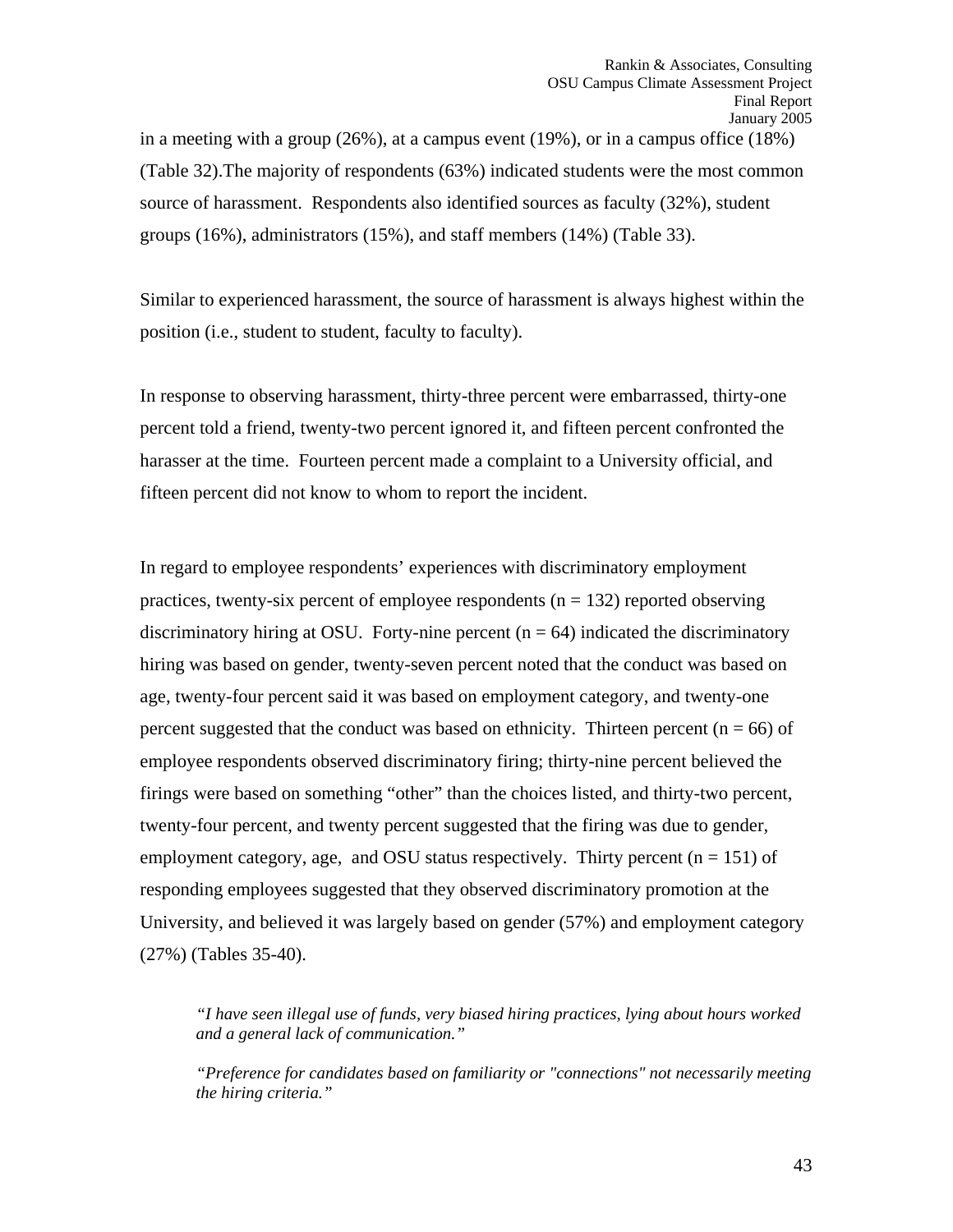*"People should not be hired or admitted because there is a quota of under-represented minorities to fill; they should get the job/position based strictly on merits alone and not who their parents are."* 

The majority of respondents indicated that the campus climate overall was respectful of 11 of the 15 groups listed in Question 19, including men (87%), Caucasians/Whites (84%), women (75%), Asian Americans (70%), Pacific Islanders/Hawaiian natives (70%), international students and scholars (64%), African Americans/Blacks (58%), persons with disabilities (57%), Latino(a)s/Chicano(s) (57%), American Indians/Alaskan Natives (56%), people from multi-racial or multi-ethnic backgrounds (54%), and nonnative English speakers (52%). Fewer respondents thought the campus was accepting of persons with religious backgrounds different from their own (49%), Middle Eastern persons (44%), and openly lesbian, gay, bisexual, or transgender (LGBT) persons (42%). (Table 43).

Correlations between these responses (campus climate) and those from question nineteen, which asked respondents to rate the overall campus climate for the various groups are very low, indicating no practical relationship between answers regarding "respect" for different populations and climate for that population. Selected correlation coefficients<sup>27</sup> are provided in Table 9. Therefore, it appears as though respondents believe that the campus climate is sexist or racist while they also report that the climate is accepting for women and people of color.

1

 $27$  Correlation coefficients indicate the degree to which two variables are related. A value of one signifies perfect correlation. Zero signifies no correlation.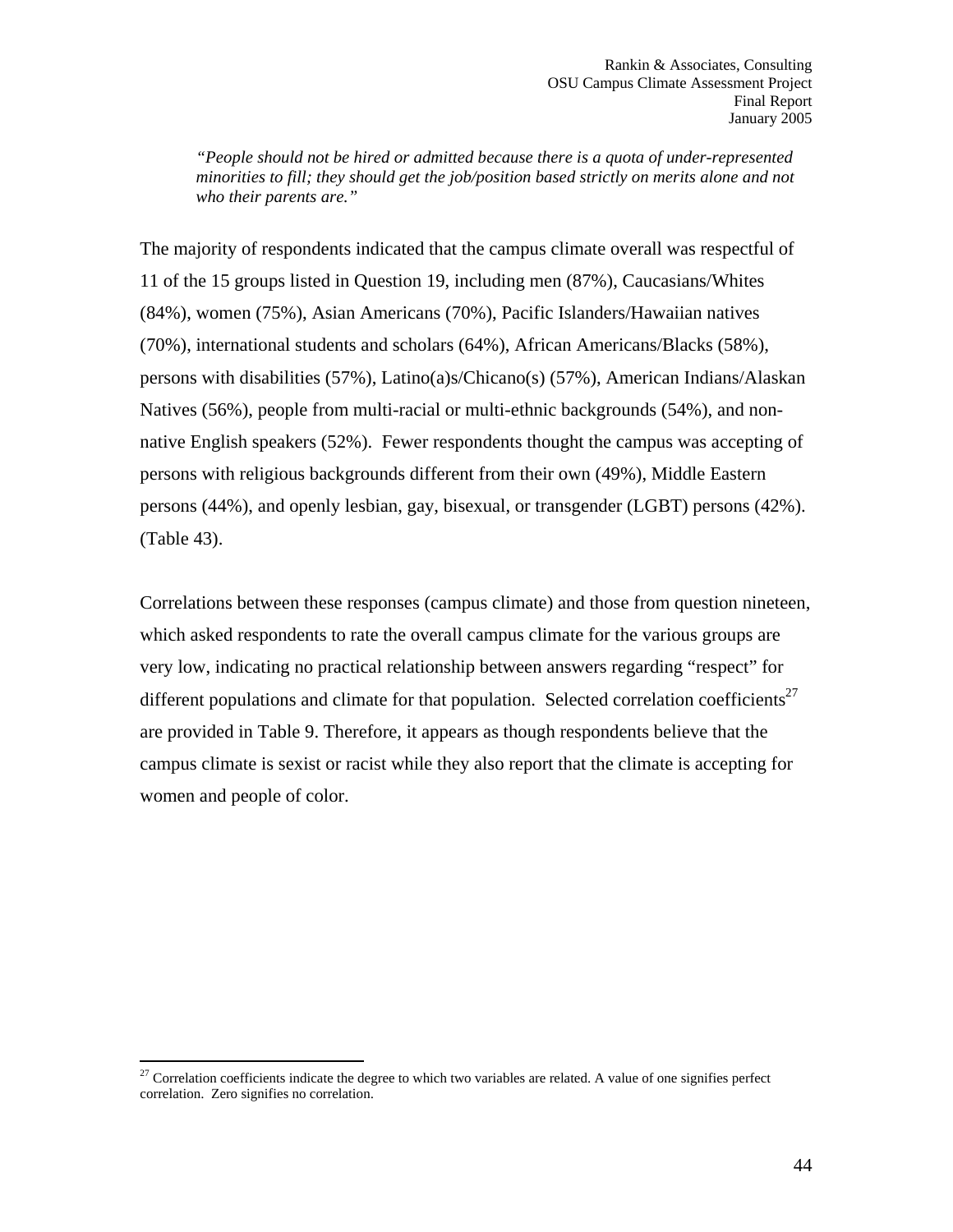| Table 9                                               |  |  |  |  |
|-------------------------------------------------------|--|--|--|--|
| <b>Correlations Between Ratings of Acceptance and</b> |  |  |  |  |
| <b>Campus Climate for Selected Groups</b>             |  |  |  |  |

|                                                 | Non-Racist        | Respectful        |
|-------------------------------------------------|-------------------|-------------------|
| <b>African Americans/Blacks</b>                 | .447 <sup>1</sup> | .331 <sup>1</sup> |
| Caucasians/Whites                               | .077 <sup>1</sup> | .116 <sup>1</sup> |
| American Indians/Alaskan Natives                |                   | .339 <sup>1</sup> |
| <b>Asian Americans</b>                          |                   | .322 <sup>1</sup> |
| Pacific Islanders/Hawaiian Natives              |                   | .311 <sup>1</sup> |
| Latinos/Chicanos                                |                   | .317 <sup>1</sup> |
| <b>Middle Easterners</b>                        |                   | .307 <sup>1</sup> |
| Multiracial, multiethnic, multicultural persons |                   | .326 <sup>1</sup> |
| Non-native English speakers                     |                   | .335 <sup>1</sup> |
| <b>LGBT</b>                                     |                   | .270 <sup>1</sup> |
| <b>Physically Disabled</b>                      |                   | .326 <sup>1</sup> |
| Women                                           |                   | .384 <sup>1</sup> |
| International Students & Scholars               |                   | .318 <sup>1</sup> |

 $^{1}p = .01$ 

Most respondents believed the Memorial Union, administrative buildings, parking, the library, and dining facilities were at least "accessible" for people with disabilities. Greek houses, specific classrooms, athletic facilities, recreational facilities, and residence halls were considered the least accessible of the areas on campus. Seventy-four percent did not know if OSU information was available in alternative formats. Figure 34 depicts these results based on those who indicated the presence of a disability and those who did not. In most cases, those respondents with a disability indicated the area listed was less accessible than did those who were able-bodied.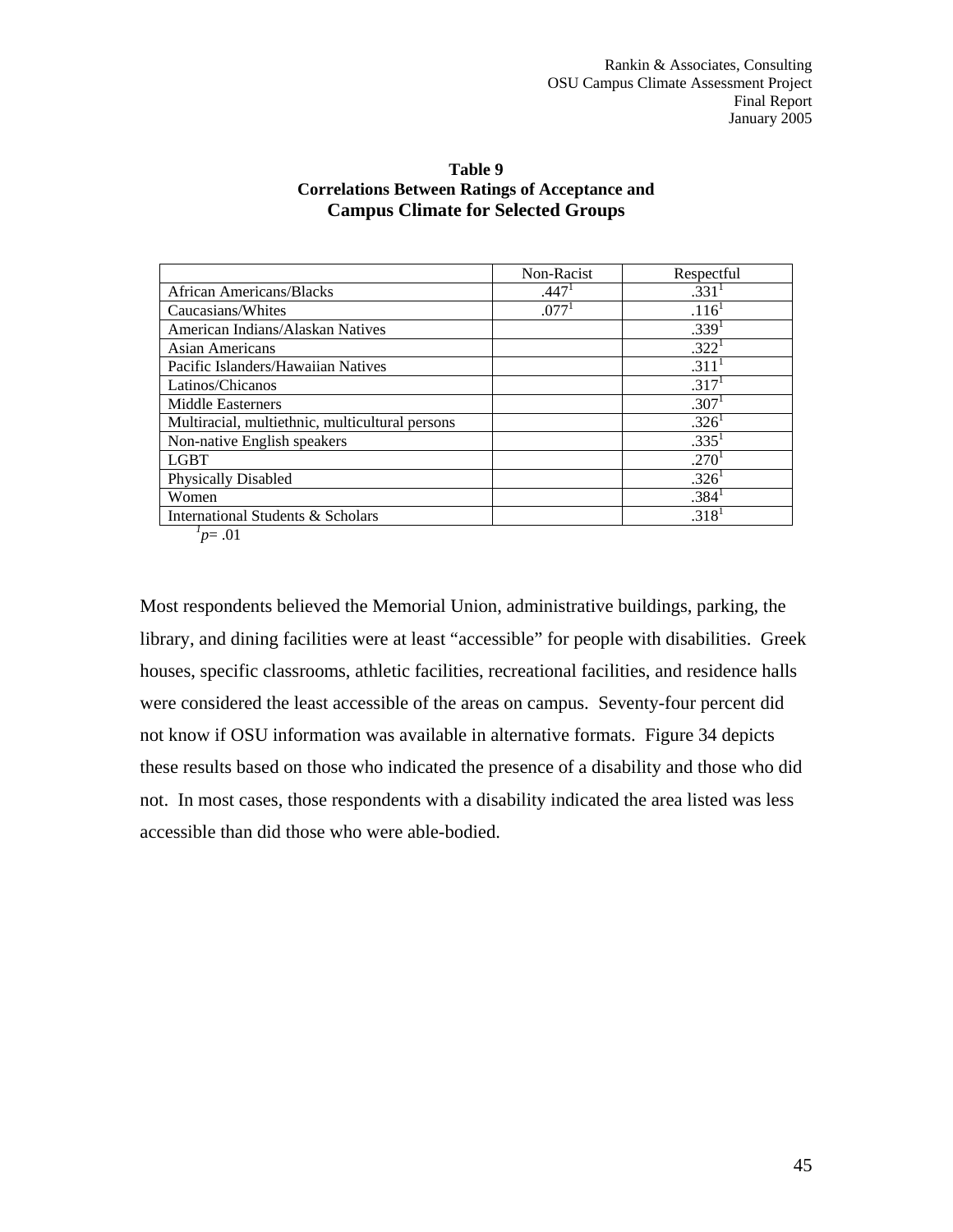

1 Percentages based on number of participants responding to each question, not in all cases the total "n".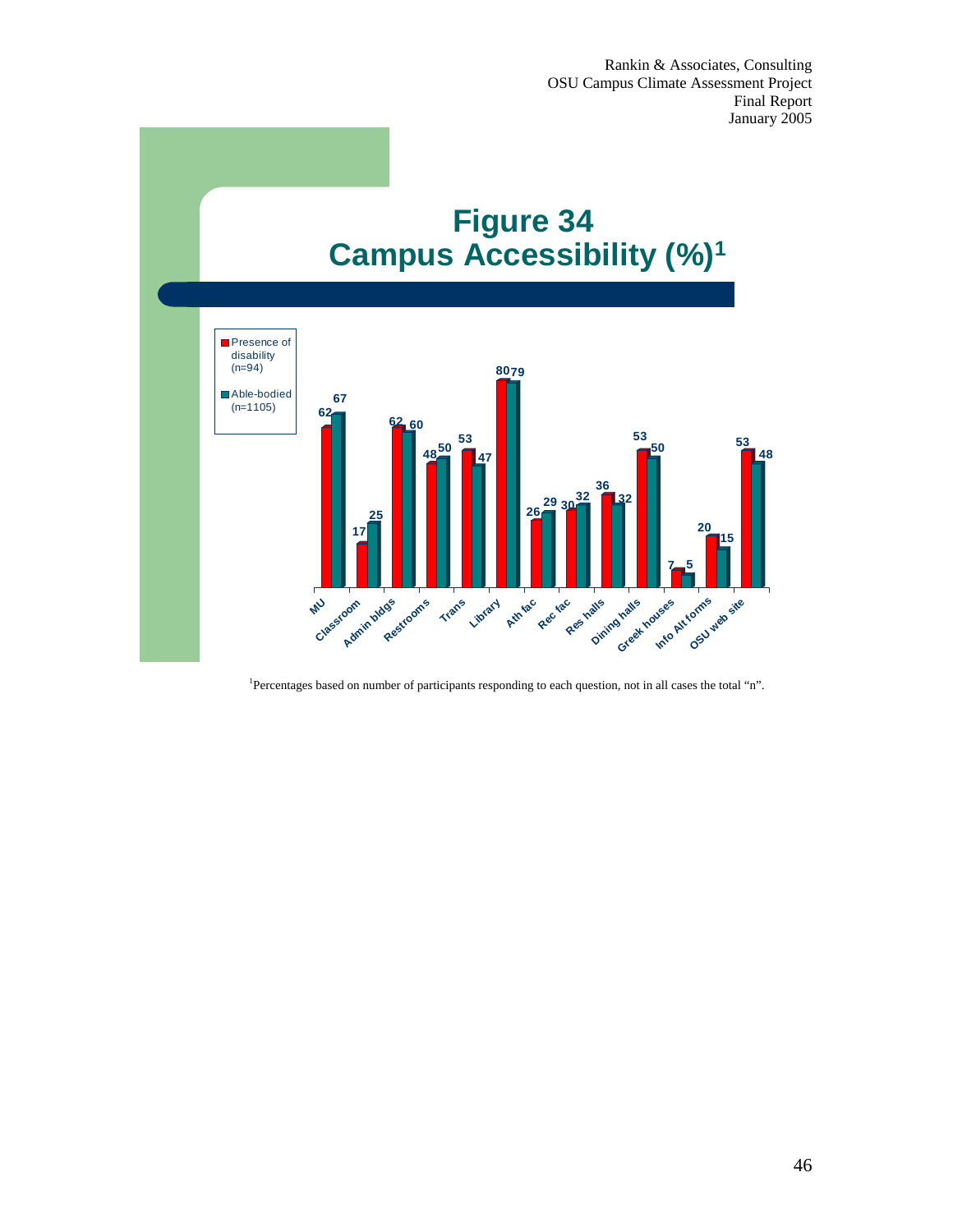# **Institutional Actions**

Another factor influencing campus climate is how an institution responds to issues of concern to underrepresented groups. Participants were asked to respond to several questions about institutional actions regarding diversity concerns on campus. Based on the comments of the respondents, it is crucial that college/university leaders acknowledge people of difference, address their issues and concerns, and promote inclusive activities and policies.

More than half of the respondents believed OSU proactively addresses campus issues related to ethnicity (69%), race (63%), sexual orientation (63%), physical disability (58%), gender (57%), learning disability (52%), and non-native English speakers (50%). About one-third of the respondents thought the University addresses issues related to religions (39%), mental disability (39%), and physical characteristics (30%). Only onequarter thought OSU addresses age (26%), socioeconomic status (25%), and employee status (24%) (Table 42).

Approximately seventy percent of respondents believed people in the offices they frequent are accepting of others based on their gender, ethnicity, and age. More than sixty percent thought people in the offices they frequent were accepting of individuals based on country of origin, employment category, OSU status, physical characteristics, and race, while slightly more than half believed people were accepting of learning and physical disability, religious background, sexual orientation, and non-native English speakers. Less than half felt people were of accepting of individuals with mental disabilities (Table 43). However, when comparing these responses in terms of the demographic categories, "people of color" demonstrated a different opinion than did "white persons" in regard to how the University addresses the issues of race (Figure 35).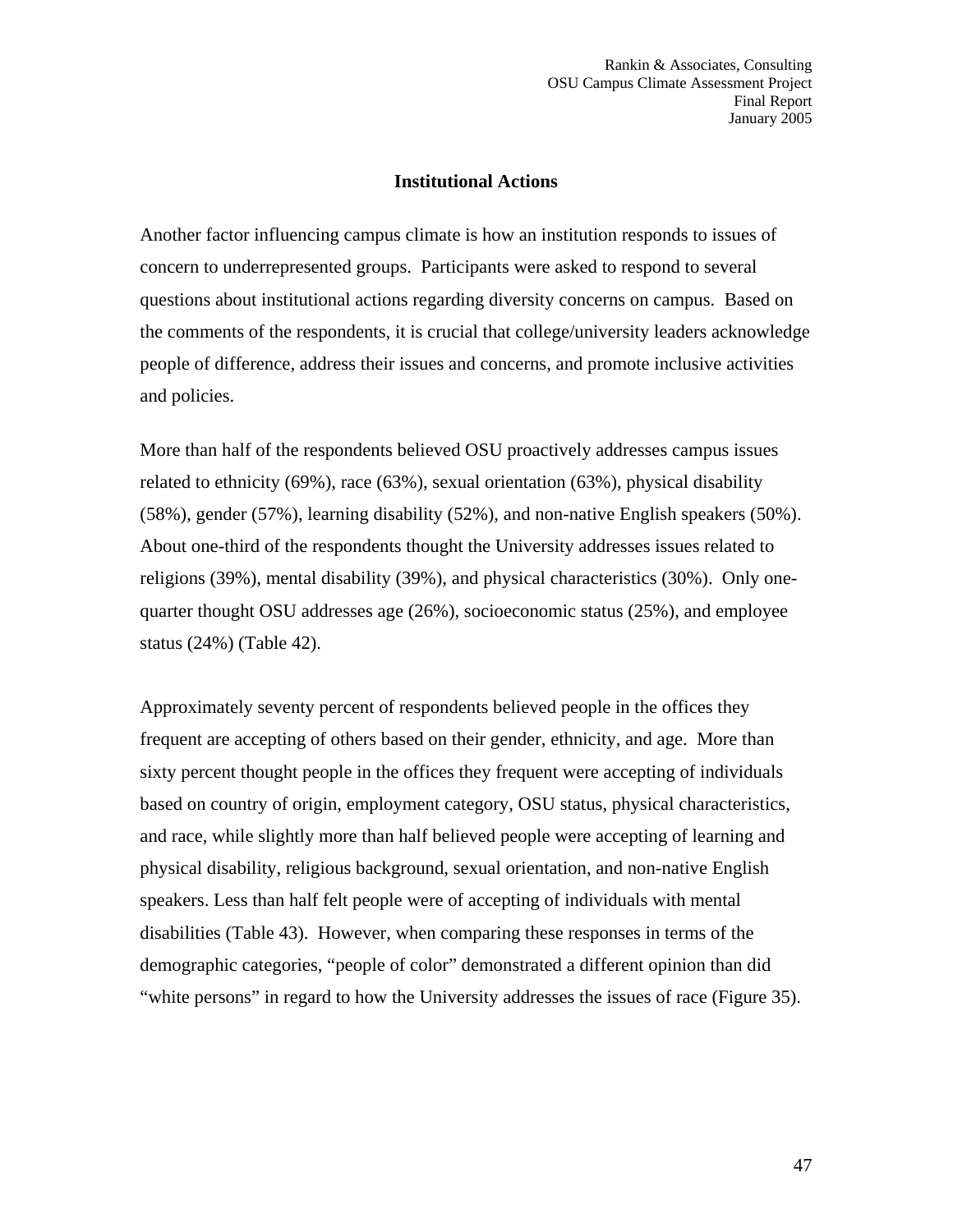

Similarly, female respondents felt slightly differently than did male respondents regarding the degree to which the University addresses gender issues (Figure 36).

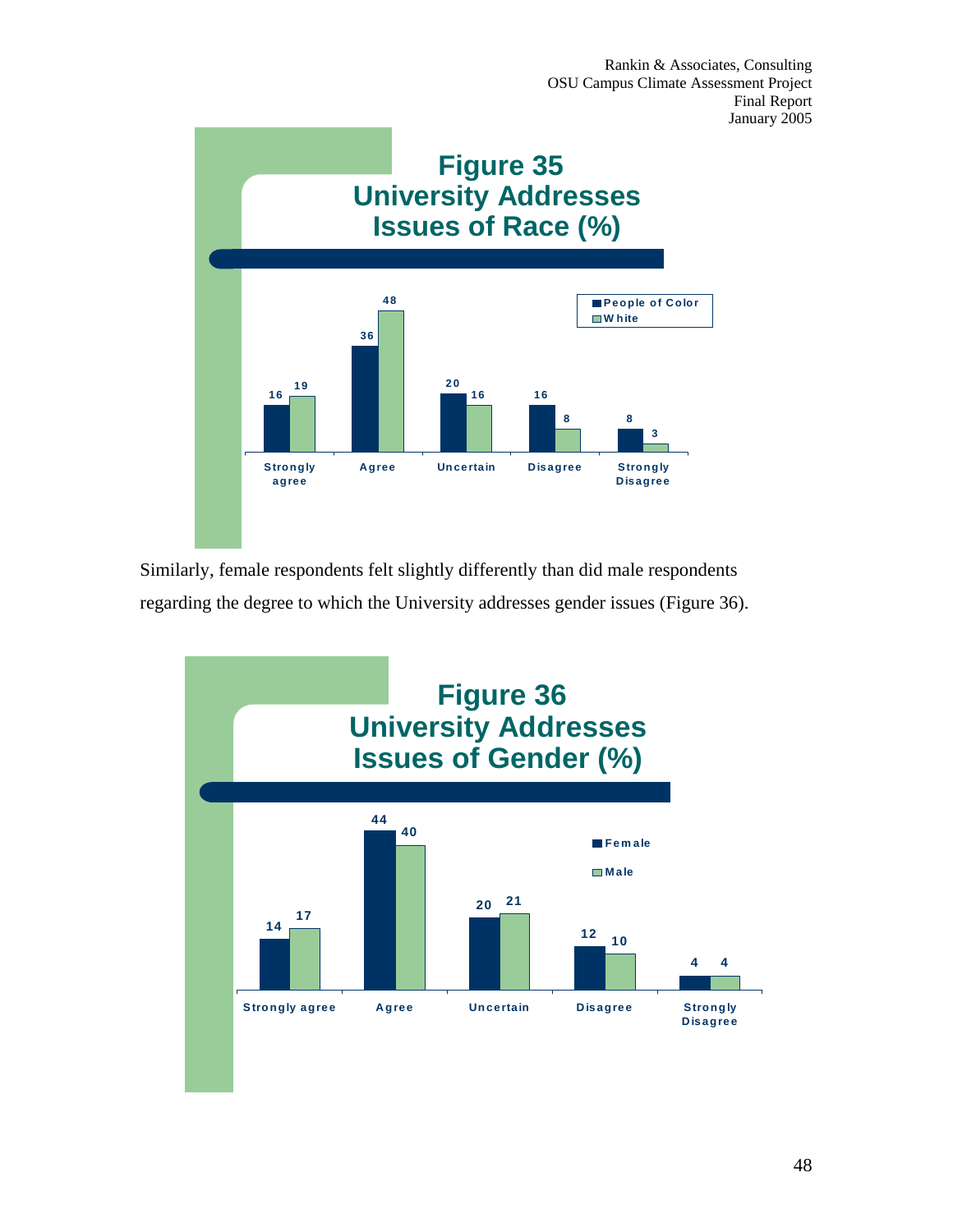Only one-third of the respondents believed the President's office visibly fosters diversity.

Again, when reviewing the data by the demographic categories, slightly differing opinions emerged (Figure 37).



While approximately half of the respondents felt the faculty in their departments (53%) and their department heads or direct supervisors (47%) visibly fostered diversity, only thirty-eight percent thought their academic deans or unit heads did. Thirty-seven percent of the respondents believed student government visibly supported diversity. One-third of respondents did not know whether the faculty senate encouraged diversity initiatives.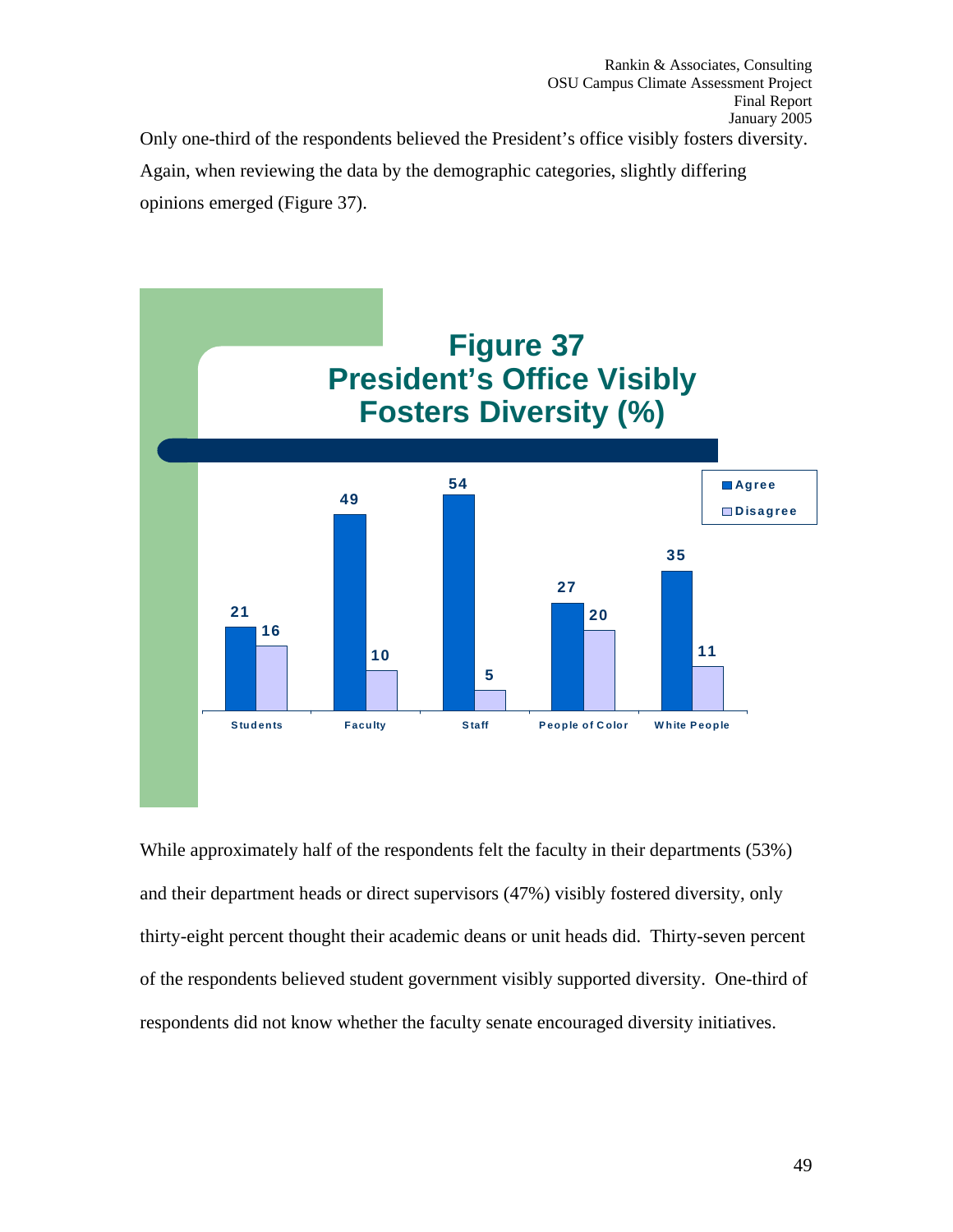Forty-eight percent felt the course content includes materials about people from historically underrepresented groups. Again, a breakdown by demographic categories reveals noteworthy results (Figure 38).



Half of respondents believed that their OSU departments/units value their involvement in diversity initiatives. Fifty-nine percent of student respondents felt the classroom climate was welcoming for people from underrepresented groups, and forty-nine percent of employee respondents felt that the workplace climate was welcoming for employees from underrepresented groups (Table 45). Figure 39 reviews these findings by comparing the responses of "majority" versus "minority" groups.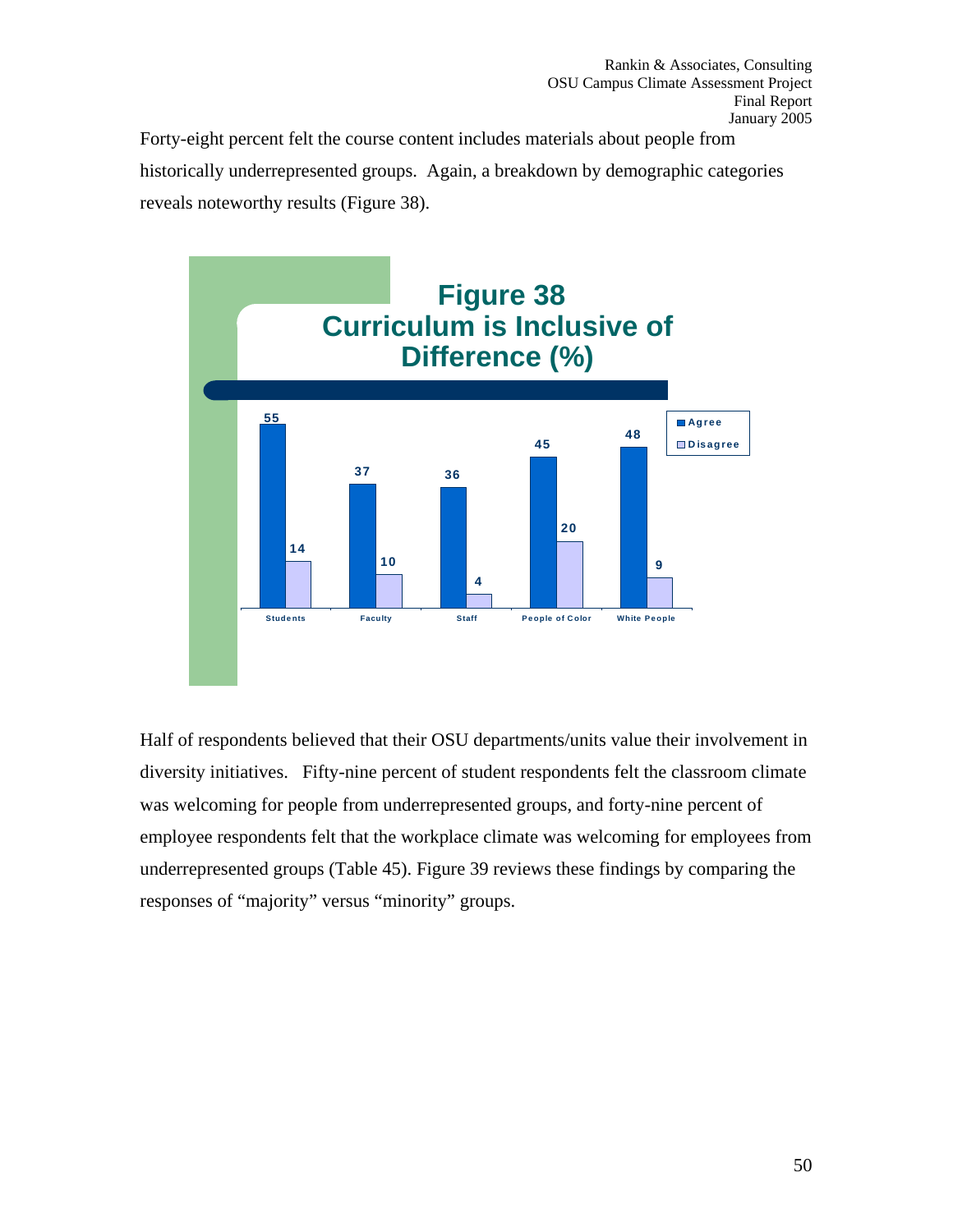

The majority of respondents (50% to 57%) felt providing more awareness or sensitivity workshops would improve the University community's awareness of the issues and concerns of people based on gender, religion, sexual orientation, country of origin, ethnicity, race, and disability status. Less than half thought such workshops would improve the climate regarding age, physical characteristics, and socioeconomic class (Table 53).

Fifty-five percent of the female respondents, compared to only forty percent of male respondents, felt that providing more awareness or sensitivity workshops focused on gender would improve the University community's awareness of the issues and concerns of gender. Likewise, sixty-one percent of respondents of color, versus fifty-six percent of white respondents, thought provided workshops on race would improve the campus climate. And sixty-nine and fifty-one percent of LGB and heterosexual respondents, respectively, suggested that providing more awareness or sensitivity workshops focused

51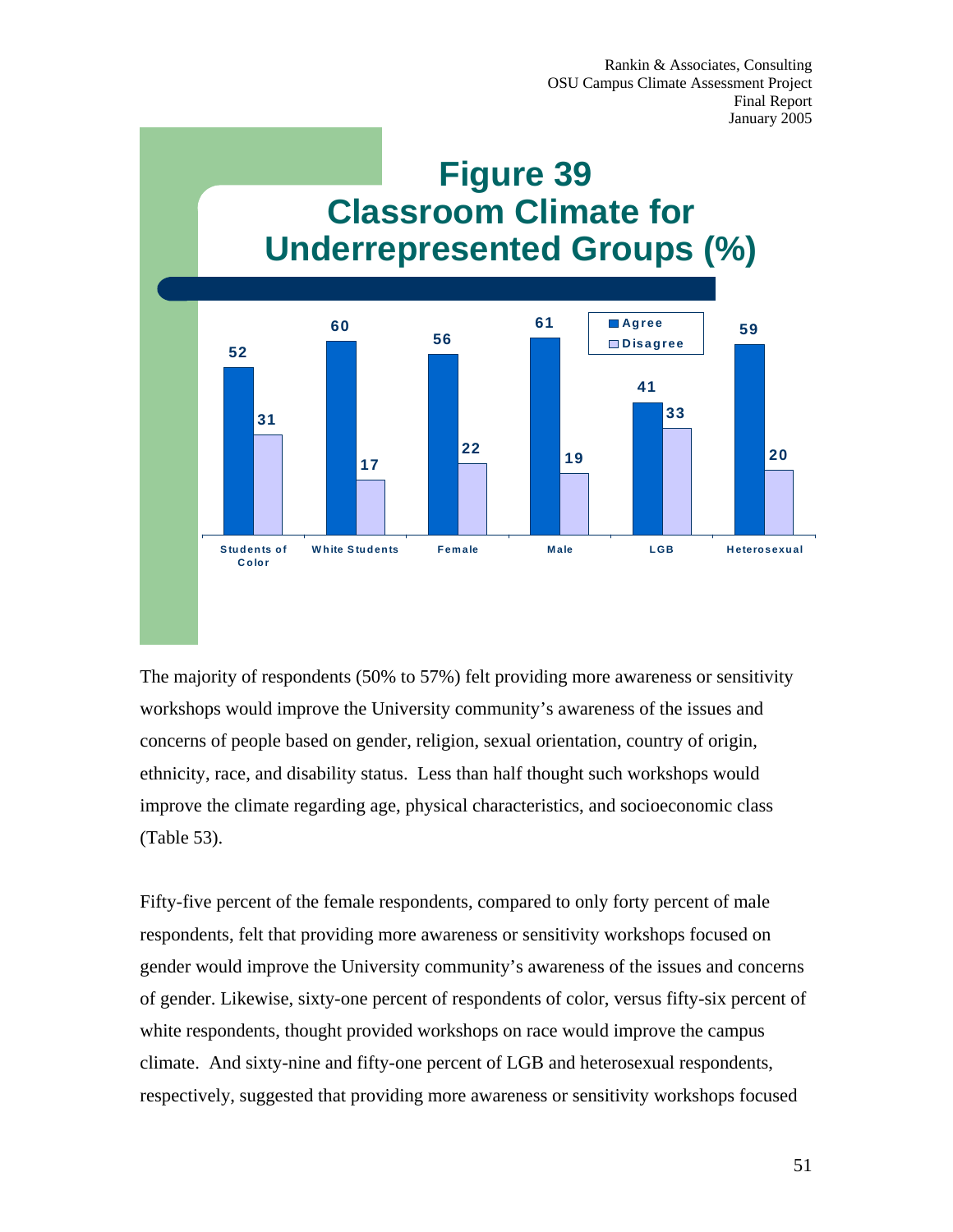on sexual orientation would improve the University community's awareness of the issues and concerns of LGBT people.

Approximately half of the respondents felt that requiring all University students to take at least one class that focuses on issues, research, and perspectives about various groups (with the exception of age and physical characteristics) will improve the campus climate for these groups. Results were similar when asked if faculty/staff should be required to participate in annual programs focusing on the issues, research, and perspectives of various groups. Some comments suggest respondents would prefer such courses or workshops were *offered*, rather than *required*.

*"I feel activities and programs should be offered but not required. I do feel that you should be made aware when you are first hired and maybe once a year, attend reminder meetings."* 

*"I also think that classes on acceptance and diversity issues should be required for all incoming students (not just the one currently under diversity issues) and staff, regardless of status.* 

*"Being required to take a workshop or course on diversity just makes everyone more sarcastic and frustrated about diversity initiatives. It doesn't make anything better. People still hang out in their own groups, and the people offering the workshops have a US-centric, PC viewpoint that doesn't apply in areas like electrical engineering where the grad student population is ~80% international."* 

Respondents were divided about whether they thought including diversity related activities as a criterion for faculty and staff performance evaluations would improve the climate at the University. Forty-four percent thought it would improve the climate, while twenty-eight percent disagreed.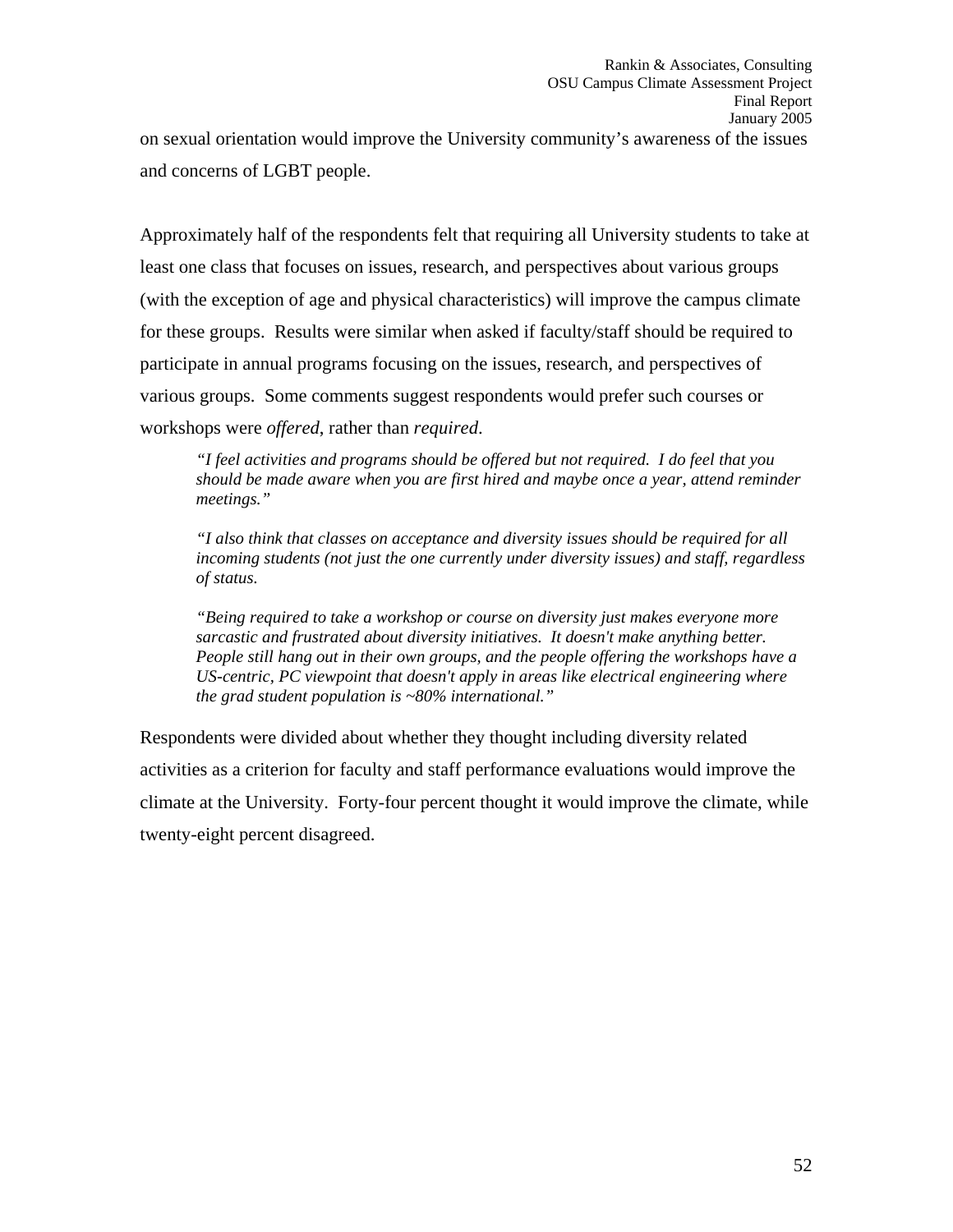# **Next Steps**

Institutions of higher education seek to create an environment characterized by equal access for all students, faculty and staff regardless of cultural, political, or philosophical differences, where individuals are not just tolerated but valued. Creating and maintaining a community environment that respects individual needs, abilities, and potential is one of the most critical initiatives that universities and colleges support. A welcoming and inclusive climate is grounded in respect, nurtured by dialogue and evidenced by a pattern of civil interaction.

This campus climate assessment, beginning in October, 2003 was a proactive initiative by the Oregon State University to review the campus climate for underrepresented populations. It was the intention of the CCSC that the results would be used to identify specific strategies for addressing the challenges facing their community and support positive initiatives on campus. The next steps include working with the CCSC to create a strategic plan for maximizing equity at University based on the results of the internal assessment and using the Transformational Tapestry Model (Appendix A). As in the previous phases of this project, the development of the plan will be in collaboration with the all campus constituent groups.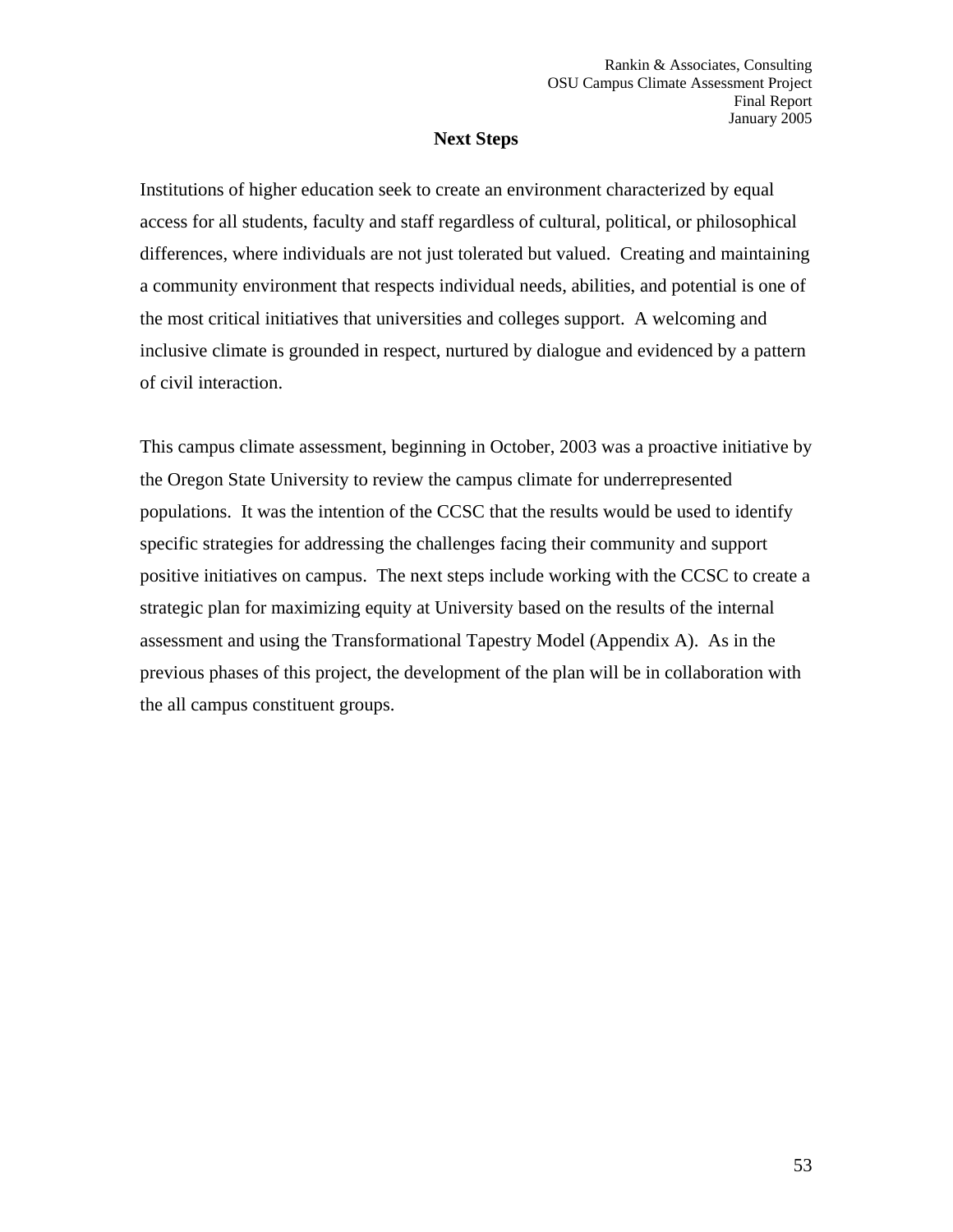### **References**

AAC&U (1995). The Drama of Diversity and Democracy. Washington, D.C.: Association of American Colleges and Universities.

Bauer, K. (1998). Campus climate: Understanding the critical components of today's colleges and universities. New Directions for Institutional Research, no.98. San Francisco: Jossey-Bass.

Boyer, E. (1990). Campus life: In search of community. Princeton, N.J.: The Carnegie Foundation for the Advancement of Teaching.

Gross, L. & Aurand, S. (1999). Commonwealth of Pennsylvania LGBT Discrimination Survey. A Project of the Philadelphia Lesbian and Gay Task Force.

Kuh, G. & Whitt, E.J. (1988). The invisible tapestry: Culture in American colleges and universities. ASHE-ERIC Higher Education Report No. 1. Washington, D.C.: Association for the Study of Higher Education.

Peterson, M. & Spencer, M. (1990). Understanding academic culture and climate, in W. Tierney (Ed.), Assessing academic climates and cultures. San Francisco, California: Jossey-Bass, Inc.

 Rankin, S. (2003). Campus Climate for LGBT People: A National Perspective. New York, New York: NGLTF Policy Institute.

Rankin, S. (1999). Queering campus: Understanding and transforming climate. Metropolitan Universities: An International Forum, 9, (4): 29-38.

Rankin, S. (1998). Campus climate for lesbian, gay, bisexual, transgendered students, faculty, and staff: Assessment and strategies for change. In R. Sanlo (Ed.). Working with lesbian, gay, and bisexual college students: A guide for administrators and faculty (p. 277-284). Westport, CT: Greenwood Publishing Company.

Rankin, S. (1994). The perceptions of heterosexual faculty and administrators toward gay men and lesbians. Unpublished doctoral dissertation. The Pennsylvania State University.

Smith, D. (1999). Smith, Daryl G. et. al. (1997). Diversity Works: The Emerging Picture of How Students Benefit. Washington, D.C: Association of American Colleges and Universities

Tierney, W.G. & Dilley, P. (1996). Constructing knowledge: Educational research and gay and lesbian studies. In W. Pinar (Ed.). Queer theory in education. New Jersey: Lawrence Erlbaum Publishing.

Tierney, W.G. (Ed.). (1990). Assessing academic climates and cultures. San Francisco, California: Jossey-Bass, Inc.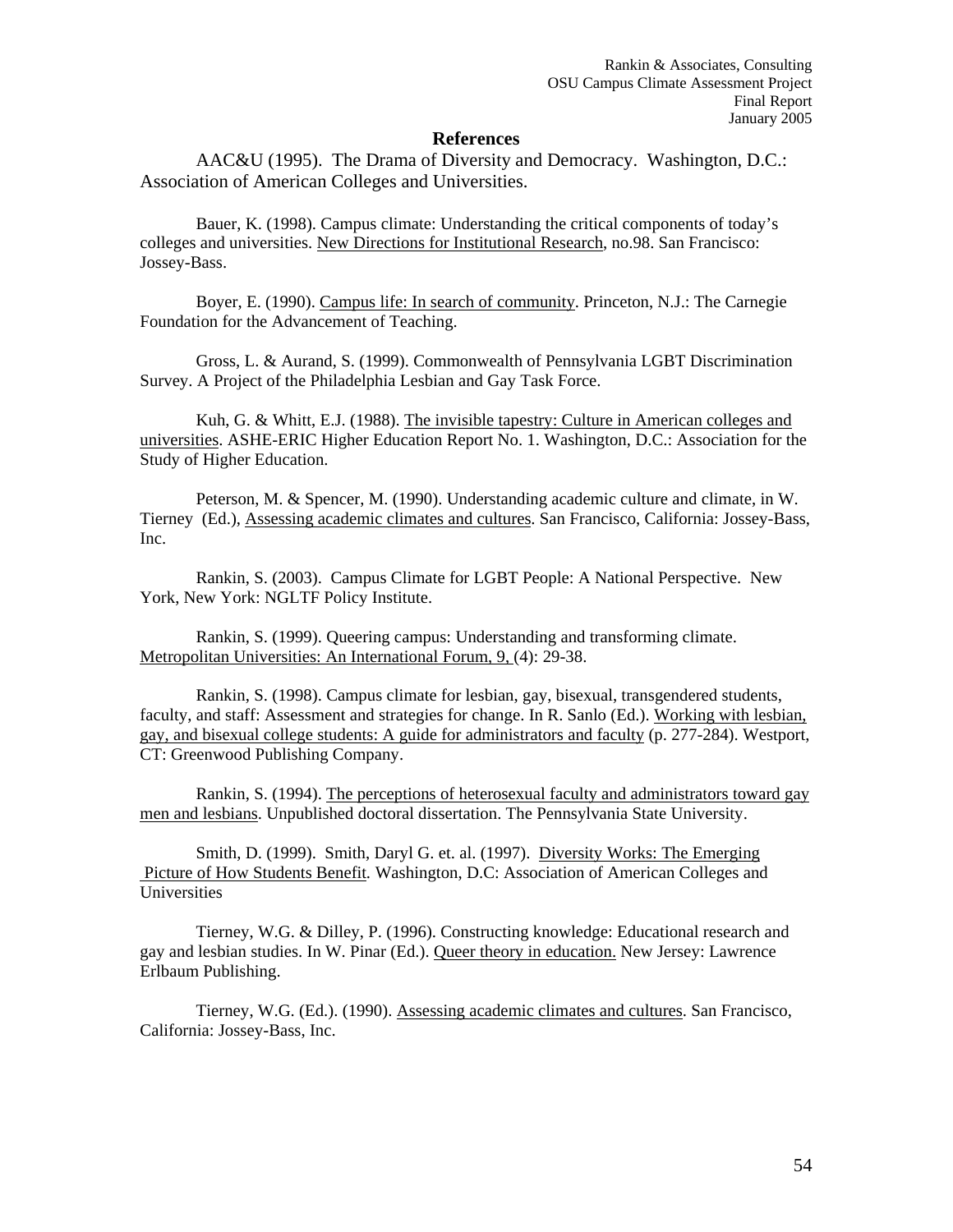# **Appendix A**

# **A Model for Maximizing Equity: The Transformational Tapestry©**

To assist institutions in maximizing equity the Transformational Tapestry© was developed. The transformational tapestry model, which takes into account five main aspects of campus culture (access and retention, research and scholarship, inter-group and intra-group relations, curriculum and pedagogy, and institutional commitment), is designed to assist the campus community in maximizing equity through the use of specific assessment and intervention strategies.

The foundations of the transformational tapestry model of campus climate were informed by Smith et al's (1999) meta-analysis of research on diversity in higher education. In their review of the literature on the impact of campus diversity initiatives on college students, Smith and her colleagues provide a context for examining campus diversity. The authors identified four dimensions of campus diversity, each of which overlaps and intersects with the others. The first dimension, *Access and Success*, is concerned principally with the inclusion and academic achievement of underrepresented groups. The second dimension, *Campus Climate and Intergroup Relations*, focuses on the environment for historically marginalized groups on campus. The third dimension, *Education and Scholarship*, addresses diversity as it relates to the educational and scholarly role of the institution, including curricular content, scholarly methodology, and research mission. The last dimension concerns the role of diversity in ensuring *Institutional Viability and Vitality*. This dimension focuses attention on faculty and staff, relationships with important constituencies (e.g., alumni and trustees), and on relationships to communities outside of the institution.

The transformational tapestry model of campus climate differs from Smith et al.'s four dimensions of campus diversity in that it not only provides a framework for viewing campus culture, but also presents systematic guidelines for *assessing* campus culture and for *implementing interventions* designed to transform a campus culture into one that maximizes equity. The model's assessment and transformational intervention components were developed based on previous research (Beckhard, 1989; Drucker, 1993; Hurtado, 1999; Rankin, 1994, 1998) and recent investigations examining the climate for diversity on 22 college campuses (Rankin, 2002, in process) where transformational strategies have been or are in the process of being implemented.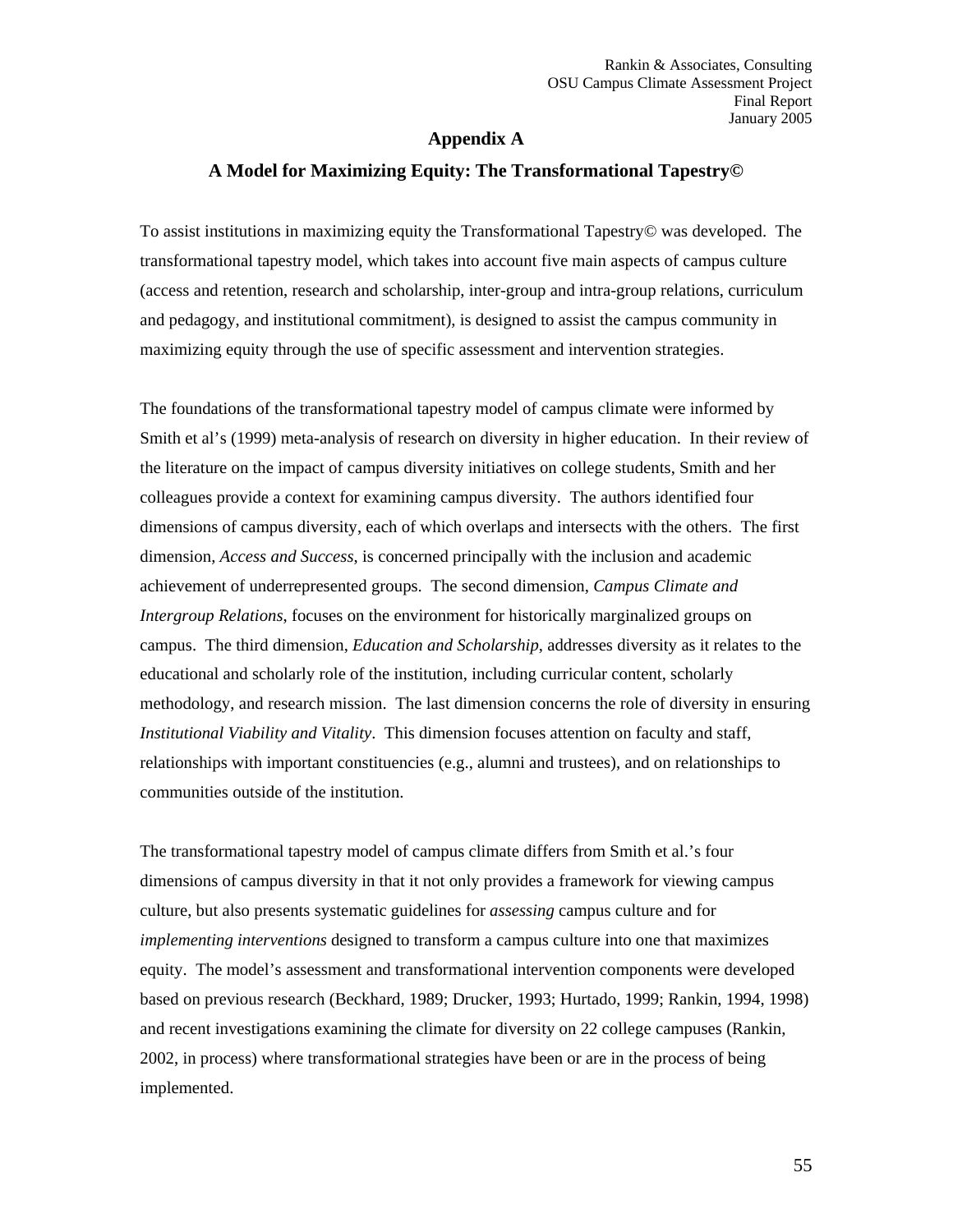### **The Transformational Tapestry Model**

The first phase of the transformational tapestry model of campus culture for maximizing equity on a particular university campus proposes that an institution conduct an internal assessment of the campus culture for under- represented/under-served populations<sup>1</sup> (see Figure 1).

# **Figure 1 Transformational Tapestry Model for Maximizing Equity on Campus**

 $\overline{a}$ 



The first component of the internal assessment utilizes focus groups and individual interviews to examine baseline institutional challenges. These along with a systems analysis (e.g., mission, structure, current policies, etc.), and review of the local, regional, and state environments inform the second component of the internal assessment, the construction of a campus-wide survey of the

<sup>&</sup>lt;sup>1</sup> The researcher works collaboratively with a social equity advisory team consisting of representation from the various constituent groups on campus throughout the process.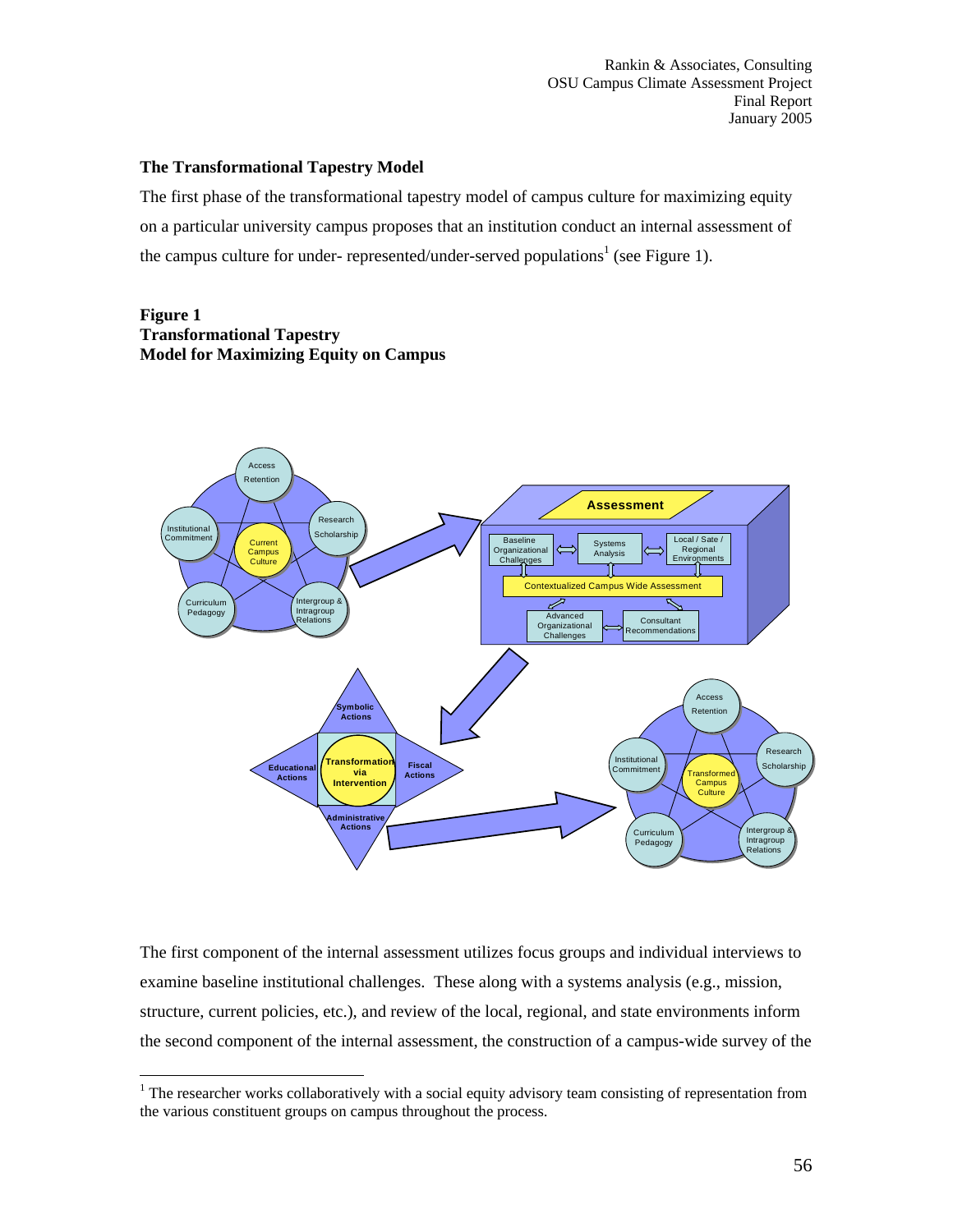climate for diversity. A quantitative analysis of the survey data and a qualitative analysis of respondent's comments are reviewed and shared with the campus community and the social equity team. The third component of the internal assessment calls for the reconvening of the focus groups to identify advanced organizational challenges. These along with researcher recommendations provide the foundation for developing transformational interventions.

Following the comprehensive internal assessment, phase two of the model is initiated. The social equity team with feedback from the campus creates a strategic plan for maximizing equity with immediate, short-term (two-year), and long-term (5-year) actions. The model's transformational intervention strategies include symbolic actions, educational actions, administrative actions, and fiscal actions. The overarching strategic plan identifies well-defined goals, specific intervention actions, person(s) responsible for carrying out the actions, participants involved in the action, time-frames, costs, outcomes, and assessment/accountability.

### **Using the Transformational Tapestry Model – The Current Study**

Developing a conceptual model is a formidable task, but putting the model to use is perhaps the more important undertaking. The transformational tapestry model has been used in assessing the diversity climate on over 20 university campuses nation-wide. Over 17,000 respondents including students, faculty, staff, and administrators completed multiple choice scantron or online questionnaires addressing issues including – but not limited to – harassment, discrimination, race, ethnicity, gender, gender identity, sexual orientation, age, disability, and pedagogy. Underrepresented and/or under-served populations on campus were purposefully over-sampled to provide these groups with a voice that may have been missed if a random sampling procedure was used. Respondents were also encouraged to provide written comments on their experiences regarding diversity on campus and recommendations for improving the campus climate for diversity.

Survey data and written comments were analyzed and provided to the each of the campus social equity teams (through written reports and follow-up presentations) to address their specific institutional challenges. These results, along with other recommendations from the researcher, informed the intervention strategies that ultimately assist universities to maximize equity and transform their campuses.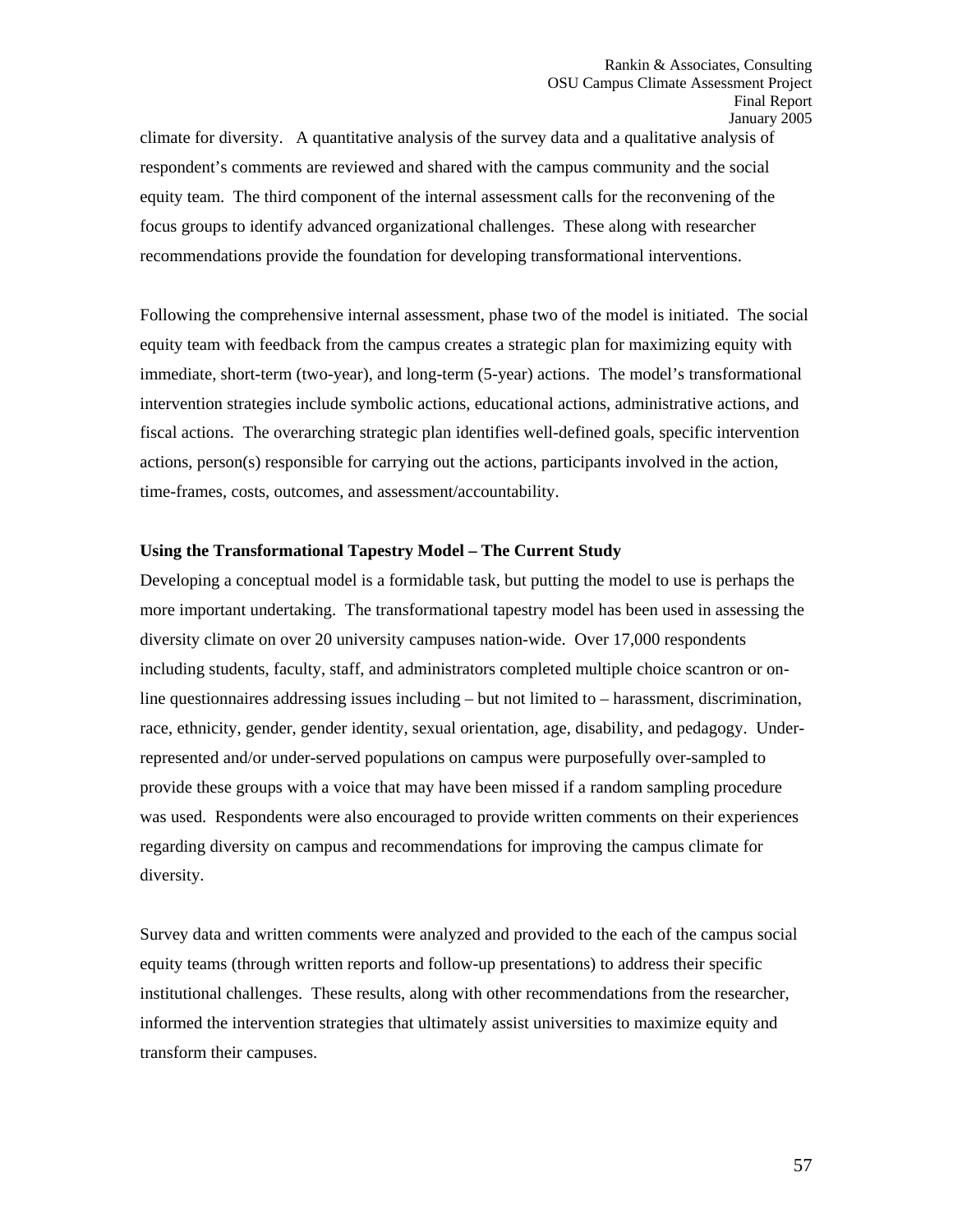

# **Campus Climate Study – Climate Survey**  Office of Multicultural Affairs Faculty Senate Diversity Council

This survey is part of a research project being done by the Campus Climate Study Committee (see names below). We are studying the ways people of different backgrounds experience life at Oregon State University. The information you give us on this survey will be used to formulate a plan to enhance the climate for working and learning at the university. The plan will be delivered to the OSU administration and the rest of the campus community in a written report.

 The purpose of this page is to help you decide whether to participate in this project. It contains information about the research, what you will be asked to do, possible risks and benefits, and your rights as a research participant. Please make sure that your questions are answered before you take the survey. If necessary, you may exit the survey by closing the web browser and return to take it later after your questions are answered. For questions about the survey, contact Juan A. Trujillo at (541) 737-3956 or by email at jtrujillo@oregonstate.edu. For questions about your rights as a research participant, contact the Oregon State University Institutional Review Board (IRB) Human Protections Administrator at (541) 737-3437, by email to IRB@oregonstate.edu, or by mail at 312 Kerr Administration Building, Corvallis, OR 97331-2140.

 You are being asked to participate in this project because you are a student, faculty member, or staff member at least 18 years of age associated with Oregon State University's main campus in Corvallis or the OSU-Cascades Campus in Bend.

 If you choose to participate, you will be asked to spend about 20 minutes completing this online questionnaire. The information you share will be combined with all other responses by a research consulting firm, and a summary will be sent back to the Campus Climate Study Committee for use in discussions about ways to improve the campus climate.

 There are no foreseeable risks to completing this survey. However, some questions may be difficult for people who have witnessed or experienced acts of discrimination in the past. Students who wish to discuss their experiences with a counselor after taking the survey are encouraged to seek advice from University Counseling and Psychological Services. Faculty, staff, and students who wish to seek administrative support may contact the Office of Multicultural Affairs or the Office of Affirmative Action and Equal Opportunity:

| <b>University Counseling</b> | <b>Office of Multicultural Affairs</b> | <b>Office of Affirmative Action</b> |
|------------------------------|----------------------------------------|-------------------------------------|
| and Psychological Services   |                                        | and Equal Opportunity               |
| Oregon State University      | <b>Oregon State University</b>         | <b>Oregon State University</b>      |
| 500 Snell Hall               | 330 Snell Hall                         | 526 Kerr Administration Building    |
| Corvallis, OR 97331          | Corvallis, OR 97331                    | Corvallis, OR 97331                 |
| $(541) 737 - 2131$           | (541) 737-4381                         | $(541)$ 737-2139                    |

 Although the campus as a whole may benefit from the ideas you share, you will receive no financial compensation or other benefit for participating in the survey.

 Because your honest answers are important to us, this survey is designed to protect your anonymity and confidentiality. We will not ask for your name or any other information that identifies whether you took the survey. The answers you give will be sent directly to a research consultant out of state where all identifying information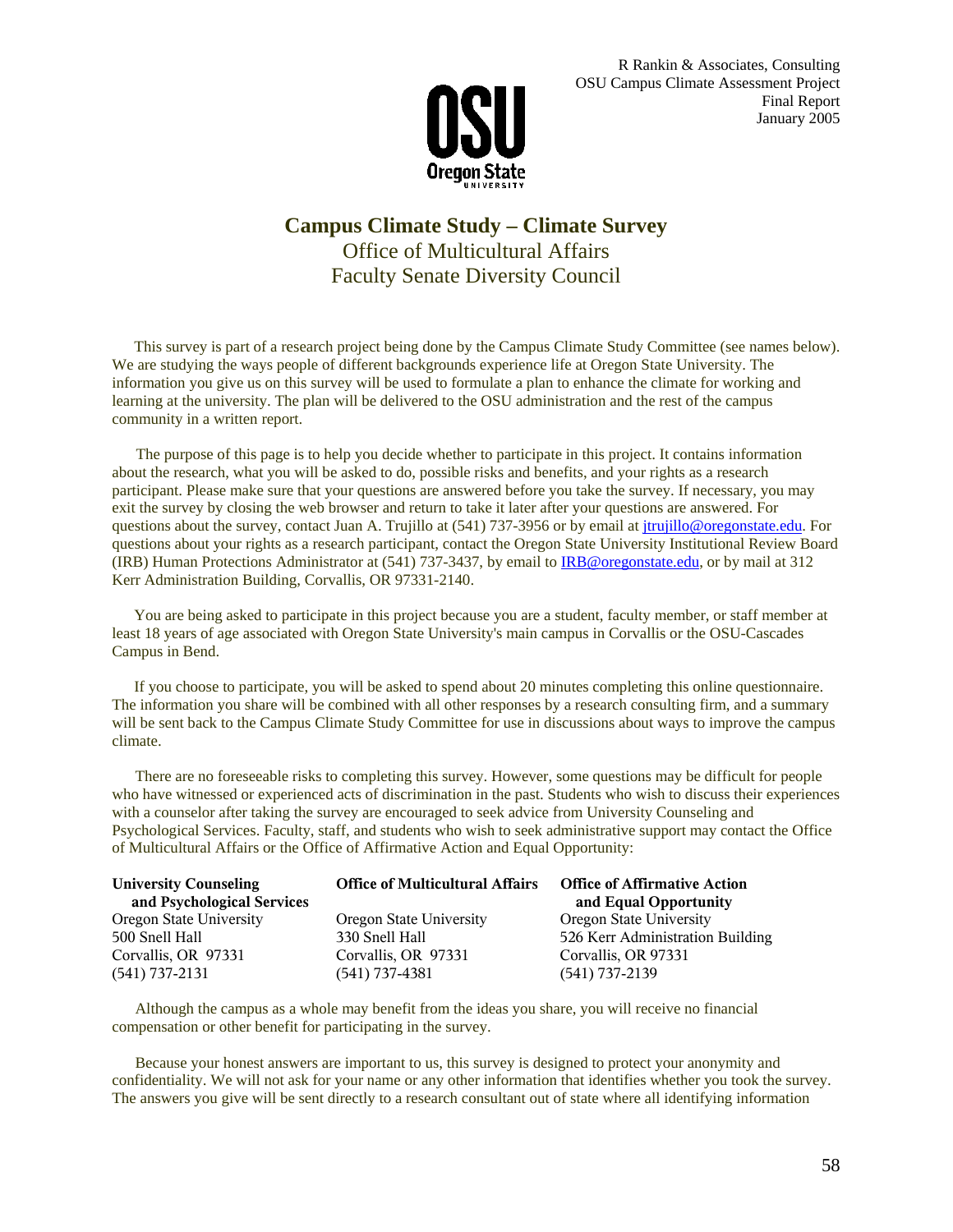about you or the computer you used to take the survey will be deleted. Your answers will be combined with all other answers before the information is reported to the Campus Climate Study Committee at OSU. Nobody on campus will have access to individual survey forms, will know what answers you gave, or even be able to tell whether you answered the questionnaire.

 Participation in this study is voluntary. You do not need to participate at all, and if you do agree to participate you may stop at any time. There is no penalty for refusing to participate or for skipping any questions you do not wish to answer, and you do not give up any benefit you would have otherwise received.

 By submitting this survey, you are giving us your "informed consent." This means that this research study has been explained to you, that your questions have been answered, and that you agree to participate. We encourage you to print this page for your records.

### **Thank you,**

Janet Nishihara, Ph.D., Project Coordinator Educational Opportunities Program

Juan A. Trujillo, Ph.D., Principal Investigator Foreign Languages and Literatures

Kristie Deschesne Recreational Sports

Angelo Gómez, Esq. Office of Affirmative Action and Equal Opportunity

Phyllis S. Lee, Ph.D. Office of Multicultural Affairs

Beth Rietveld, M.S. Women's Center

Rich Shintaku, Ph.D. Adult Education and Higher Education Leadership

Sue Rankin, Ph.D. Rankin & Associates, Consulting

#### **Mailing Address:**

Campus Climate Study c/o Office of Multicultural Affairs 330 Snell Hall Oregon State University Corvallis, OR 97331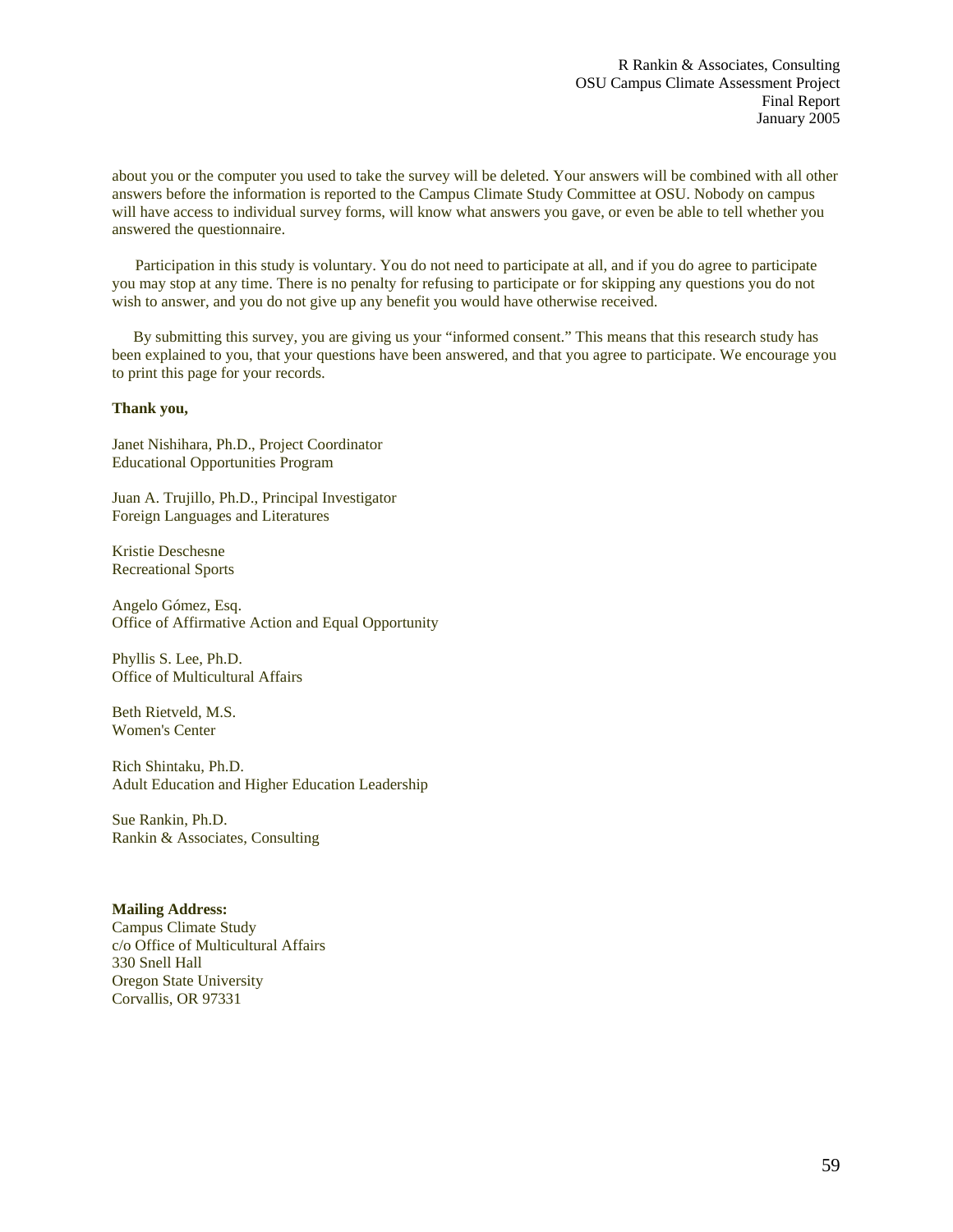**Directions**: Please read and answer each question carefully. For each answer, click on/fill in the appropriate oval. If you want to change an answer, click on/fill in the oval of your new answer and your previous response will be erased. You may decline to answer specific questions.

Below is a list of terms and definitions used within this survey.

| Climate:                                      | Current attitudes, behaviors, and standards of employees and students<br>concerning the level of respect for individual needs, abilities, and<br>potential.                                                                                                                                                                                                                                                                     |
|-----------------------------------------------|---------------------------------------------------------------------------------------------------------------------------------------------------------------------------------------------------------------------------------------------------------------------------------------------------------------------------------------------------------------------------------------------------------------------------------|
| Disability:                                   | A physical or mental attribute that substantially limits one or more major<br>life activities. Some examples include, but are not limited to, blindness,<br>diabetes, learning disabilities, deafness, etc.                                                                                                                                                                                                                     |
| <b>Ethnic Background:</b>                     | A unique social and cultural heritage shared by a group of people.                                                                                                                                                                                                                                                                                                                                                              |
| <b>Gender Identity:</b>                       | The inner sense of being male or female, which includes one's sense of<br>self and the image that one presents to the world.                                                                                                                                                                                                                                                                                                    |
| <b>Non-Native English</b><br><u>Speakers:</u> | People for whom English is not their first language.                                                                                                                                                                                                                                                                                                                                                                            |
| <b>Physical</b><br>Characteristics:           | People who do not fit the socially constructed "perfect" physique and/or<br>appearance (e.g. too tall, too short, too fat, too thin).                                                                                                                                                                                                                                                                                           |
| <b>Racial Background:</b>                     | A group of people who share a socially constructed category based on<br>generalized beliefs and/or assumptions about their physical features such<br>as skin color, hair type, shape of eyes, physique, etc.                                                                                                                                                                                                                    |
| <b>Sexual Orientation:</b>                    | This is inclusive of lesbians (women who are emotionally, physically and<br>sexually attracted to women), gay men (men who are emotionally,<br>physically and sexually attracted to men), bisexual people (individuals<br>who are emotionally, physically, and sexually attracted to those of either<br>gender), and heterosexual people (those who are emotionally, physically<br>and sexually attracted to the opposite sex). |
| Transgender:                                  | Individuals who bend or blend gender including cross-dressers,<br>transsexuals, intersexuals, and androgynous persons.                                                                                                                                                                                                                                                                                                          |

# **Please do not complete this survey more than once.**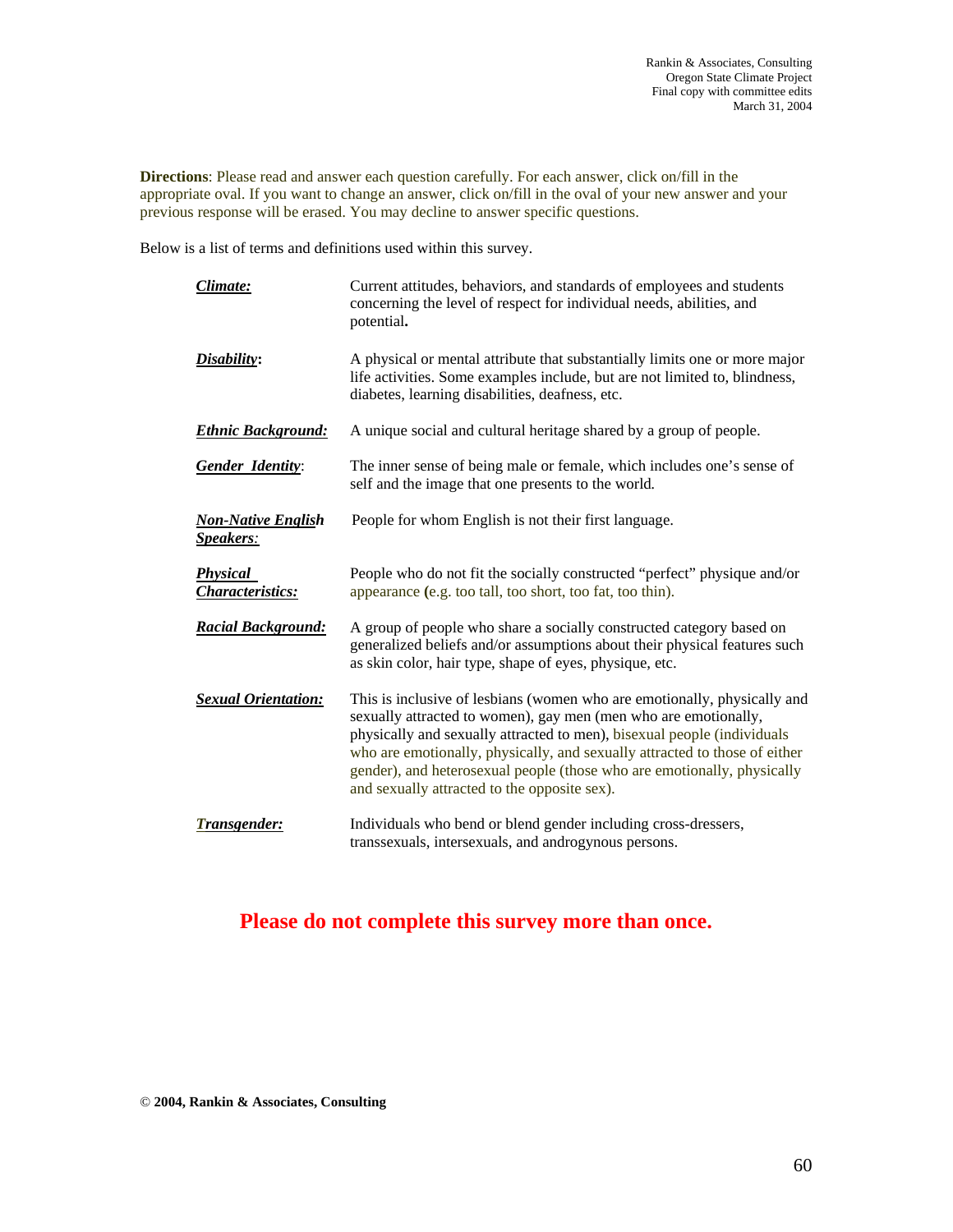### **Part 1. Campus Experiences**

# **Within the past year,**

1. Overall, how comfortable are you with the climate at OSU? **(Note**: **Climate is considered as current attitudes, behaviors, and standards of faculty, staff, and students concerning the level of respect for individual needs, abilities, and potential.** 

| Very comfortable Comfortable | <b>Unsure</b> | Uncomfortable Very uncomfortable |
|------------------------------|---------------|----------------------------------|
|                              |               |                                  |

2. Overall, how comfortable are you with the climate in your academic college (e.g. College of Science, College of Agricultural Sciences, College of Liberal Arts, etc.) or administrative division (Finance & Administration, Office of the Provost, Student Affairs, Academic Affairs, etc)?

| Very comfortable | Comfortable | Unsure | Uncomfortable | Very uncomfortable |
|------------------|-------------|--------|---------------|--------------------|
|                  |             |        |               |                    |

3. Overall, how comfortable are you with the climate in your academic department/work area?

| Very comfortable | Comfortable | Unsure | Uncomfortable Very uncomfortable |
|------------------|-------------|--------|----------------------------------|
|                  |             |        |                                  |

- 4. I have attended the following diversity programs at OSU: (Mark all that apply)
	- O residence hall diversity program
	- O campus multicultural program, e.g. cultural group events, international nights, Cinco de Mayo, Martin Luther King, Jr. Celebration
	- O DPD Seminar (faculty) DPD Class (student)
	- O OSU sponsored Multicultural event
	- O Women's Center Program
	- O Queer Resource Center Program
	- O other (please specify)  $\overline{\phantom{a}}$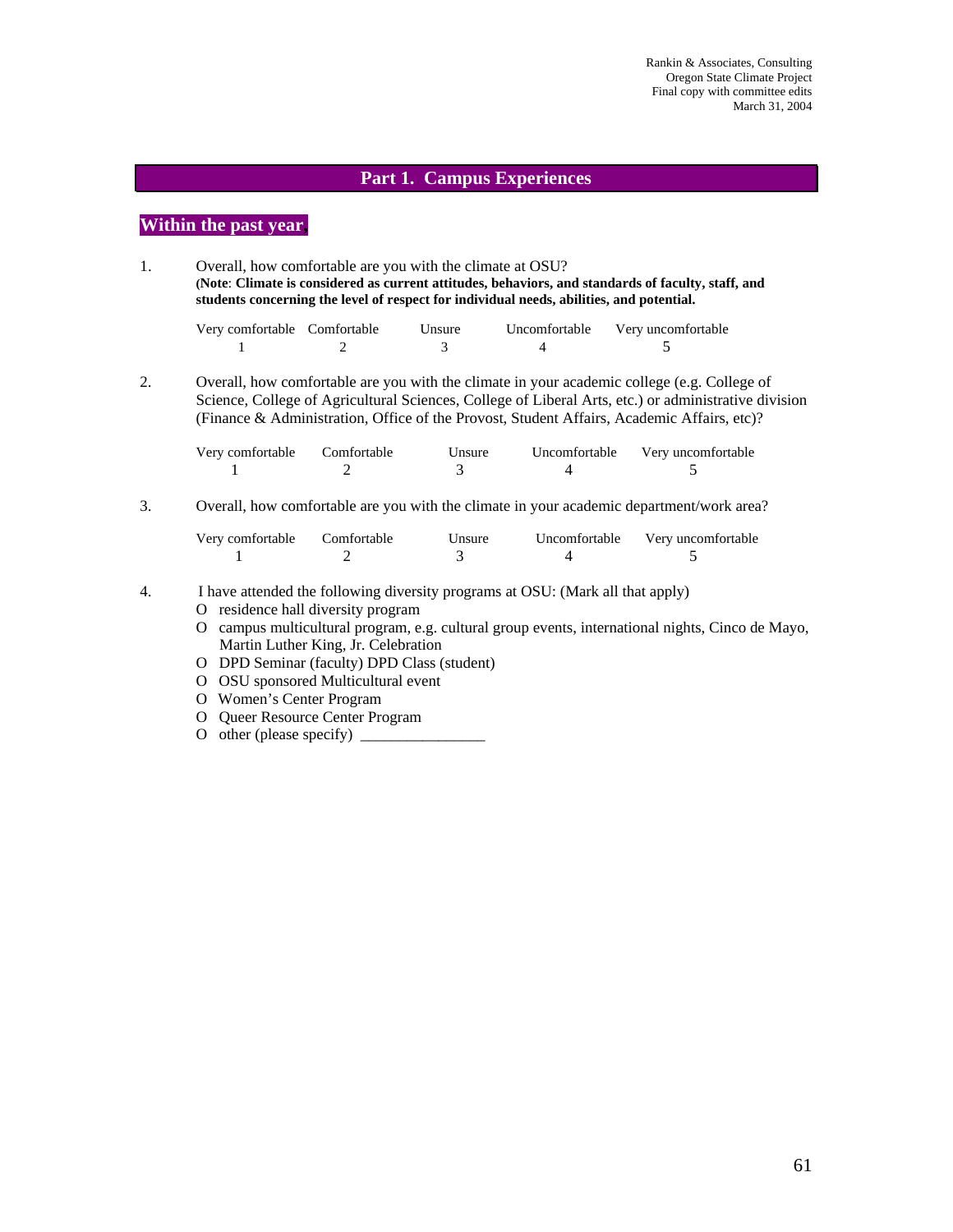**The following questions deal with your experiences at OSU. Question 5 refers to conduct directed at you personally, and Question 6 refers to conduct you have observed that has created a hostile working or learning environment at OSU.** 

5. **Have you personally experienced** any offensive, hostile, or intimidating conduct that has interfered unreasonably with your ability to work or learn at OSU?

### **Note: If you would like to elaborate on your experiences, please go to item 66 where space is provided.**

O yes O no (If no, please skip to question 6)

#### 5-1. What do you feel this conduct was based upon...(Mark all that apply)

| O my age                                                                             | O my physical disability |
|--------------------------------------------------------------------------------------|--------------------------|
| O my country of origin                                                               | O my race                |
| O my ethnicity                                                                       | O my religion            |
| O my gender                                                                          | O my sexual orientation  |
| O my learning disability                                                             | O my socioeconomic class |
| O my physical characteristics                                                        | O my educational level   |
| O my OSU status (e.g. part-time instructor, faculty, classified staff, student etc.) |                          |
| O English language proficiency/accent                                                | O other (please specify) |

### 5-2. How did you experience this conduct? (Mark all that apply)

- O I was the target of racial/ethnic profiling O I was the target of graffiti
- O I received written comments O I felt I was deliberately ignored
- - -
- O I received anonymous phone calls O I received threats of physical violence
- O I received unsolicited e-mails O I was the target of physical violence
	-
- O I observed others staring at me  $\overline{O}$  I felt excluded from some activities
- O I was the target of derogatory remarks (e.g. "that's so gay, "I got Jewed down", "she's/he's such a \_\_\_\_\_\_")
- O I felt intimidated/bullied
- O other (please specify)

5-3. Where did this conduct occur? (Mark all that apply)

- 
- 
- 
- 
- 
- O in a meeting with a group of people O in off campus housing
- O in the Greek community O other (specify)
- O in a class O while working at an OSU job
- O while walking on campus O in University housing and dining
- O in a campus office  $\qquad \qquad$  O at a campus event
- O in a faculty office O in a public space on campus (e.g. Memorial O in a meeting with one other person Union, Library, Dixon Recreation Center)
	-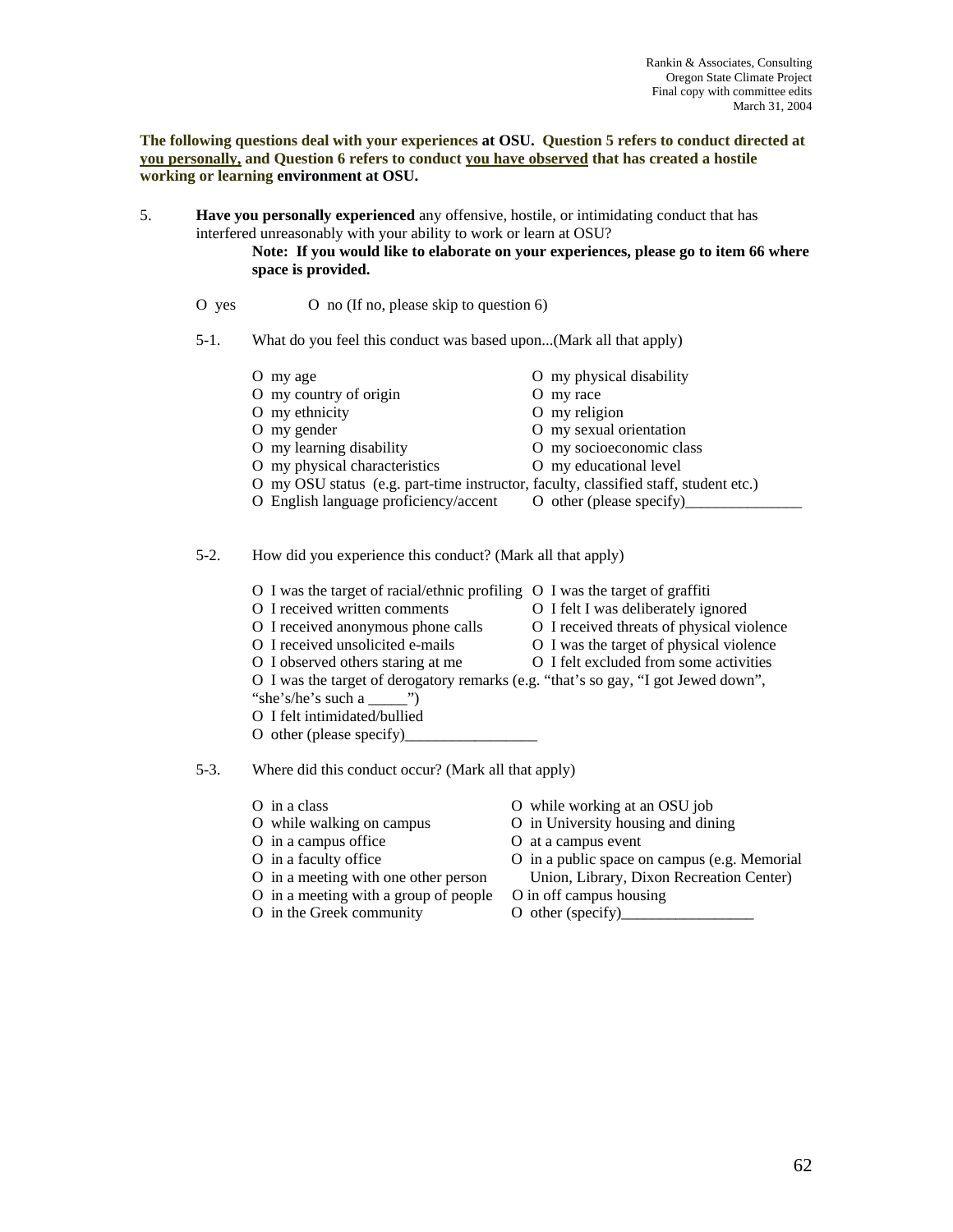# 5-4. Who was the source of this conduct? (Mark all that apply)

| O student                 | O staff member                                                                     |
|---------------------------|------------------------------------------------------------------------------------|
| O faculty                 | O public safety/Oregon State Police                                                |
| O graduate assistant      | O student group                                                                    |
|                           | O don't know classification of source person O University housing/and dining staff |
| O administrator           | O academic advisor                                                                 |
| O teaching assistant      | O student organization advisor                                                     |
| O supervisor              | O person that I supervise                                                          |
| O member of my peer group | O other (please specify)                                                           |

5-5. Please describe your reactions to experiencing this conduct. (Mark all that apply)

| O I felt embarrassed                                                          | O I told a friend                       |
|-------------------------------------------------------------------------------|-----------------------------------------|
| O I avoided the person who harassed me                                        | O I ignored it                          |
| O I left the situation immediately                                            | O I confronted the harasser at the time |
| O I didn't know who to go to                                                  | O I confronted the harasser later       |
| O I made a complaint to an OSU employee/official O I felt somehow responsible |                                         |
| O I didn't report it for fear of retaliation                                  |                                         |
| O It didn't affect me at the time                                             |                                         |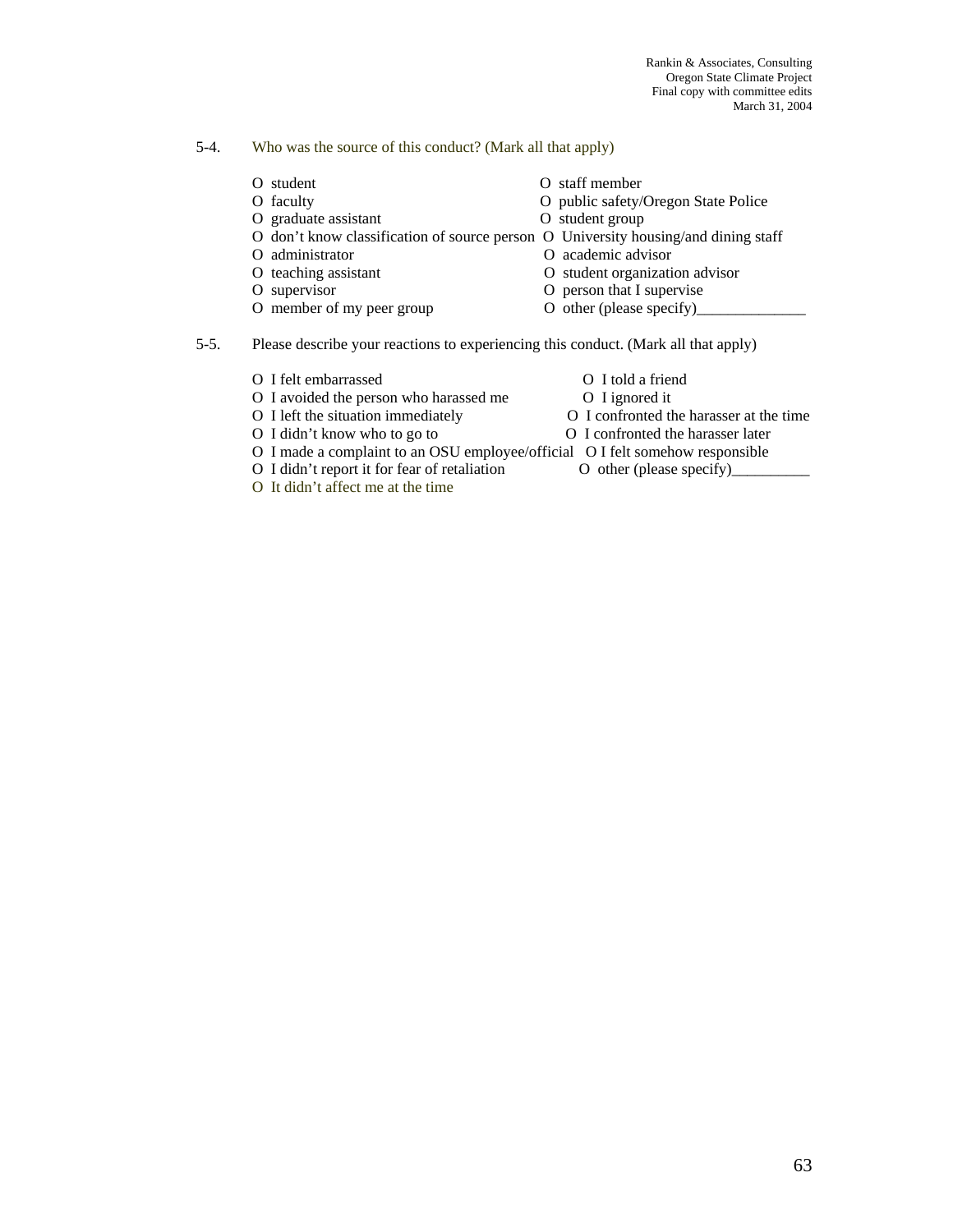6. **Have you observed or personally been made aware of any** conduct directed toward a person or group of people at Oregon State University that you feel has created an offensive, hostile, or intimidating working or learning environment?

**Note: If you would like to elaborate on these experiences, please go to item 66 where space is provided.** 

O yes O no (if no, please skip to question 7)

6-1. What do you feel were the bases for this conduct? (Mark all that apply)

| O age                                 | O physical characteristics  |
|---------------------------------------|-----------------------------|
| O country of origin                   | O race                      |
| O ethnicity                           | O religion                  |
| O gender                              | O sexual orientation        |
| O learning disability                 | O socioeconomic class       |
| O physical disability                 | O employment rank or status |
| O educational level                   | O other (please specify)    |
| O English language proficiency/accent |                             |

### 6-2. What forms of conduct have you observed or personally been made aware of? (Mark all that apply)

- O racial/ethnic profiling O graffiti
- O written comments O threats of physical violence
- O publications on campus O physical assault or injury
- O unsolicited e-mails O someone being deliberately ignored
- -
- O someone being stared at O others excluded from activities
- O derogatory remarks (e.g. "that's so gay, "I got Jewed down",
- "she's/he's such a  $\qquad$ ")
- O unsolicited/unwanted attention
- O other (specify)

6-3. Where did this conduct occur? (Mark all that apply)

- 
- 
- 
- 
- 
- O in a meeting with a group of people Recreation Center)
- O in off campus housing O in the Greek community
- O in a class O while working at an OSU job
- O while walking on campus O in University housing and dining
- O in a campus office  $\qquad \qquad$  O at a campus event
- O in a faculty office  $\qquad \qquad$  O in a public space on campus
- O in a meeting with one other person (e.g. Memorial Union, Library, Dixon
	-
	- O other (please specify)\_

6-4. Who was the source of this conduct? (Mark all that apply)

- O student O staff member
- 
- O graduate assistant O student group
- 
- 
- 
- O supervisor<br>
O person that I supervise<br>
O member of my peer group<br>
O University housing/din
- 
- O faculty O public safety/Oregon State Police
	-
- O administrator O academic advisor
- O teaching assistant O student organization advisor
	-
	- O University housing/dining staff
	- O don't know classification of source person
	- O other (please specify)\_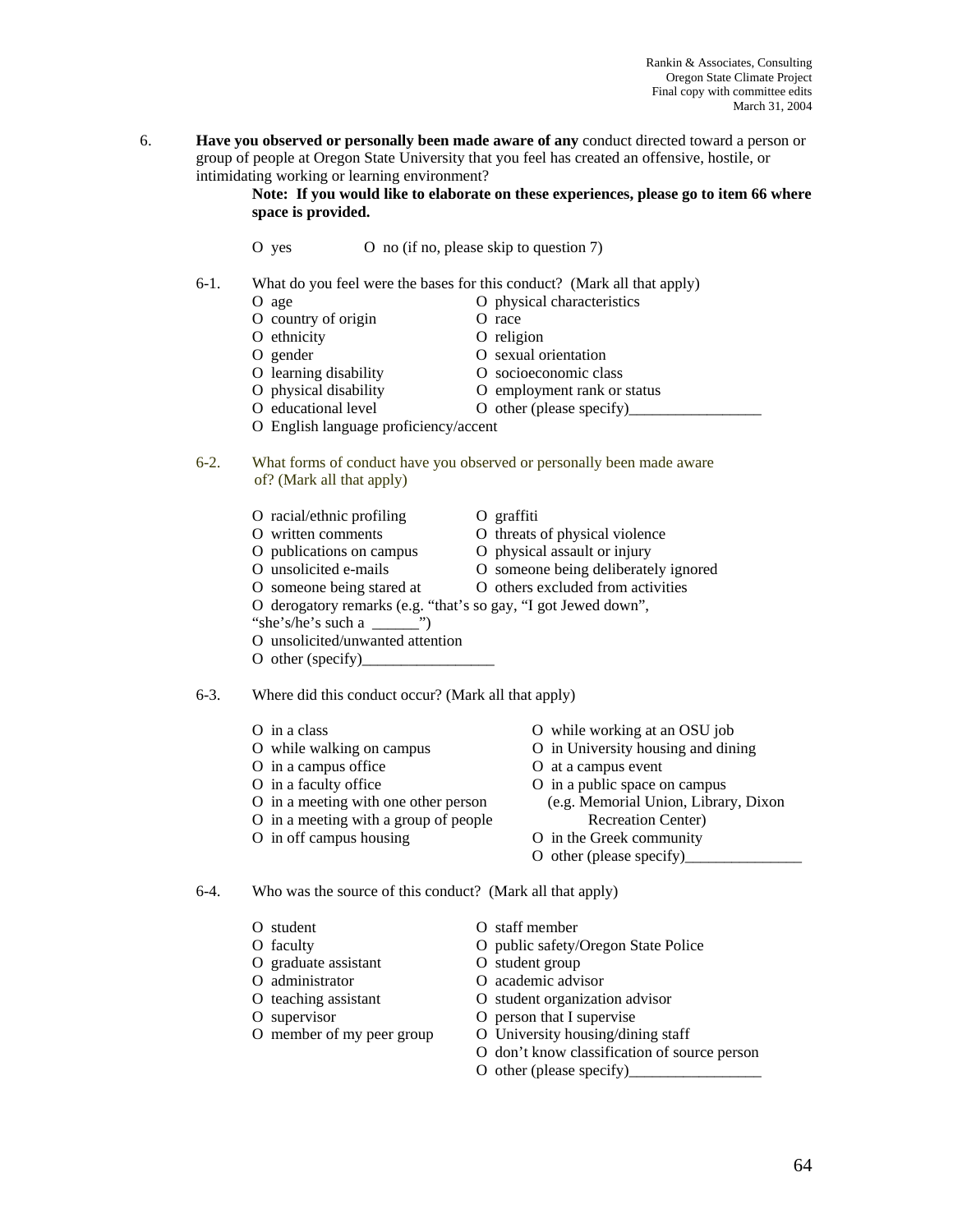Rankin & Associates, Consulting Oregon State Climate Project Final copy with committee edits March 31, 2004

6-5. Please describe your reactions to observing this conduct. (Mark all that apply)

- O I felt embarrassed O I told a friend
- 
- O I avoided the harasser<br>
O I ignored it<br>
O I confronted O I confronted of L
- 
- O I encouraged the victim to report the the incident incident O other (please specify)
- O It didn't affect me at the time
- 
- 
- O I confronted the harasser at the time
- O I made a complaint to an OSU O I confronted the harasser later
	- employee/official O I didn't know to whom I should report
		-

As a full-time/part-time University employee (including student employees), have you observed any of the following? If you are not a University employee, please skip to Question 10.

### **Note: If you would like to elaborate on these experiences, please go to item 66 where space is provided.**

7. I observed discriminatory hiring practices at OSU (e.g. search committee bias, limited recruiting pool, etc.)

### **Note: Discriminatory refers to a prejudicial act based on the characteristics listed.**

- O yes O no (if no, please skip to question 8)
- 7-1 The discrimination was based upon (Mark all that apply)

| $\sigma$ age                           | O physical characteristics            |
|----------------------------------------|---------------------------------------|
| O country of origin                    | O physical disability                 |
| O ethnicity                            | O race                                |
| O employment category (faculty, staff) | O religion                            |
| O gender                               | O sexual orientation                  |
| O learning disability                  | O English language proficiency/accent |
| O mental disability                    |                                       |

- O my OSU status (e.g. part-time instructor, faculty, classified staff, student etc.)
- O other (please specify)\_\_\_\_\_\_\_\_\_\_\_\_\_\_\_\_\_
- 8. I observed discriminatory firing at OSU.
	- O yes O no (if no, please skip to question 9)
	- 8-1. The discrimination was based upon (Mark all that apply)

| O age                                  | O physical characteristics            |
|----------------------------------------|---------------------------------------|
| O country of origin                    | O physical disability                 |
| O ethnicity                            | O race                                |
| O employment category (faculty, staff) | O religion                            |
| O gender                               | O sexual orientation                  |
| O learning disability                  | O English language proficiency/accent |
| O mental disability                    |                                       |
|                                        |                                       |

O OSU status (e.g. part-time instructor, faculty, classified staff, student etc.)

O other (please specify)\_\_\_\_\_\_\_\_\_\_\_\_\_\_\_\_\_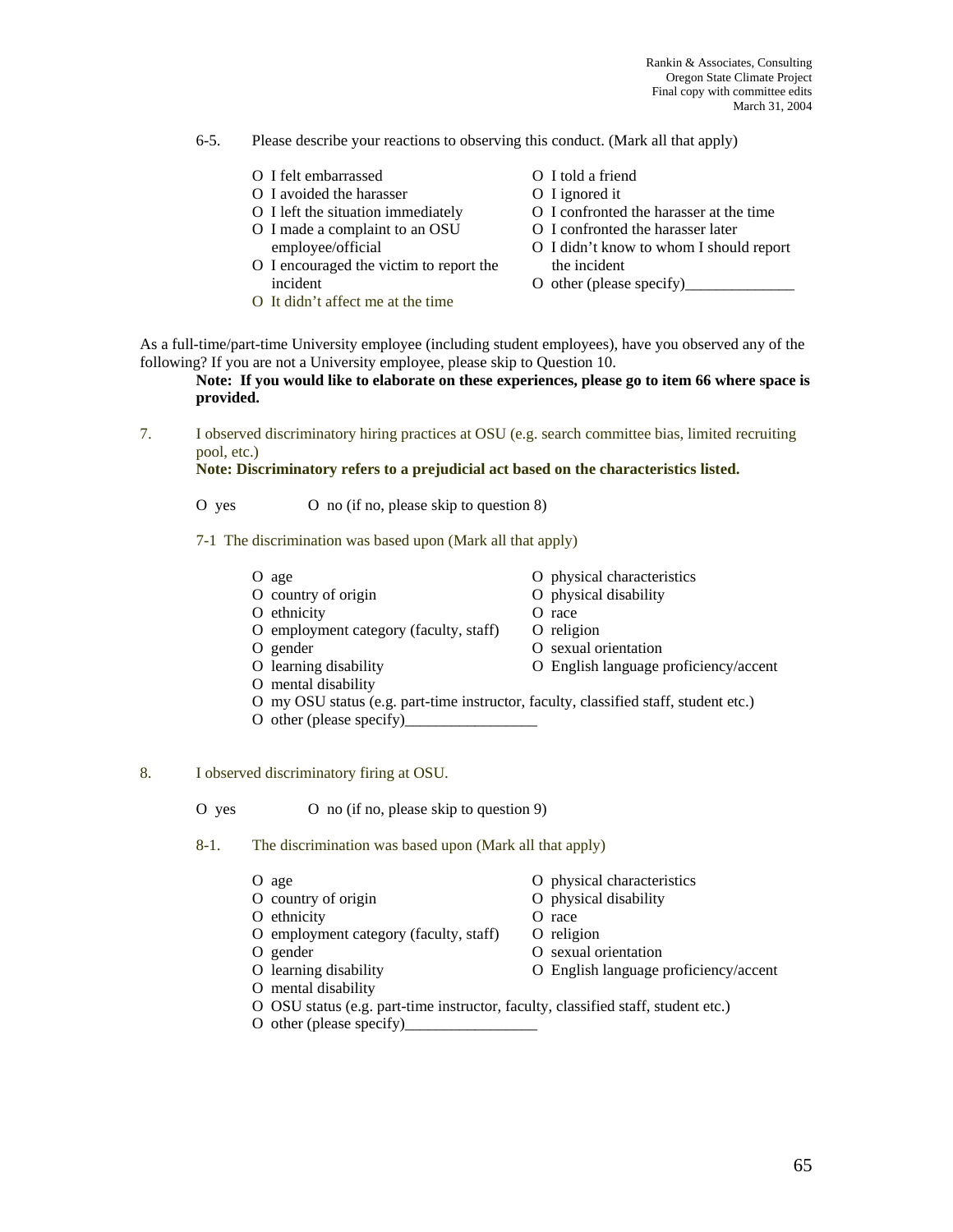9. I observed discriminatory (behavior or employment practices related to) promotion at OSU.

O yes O no (if no, please skip to question 10)

9-1. The discrimination was based upon (Mark all that apply)

- O age O physical characteristics<br>
O country of origin O physical disability O physical disability O ethnicity O race O employment category (faculty, staff) O religion O gender O sexual orientation O learning disability
- 
- O mental disability O English language proficiency/accent
- O OSU status (e.g. part-time instructor, faculty, classified staff, student ,etc.)
- O other (please specify)
- 10. During your time at OSU, have you ever had an unwanted sexual experience because you were forced, coerced, threatened, or incapacitated due to drugs or alcohol?

O never O one time O two times O three or more times

# **Part 2. Actions relative to climate issues**

11. Oregon State University proactively addresses issues related to...

**Note: If you would like to elaborate on these experiences, please go to item 66 where space is provided.** 

|                                               | agree |                             | strongly agree do not agree disagree<br>nor disagree | strongly<br>disagree | don't<br>know |
|-----------------------------------------------|-------|-----------------------------|------------------------------------------------------|----------------------|---------------|
| age                                           |       |                             |                                                      |                      |               |
| ethnicity<br>employee status                  |       |                             | 3<br>3                                               | 5                    |               |
| gender                                        |       |                             | 3                                                    |                      |               |
| learning disability                           |       |                             | 3                                                    | 5                    |               |
| mental disability<br>physical characteristics |       | $\overline{2}$              | 3<br>3                                               | 5                    |               |
| physical disability                           |       | $\mathcal{D}_{\mathcal{L}}$ | 3                                                    |                      |               |
| people who speak English                      |       |                             |                                                      |                      |               |
| as a second language<br>race                  |       |                             |                                                      |                      |               |
| religion                                      |       |                             | 3                                                    |                      |               |
| sexual orientation                            |       |                             |                                                      |                      |               |
| socioeconomic class                           |       |                             |                                                      |                      |               |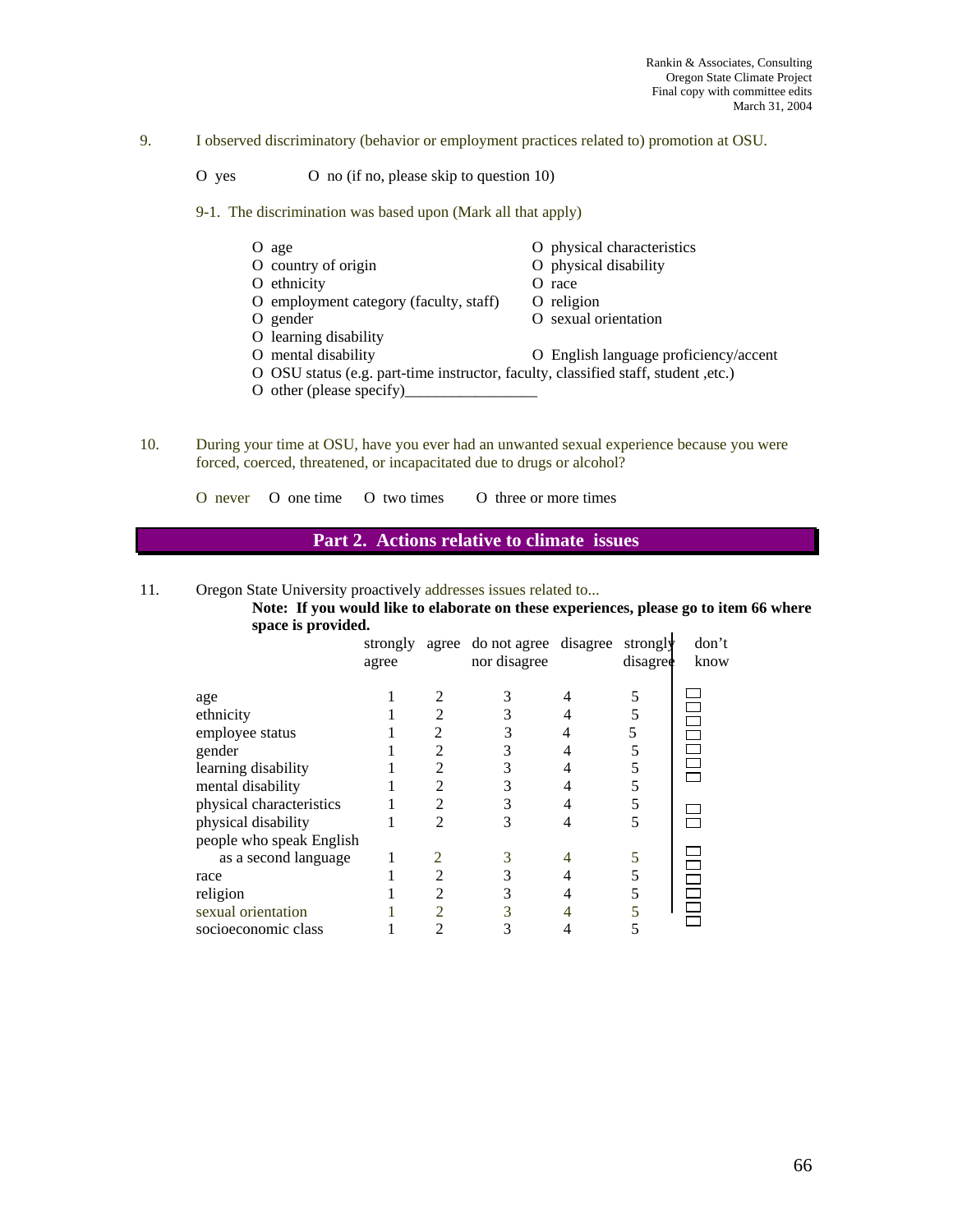12. The people in the offices **I frequent are accepting** of people based upon their…(Mark all that apply)

| O age                                                                                 | O physical characteristics            |  |  |  |  |
|---------------------------------------------------------------------------------------|---------------------------------------|--|--|--|--|
| O country of origin                                                                   | O physical disability                 |  |  |  |  |
| O ethnicity                                                                           | O race                                |  |  |  |  |
| O employment category (faculty, staff)                                                | O religion                            |  |  |  |  |
| O gender                                                                              | O sexual orientation                  |  |  |  |  |
| O learning disability                                                                 | O other (please specify)              |  |  |  |  |
| O mental disability                                                                   | O English language proficiency/accent |  |  |  |  |
| O my OSU status (e.g. part-time instructor, faculty, classified staff, student, etc.) |                                       |  |  |  |  |

13. There is visible leadership to foster diversity at OSU from:

|                              | strongly<br>agree | agree do not agree disagree<br>nor disagree | strongly<br>disagree | don't<br>know |
|------------------------------|-------------------|---------------------------------------------|----------------------|---------------|
| The President's Office       |                   |                                             |                      |               |
| My academic dean/unit head 1 |                   |                                             |                      |               |
| My department head/direct    |                   |                                             |                      |               |
| supervisor                   |                   |                                             |                      |               |
| Faculty in my department     |                   |                                             |                      |               |
| Student government           |                   |                                             |                      |               |
| <b>Faculty senate</b>        |                   |                                             |                      |               |

14. Course content at OSU includes materials about individuals from historically underrepresented groups.

**Note: Underrepresented groups can be based on age, gender, racial or ethnic background, disability, national origin, religious creed, or sexual orientation.**

| strongly | agree | do not agree | disagree | strongly | don't |
|----------|-------|--------------|----------|----------|-------|
| agree    |       | nor disagree |          | disagree | know  |
|          |       |              |          |          |       |

### 15. I feel that OSU values my involvement in diversity initiatives on campus.

| strongly | agree | do not agree | disagree | strongly | don't |
|----------|-------|--------------|----------|----------|-------|
| agree    |       | nor disagree |          | disagree | know  |
|          |       |              |          |          |       |

16. **Question for students only**: As a student, I feel that the classroom climate is welcoming for students from historically underrepresented groups.

| strongly | agree | do not agree | disagree | strongly | don't |
|----------|-------|--------------|----------|----------|-------|
| agree    |       | nor disagree |          | disagree | know  |
|          |       |              |          |          |       |

17. **Question for employees only**: As an OSU employee, the workplace climate is welcoming for employees from historically underrepresented groups.

| strongly | agree | do not agree | disagree | strongly | don't |
|----------|-------|--------------|----------|----------|-------|
| agree    |       | nor disagree |          | disagree | know  |
|          |       |              |          |          |       |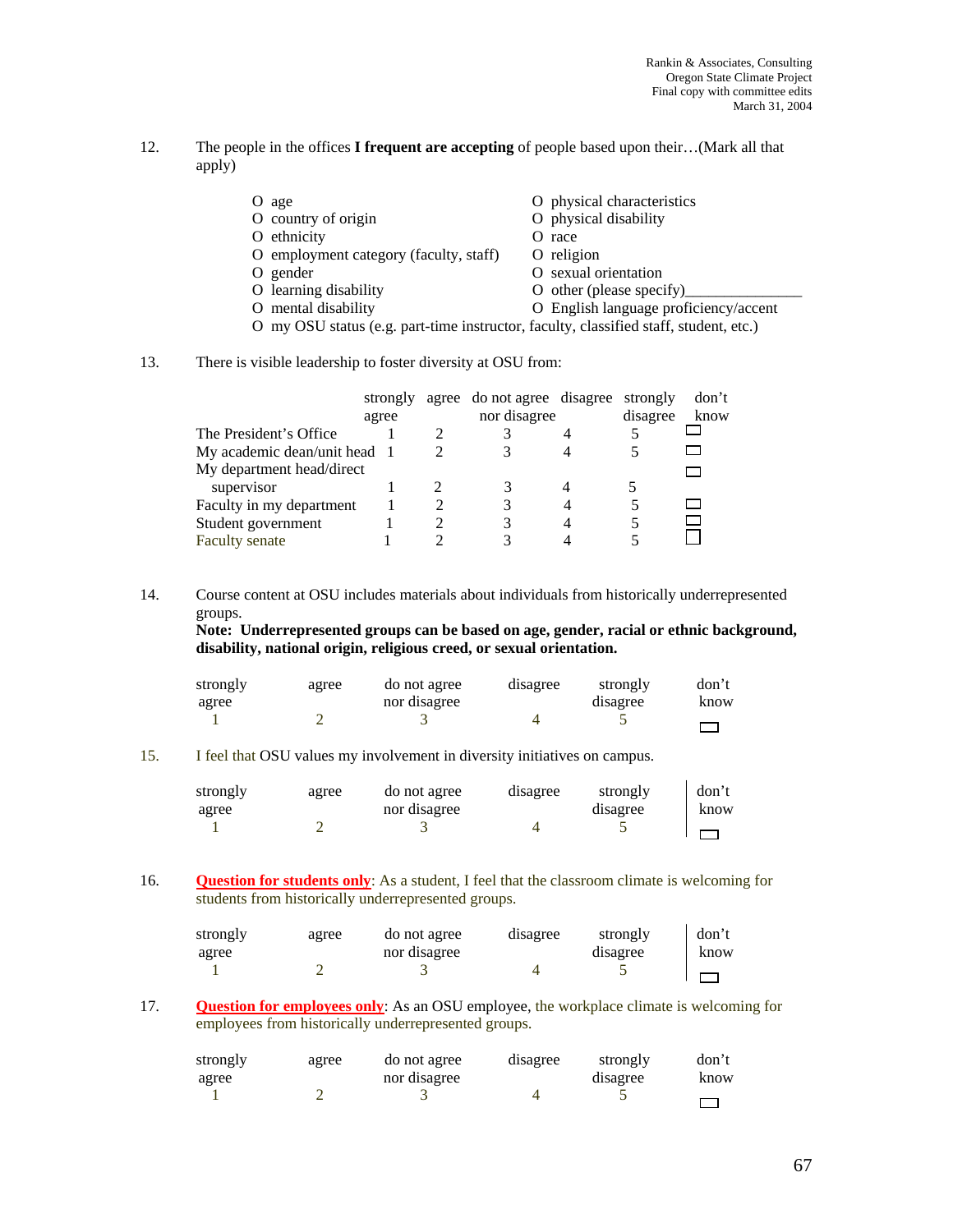|                                   | Very |                |   | Don't Somewhat                                       | Very |
|-----------------------------------|------|----------------|---|------------------------------------------------------|------|
|                                   |      |                |   | Accessible Accessible Know Inaccessible Inaccessible |      |
| Memorial Union                    |      |                | 3 |                                                      |      |
| <b>Classroom Buildings</b>        |      |                |   |                                                      |      |
| <b>Specific Classrooms</b>        |      |                |   |                                                      |      |
| <b>Administrative Buildings</b>   |      |                |   |                                                      |      |
| Restrooms                         |      | 2              |   |                                                      |      |
| Grounds (snow, construction)      |      |                |   |                                                      |      |
| Parking                           |      |                |   |                                                      |      |
| Transportation                    |      |                |   |                                                      |      |
| Library                           |      | 2              |   |                                                      |      |
| <b>Athletic Facilities</b>        |      |                |   |                                                      |      |
| <b>Recreational Facilities</b>    |      |                |   |                                                      |      |
| Residence Halls                   |      |                |   |                                                      |      |
| <b>Dining Facilities</b>          |      | 2              |   |                                                      |      |
| <b>Greek Houses</b>               |      | 2              |   |                                                      |      |
| <b>OSU</b> Web Site               |      | $\mathfrak{D}$ |   |                                                      |      |
| <b>Information in Alternative</b> |      |                |   |                                                      |      |
| Formats (Braille, etc)            |      |                |   |                                                      |      |

## 18. How would you rate the accessibility of the campus for people with disabilities?

## 19. How would you rate the overall campus climate for the following groups?

19-1. For persons from the following racial/ethnic backgrounds?

|                                    | Very       | Moderately Not |                | Somewhat       |   | Not at all |
|------------------------------------|------------|----------------|----------------|----------------|---|------------|
|                                    | Respectful | Respectful     | Sure           | Respectful     |   | Respectful |
| <b>African Americans/Blacks</b>    |            | 2              | 3              | 4              |   | 5          |
| American Indians/Alaskan Natives   |            |                | 3              | 4              |   | 5          |
| <b>Asian Americans</b>             |            | 2              | 3              | 4              |   | 5          |
| Pacific Islanders/Hawaiian Natives |            | 2              | 3              | 4              |   | 5          |
| Caucasians/Whites                  |            | 2              | 3              | $\overline{4}$ |   | 5          |
| Latino(a)s/Chicano(a)s/Hispanics   |            | $\overline{c}$ | 3              | 4              |   | 5          |
| Middle Eastern persons             |            | $\overline{2}$ | 3              | $\overline{4}$ |   | 5          |
| Multiracial, multiethnic, or       |            |                |                |                |   |            |
| multicultural persons              | 1          | $\mathfrak{D}$ | 3              | $\overline{4}$ |   | 5          |
| 19-2. For people who are           |            |                |                |                |   |            |
| Men                                |            | 2              | 3              |                | 5 |            |
| Non-native English speakers        |            | $\overline{2}$ | 3              | 4              | 5 |            |
| Openly gay, lesbian, bisexual,     |            |                |                |                |   |            |
| or transgender persons             |            | $\overline{2}$ | 3              | 4              | 5 |            |
| Persons with disabilities          |            | $\overline{2}$ | $\overline{3}$ | $\overline{4}$ | 5 |            |
| Persons with religious backgrounds |            |                |                |                |   |            |
| other than your own                |            | $\overline{2}$ | 3              | 4              | 5 |            |
| Women                              |            | $\overline{2}$ | 3              | 4              | 5 |            |
| International students or scholars |            | $\overline{2}$ | 3              | 4              | 5 |            |
|                                    |            |                |                |                |   |            |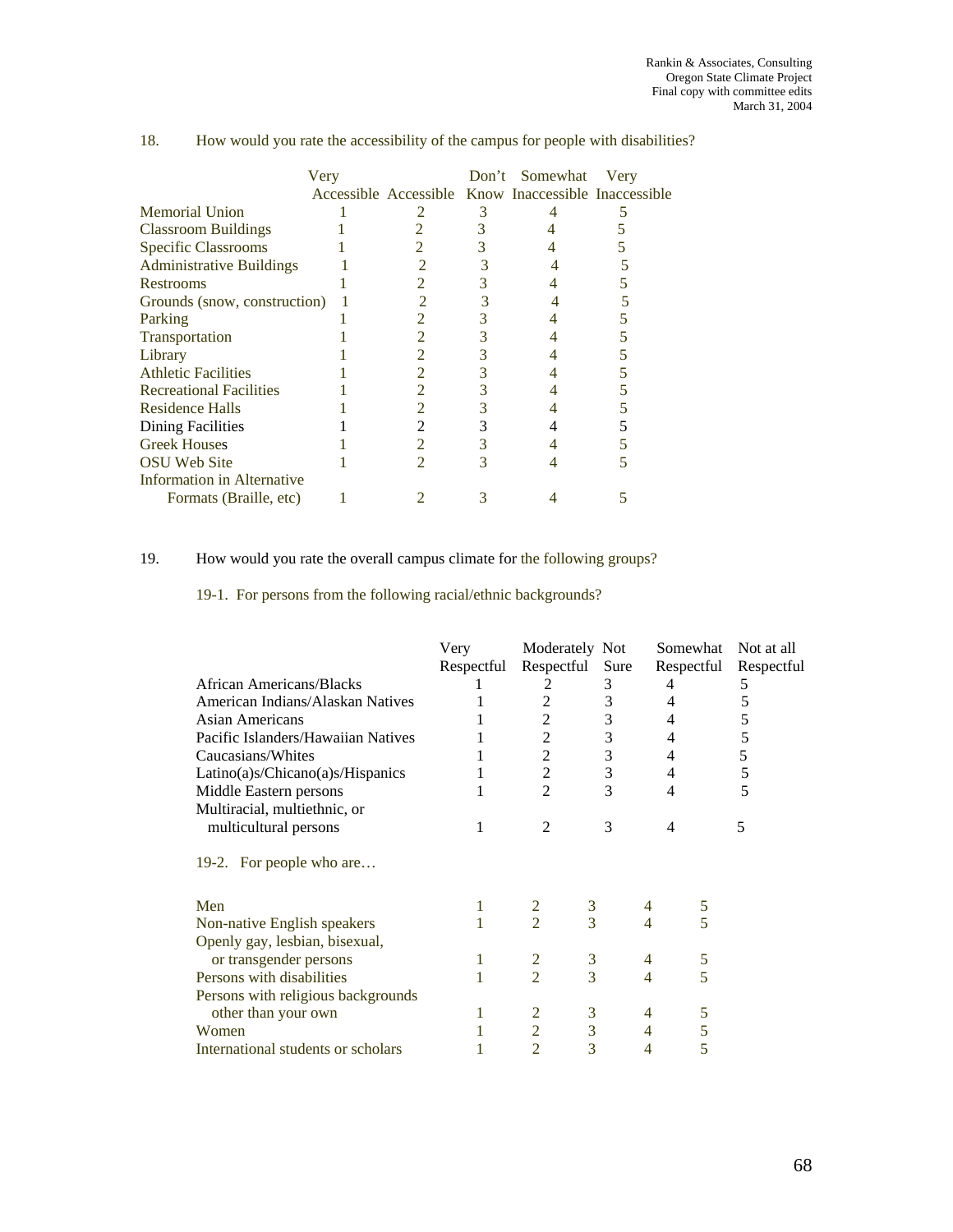## **Part 3. Background Information**

| 20.                      | What is your gender identity?                                                                                                                                                                                                                          |                                                                                                                                                        |  |  |  |  |
|--------------------------|--------------------------------------------------------------------------------------------------------------------------------------------------------------------------------------------------------------------------------------------------------|--------------------------------------------------------------------------------------------------------------------------------------------------------|--|--|--|--|
|                          | O female<br>O male                                                                                                                                                                                                                                     | O transgender<br>O intersex                                                                                                                            |  |  |  |  |
| 21.                      | Which term best describes your sexual orientation?                                                                                                                                                                                                     |                                                                                                                                                        |  |  |  |  |
|                          | O gay O lesbian O heterosexual O queer O uncertain<br>O bisexual                                                                                                                                                                                       |                                                                                                                                                        |  |  |  |  |
| 22.<br>What is your age? |                                                                                                                                                                                                                                                        |                                                                                                                                                        |  |  |  |  |
|                          | 0 18-19 0 20-21 0 22-32 0 33-42 0 43-51                                                                                                                                                                                                                | $O$ 52-60 $O$ 61-69<br>O 70 and over                                                                                                                   |  |  |  |  |
| 23.                      | What is your relationship status?                                                                                                                                                                                                                      |                                                                                                                                                        |  |  |  |  |
|                          | O single<br>O partnered                                                                                                                                                                                                                                | O married<br>O divorced<br>O partner/spouse deceased                                                                                                   |  |  |  |  |
| 24.                      | What is your parental status? (Mark all that apply)                                                                                                                                                                                                    |                                                                                                                                                        |  |  |  |  |
|                          | $\Omega$ no children<br>O single parent<br>O co-parent with a partner<br>O my/our children were adopted<br>O my/our children were born to me/us<br>O my/our children are of my/our race and culture<br>O my/our children are of mixed race and culture |                                                                                                                                                        |  |  |  |  |
| 25.                      |                                                                                                                                                                                                                                                        | What is the highest level of education achieved by your parents?                                                                                       |  |  |  |  |
|                          | Parent 1:<br>O no high school<br>O high school<br>O some college<br>O Associates degree<br>O Bachelors degree<br>O Masters<br>O Doctorate<br>O Other professional degree O Other professional degree<br>O unknown                                      | Parent 2:<br>O no high school<br>O high school<br>O some college<br>O Associates degree<br>O Bachelors degree<br>O Masters<br>O Doctorate<br>O unknown |  |  |  |  |

## 26. In what size community have you spent the majority of your life?

|  |  | O rural community |
|--|--|-------------------|
|--|--|-------------------|

- O small city (less than  $25,000$ )<br>O medium city  $(25,000 \text{ to } 60,000)$
- O very small town (less than 1000)<br>O small town (1000 to 5000)
- 
- 
- O large urban city  $(60,000 +)$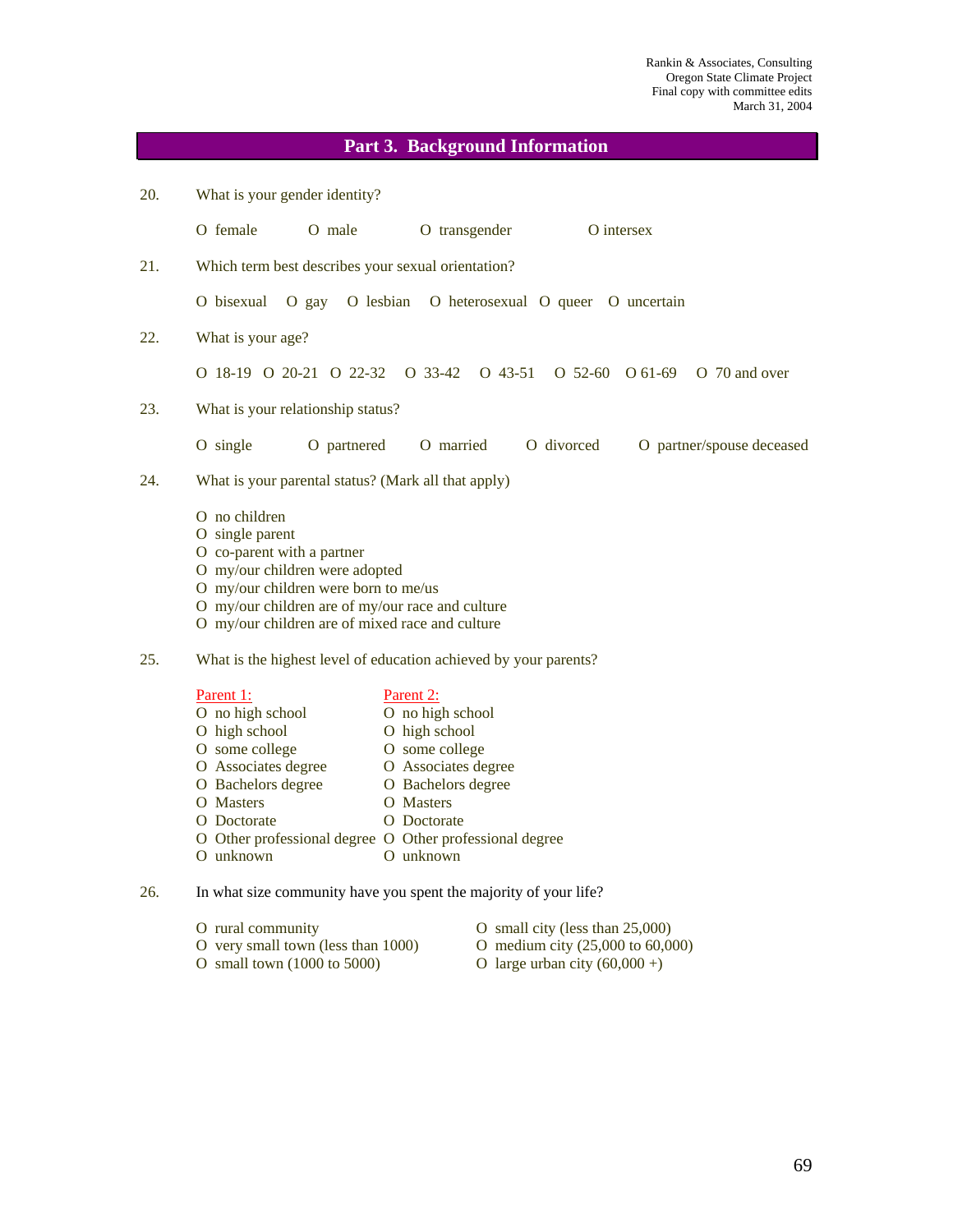- 27. What is your **primary** status at OSU?
	- O undergraduate student O academic faculty
	- O graduate student O professional faculty

- O classified staff O research faculty
- O retired O courtesy faculty
- O other (please specify)\_
- 28. With what academic college or administrative work unit are you affiliated?
	- O College of Agricultural Sciences
	- O College of Business
	- O the *new* School of Education
	- O College of Engineering
	- O College of Forestry
	- O College of Health & Human Sciences
	- O College of Liberal Arts
	- O College of Pharmacy
	- O College of Science
	- O College of Veterinary Medicine
	- O Graduate School
	- O University Honors College
	- O College of Oceanic & Atmospheric Sciences
	- O Office of the President
	- O Office of the Provost
	- O Academic Affairs & International Programs
	- O Research
	- O Student Affairs
	- O University Advancement
	- O Information Services
	- O Finance and Administration
	- O Intercollegiate Athletics
	- O Extended Campus/Extension Service
	- O Cascades Campus
	- O Other (please specify)\_\_\_\_\_\_\_\_\_\_\_\_\_\_\_\_\_\_\_
- 29. Are you full-time (+.50) or part-time in that primary position?

O full-time O part-time

30. Do you have a physical or mental attribute that substantially affects a major life activity (such as seeing, hearing, learning, walking)?

O Yes O No

- 31. What is your race or ethnicity? (**If you are of a multi-racial/multi-ethnic/multi-cultural background, mark all that apply.)** 
	- O African American/Black (not Hispanic) O American Indian/Alaskan Native
	-
	-
	- O Pacific Islander/Hawaiian Native
	- O Other (please specify)  $\Box$
- 
- O Asian American O Latino(a)/Hispanic/Chicano(a)
- O Middle Eastern O White/Caucasian (not Hispanic)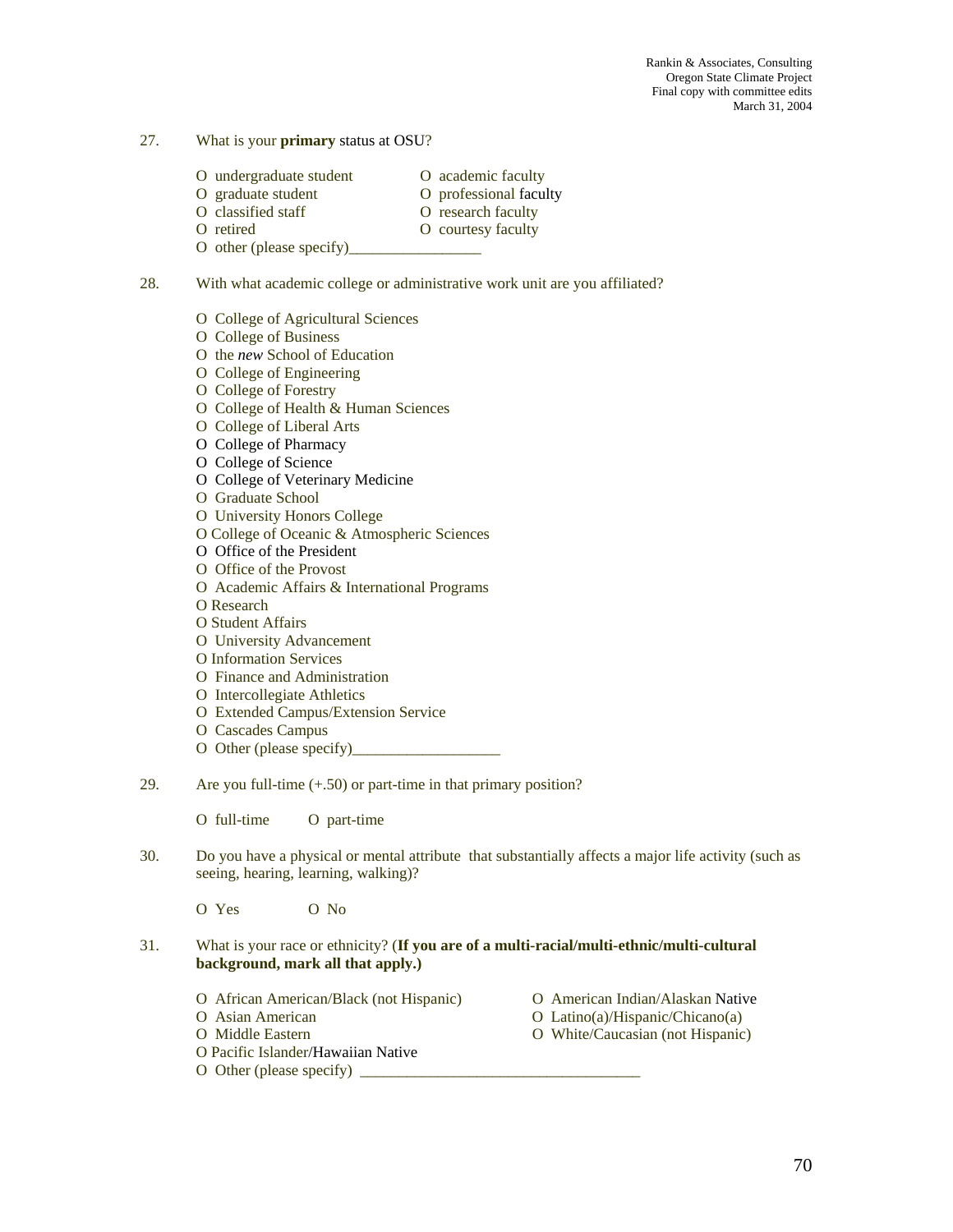- 32. What is your citizenship status?
	- O US citizen born in the United States O permanent resident (immigrant) O US citizen – naturalized O permanent resident (refugee)
	- O international (F-1, J-1, H1-B, or other visa)
- 33. What is your spiritual affiliation?
	- O Baha'i O Jewish O Buddhist O Muslim O Christian O No affiliation O Hindu O Other (please specify)
- 34. How long have you been at OSU?
	- O 1 year or less O 2-4 years O 5-10 years O 11-19 years O 20-29 years O 30+ years
- 35. What is your (single or independent student) or your family's (if partnered, married, or a dependent student) annual household income?
	- O below \$9,999 O \$50,000 \$59,999 O \$10,000 - \$19,999 O \$60,000 - \$69,999 O \$20,000 - \$29,999 O \$70,000 - \$79,999 O \$30,000 - \$39,999 O \$80,000 - \$89,999 O \$40,000 - \$49,999 O \$90,000 - \$99,999 O \$100,000 or above
- 36. If you are a student, where do you live?

| O University housing                  | O on-campus apartment                            |
|---------------------------------------|--------------------------------------------------|
| O off campus - independent            | O fraternity/sorority                            |
| O off campus – with partner or spouse | O off campus – with parent(s)/family/relative(s) |

- 37. If you are a student, are you involved in any of the following types of organizations? (Mark all that apply)
	- O Performing & Visual Arts **O Honorary Societies**
	- O Communications/radio/newspaper/TV O Political and Social Concerns
	-
	-
	- O Multicultural/Diversity O Service
	-
	- O Associate Students of OSU O Other (please specify) \_\_\_\_\_\_\_\_\_\_\_\_\_\_\_\_\_\_\_\_\_\_\_\_\_\_\_\_
- 
- - O Academic O Recreation/Competitive/Intramural Sports
	- O Greek Life **O** Religious and Spiritual
		-
	- O Intercollegiate Athletics O Memorial Union Program Council
		-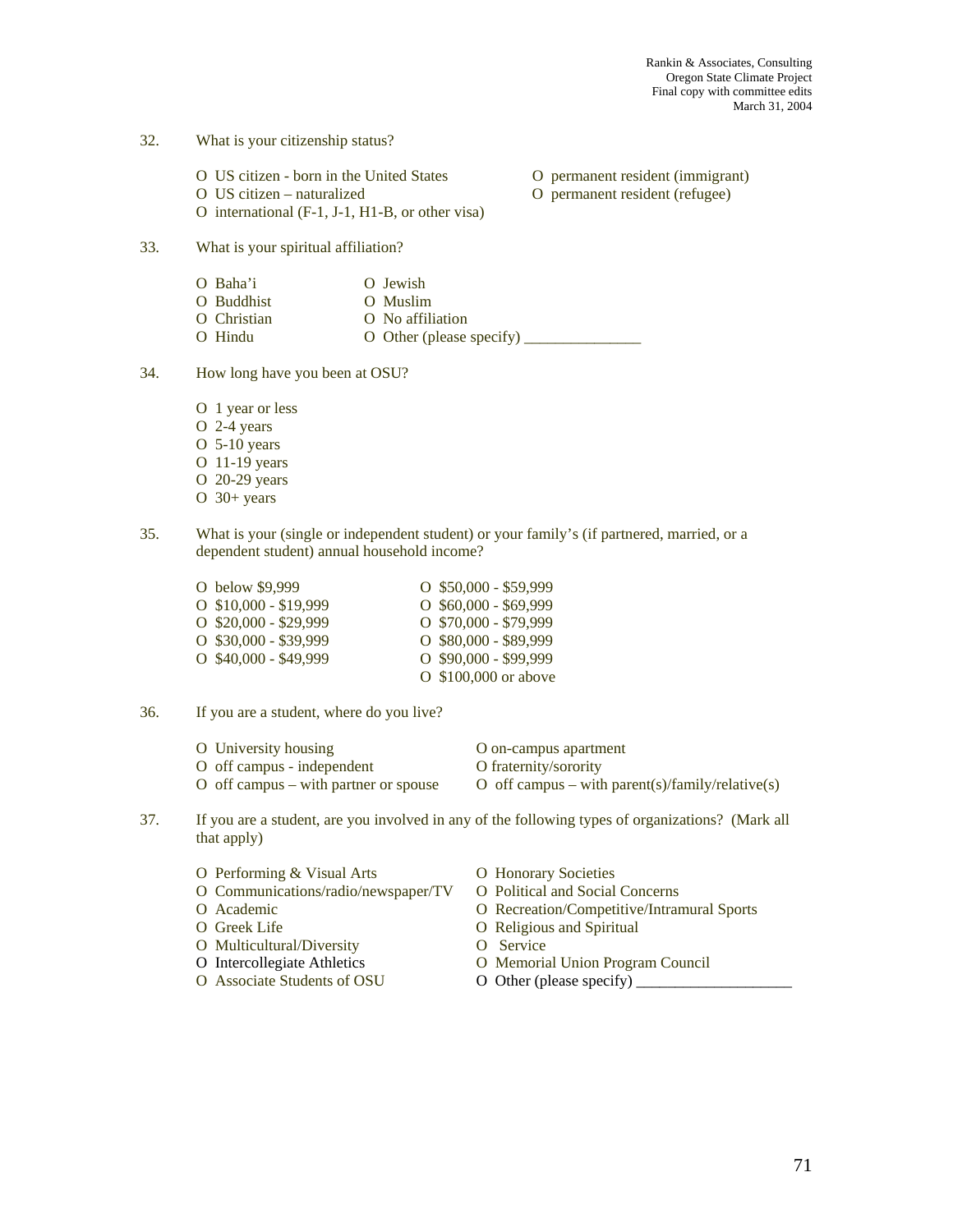## **Part 4. How to improve the campus climate**

**In your opinion, how would each of the following affect the climate at OSU? Climate is considered as current attitudes, behaviors, and standards of faculty, staff, and students concerning the level of respect for individual needs, abilities, and potential.** 

38. Providing more workshops/programs to raise campus awareness of the issues and concerns facing people based upon their…

|                          | strongly | agree | do not agree disagree | strongly | don't |
|--------------------------|----------|-------|-----------------------|----------|-------|
|                          | agree    |       | nor disagree          | disagree | know  |
| age                      |          |       |                       |          |       |
| country of origin        |          |       |                       |          |       |
| disability status        |          |       |                       |          |       |
| ethnicity                |          |       |                       |          |       |
| gender                   |          |       |                       |          |       |
| physical characteristics |          |       |                       |          |       |
| race                     |          |       |                       |          |       |
| religion                 |          |       |                       |          |       |
| sexual orientation       |          |       |                       |          |       |
| socioeconomic class      |          |       |                       |          |       |
|                          |          |       |                       |          |       |

39. Requiring all graduate and undergraduate students to take at least one class that focuses on issues, research, and perspectives on…

|                          | strongly<br>agree | agree | do not agree disagree<br>nor disagree | strongly<br>disagree | don't<br>know |
|--------------------------|-------------------|-------|---------------------------------------|----------------------|---------------|
| age                      |                   |       |                                       |                      |               |
| country of origin        |                   |       |                                       |                      |               |
| disability status        |                   |       |                                       |                      |               |
| ethnicity                |                   |       |                                       |                      |               |
| gender                   |                   |       |                                       |                      |               |
| physical characteristics |                   |       |                                       |                      |               |
| race                     |                   |       |                                       |                      |               |
| religion                 |                   |       |                                       |                      |               |
| sexual orientation       |                   |       |                                       |                      |               |
| socioeconomic class      |                   |       |                                       |                      |               |
|                          |                   |       |                                       |                      |               |

40. Requiring all faculty/staff to participate in at least one program annually that focuses on issues, research, and perspectives on…

|                          | strongly | agree | do not agree disagree | strongly don't |      |
|--------------------------|----------|-------|-----------------------|----------------|------|
|                          | agree    |       | nor disagree          | disagree       | know |
| age                      |          |       |                       |                |      |
| country of origin        |          |       |                       |                |      |
| disability status        |          |       |                       |                |      |
| ethnicity                |          |       |                       |                |      |
| gender                   |          |       |                       |                |      |
| physical characteristics |          |       |                       |                |      |
| race                     |          |       |                       |                |      |
| religion                 |          |       |                       |                |      |
| sexual orientation       |          |       |                       |                |      |
| socioeconomic class      |          |       |                       |                |      |
|                          |          |       |                       |                |      |

 $\mathbf{r}$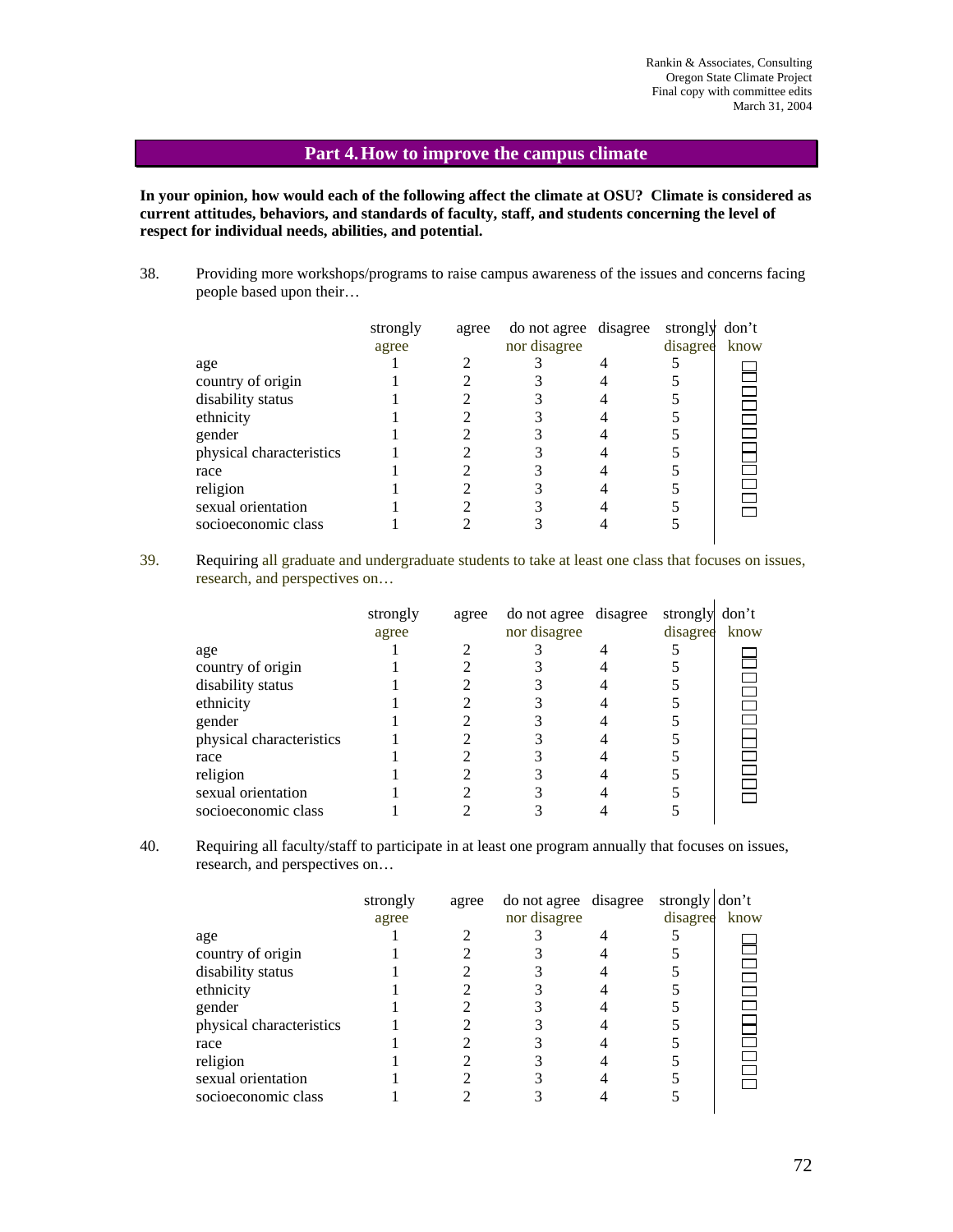41. Include diversity-related activities as one of the criteria for performance evaluations of nonstudent employees.  $\overline{1}$ 

| strongly | agree | do not agree disagree strongly don't |               |  |
|----------|-------|--------------------------------------|---------------|--|
| agree    |       | nor disagree                         | disagree know |  |
|          |       |                                      |               |  |

42. Please rate the campus climate at OSU in general using the following scale:(e.g. very friendly  $= 1$ , very hostile  $= 5$ )

|                                            |                                                                          |                                              | don't                                                                            |
|--------------------------------------------|--------------------------------------------------------------------------|----------------------------------------------|----------------------------------------------------------------------------------|
|                                            |                                                                          |                                              | know                                                                             |
| friendly                                   | $1, \ldots, 2, \ldots, 3, \ldots, 4, \ldots, 5$                          | hostile                                      |                                                                                  |
| communicative                              | $1, \ldots, 2, \ldots, 3, \ldots, 4, \ldots, 5$                          | reserved                                     |                                                                                  |
| concerned                                  | $1, \ldots, 2, \ldots, 3, \ldots, 4, \ldots, 5$                          | indifferent                                  |                                                                                  |
| respectful                                 | $1, \ldots, 2, \ldots, 3, \ldots, 4, \ldots, 5$                          | disrespectful                                |                                                                                  |
| cooperative                                | $1, \ldots, 2, \ldots, 3, \ldots, 4, \ldots, 5$                          | uncooperative                                | n<br>B<br>B<br>B<br>B<br>B<br>B<br>S<br>S<br>S<br>S<br>S<br><br><br><br><br><br> |
| improving                                  | $1, \ldots, 2, \ldots, 3, \ldots, 4, \ldots, 5$                          | regressing                                   |                                                                                  |
| accessible to persons<br>with disabilities | $1, \ldots, 2, \ldots, 3, \ldots, 4, \ldots, 5$                          | inaccessible to persons<br>with disabilities | $\Box$                                                                           |
| non-racist                                 | $1, \ldots, 2, \ldots, 3, \ldots, 4, \ldots, 5$                          | racist                                       |                                                                                  |
| non-sexist                                 | $1, \ldots, 2, \ldots, 3, \ldots, 4, \ldots, 5$                          | sexist                                       |                                                                                  |
| non-homophobic                             | $1$ 2345                                                                 | homophobic                                   |                                                                                  |
| positive for people of                     |                                                                          |                                              |                                                                                  |
| Jewish heritage                            | $1, \ldots, 2, \ldots, 3, \ldots, 4, \ldots, 5$                          | anti-Semitic (Jewish)                        |                                                                                  |
| positive for people of                     |                                                                          |                                              |                                                                                  |
| Islamic heritage                           | $1, \ldots, 2, \ldots, 3, \ldots, 4, \ldots, 5$                          | anti-Islamic                                 |                                                                                  |
| positive for people                        |                                                                          | not positive for people                      | $\Box$                                                                           |
| who practice other                         |                                                                          | who practice other                           |                                                                                  |
|                                            | than the Christian faith $1, \ldots, 2, \ldots, 3, \ldots, 4, \ldots, 5$ | than the Christian faith                     | $\Box$                                                                           |
| positive for people                        |                                                                          | not positive for people                      |                                                                                  |
| who practice the                           |                                                                          | who practice the                             |                                                                                  |
| Christian faith                            | $1, \ldots, 2, \ldots, 3, \ldots, 4, \ldots, 5$                          | Christian faith                              |                                                                                  |
| positive for non-native                    |                                                                          |                                              |                                                                                  |
| English speakers                           | $1, \ldots, 2, \ldots, 3, \ldots, 4, \ldots, 5$                          | not positive for non-                        |                                                                                  |
|                                            |                                                                          | native English speakers                      |                                                                                  |
| welcoming                                  | $1$ 2345                                                                 | non-welcoming                                | $\Box$                                                                           |
| competitive                                | $1, \ldots, 2, \ldots, 3, \ldots, 4, \ldots, 5$                          | non-competitive                              |                                                                                  |
| positive for people                        | $1$ 2345                                                                 | not positive for people                      |                                                                                  |
| who have children                          |                                                                          | who have children                            |                                                                                  |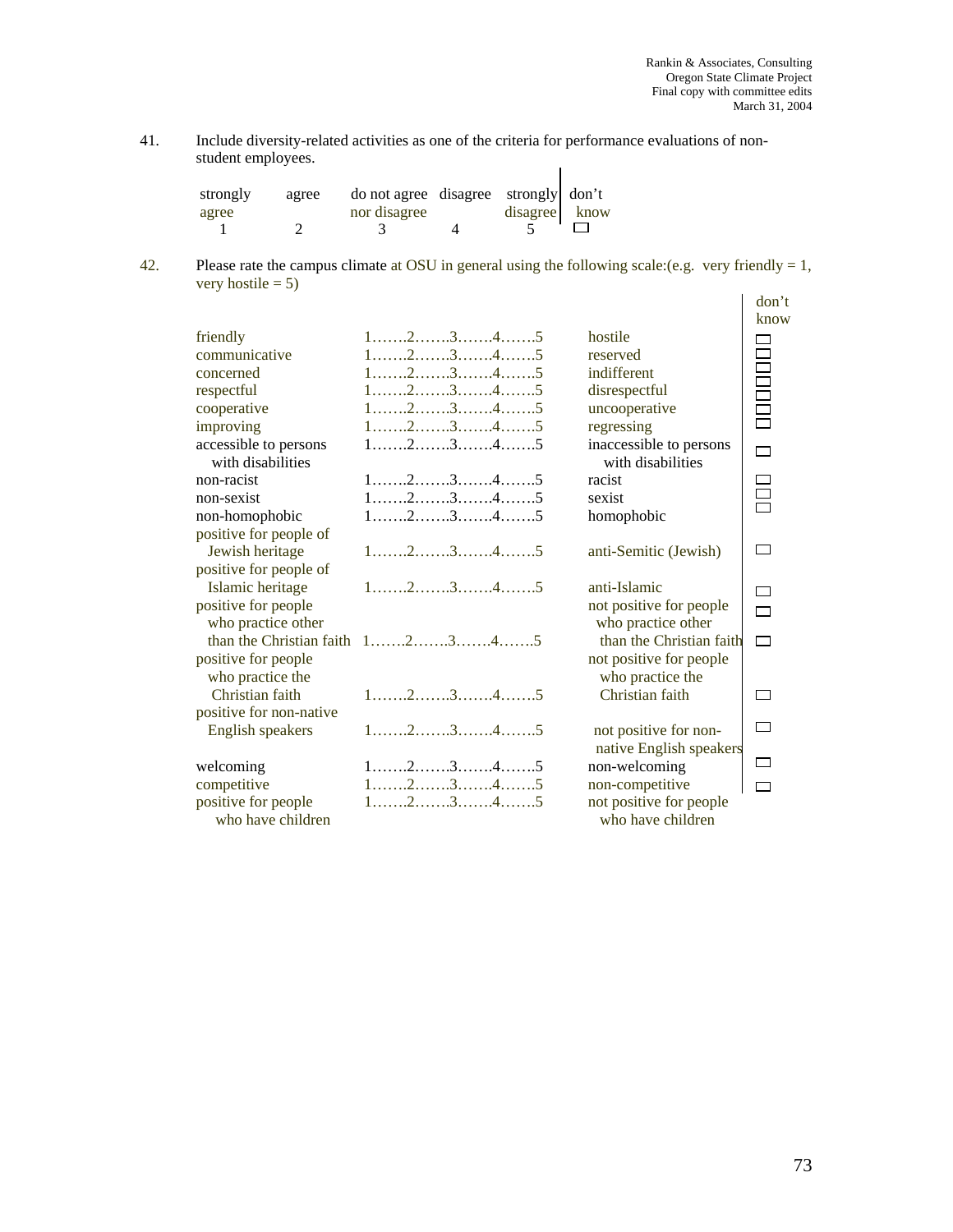| Part 5. Experiences as member of the OSU community                           |                                              |                |                                                                                          |                |            |            |  |  |
|------------------------------------------------------------------------------|----------------------------------------------|----------------|------------------------------------------------------------------------------------------|----------------|------------|------------|--|--|
|                                                                              |                                              |                | Which of the following experiences have you had in the past year at OSU?                 |                |            |            |  |  |
| 43.<br>I have feared for my physical safety because of my race or ethnicity. |                                              |                |                                                                                          |                |            |            |  |  |
|                                                                              | never                                        | rarely         | sometimes                                                                                | often          | very often | don't know |  |  |
|                                                                              | 1                                            | 2              | 3                                                                                        | 4              | 5          |            |  |  |
| 44.                                                                          |                                              |                | I have feared for my physical safety because of my sexual orientation.                   |                |            |            |  |  |
|                                                                              | never                                        | rarely         | sometimes                                                                                | often          | very often | don't know |  |  |
|                                                                              | $\mathbf{1}$                                 | 2              | 3                                                                                        | 4              | 5          | 一下         |  |  |
| 45.                                                                          |                                              |                | I have feared for my physical safety because of my gender.                               |                |            |            |  |  |
|                                                                              | never                                        | rarely         | sometimes                                                                                | often          | very often | don't know |  |  |
|                                                                              | $\mathbf{1}$                                 | 2              | 3                                                                                        | 4              | 5          |            |  |  |
| 46.                                                                          |                                              |                | I have had someone assume I was admitted (student) or hired (employee) due to my race or |                |            |            |  |  |
|                                                                              | ethnicity.                                   |                |                                                                                          |                |            |            |  |  |
|                                                                              | never                                        | rarely         | sometimes                                                                                | often          | very often | don't know |  |  |
|                                                                              | $\mathbf{1}$                                 | 2              | 3                                                                                        | 4              | 5          | ┌─┐        |  |  |
| 47.                                                                          |                                              |                | I have had someone assume I was admitted (student) or hired (employee) due to my gender. |                |            |            |  |  |
|                                                                              | never                                        | rarely         | sometimes                                                                                | often          | very often | don't know |  |  |
|                                                                              | $\mathbf{1}$                                 | $\overline{2}$ | 3                                                                                        | 4              | 5          |            |  |  |
| 48.                                                                          | orientation.                                 |                | I have had someone assume I was admitted (student) or hired (employee) due to my sexual  |                |            |            |  |  |
|                                                                              | never                                        | rarely         | sometimes                                                                                | often          | very often | don't know |  |  |
|                                                                              | $\mathbf{1}$                                 | 2              | 3                                                                                        | 4              | 5          |            |  |  |
| 49.                                                                          | I have experienced racial profiling.         |                |                                                                                          |                |            |            |  |  |
|                                                                              | never                                        | rarely         | sometimes                                                                                | often          | very often | don't know |  |  |
|                                                                              | $\mathbf{1}$                                 | 2              | 3                                                                                        | $\overline{4}$ | 5          |            |  |  |
| 50.                                                                          | I was the victim of a bias-related incident. |                |                                                                                          |                |            |            |  |  |
|                                                                              | never                                        | rarely         | sometimes                                                                                | often          | very often | don't know |  |  |
|                                                                              | 1                                            | 2              | 3                                                                                        | $\overline{4}$ | 5          |            |  |  |
| 51.                                                                          |                                              |                | I was the victim of a crime (personal property, theft, vandalism).                       |                |            |            |  |  |
|                                                                              | never                                        | rarely         | sometimes                                                                                | often          | very often | don't know |  |  |
|                                                                              | 1                                            | 2              | 3                                                                                        | 4              | 5          |            |  |  |
| 52.                                                                          |                                              |                | I was the victim of an act of stalking/sexual assault.                                   |                |            |            |  |  |
|                                                                              | never                                        | rarely         | sometimes                                                                                | often          | very often | don't know |  |  |
|                                                                              | 1                                            | 2              | 3                                                                                        | 4              | 5          |            |  |  |
| 53.                                                                          |                                              |                | I have feared the loss of my job/position because of a hostile work environment.         |                |            |            |  |  |
|                                                                              | never                                        | rarely         | sometimes                                                                                | often          | very often | don't know |  |  |
|                                                                              | 1                                            | 2              | 3                                                                                        | 4              | 5          |            |  |  |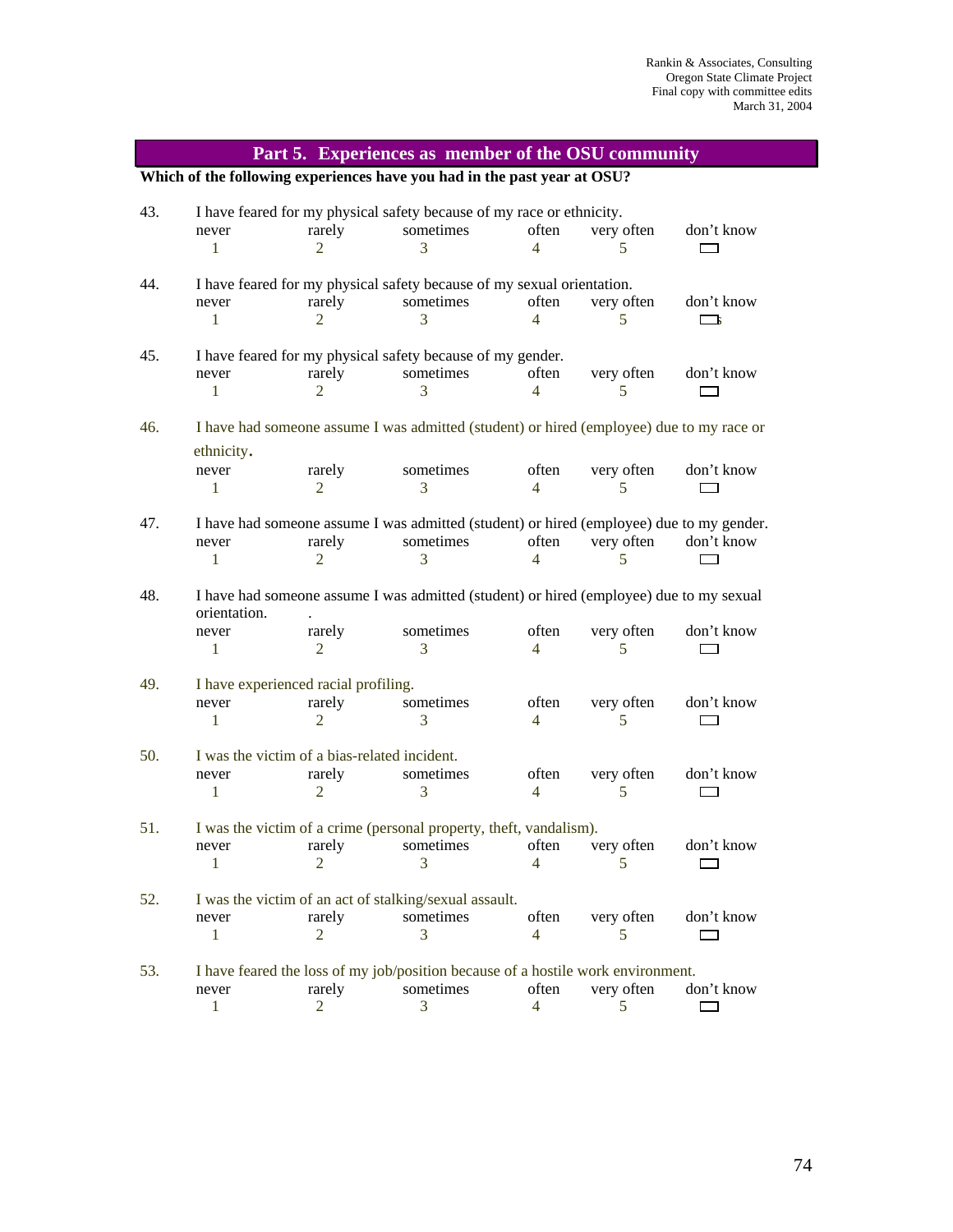54. I have feared the loss of getting a poor grade because of a hostile classroom environment.

| never | rarely | sometimes | $\delta$ ften | very often | don't know |
|-------|--------|-----------|---------------|------------|------------|
|       |        |           |               |            |            |

**Have you experienced the following situations in either the classroom (student) or workplace (employees)?** 

| 55. | When issues of race or ethnicity arose, I was singled out as the "resident authority". |                             |                                                                                             |                          |            |            |  |
|-----|----------------------------------------------------------------------------------------|-----------------------------|---------------------------------------------------------------------------------------------|--------------------------|------------|------------|--|
|     | never                                                                                  | rarely                      | sometimes                                                                                   | often                    | very often | don't know |  |
|     | 1                                                                                      | $\mathfrak{D}$              | 3                                                                                           | $\overline{\mathcal{A}}$ | 5          |            |  |
| 56. |                                                                                        |                             | When issues of sexual orientation arose, I was singled out as the "resident authority".     |                          |            |            |  |
|     | never                                                                                  | rarely                      | sometimes                                                                                   | often                    | very often | don't know |  |
|     | 1                                                                                      | 2                           | 3                                                                                           | 4                        | 5          |            |  |
| 57. |                                                                                        |                             | When issues of gender arose, I was singled out as the "resident authority".                 |                          |            |            |  |
|     | never                                                                                  | rarely                      | sometimes                                                                                   | often                    | very often | don't know |  |
|     | 1                                                                                      | 2                           |                                                                                             | 4                        |            |            |  |
| 58. |                                                                                        |                             | When issues of religion arose, I was singled out as the "resident authority".               |                          |            |            |  |
|     | never                                                                                  | rarely                      | sometimes                                                                                   | often                    | very often | don't know |  |
|     | 1                                                                                      | 2                           | 3                                                                                           | 4                        | 5          | $\Box$     |  |
| 59. |                                                                                        |                             | I have felt isolated or left out when work is required in groups.                           |                          |            |            |  |
|     | never                                                                                  | rarely                      | sometimes                                                                                   | often                    | very often | don't know |  |
|     | $\mathbf{1}$                                                                           | $\mathfrak{D}$              | 3                                                                                           | $\overline{\mathcal{A}}$ | 5          |            |  |
| 60. |                                                                                        |                             | As a student of color, I have felt comfortable requesting assistance from white professors. |                          |            |            |  |
|     | never                                                                                  | rarely                      | sometimes                                                                                   | often                    | very often | don't know |  |
|     | 1                                                                                      | 2                           | 3                                                                                           | $\overline{\mathcal{A}}$ | 5          |            |  |
| 61. |                                                                                        |                             | As a white student, I have felt comfortable requesting assistance from professors of color. |                          |            |            |  |
|     | never                                                                                  | rarely                      | sometimes                                                                                   | often                    | very often | don't know |  |
|     | 1                                                                                      | $\mathcal{D}_{\mathcal{L}}$ | 3                                                                                           | $\overline{\mathcal{A}}$ | 5          |            |  |
| 62. |                                                                                        |                             | As a female student, I have felt comfortable requesting assistance from male professors.    |                          |            |            |  |
|     | never                                                                                  | rarely                      | sometimes                                                                                   | often                    | very often | don't know |  |
|     | 1                                                                                      | 2                           | 3                                                                                           | $\overline{\mathcal{A}}$ | 5          |            |  |
| 63. |                                                                                        |                             | As a male student, I have felt comfortable requesting assistance from female professors.    |                          |            |            |  |
|     | never                                                                                  | rarely                      | sometimes                                                                                   | often                    | very often | don't know |  |
|     | 1                                                                                      | 2                           | 3                                                                                           | $\overline{4}$           | 5          | $\Box$     |  |
| 64. | on campus.                                                                             |                             | As a lesbian, gay, bisexual, transgender person, I have felt comfortable being "out"        |                          |            |            |  |
|     | never                                                                                  | rarely                      | sometimes                                                                                   | often                    | very often | don't know |  |
|     | 1                                                                                      | $\mathfrak{D}$              | 3                                                                                           | $\overline{4}$           | 5          |            |  |
|     |                                                                                        |                             |                                                                                             |                          |            |            |  |
| 65. |                                                                                        |                             | I feel that my cultural heritage is valued at OSU.                                          |                          |            |            |  |
|     | never                                                                                  | rarely                      | sometimes                                                                                   | often                    | very often | don't know |  |
|     | 1                                                                                      | $\overline{2}$              | 3                                                                                           | 4                        | 5          |            |  |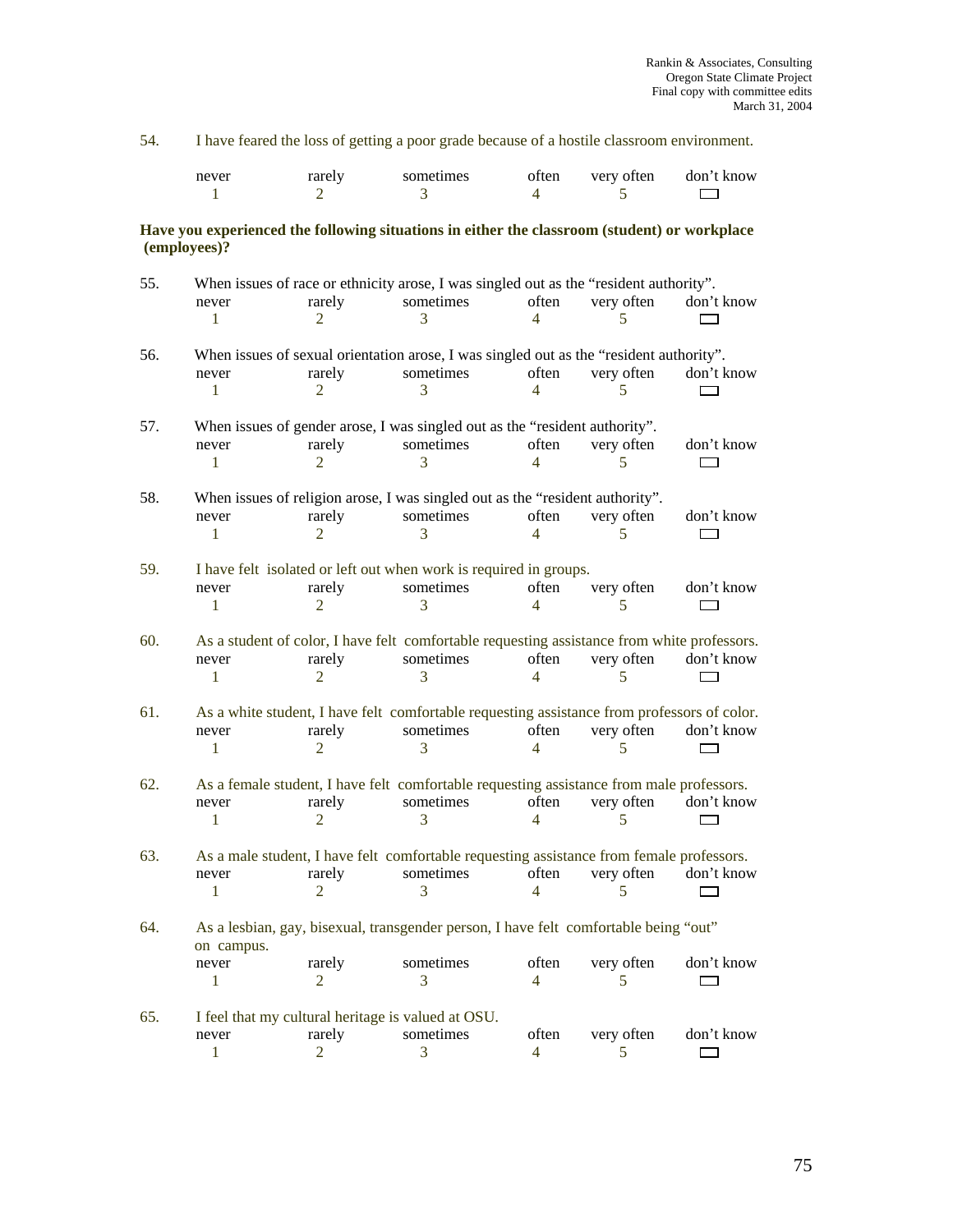## **Part 6. Your additional comments**

66. This survey has raised a large number of issues. If you would like to offer your own thoughts on how you and/or the campus addresses climate issues, elaborate on your experiences, or offer suggestions on how the campus may improve the campus climate, please use the space below to add your comments. Thank you.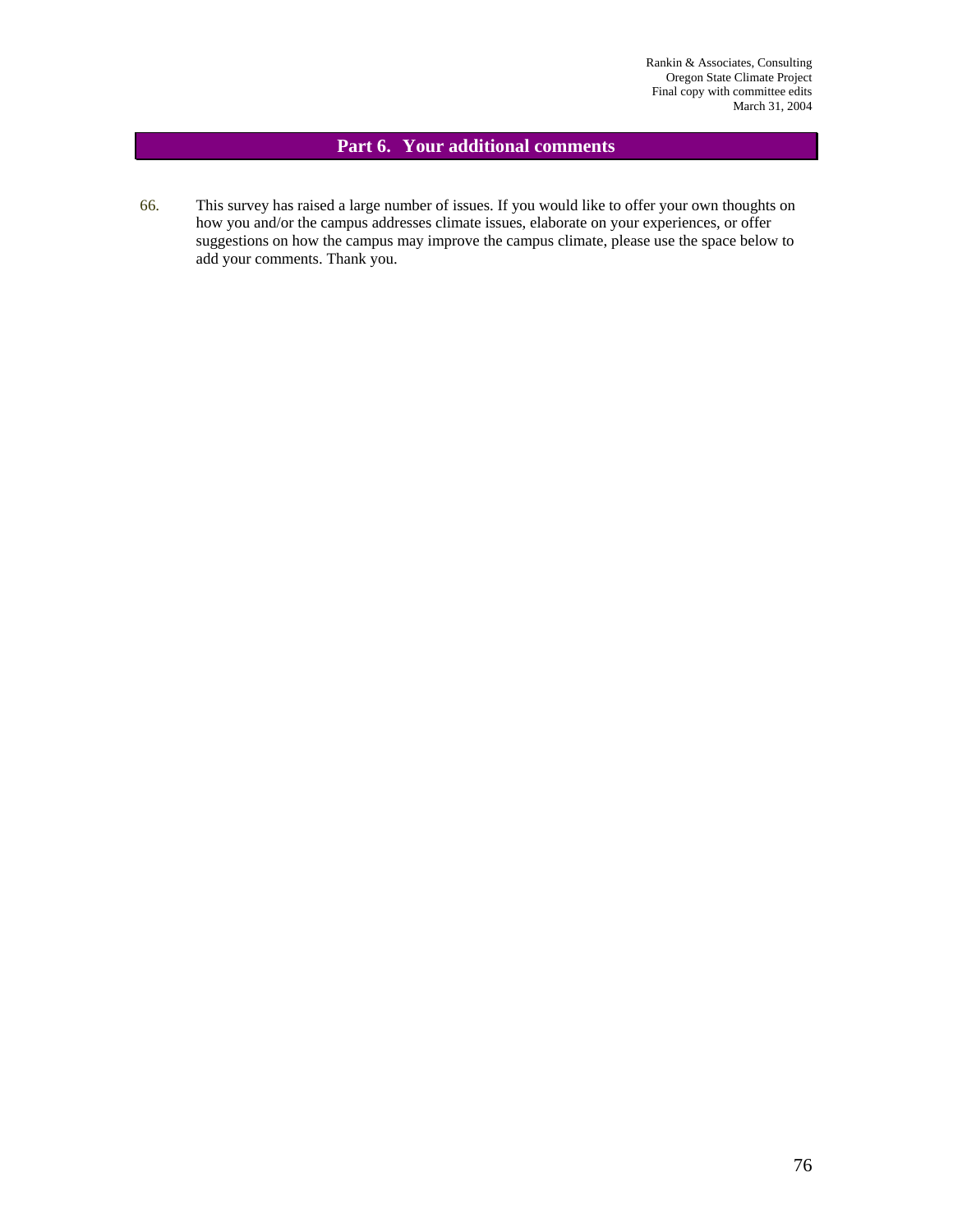Rankin & Associates, Consulting OSU Campus Climate Assessment Project Final Report January 2005

## **Appendix C**

# **OSU University Data Tables1,2**

<sup>&</sup>lt;sup>1</sup>Questions are restated and the number of the question on the survey is repeated after the question in parentheses.<br><sup>2</sup> Valid percentages are used except where "declined to respond" are reported.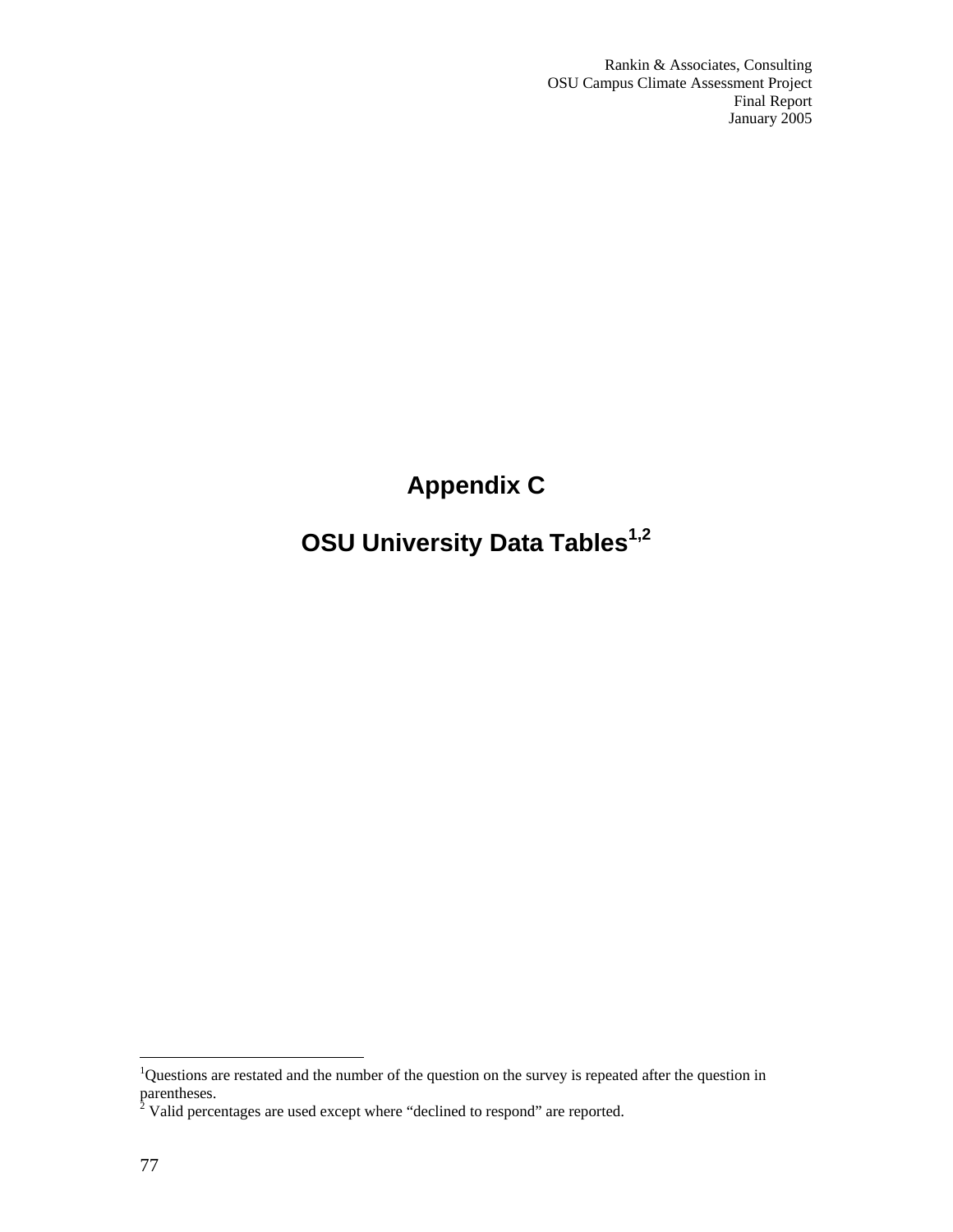What is your gender identity? (20)

| Gender          | $\%$ | n   |
|-----------------|------|-----|
| Female          | 65.1 | 839 |
| Male            | 33.0 | 426 |
| Transgender     | .6   | 8   |
| <b>Intersex</b> | 0.0  | 0   |
| Did not Respond | 1.2  | 16  |

## **Table 2**

Which term best describes your sexual orientation? (21)

| Sexual Identity | $\%$ | n    |
|-----------------|------|------|
| Bisexual        | 3.6  | 46   |
| Gay             | 1.3  | 17   |
| Lesbian         | 3.1  | 40   |
| Heterosexual    | 87.1 | 1123 |
| Queer           | .9   | 12   |
| Uncertain       | 1.2  | 15   |
| Did not Respond | 2.8  | 36   |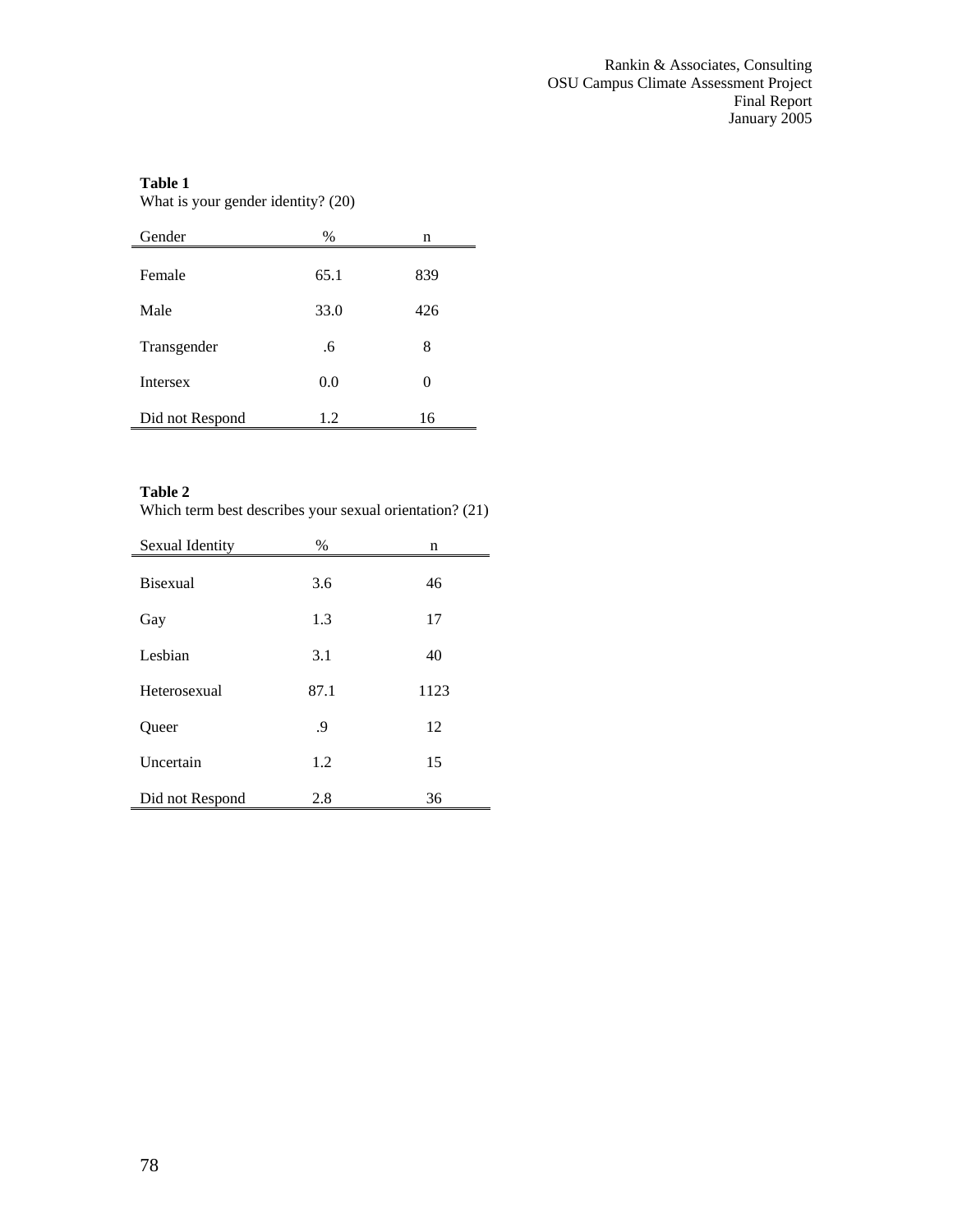What is your age? (22)

| Age         | $\%$ | n   |
|-------------|------|-----|
| 18-19       | 15.1 | 192 |
| $20 - 21$   | 14.5 | 184 |
| 22-32       | 29.1 | 370 |
| 33-42       | 12.4 | 157 |
| $43 - 51$   | 16.0 | 203 |
| $52 - 60$   | 11.7 | 148 |
| 61-69       | 1.3  | 16  |
| 70 and over | 0.0  | 0   |

## **Table 4**

What is your relationship status? (23)

| <b>Relationship Status</b> | $\%$ | n   |
|----------------------------|------|-----|
| Single                     | 37.1 | 468 |
| Partnered                  | 23.4 | 296 |
| Married                    | 34.0 | 430 |
| <b>Divorced</b>            | 4.7  | 59  |
| Partner/Spouse deceased    | .8   | 10  |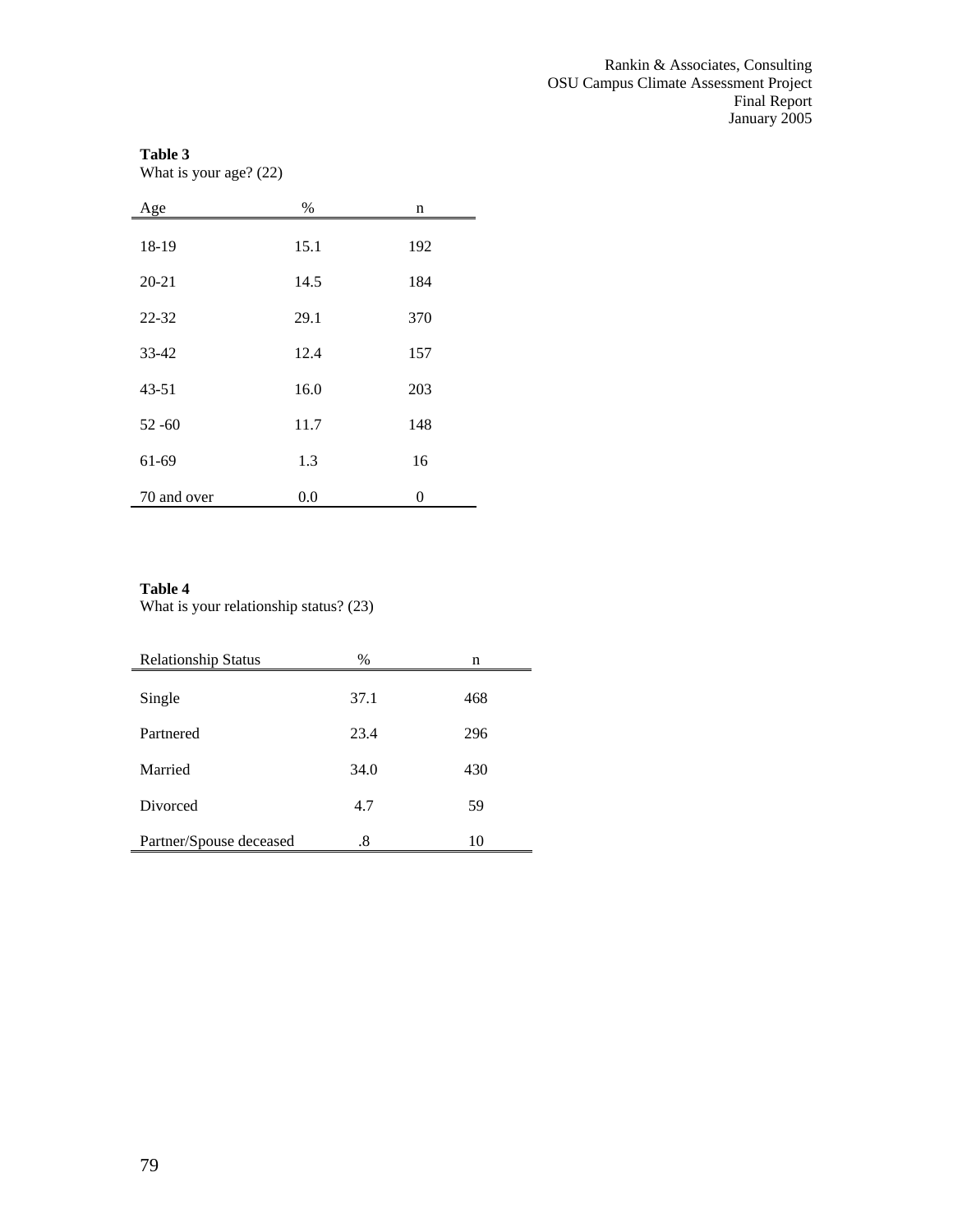Parental Status  $\%$  n No children 65.6 845 Single Parent 4.8 62 Co-Parent with a partner 9.0 116 My/our children are adopted 1.9 25 My/our children were born to me/us 23.7 305 My children are of my/our race and culture 11.4 147 My/our children are of mixed race and culture 3.6 47

What is your parental status (Mark all that apply)? (24)

#### **Table 6**

What is the highest level of education achieved by your parents? (25)

|                           | Parent 1 |     | Parent 2 |     |
|---------------------------|----------|-----|----------|-----|
| Level of Education        | $\%$     | n   | $\%$     | n   |
|                           |          |     |          |     |
| No high school            | 2.0      | 26  | 2.6      | 33  |
|                           |          |     |          |     |
| High school               | 10.1     | 130 | 13.2     | 170 |
|                           | 18.2     | 235 | 2.6      | 217 |
| Some college              |          |     |          |     |
| Associates degree         | 6.2      | 80  | 5.4      | 69  |
|                           |          |     |          |     |
| Bachelors degree          | 22.7     | 293 | 23.6     | 304 |
|                           |          |     |          |     |
| Masters degree            | 16.8     | 217 | 13.3     | 172 |
|                           | 11.0     | 142 | 6.7      | 87  |
| Doctoral degree           |          |     |          |     |
| Other professional degree | 1.4      | 18  | 2.2      | 28  |
|                           |          |     |          |     |
| Unknown                   | 0.7      | 9   | 1.5      | 19  |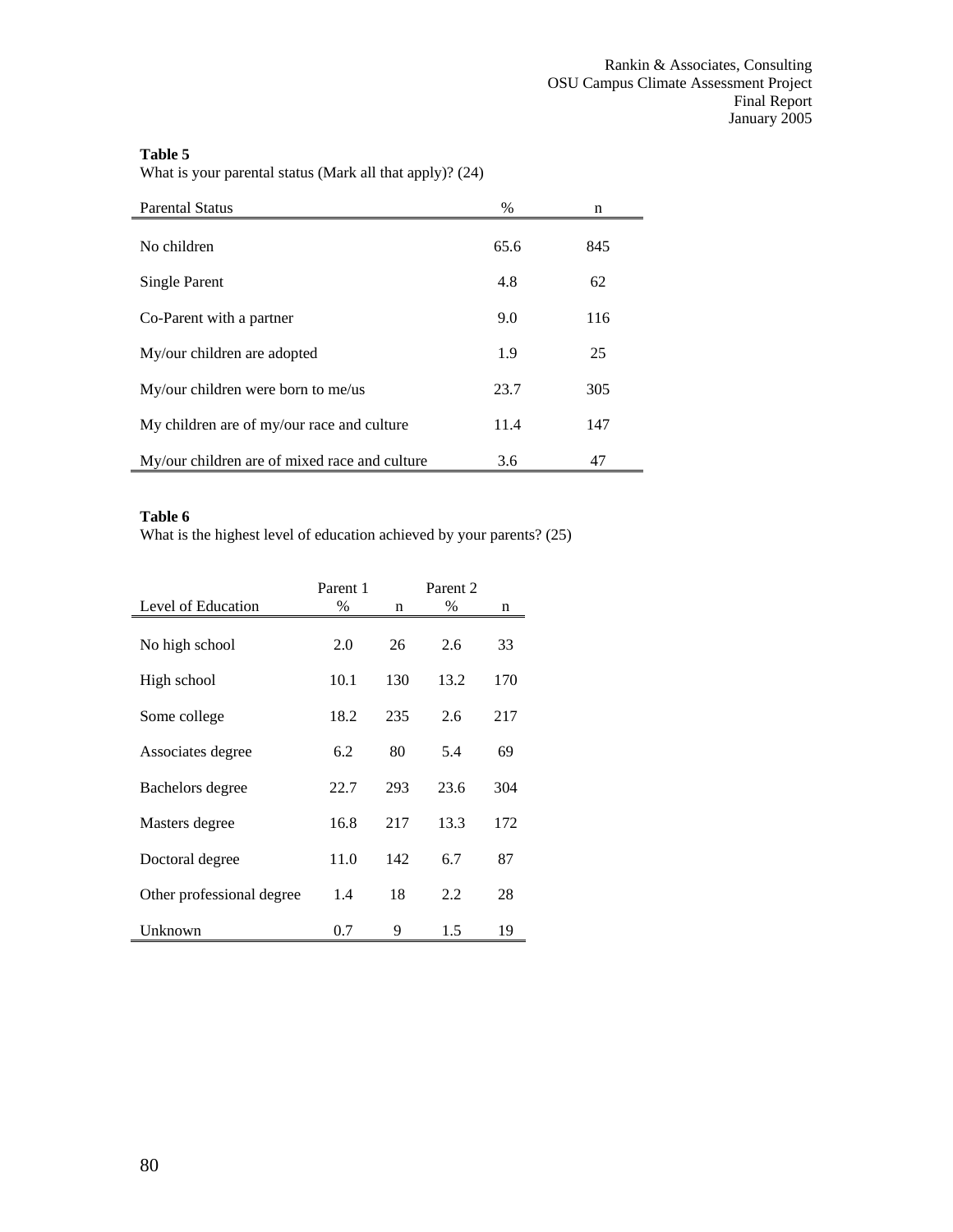What size community have you spent the majority of your life living in? (26)

| Community status                     | $\%$ | n   |
|--------------------------------------|------|-----|
| Rural community                      | 6.5  | 83  |
| Very small town (less than 1000)     | 1.6  | 21  |
| Small town (1000 to 5000)            | 10.4 | 132 |
| Small city (less than 25,000)        | 14.1 | 180 |
| Medium city (25,000 to 60,000)       | 37.2 | 474 |
| Large urban city $(60,000$ and over) | 30.1 | 383 |

## **Table 8**

What is your **primary** status at OSU? (27)

| Position              | $\%$ | n   |
|-----------------------|------|-----|
| Undergraduate student | 44.7 | 568 |
| Graduate student      | 13.2 | 168 |
| Classified staff      | 12.1 | 154 |
| Retired               | 0.2  | 3   |
| Academic faculty      | 12.0 | 153 |
| Professional faculty  | 11.5 | 146 |
| Research faculty      | 3.9  | 50  |
| Courtesy faculty      | 0.0  | 0   |
| Other                 | 2.2  | 28  |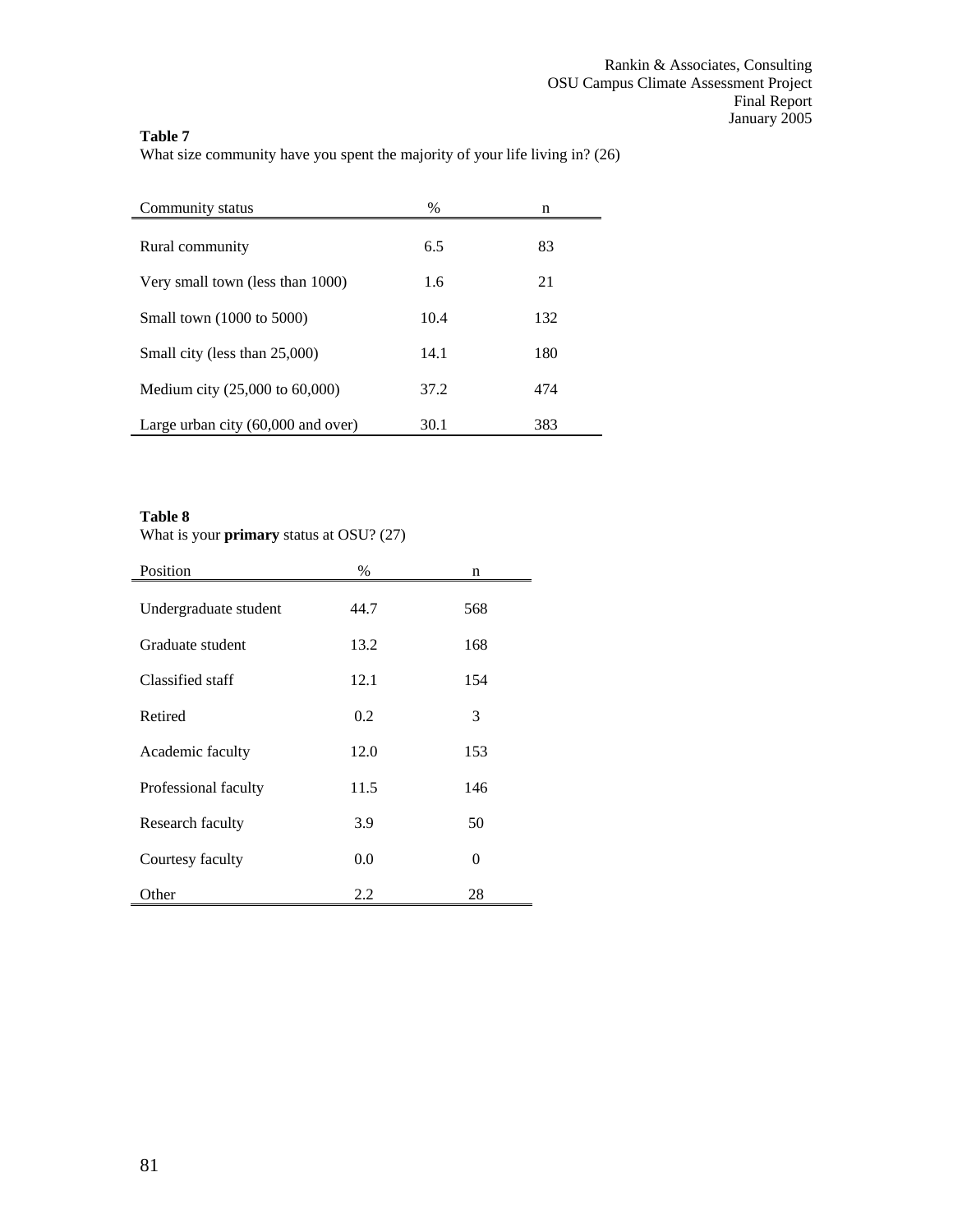With what academic college or administrative work unit are you affiliated? (28)

| College/Unit                              | %    | n   |
|-------------------------------------------|------|-----|
| College of Agriculture                    | 9.6  | 121 |
| <b>College of Business</b>                | 4.5  | 57  |
| The new School of Education               | 3.5  | 44  |
| College of Engineering                    | 11.3 | 142 |
| College of Forestry                       | 3.3  | 41  |
| College of Health & Human Services        | 10.5 | 132 |
| College of Liberal Arts                   | 15.6 | 196 |
| College of Pharmacy                       | 2.5  | 31  |
| College of Science                        | 13.8 | 173 |
| College of Veterinary Medicine            | 0.6  | 8   |
| Graduate School                           | 0.6  | 8   |
| <b>University Honors College</b>          | 0.6  | 7   |
| Office of the President                   | 1.4  | 17  |
| Office of the Provost                     | 0.4  | 5   |
| Academic Affairs & International Programs | 1.5  | 19  |
| Research                                  | 0.9  | 11  |
| <b>Student Affairs</b>                    | 7.6  | 95  |
| University Advancement                    | 0.4  | 5   |
| <b>Information Services</b>               | 1.3  | 16  |
| Finance & Administration                  | 2.3  | 29  |
| Intercollegiate Athletics                 | 0.2  | 3   |
| <b>Extended Campus/Extension Service</b>  | 1.4  | 18  |
| <b>Cascades Campus</b>                    | 0.5  | 6   |
| Other                                     | 5.6  | 70  |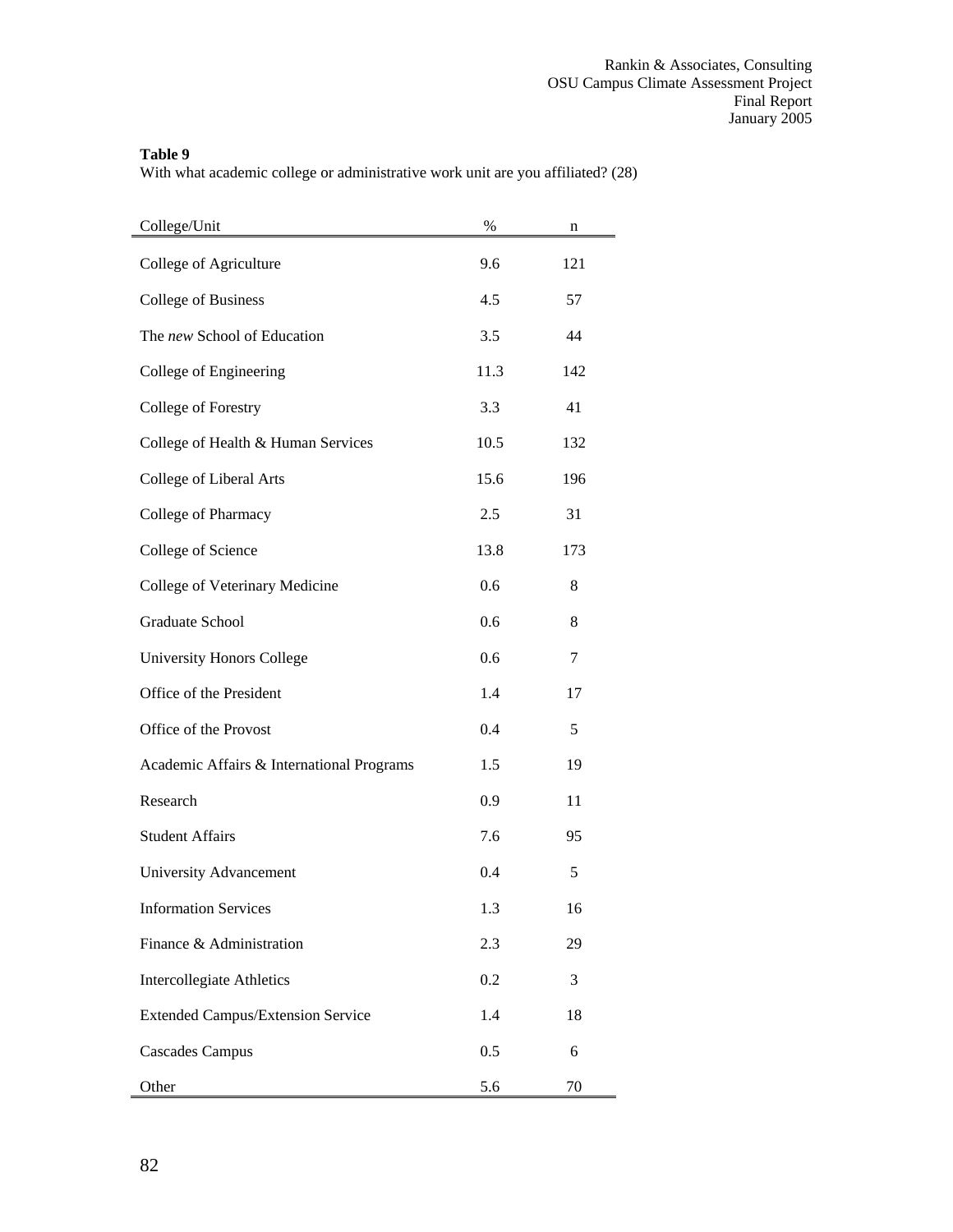Are you full-time (+.50) or part-time in that primary position? (29)

| <b>Status</b> | $\%$ | n    |
|---------------|------|------|
| Full-time     | 88.5 | 1104 |
| Part-time     | 11.5 | 144  |

#### **Table 11**

Do you have a physical or mental attribute that substantially affects a major life activity such as seeing, hearing, learning, and/or walking? (30)

| Disability | %    | n    |
|------------|------|------|
| Yes        | 8.0  | 101  |
| No         | 92.0 | 1165 |

#### **Table 12**

What is your race or ethnicity? (31)

| Race/ethnic identification            | $\%$ | n    |
|---------------------------------------|------|------|
| African American/Black (not Hispanic) | 3.0  | 39   |
| Asian American                        | 6.7  | 86   |
| Middle Eastern                        | 1.0  | 13   |
| Pacific Islander/Hawaiian Native      | 2.3  | 30   |
| American Indian/Alaskan Native        | 3.8  | 49   |
| Latino(a)/Hispanic/Chicago(a)         | 5.7  | 74   |
| White/Caucasian (not Hispanic)        | 80.6 | 1039 |
| Other                                 | 5.2  | 67   |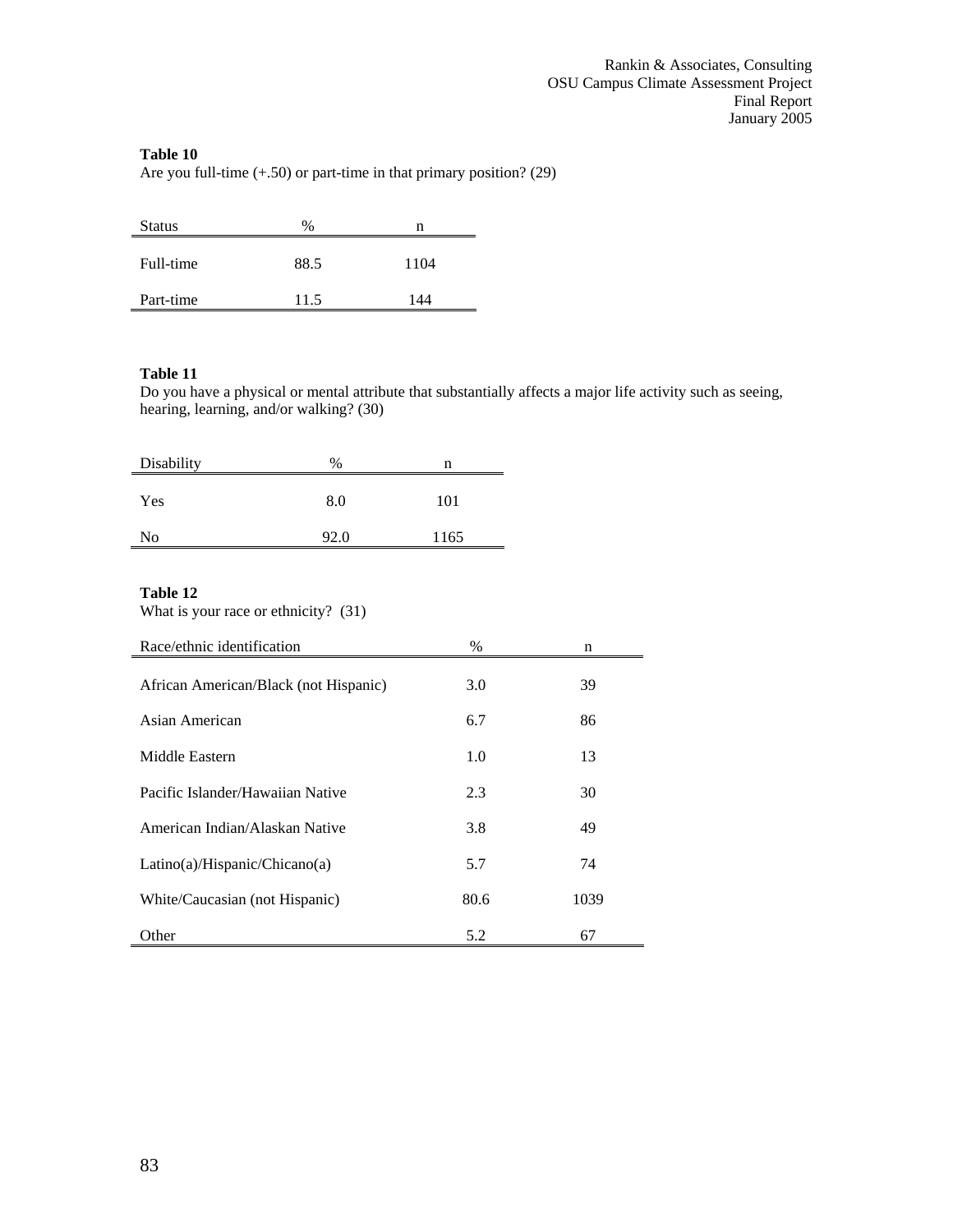What is your citizenship status? (32)

| Citizenship status                                 | $\%$ | n    |
|----------------------------------------------------|------|------|
| U.S. citizen—born in the United States             | 91.6 | 1164 |
| U.S. citizen—naturalized                           | 3.9  | 50   |
| Permanent resident (immigrant)                     | 1.6  | 20   |
| Permanent resident (refugee)                       | 0.2  | 3    |
| International $(F-1, J-1, or H1-B, or other visa)$ | 2.7  | 34   |

## **Table 14**

What is your spiritual affiliation? (33)

| Spiritual Affiliation | %    | n   |
|-----------------------|------|-----|
| Baha'I                | 0.2  | 3   |
| <b>Buddhist</b>       | 2.0  | 25  |
| Christian             | 49.1 | 618 |
| Hindu                 | 0.6  | 7   |
| Jewish                | 2.0  | 25  |
| Muslim                | 0.4  | 5   |
| No affiliation        | 35.9 | 452 |
| Other                 | 9.8  | 123 |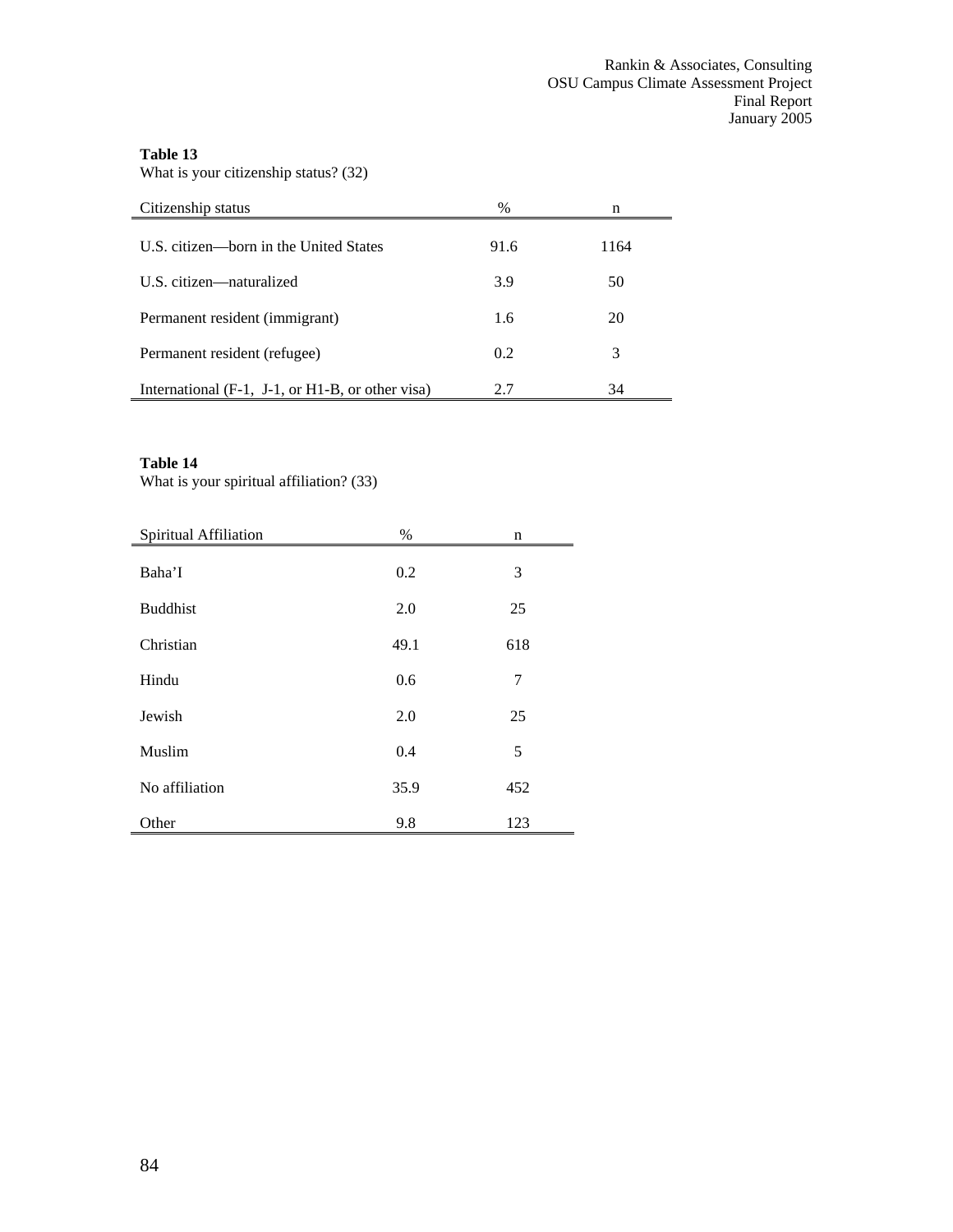How long have you been at OSU? (34)

| Time             | $\%$ | n   |
|------------------|------|-----|
| 1 year or less   | 24.3 | 309 |
| 2-4 years        | 40.8 | 519 |
| $5-10$ years     | 17.6 | 224 |
| $11-19$ years    | 10.5 | 134 |
| $20-29$ years    | 5.5  | 70  |
| 30 years or more | 1.2  | 15  |

#### **Table 16**

What is your (single or independent student) or your family's (if partnered, married, or a dependent student) annual household income? (35)

| Income              | %    | n   |  |
|---------------------|------|-----|--|
| Below \$9,999       | 17.9 | 219 |  |
| \$10,000-\$19,999   | 11.3 | 139 |  |
| \$20,000-\$29,999   | 9.8  | 120 |  |
| \$30,000-\$39,000   | 9.1  | 111 |  |
| \$40,000-\$49,999   | 9.0  | 110 |  |
| \$50,000-\$59,999   | 8.2  | 101 |  |
| \$60,000 - \$69,999 | 6.9  | 84  |  |
| \$70,000 - \$79,999 | 5.3  | 65  |  |
| \$80,000 - \$89,999 | 5.6  | 69  |  |
| \$90,000 - \$99,999 | 5.1  | 63  |  |
| \$100,000 or above  | 11.8 | 145 |  |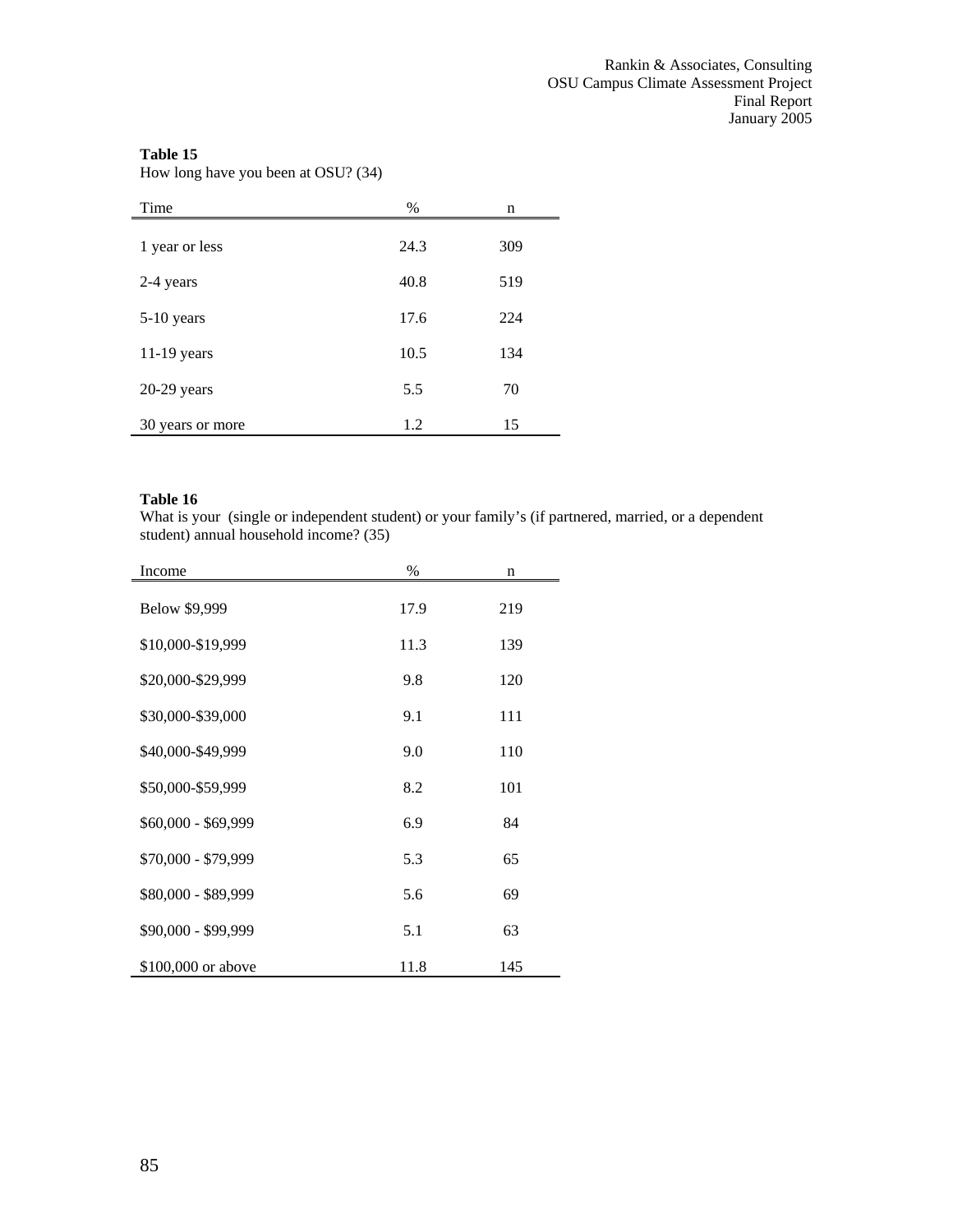If you are a student, where do you live? $1^1$  (36)

| Residence                                      | $\%$ | n   |
|------------------------------------------------|------|-----|
|                                                |      |     |
| University housing                             | 27.6 | 202 |
| Off campus –independent                        | 42.2 | 309 |
| Off campus $-$ with partner or spouse          | 21.0 | 154 |
| On campus - apartment                          | 1.2  | 9   |
| Fraternity/Sorority                            | 2.7  | 20  |
| Off campus – with parent(s)/family/relative(s) | 5.3  | 39  |
| Student responses only                         |      |     |

## **Table 18**

If you are a student, are you involved in any of the following types of organizations?<sup>1</sup> (37)

|      | n    |
|------|------|
| 4.9  | 36   |
| 4.2  | 31   |
| 25.8 | 190  |
| 7.1  | 52   |
| 3.3  | 24   |
| 5.8  | 43   |
| 14.5 | 107  |
| 10.9 | 80   |
| 17.0 | 125  |
| 17.1 | 126  |
| 19.6 | 144  |
| 10.7 | 79   |
| 0.8  | 6    |
| 6.7  | 49   |
|      | $\%$ |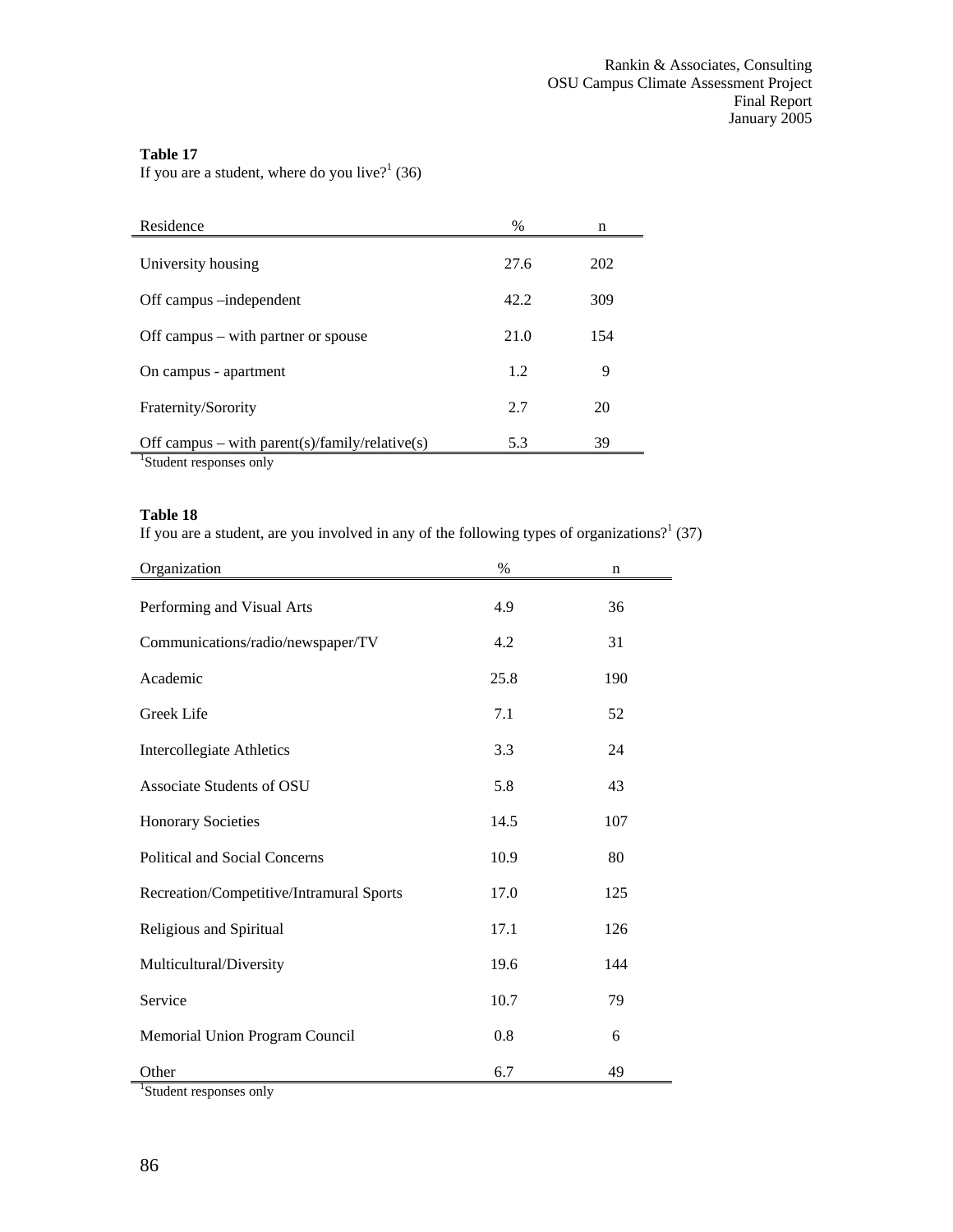Overall, how comfortable are you with the climate at OSU? (1)

| Comfort              | %    | n   |
|----------------------|------|-----|
| Very Comfortable     | 16.1 | 206 |
| Comfortable          | 57.6 | 737 |
| Unsure               | 13.3 | 170 |
| <b>Uncomfortable</b> | 10.7 | 137 |
| Very Uncomfortable   | 2.3  | 30  |

#### **Table 20**

Overall, how comfortable are you with the climate for diversity in your academic college or administrative division? (2)

| Comfort            | $\%$ | n   |
|--------------------|------|-----|
| Very Comfortable   | 25.7 | 328 |
| Comfortable        | 47.4 | 604 |
| Unsure             | 12.6 | 161 |
| Uncomfortable      | 11.0 | 140 |
| Very Uncomfortable | 3.3  | 42  |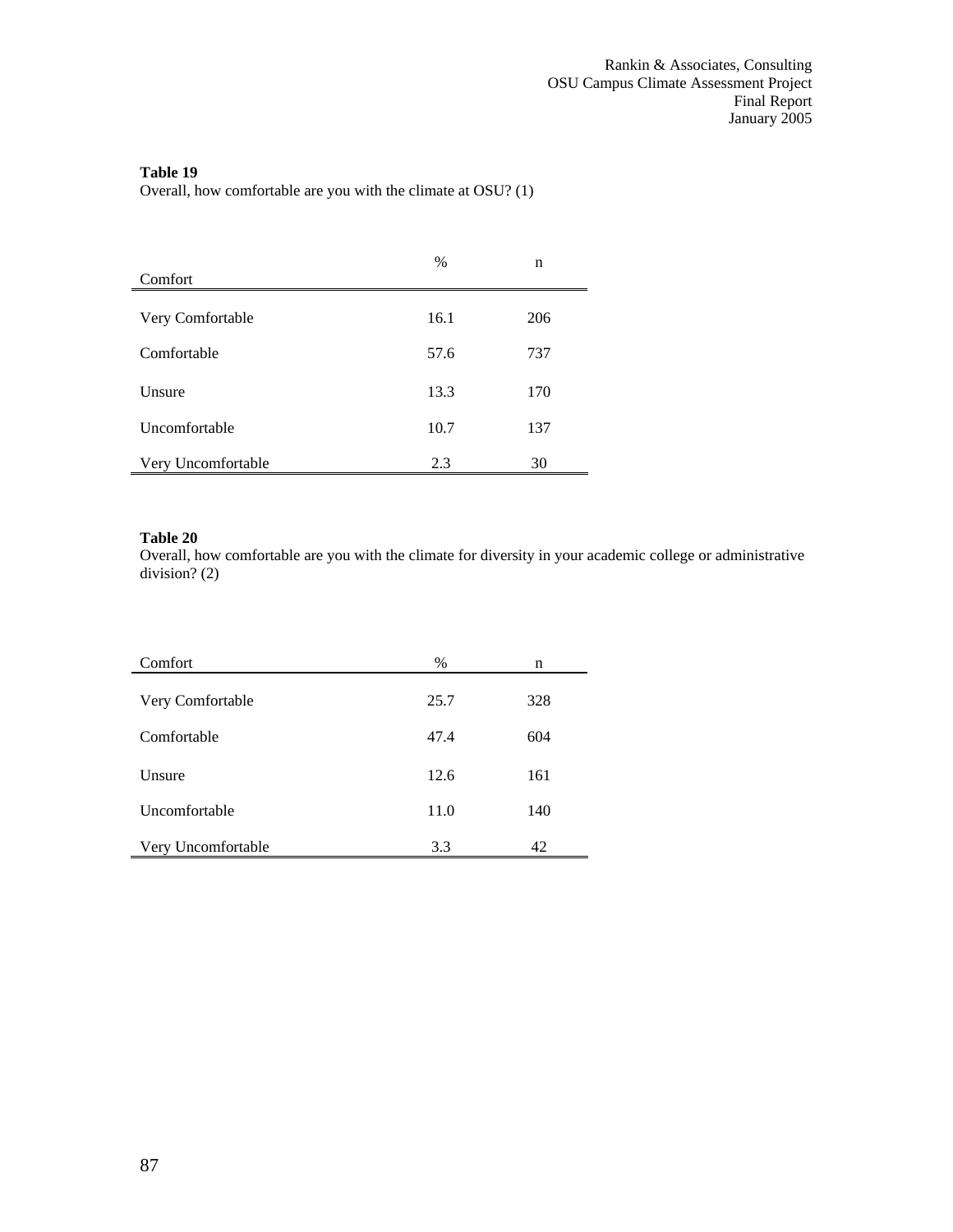Overall, how comfortable are you with the climate in your academic department/work area? (3)

| Comfort            | $\%$ | n   |
|--------------------|------|-----|
| Very Comfortable   | 31.6 | 403 |
| Comfortable        | 46.2 | 589 |
| Unsure             | 9.8  | 125 |
| Uncomfortable      | 8.5  | 108 |
| Very Uncomfortable | 3.8  | 49  |

#### **Table 22**

I have attended the following diversity programs at OSU: (4)

| Program                                                        | $\%$ | n   |
|----------------------------------------------------------------|------|-----|
| Residence hall diversity program <sup>1</sup>                  | 18.8 | 138 |
| Campus multicultural program                                   | 45.1 | 581 |
| DPD Seminar or Class                                           | 16.8 | 216 |
| OSU sponsored multicultural event                              | 37.2 | 480 |
| Women's Center Program                                         | 27.9 | 359 |
| <b>Oueer Resource Center Program</b>                           | 13.6 | 175 |
| Other                                                          | 6.4  | 83  |
| students who indicated that they lived in residence halls only |      |     |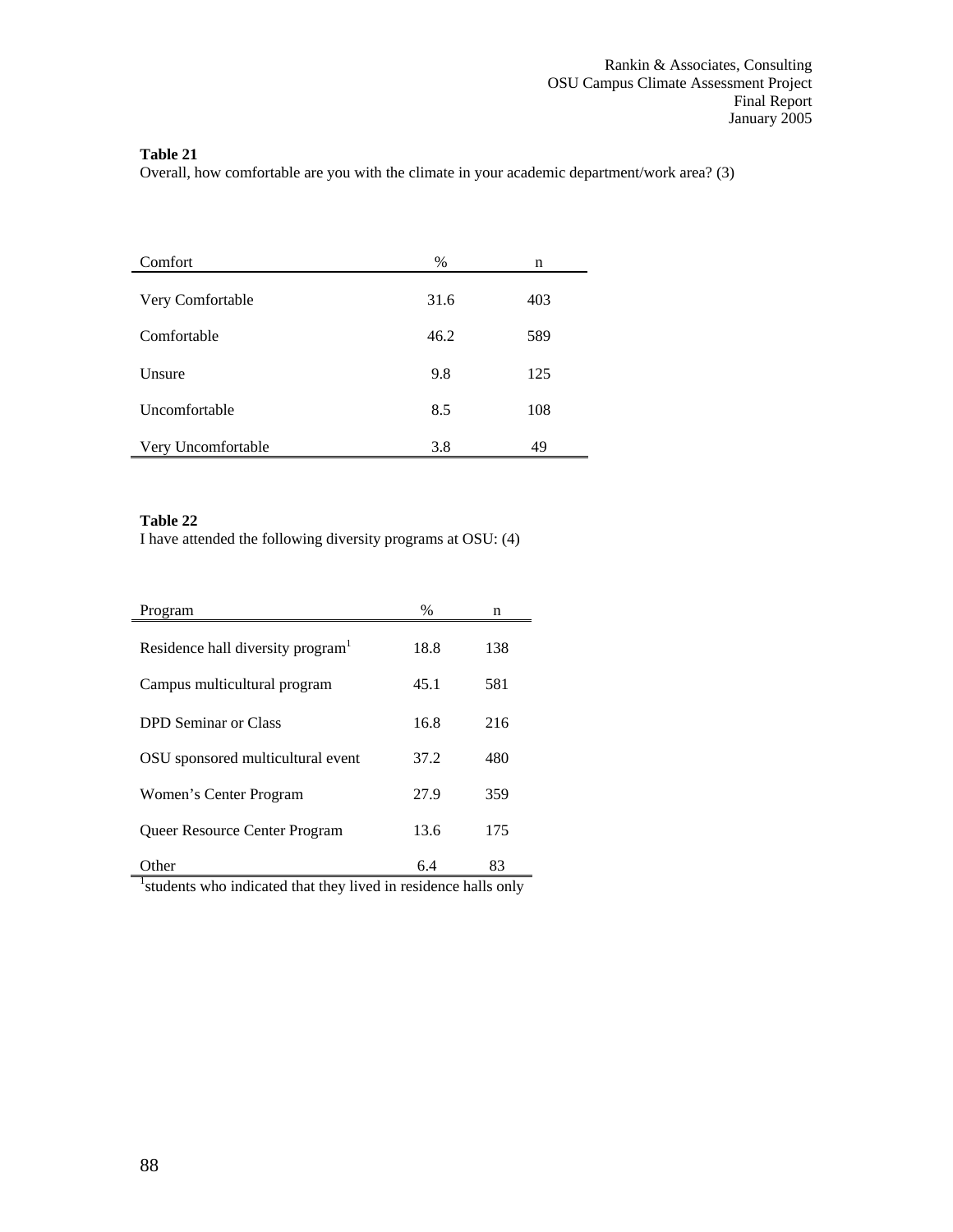Have you personally experienced any offensive, hostile, or intimidating conduct that has interfered unreasonably with your ability to work or learn at OSU? (5)

| Experienced | $\%$ | n   |
|-------------|------|-----|
| Yes         | 38.2 | 486 |
| No          | 61.8 | 785 |

#### **Table 24**

What do you feel that this conduct was based upon…(5-1)

| Due to:                                | $\%$ | n   |
|----------------------------------------|------|-----|
| My age                                 | 20.2 | 98  |
| My country of origin                   | 5.6  | 27  |
| My ethnicity                           | 19.3 | 94  |
| My gender                              | 43.4 | 15  |
| My learning disability                 | 3.1  | 15  |
| My physical characteristics            | 17.3 | 84  |
| My OSU status                          | 30.0 | 146 |
| English language proficiency or accent | 3.3  | 16  |
| My physical disability                 | 2.3  | 11  |
| My race                                | 14.4 | 70  |
| My religion                            | 16.0 | 78  |
| My sexual orientation                  | 12.3 | 60  |
| My socioeconomic class                 | 9.1  | 44  |
| My educational status                  | 14.0 | 68  |
| Other                                  | 18.9 | 92  |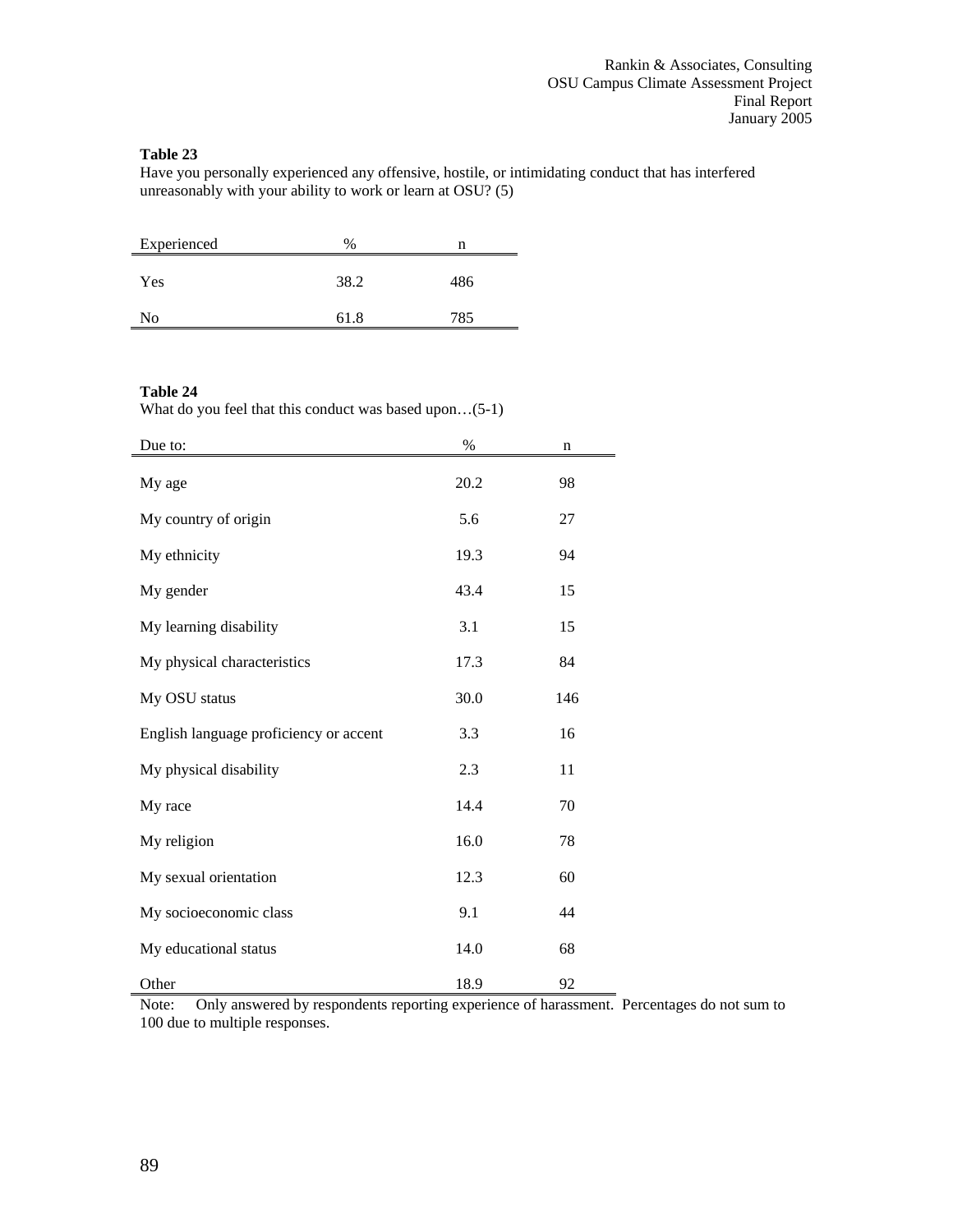| Form                                    | $\%$ | n   |
|-----------------------------------------|------|-----|
| Target of racial profiling              | 9.7  | 47  |
| Written comments                        | 13.4 | 65  |
| Anonymous phone calls                   | 1.9  | 9   |
| Unsolicited e-mails                     | 6.6  | 32  |
| <b>Stares</b>                           | 23.0 | 112 |
| Derogatory remarks                      | 36.4 | 177 |
| Received unwanted/unsolicited attention | 20.8 | 101 |
| Graffiti                                | 2.5  | 12  |
| Ignored                                 | 41.8 | 203 |
| Threats of physical violence            | 4.3  | 21  |
| Target of physical violence             | 2.7  | 13  |
| Excluded                                | 39.1 | 190 |
| Intimidated/bullied                     | 46.1 | 224 |
| other                                   | 25.3 | 123 |

How did you experience this conduct? (5-2)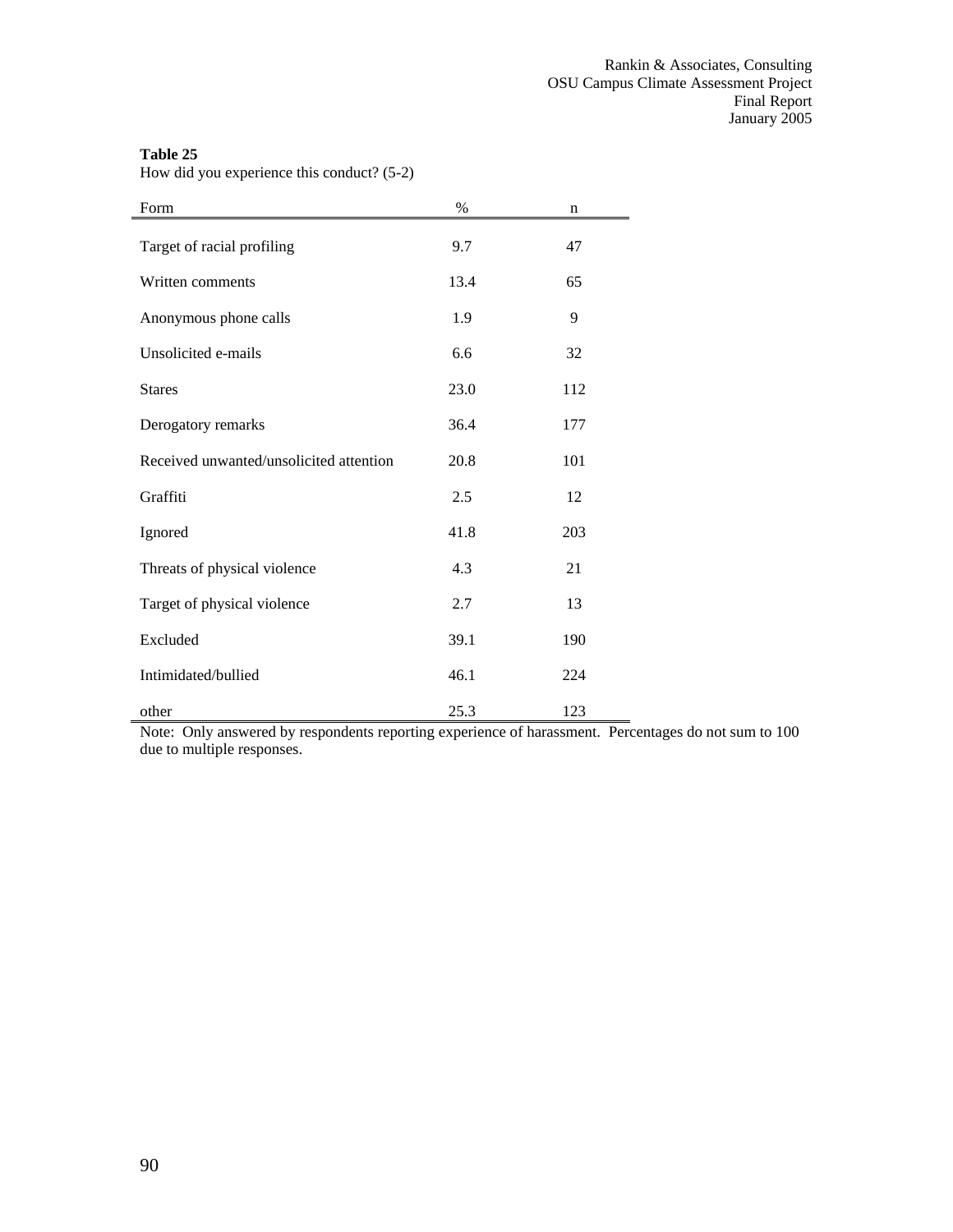Where did this conduct occur? (5-3)

| Location                         | $\%$ | n   |  |
|----------------------------------|------|-----|--|
| Class                            | 25.5 | 124 |  |
| While walking on campus          | 22.8 | 111 |  |
| Campus office                    | 25.1 | 122 |  |
| Faculty office                   | 16.3 | 79  |  |
| Meeting with one person          | 19.3 | 94  |  |
| Meeting with a group             | 26.3 | 128 |  |
| Greek community                  | 7.6  | 37  |  |
| While working at a OSU job       | 41.8 | 203 |  |
| University housing and/or dining | 9.1  | 44  |  |
| Campus event                     | 11.9 | 58  |  |
| Public space on campus           | 21.4 | 104 |  |
| Off campus housing               | 3.5  | 17  |  |
| Other                            | 10.5 | 51  |  |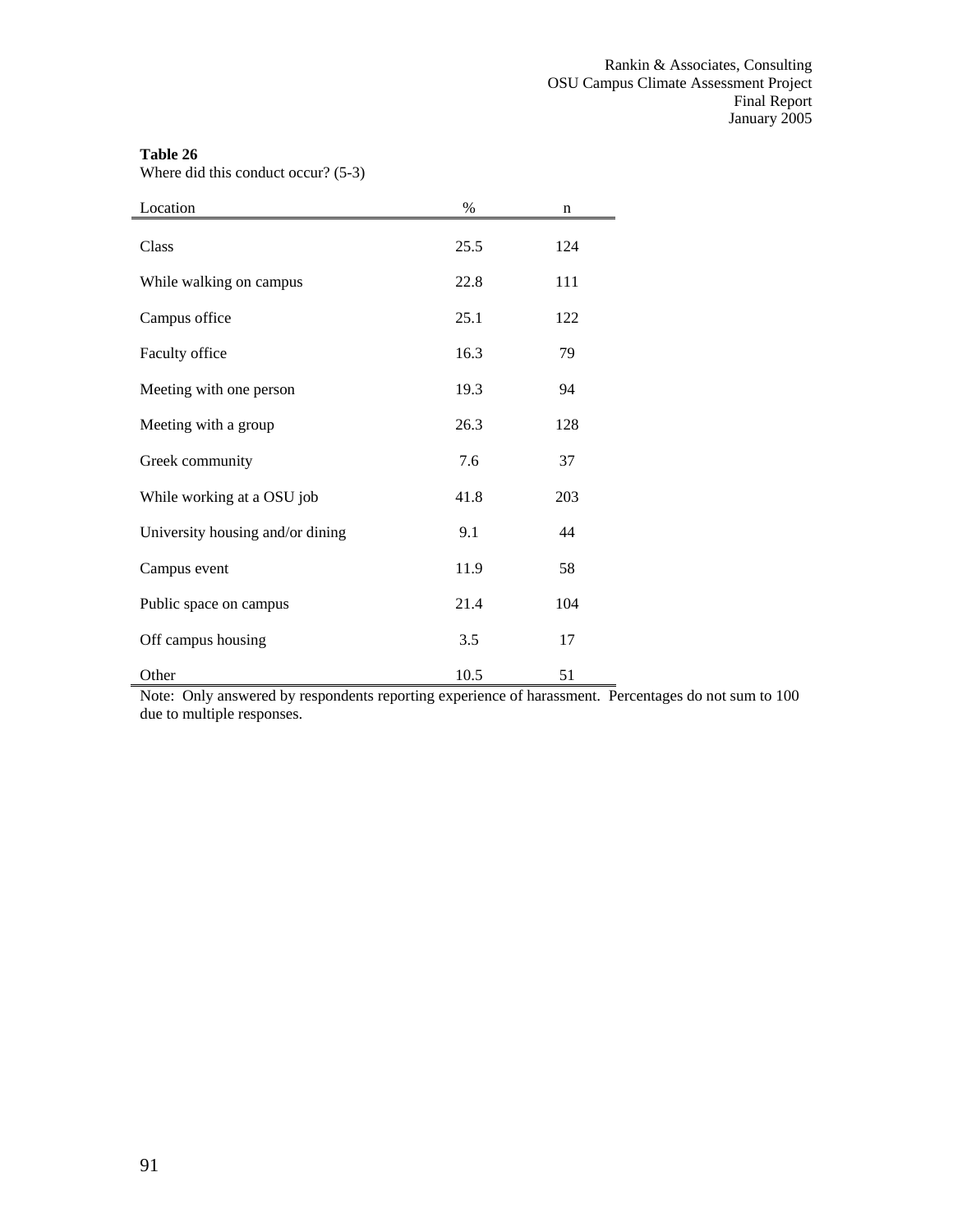| $\mathbf{v}$ and $\mathbf{v}$ as the source of this conduct: $(5 - 7)$ |      |             |
|------------------------------------------------------------------------|------|-------------|
| Source                                                                 | $\%$ | $\mathbf n$ |
| Student                                                                | 42.6 | 207         |
| Faculty                                                                | 40.5 | 197         |
| Graduate assistant                                                     | 6.4  | 31          |
| Don't know source                                                      | 9.5  | 46          |
| Administrator                                                          | 22.0 | 107         |
| Teaching assistant                                                     | 3.1  | 15          |
| Supervisor                                                             | 20.0 | 97          |
| Member of my peer group                                                | 15.8 | 77          |
| Staff member                                                           | 17.5 | 85          |
| Public safety/Oregon State Police                                      | 2.7  | 13          |
| Student group                                                          | 8.2  | 40          |
| University housing/dining staff                                        | 3.3  | 16          |
| Academic Advisor                                                       | 3.1  | 15          |
| Student organization advisor                                           | 1.2  | 15          |
| Person that I supervise                                                | 1.6  | 8           |
| Other                                                                  | 8.8  | 43          |

Who was the source of this conduct? (5-4)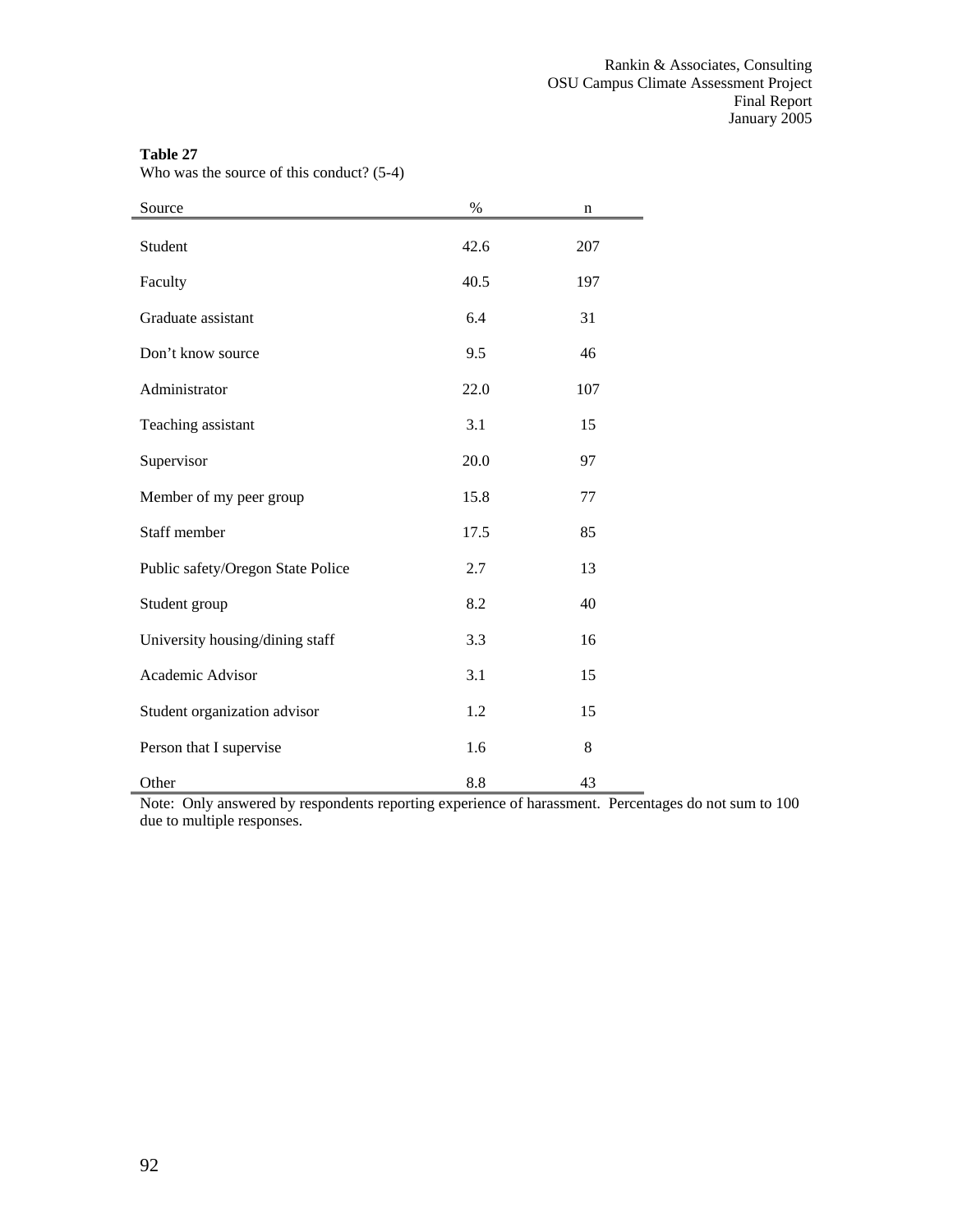Please describe your reactions to experiencing this conduct? (5-5)

| Reactions                                   | $\%$ | n   |
|---------------------------------------------|------|-----|
| Felt embarrassed                            | 39.9 | 194 |
| Avoided the harasser                        | 39.7 | 193 |
| Left the situation immediately              | 17.3 | 84  |
| Didn't know who to go to                    | 30.5 | 148 |
| Made a complaint to a OSU employee/official | 20.8 | 101 |
| Didn't report for fear of retaliation       | 25.1 | 122 |
| Didn't affect me at the time                | 5.3  | 26  |
| Told a friend                               | 47.9 | 233 |
| Ignored it                                  | 26.7 | 130 |
| Confronted the harasser at the time         | 14.6 | 71  |
| Confronted the harasser later               | 15.0 | 73  |
| I somehow felt responsible                  | 12.3 | 60  |
| Other                                       | 18.5 | 90  |

Note: Only answered by respondents reporting experience of harassment. Percentages do not sum to 100 due to multiple responses.

## **Table 29**

Have you observed or personally been made aware of any conduct directed toward a person or group of people at OSU that you feel has created an offensive, hostile, or intimidating working or learning environment? (6)

| Observed | $\%$ | n   |
|----------|------|-----|
| Yes      | 51.2 | 646 |
| No       | 48.8 | 615 |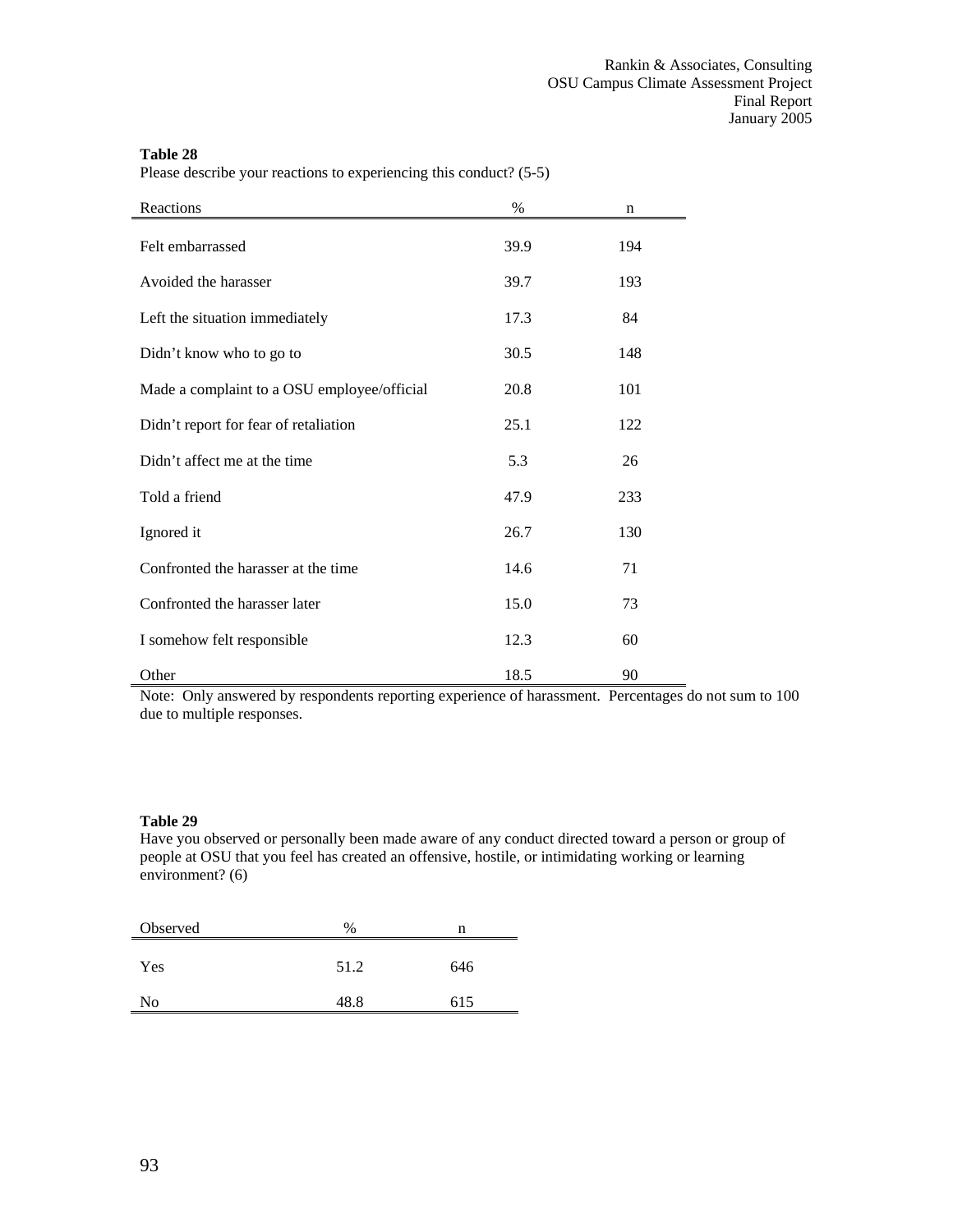What do you feel this conduct was based upon? (6-1)

| Due to:                             | $\%$ | $\mathbf n$ |
|-------------------------------------|------|-------------|
| Age                                 | 17.5 | 113         |
| Country of Origin                   | 22.0 | 142         |
| Ethnicity                           | 44.6 | 228         |
| Gender                              | 41.8 | 270         |
| Learning Disability                 | 8.4  | 54          |
| Physical Disability                 | 12.1 | 78          |
| <b>Educational Level</b>            | 11.6 | 75          |
| English language proficiency/accent | 22.3 | 144         |
| Physical Characteristics            | 18.7 | 121         |
| Race                                | 36.2 | 234         |
| Religion                            | 24.1 | 156         |
| <b>Sexual Orientation</b>           | 39.5 | 255         |
| Socioeconomic class                 | 15.9 | 103         |
| Employment rank or status           | 15.6 | 101         |
| Other                               | 11.5 | 74          |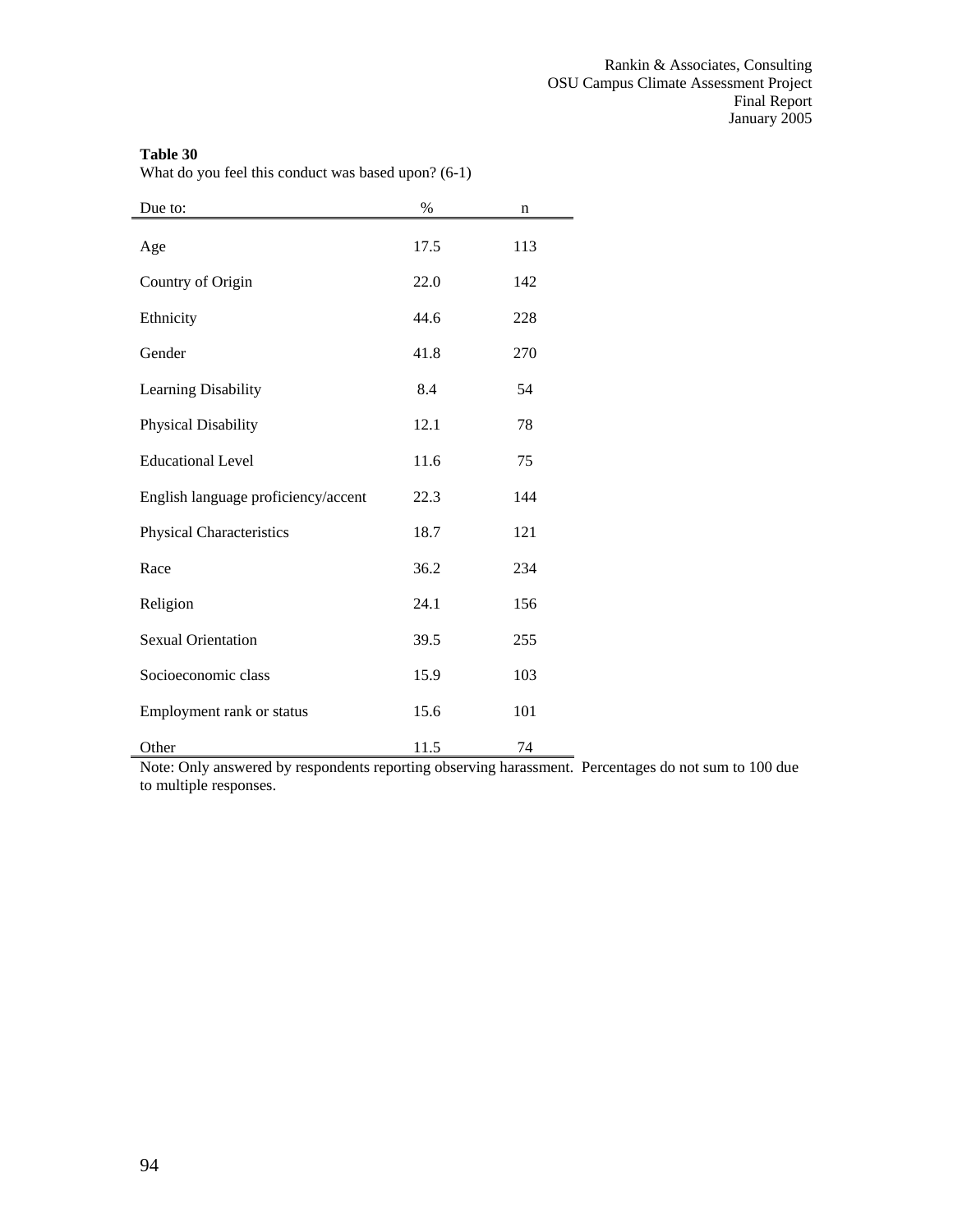What forms of conduct have you observed or personally been made aware of? (6-2)

| Form                               | $\%$ | n   |
|------------------------------------|------|-----|
| Racial/Ethnic profiling            | 23.5 | 152 |
| Written comments                   | 23.5 | 152 |
| Publications on campus             | 30.5 | 197 |
| Unsolicited e-mails                | 7.0  | 45  |
| Someone being stared at            | 23.8 | 154 |
| Derogatory remarks                 | 55.9 | 361 |
| Unsolicited/unwanted attention     | 23.8 | 154 |
| Graffiti                           | 6.8  | 44  |
| Threats of physical violence       | 8.7  | 56  |
| Physical assault or injury         | 4.6  | 30  |
| Someone being deliberately ignored | 33.0 | 213 |
| Others excluded from activities    | 25.4 | 164 |
| Other                              | 23.2 | 150 |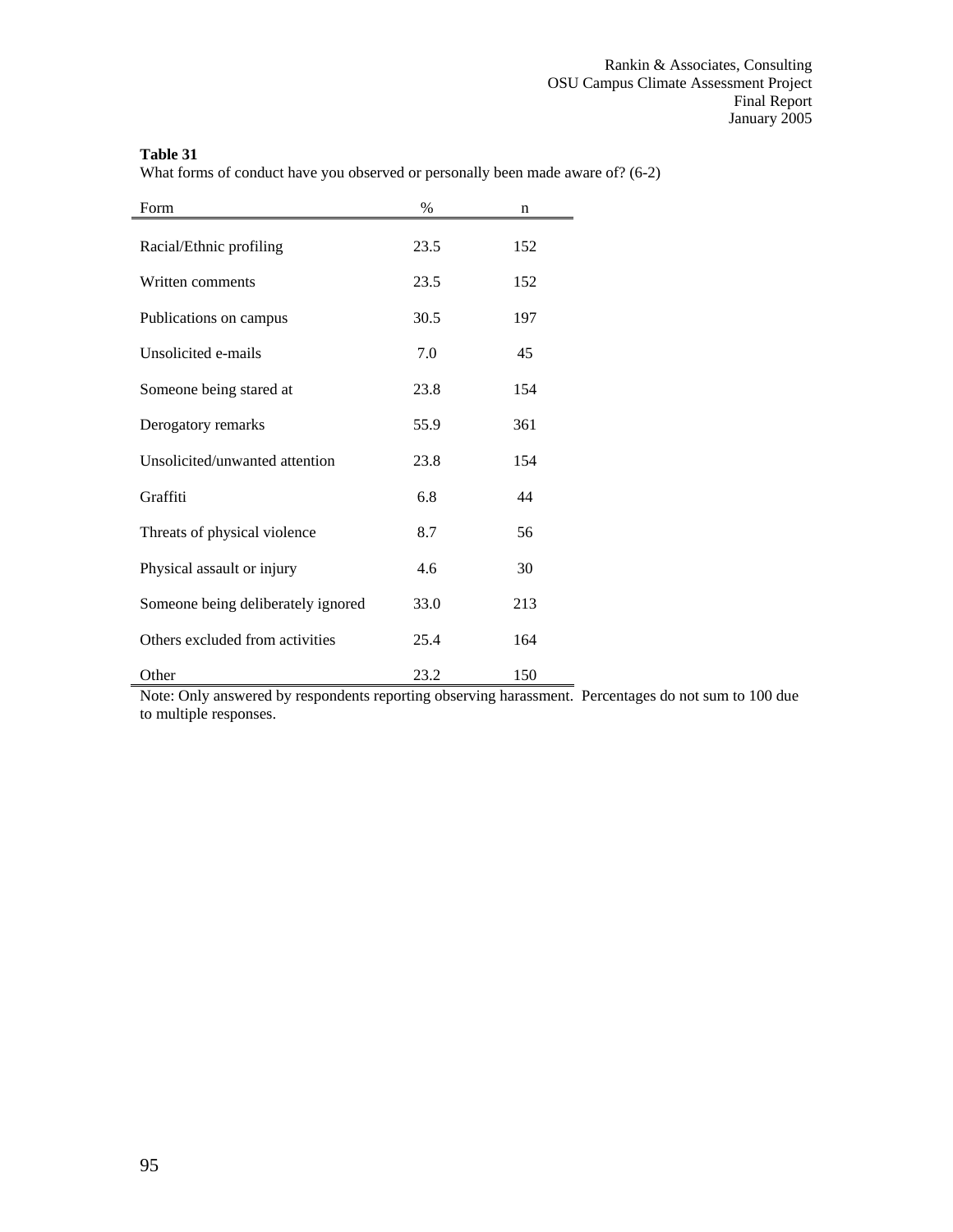Where did this conduct occur? (6-3)

| Location                       | $\%$ | n   |  |
|--------------------------------|------|-----|--|
| Class                          | 31.9 | 206 |  |
| While walking on campus        | 39.3 | 254 |  |
| Campus office                  | 18.4 | 119 |  |
| Faculty office                 | 8.4  | 54  |  |
| Meeting with one person        | 9.0  | 58  |  |
| Meeting with a group of people | 25.5 | 165 |  |
| In the Greek community         | 13.6 | 88  |  |
| While working at a OSU job     | 27.2 | 176 |  |
| In University housing/dining   | 13.6 | 88  |  |
| Campus event                   | 19.0 | 123 |  |
| Public space on campus         | 34.8 | 225 |  |
| In off-campus housing          | 5.6  | 36  |  |
| Other                          | 12.1 | 78  |  |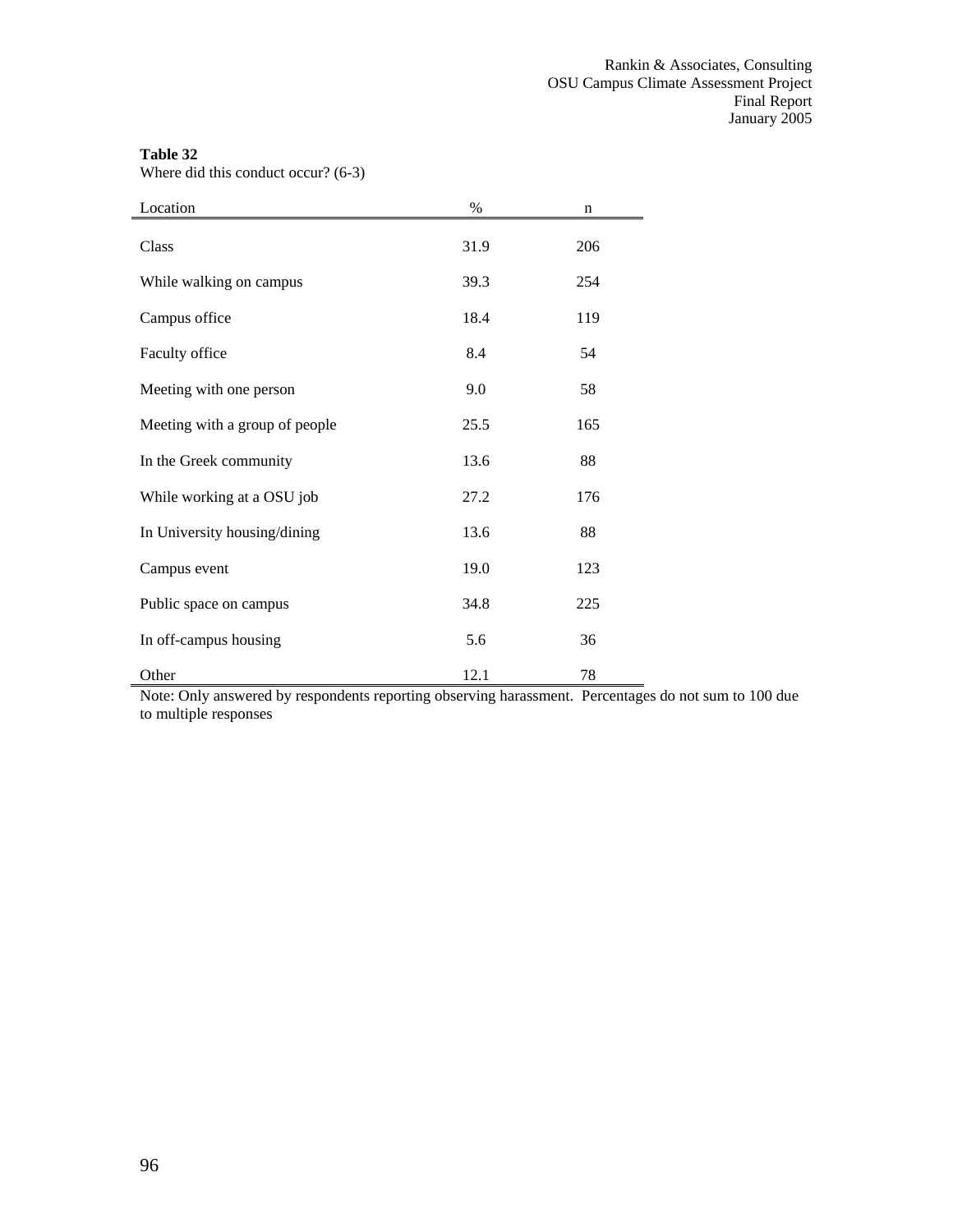Who was the source of this conduct? (6-4)

| Source                              | $\%$ | n   |
|-------------------------------------|------|-----|
| Student                             | 63.0 | 407 |
| Faculty                             | 32.0 | 207 |
| Graduate assistant                  | 4.6  | 30  |
| Don't know source                   | 16.1 | 104 |
| Administrator                       | 14.6 | 94  |
| Teaching assistant                  | 2.8  | 18  |
| Supervisor                          | 10.1 | 65  |
| Member of my peer group             | 14.6 | 94  |
| Staff member                        | 13.6 | 88  |
| Public safety/Oregon State Police   | 4.5  | 29  |
| Student group                       | 15.9 | 103 |
| University housing/dining staff     | 3.3  | 21  |
| Academic Advisor                    | 2.8  | 18  |
| <b>Student Organization Advisor</b> | 0.8  | 5   |
| Person that I supervise             | 1.5  | 10  |
| Other                               | 7.6  | 49  |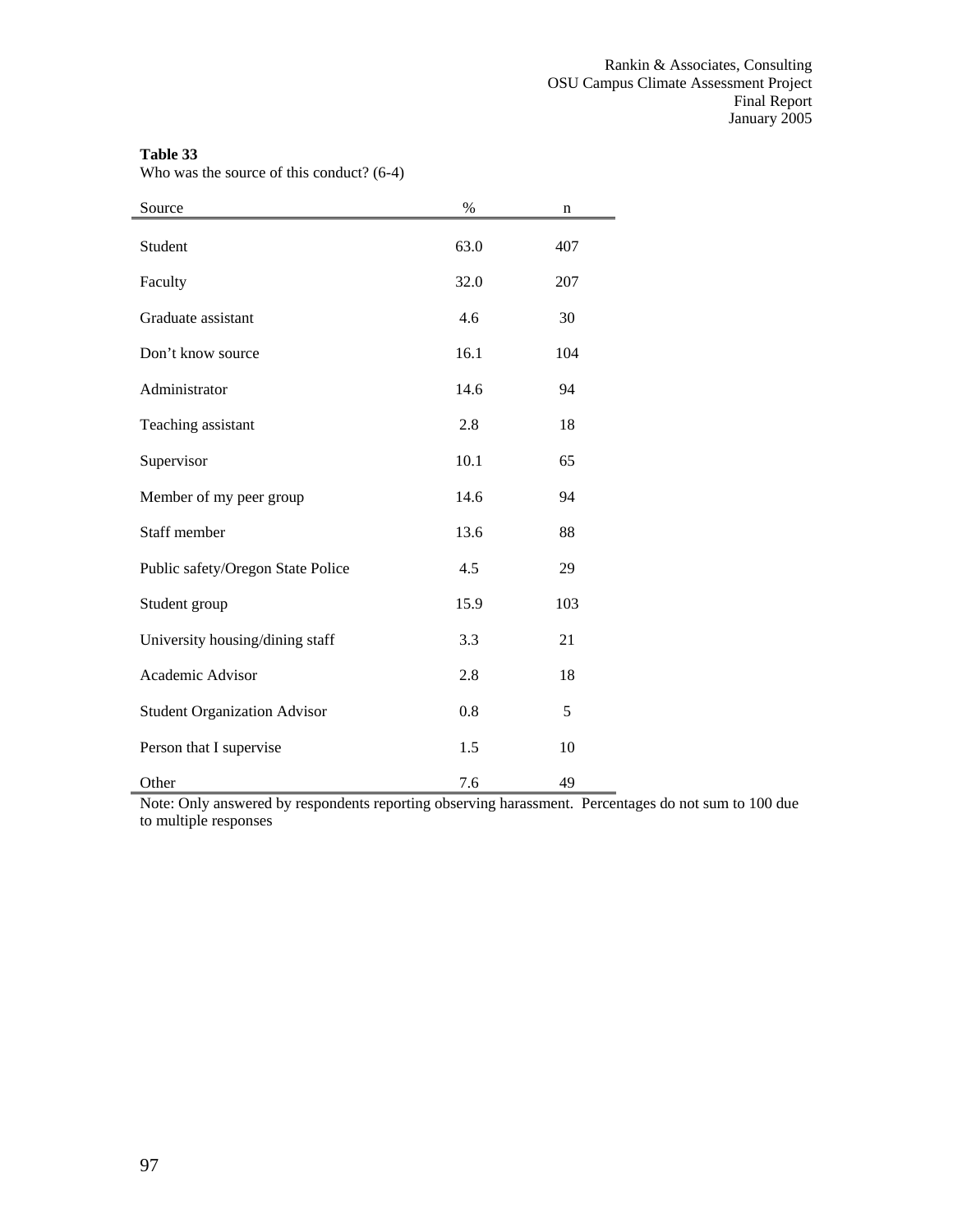Please describe your reactions to observing this conduct? (6-5)

| Reaction                                    | $\frac{0}{0}$ | n   |
|---------------------------------------------|---------------|-----|
| Felt embarrassed                            | 33.1          | 214 |
| Avoided the harasser                        | 9.8           | 63  |
| Left the situation immediately              | 11.9          | 77  |
| Didn't know who to go to                    | 15.3          | 99  |
| Made a complaint to a OSU employee/official | 14.2          | 92  |
| Didn't report I for fear of retaliation     | 9.3           | 60  |
| Didn't affect me at the time                | 9.4           | 61  |
| Told a friend                               | 31.4          | 203 |
| Ignored it                                  | 22.3          | 144 |
| Confronted the harasser at the time         | 14.9          | 96  |
| Confronted the harasser later               | 9.9           | 64  |
| Felt somehow responsible                    | 8.4           | 54  |
| Other                                       | 19.8          | 128 |

Note: Only answered by respondents reporting observing harassment. Percentages do not sum to 100 due to multiple responses.

#### **Table 35**

I observed discriminatory hiring practices at OSU? (7)

| Observed       |      |       |  |
|----------------|------|-------|--|
| discrimination | $\%$ | n     |  |
|                |      |       |  |
| Yes            | 26.2 | 132   |  |
|                |      |       |  |
| N <sub>0</sub> | 70.6 | 355   |  |
|                |      |       |  |
| Missing        | 3.2  | 16    |  |
|                |      | $  -$ |  |

Note: Tables split by employee responses only  $(n=503)$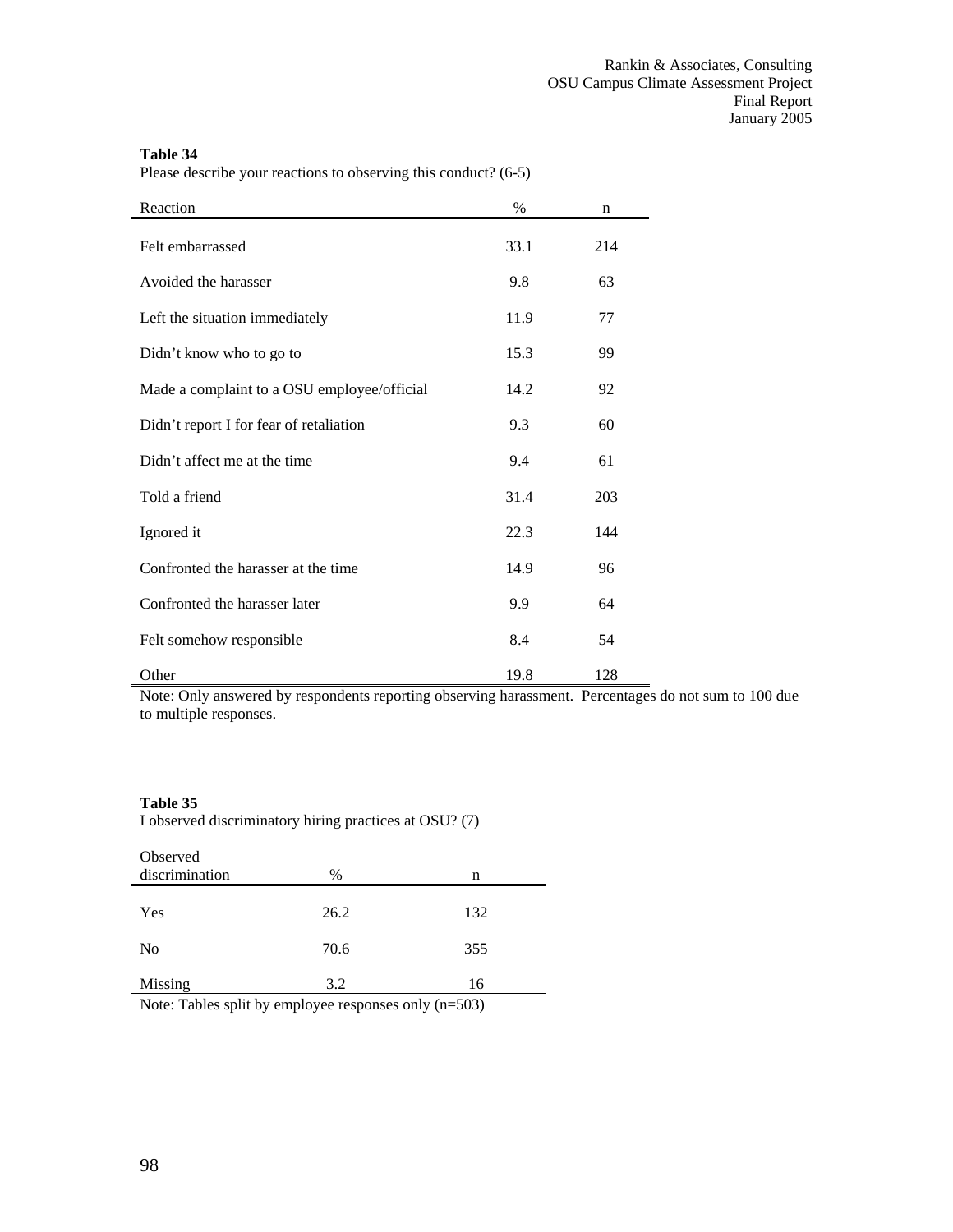Discriminatory hiring practices based on…(7-1)

| Factor                              | %    | n                |
|-------------------------------------|------|------------------|
| Age                                 | 27.3 | 36               |
| Country of Origin                   | 9.8  | 13               |
| Ethnicity                           | 20.5 | 27               |
| <b>Employment category</b>          | 24.2 | 32               |
| Gender                              | 48.5 | 64               |
| Learning disability                 | 0.8  | 1                |
| Mental disability                   | 0.0  | $\boldsymbol{0}$ |
| <b>OSU</b> status                   | 9.8  | 13               |
| Physical characteristics            | 11.4 | 15               |
| Physical disability                 | 2.3  | 3                |
| Race                                | 12.1 | 16               |
| Religion                            | 5.3  | 7                |
| <b>Sexual Orientation</b>           | 8.3  | 11               |
| English language proficiency/accent | 6.8  | 9                |
| Other                               | 25.8 | 34               |

Note: Employee responses only (n=503) and percentages are based on the 132 employees who reported observing discriminatory hiring. Percentages do not sum to 100 due to multiple responses

#### **Table 37**

I observed discriminatory firing at OSU? (8)

| Observed       |       |     |
|----------------|-------|-----|
| discrimination | $\%$  | n   |
|                |       |     |
| Yes            | 13.1  | 66  |
|                |       |     |
| No             | 64.6  | 325 |
|                |       |     |
| Missing        | 22.3  | 112 |
| .              | $  -$ |     |

Note: Employee responses only (n=503)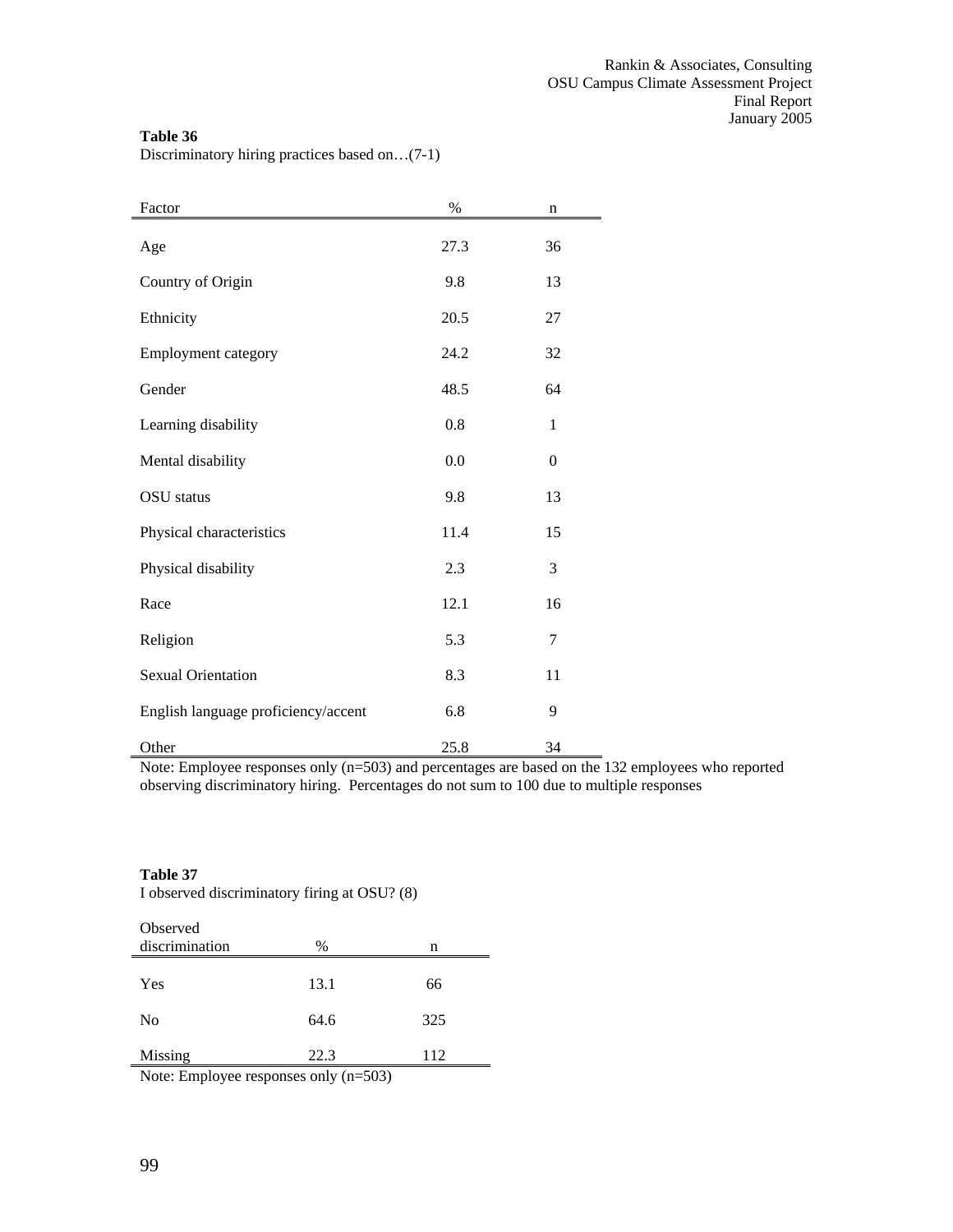I observed discriminatory firing based on…(8-1)

| Factor                              | $\%$ | $\mathbf n$    |
|-------------------------------------|------|----------------|
| Age                                 | 19.7 | 13             |
| Country of Origin                   | 10.6 | 7              |
| Ethnicity                           | 16.7 | 11             |
| Employment category                 | 24.2 | 16             |
| Gender                              | 31.8 | 21             |
| Learning disability                 | 1.5  | 1              |
| Mental disability                   | 3.0  | $\overline{2}$ |
| <b>OSU</b> status                   | 19.7 | 13             |
| Physical characteristics            | 6.1  | 4              |
| Physical disability                 | 7.6  | 5              |
| Race                                | 4.5  | 3              |
| Religion                            | 1.5  | $\mathbf{1}$   |
| <b>Sexual Orientation</b>           | 9.1  | 6              |
| English language proficiency/accent | 6.1  | $\overline{4}$ |
| Other                               | 39.4 | 26             |

Note: Tables split by employee responses (n=503) and percentages are based on the 66 employees who reported observing discriminatory firing. Percentages do not sum to 100 due to multiple responses

#### **Table 39**

I observed discriminatory behavior or employment practices related to promotion at OSU? (9)

| Observed       |        |         |
|----------------|--------|---------|
| discrimination | %      | n       |
|                |        |         |
| Yes            | 30.0   | 151     |
|                |        |         |
| No             | 50.1   | 252     |
|                |        |         |
| Missing        | 19.9   | 100     |
| ___<br>.       | $\sim$ | - - - - |

Note: Tables split by employee responses only (n=503).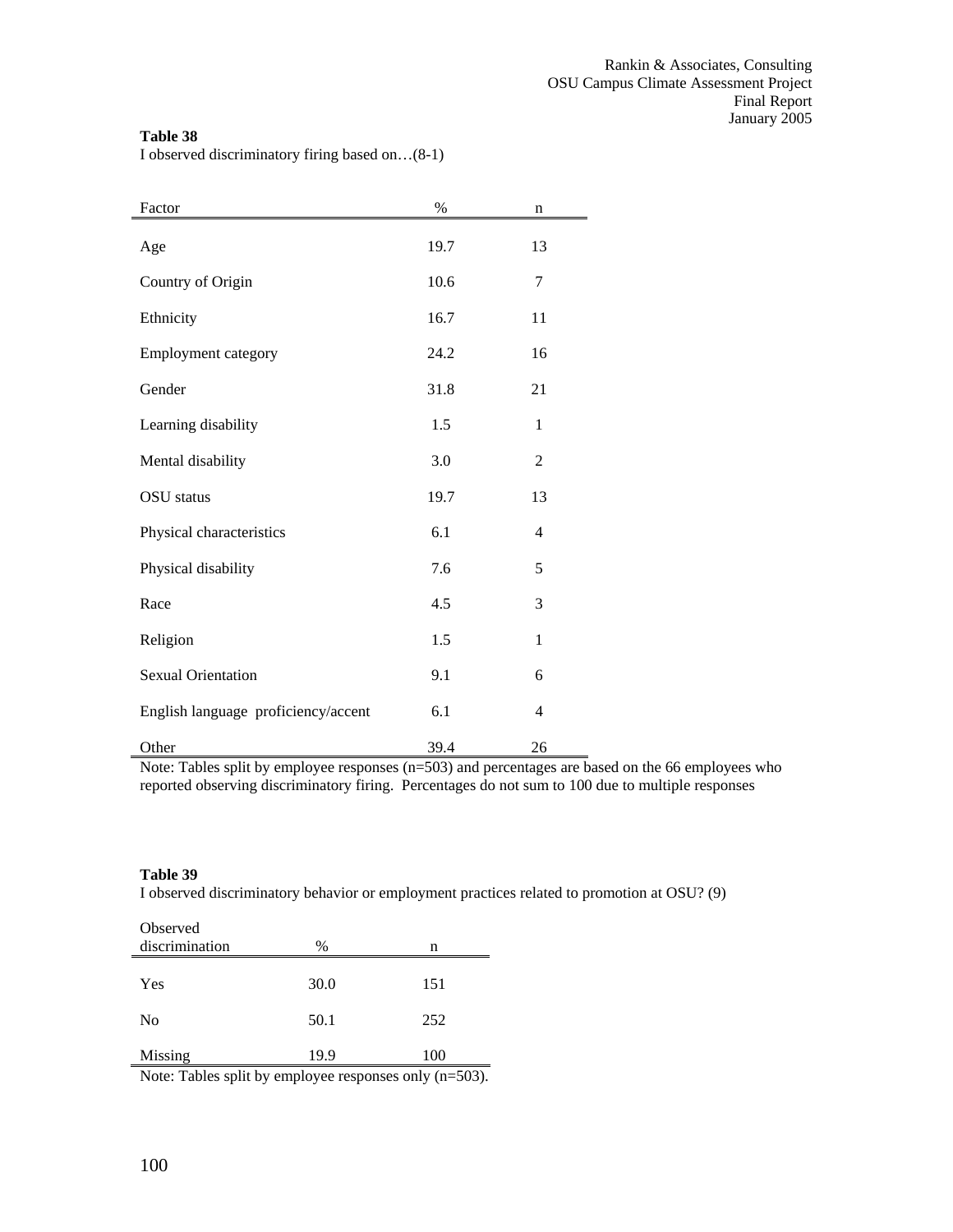Discriminatory promotion based on…(9-1)

| Factor                              | $\%$ | $\mathbf n$    |
|-------------------------------------|------|----------------|
| Age                                 | 18.5 | 28             |
| Country of Origin                   | 7.3  | 11             |
| Ethnicity                           | 16.6 | 25             |
| <b>Employment category</b>          | 27.2 | 41             |
| Gender                              | 57.0 | 86             |
| Learning disability                 | 1.3  | $\overline{2}$ |
| Mental disability                   | 0.7  | $\mathbf{1}$   |
| <b>OSU</b> status                   | 24.5 | 37             |
| Physical characteristics            | 7.9  | 12             |
| Physical disability                 | 0.7  | $\mathbf{1}$   |
| Race                                | 7.3  | 11             |
| Religion                            | 2.6  | $\overline{4}$ |
| <b>Sexual Orientation</b>           | 6.6  | 10             |
| English language proficiency/accent | 2.6  | $\overline{4}$ |
| Other                               | 22.5 | 34             |

Note: Tables split by employee responses only (n=503) and percentages are based on the 151 employees who reported observing discriminatory promotion. Percentages do not sum to 100 due to multiple responses.

#### **Table 41**

During your time at OSU, have you ever had an unwanted sexual experience because you were forced, coerced, threatened, or incapacitated due to drugs or alcohol? (10)

 $\overline{\phantom{0}}$ 

e.

| Unwanted sexual experience | $\%$ | n    |  |  |
|----------------------------|------|------|--|--|
| Never                      | 93.1 | 1176 |  |  |
| One time                   | 5.2  | 66   |  |  |
| Two times                  | 1.0  | 13   |  |  |
| Three or more times        | 0.6  |      |  |  |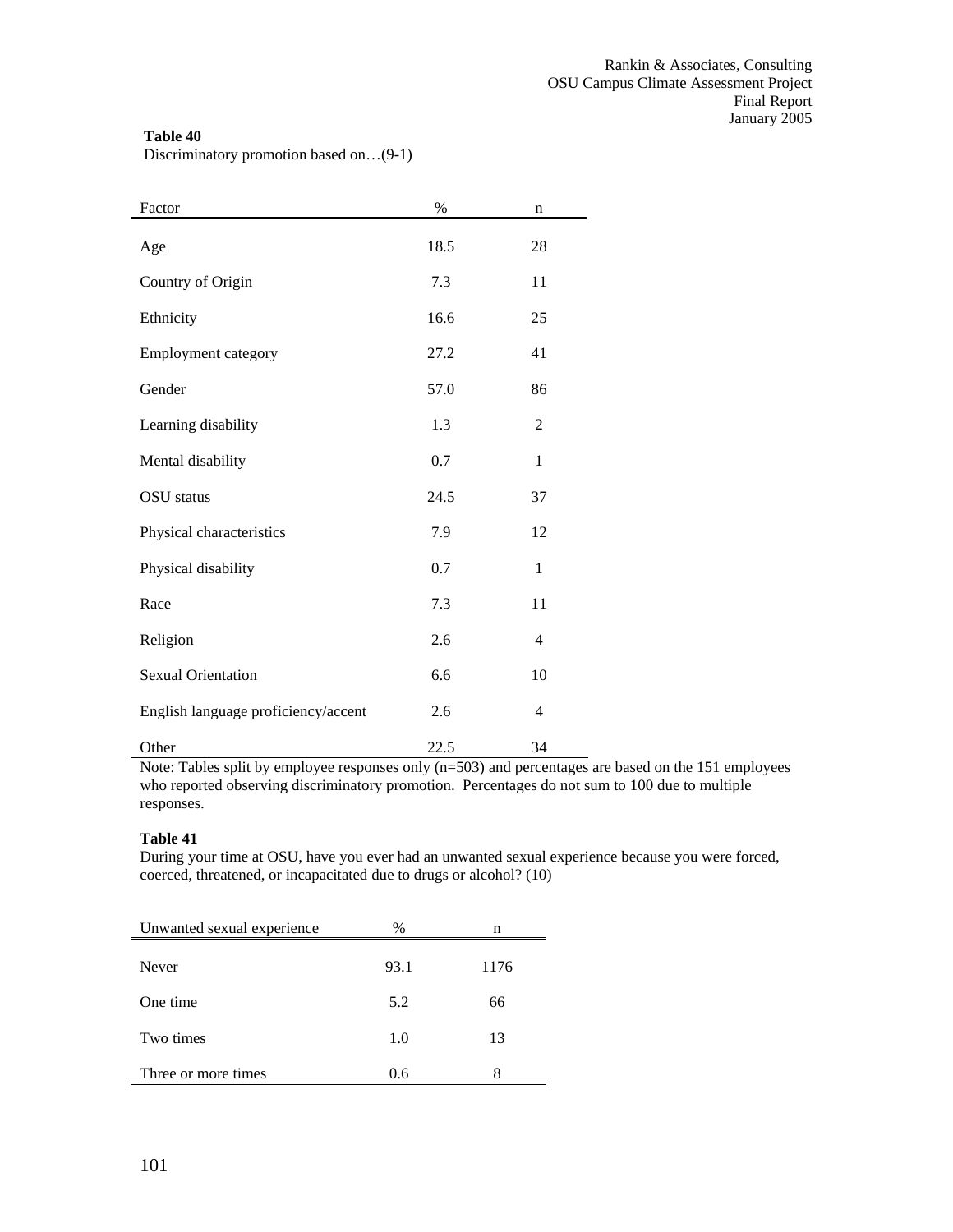OSU proactively addresses issues related to…(11)

|                                         | Do not   |     |      |       |      |           |      |          |     |          |      |            |
|-----------------------------------------|----------|-----|------|-------|------|-----------|------|----------|-----|----------|------|------------|
|                                         | Strongly |     |      |       |      | agree nor |      |          |     | Strongly |      | Don't Know |
|                                         | agree    |     |      | Agree |      | disagree  |      | Disagree |     | disagree | $\%$ | (n)        |
| <b>Issues</b>                           | %        | (n) | %    | (n)   | %    | (n)       | %    | (n)      | %   | (n)      |      |            |
| Age                                     | 4.1      | 49  | 21.7 | 259   | 33.7 | 402       | 17.0 | 203      | 8.1 | 97       | 15.3 | 183        |
| Ethnicity                               | 18.9     | 227 | 50.0 | 601   | 13.6 | 164       | 8.6  | 103      | 2.7 | 32       | 6.2  | 75         |
| Employee status                         | 3.8      | 45  | 20.2 | 240   | 34.0 | 405       | 16.7 | 199      | 7.6 | 91       | 17.7 | 211        |
| Gender                                  | 15.0     | 180 | 42.4 | 508   | 20.3 | 243       | 11.5 | 138      | 3.7 | 44       | 7.0  | 84         |
| Learning disabilities                   | 13.7     | 164 | 38.4 | 459   | 24.1 | 288       | 7.7  | 92       | 3.0 | 36       | 13.0 | 155        |
| Mental disabilities                     | 9.1      | 109 | 29.4 | 350   | 31.1 | 371       | 10.7 | 128      | 2.9 | 34       | 16.8 | 200        |
| Physical characteristics                | 6.1      | 73  | 23.5 | 280   | 34.8 | 414       | 14.6 | 174      | 5.6 | 67       | 15.3 | 182        |
| Physical disabilities                   | 13.6     | 161 | 44.1 | 524   | 20.1 | 238       | 10.4 | 123      | 3.1 | 37       | 8.8  | 104        |
| People who speak<br>English as a second |          |     |      |       |      |           |      |          |     |          |      |            |
| language                                | 11.5     | 136 | 38.5 | 457   | 24.8 | 294       | 10.6 | 126      | 4.0 | 48       | 10.6 | 126        |
| Race                                    | 18.2     | 217 | 45.1 | 539   | 16.5 | 197       | 9.8  | 117      | 3.8 | 45       | 6.6  | 79         |
| Religion                                | 8.2      | 98  | 30.6 | 364   | 29.8 | 355       | 13.9 | 165      | 7.1 | 84       | 10.4 | 124        |
| <b>Sexual Orientation</b>               | 18.5     | 222 | 44.7 | 535   | 17.1 | 205       | 8.4  | 100      | 3.5 | 42       | 7.8  | 93         |
| Socioeconomic class                     | 4.5      | 54  | 20.5 | 244   | 33.1 | 395       | 20.0 | 238      | 8.1 | 97       | 13.8 | 164        |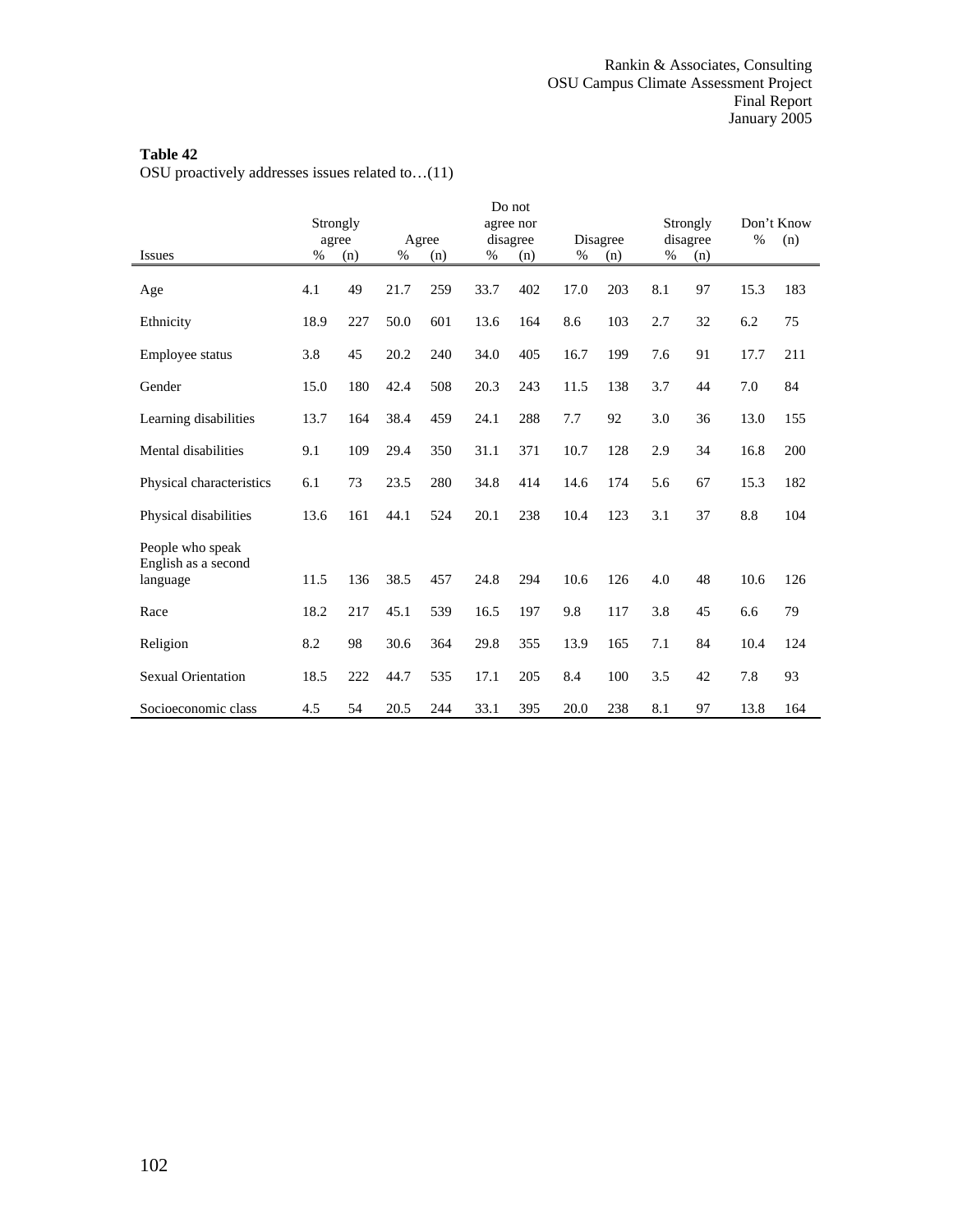The people in the offices **I frequent are accepting** of people based upon their…. (12)

| Factor                       | $\%$ | n   |
|------------------------------|------|-----|
| Age                          | 69.8 | 900 |
| Country of Origin            | 65.7 | 847 |
| Ethnicity                    | 69.9 | 901 |
| <b>Employment category</b>   | 60.2 | 776 |
| Gender                       | 71.4 | 920 |
| Learning disability          | 51.7 | 667 |
| Mental disability            | 47.6 | 614 |
| OSU status                   | 62.1 | 801 |
| Physical characteristics     | 60.7 | 783 |
| Physical disability          | 58.5 | 754 |
| Race                         | 66.6 | 859 |
| Religion                     | 56.6 | 859 |
| <b>Sexual Orientation</b>    | 58.2 | 750 |
| English as a second language | 53.0 | 683 |
| Other                        | 7.7  | 99  |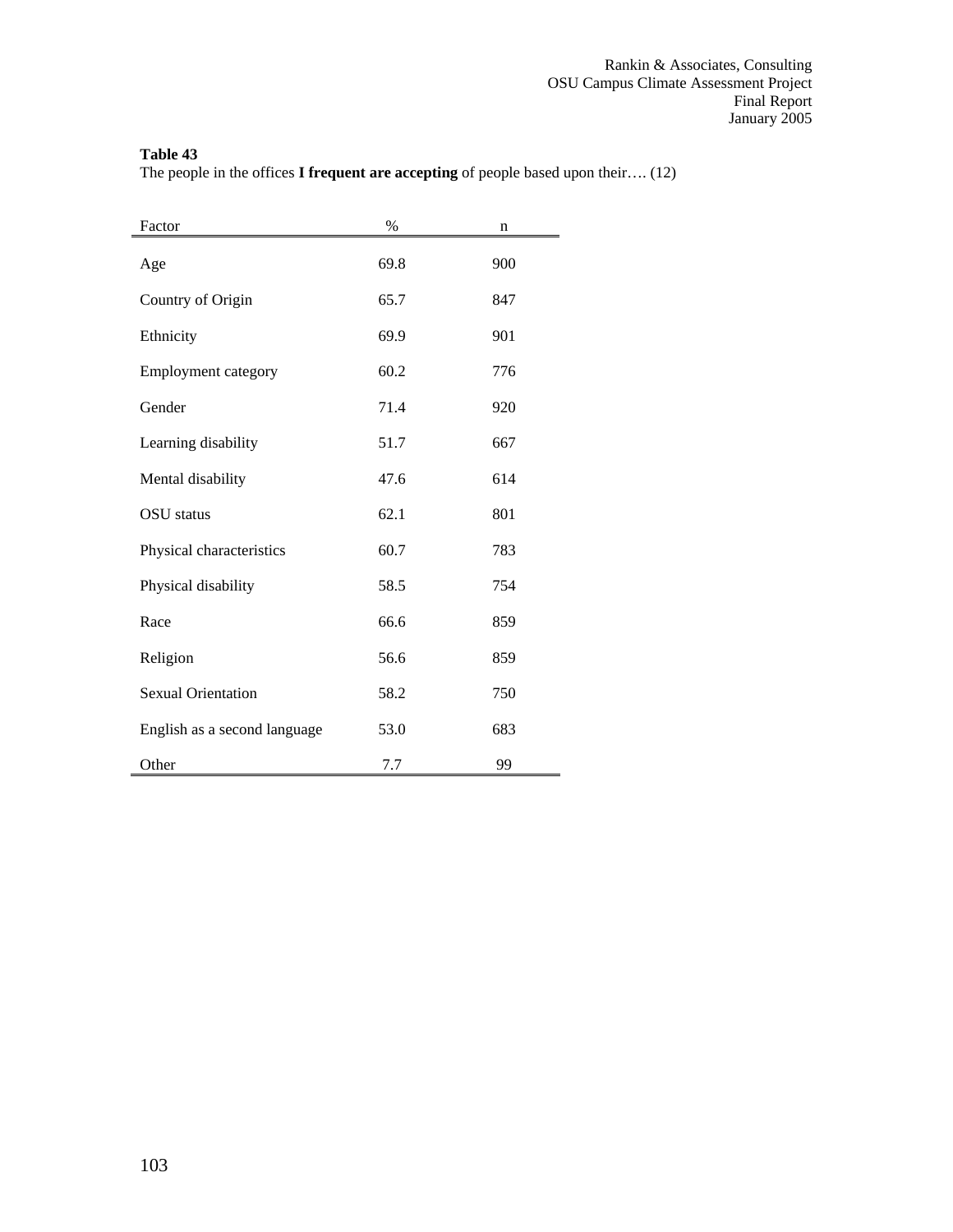l,

OSU has visible leadership to foster diversity from: (13)

|                                            |      | Strongly<br>agree |      | Agree |      | Do not agree<br>nor disagree |      | Disagree |      | Strongly<br>disagree | %    | Don't know<br>(n) |
|--------------------------------------------|------|-------------------|------|-------|------|------------------------------|------|----------|------|----------------------|------|-------------------|
| Attitude                                   | $\%$ | (n)               | $\%$ | (n)   | %    | (n)                          | $\%$ | (n)      | $\%$ | (n)                  |      |                   |
| President's Office                         | 10.3 | 125               | 23.0 | 279   | 29.2 | 355                          | 8.4  | 102      | 4.6  | 56                   | 24.5 | 298               |
| My academic<br>dean/unit head              | 14.2 | 172               | 23.7 | 287   | 27.6 | 334                          | 11.1 | 134      | 5.0  | 60                   | 5.0  | 60                |
| My department<br>head/direct<br>supervisor | 19.2 | 234               | 27.9 | 339   | 23.7 | 289                          | 9.7  | 118      | 5.1  | 62                   | 14.4 | 175               |
| Faculty in my<br>department                | 18.7 | 226               | 33.9 | 410   | 22.4 | 271                          | 8.9  | 108      | 4.0  | 48                   | 12.2 | 148               |
| <b>Student Government</b>                  | 11.4 | 138               | 25.5 | 309   | 27.6 | 334                          | 7.0  | 85       | 4.3  | 52                   | 24.1 | 292               |
| <b>Faculty Senate</b>                      | 7.0  | 84                | 17.6 | 212   | 32.6 | 392                          | 6.5  | 78       | 4.2  | 50                   | 32.1 | 386               |

## **Table 45**

Attitudes about NDSU (14-17)

|                                                                                                                                                             |      | Strongly<br>agree | Agree |     |      | Do not agree<br>nor disagree |      |     | Strongly<br>Disagree<br>disagree |     |      | Don't know |  |  |
|-------------------------------------------------------------------------------------------------------------------------------------------------------------|------|-------------------|-------|-----|------|------------------------------|------|-----|----------------------------------|-----|------|------------|--|--|
| Attitude                                                                                                                                                    | $\%$ | (n)               | $\%$  | (n) | $\%$ | (n)                          | %    | (n) | %                                | (n) | %    | (n)        |  |  |
| Course content at OSU<br>includes materials about<br>individuals from historically<br>underrepresented groups                                               | 10.9 | 136               | 36.6  | 457 | 16.4 | 205                          | 8.2  | 103 | 3.5                              | 44  | 24.3 | 304        |  |  |
| OSU values my involvement in<br>diversity initiatives on campus                                                                                             | 11.2 | 140               | 38.6  | 485 | 20.5 | 257                          | 11.2 | 141 | 5.3                              | 67  | 13.1 | 165        |  |  |
| The classroom climate is<br>welcoming for students from<br>underrepresented groups<br>$(\text{students only})^1$                                            | 14.6 | 106               | 44.0  | 320 | 15.9 | 116                          | 15.7 | 114 | 4.5                              | 33  | 5.4  | 39         |  |  |
| The workplace climate is<br>welcoming for employees from<br>underrepresented groups<br>(employees only) <sup>2</sup><br>undergraduate and graduate combined | 9.9  | 49                | 39.0  | 193 | 16.6 | 82                           | 18.8 | 93  | 5.9                              | 29  | 9.9  | 49         |  |  |

<sup>2</sup>faculty, staff, and administrators combined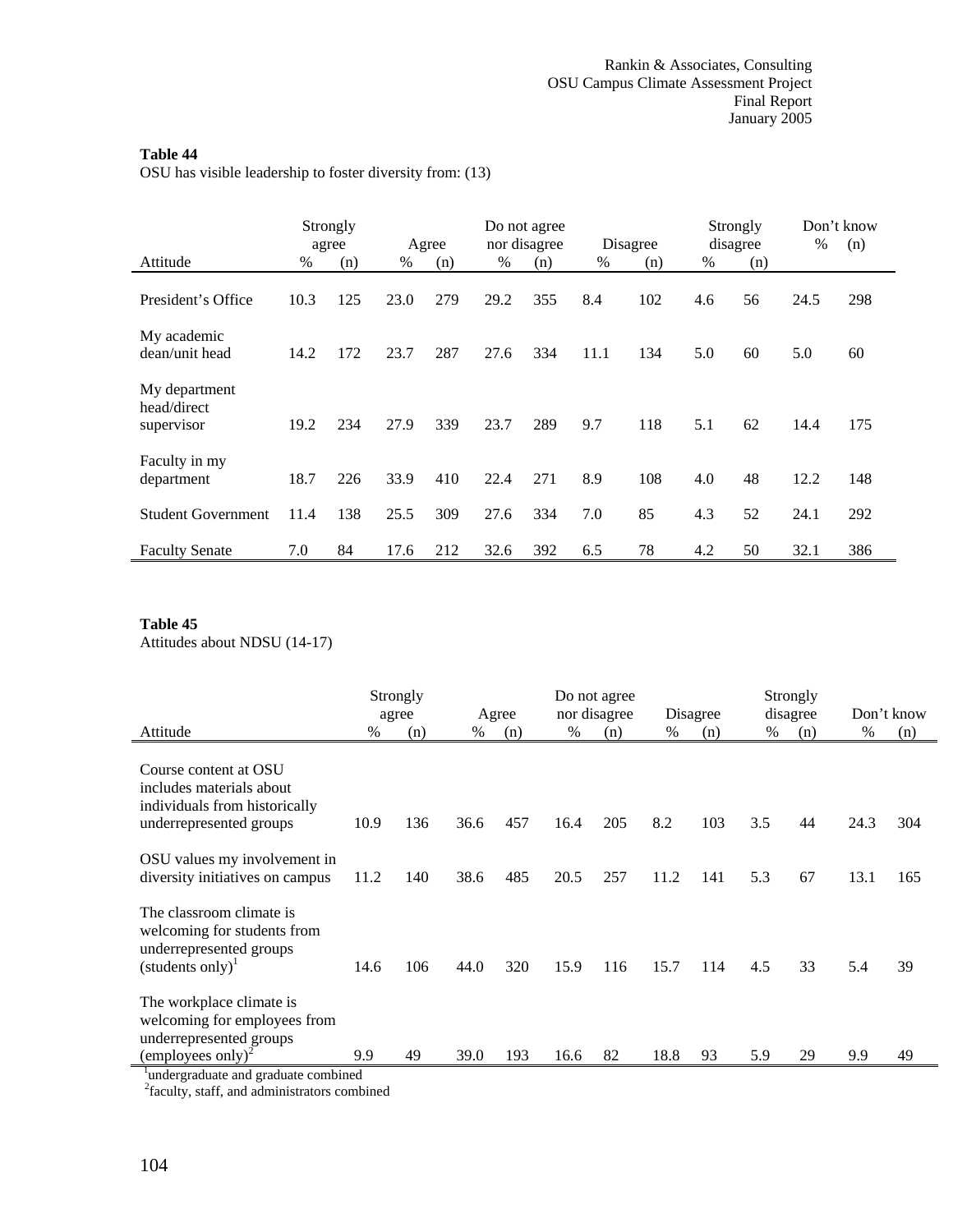How would you rate the accessibility of campus for people with disabilities? (18)

|                                     |      | Very<br>Accessible | Accessible |     |      | Don't<br>know |      | Somewhat<br>Accessible |      | Very<br>Inaccessible |
|-------------------------------------|------|--------------------|------------|-----|------|---------------|------|------------------------|------|----------------------|
| Location                            | $\%$ | (n)                | %          | (n) | %    | (n)           | $\%$ | (n)                    | $\%$ | (n)                  |
| Memorial Union                      | 17.5 | 211                | 49.0       | 592 | 17.5 | 211           | 14.9 | 180                    | 1.2  | 15                   |
| Classroom buildings                 | 5.1  | 62                 | 31.8       | 386 | 25.7 | 312           | 32.0 | 388                    | 5.3  | 64                   |
| Specific classrooms                 | 5.3  | 64                 | 19.4       | 233 | 34.9 | 418           | 29.0 | 348                    | 11.3 | 135                  |
| Administrative buildings            | 14.4 | 174                | 45.4       | 547 | 28.3 | 341           | 10.4 | 125                    | 1.5  | 18                   |
| Restrooms                           | 8.7  | 105                | 40.5       | 488 | 25.7 | 309           | 22.3 | 269                    | 2.7  | 33                   |
| Grounds                             | 6.8  | 81                 | 31.8       | 381 | 36.6 | 438           | 21.6 | 259                    | 3.3  | 39                   |
| Parking                             | 13.2 | 160                | 40.2       | 487 | 30.2 | 366           | 12.5 | 151                    | 3.8  | 46                   |
| Transportation                      | 10.9 | 131                | 36.8       | 441 | 42.8 | 513           | 8.1  | 97                     | 1.4  | 17                   |
| Library                             | 29.3 | 354                | 49.9       | 603 | 18.0 | 218           | 2.5  | 30                     | 0.3  | 4                    |
| Athletic facilities                 | 7.0  | 84                 | 22.2       | 267 | 57.1 | 687           | 11.0 | 132                    | 2.8  | 34                   |
| Recreational facilities             | 7.2  | 86                 | 24.1       | 289 | 57.8 | 694           | 8.3  | 100                    | 2.6  | 31                   |
| Residence halls                     | 7.8  | 93                 | 24.4       | 293 | 55.7 | 668           | 8.9  | 107                    | 3.2  | 38                   |
| Dining facilities                   | 11.8 | 142                | 38.0       | 457 | 45.3 | 545           | 3.3  | 40                     | 1.6  | 19                   |
| <b>Greek Houses</b>                 | 2.0  | 24                 | 3.4        | 41  | 79.8 | 952           | 6.5  | 78                     | 8.2  | 98                   |
| OSU web site                        | 18.1 | 217                | 30.2       | 362 | 44.1 | 628           | 5.3  | 64                     | 2.2  | 26                   |
| Information in alternative<br>forms | 4.5  | 54                 | 11.1       | 132 | 73.5 | 875           | 7.0  | 83                     | 3.9  | 46                   |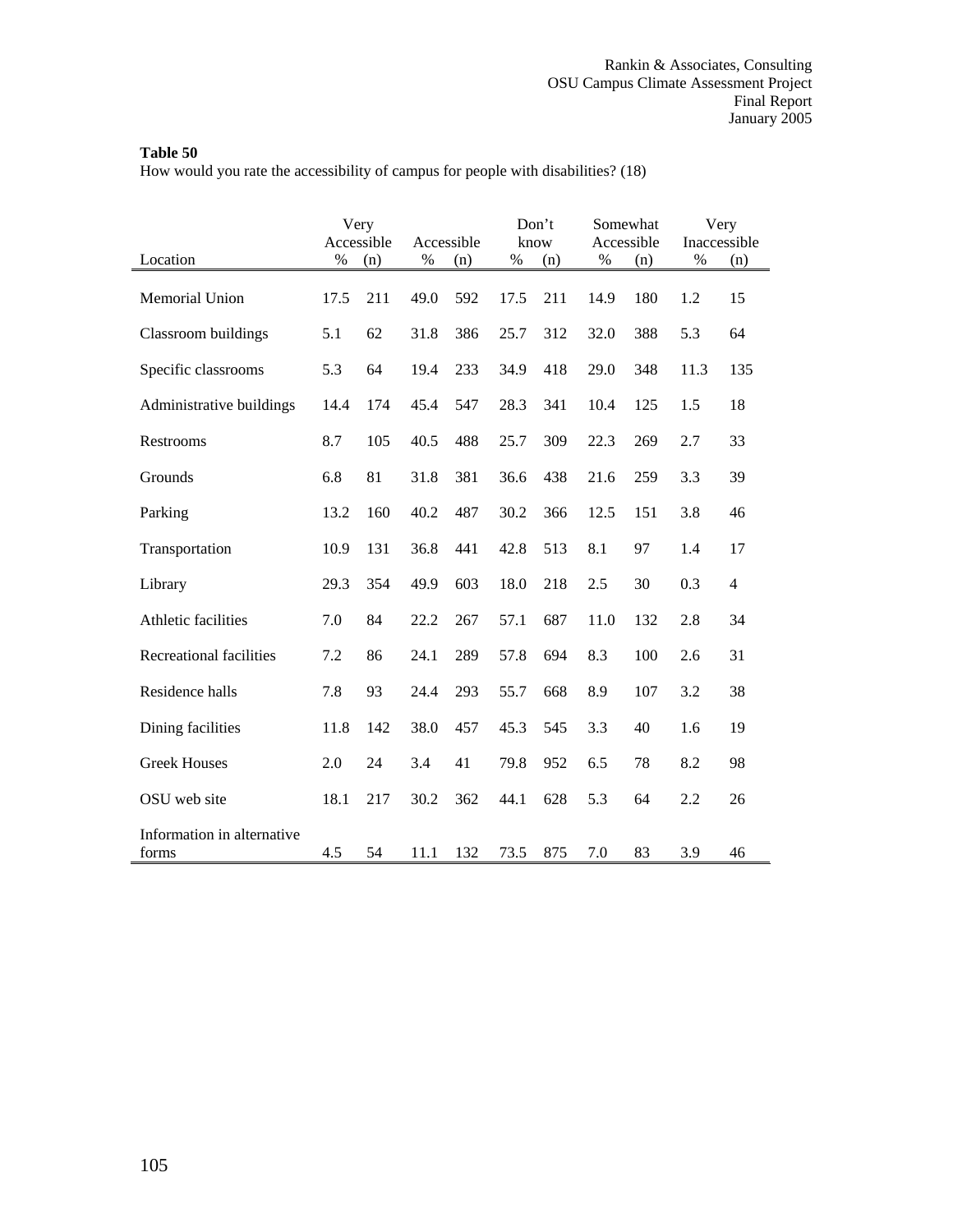How would you rate the overall campus climate for the following racial/ethnic backgrounds? (19-1)

|                                                     |      | Very<br>Respectful |      | Moderately<br>Respectful |      | Not sure |      | Somewhat<br>Respectful |     | Not at all<br>Respectful |
|-----------------------------------------------------|------|--------------------|------|--------------------------|------|----------|------|------------------------|-----|--------------------------|
| Group                                               | %    | (n)                | %    | (n)                      | %    | (n)      | %    | (n)                    | %   | (n)                      |
| African Americans/Blacks                            | 21.4 | 258                | 36.6 | 441                      | 19.9 | 239      | 18.2 | 219                    | 3.9 | 47                       |
| American Indians/Alaskan<br><b>Natives</b>          | 22.5 | 270                | 33.0 | 396                      | 26.5 | 318      | 15.5 | 186                    | 2.5 | 30                       |
| Asians Americans                                    | 28.1 | 339                | 41.5 | 501                      | 16.8 | 203      | 11.9 | 144                    | 1.7 | 20                       |
| Pacific Islanders/Hawaiian<br><b>Natives</b>        | 31.3 | 375                | 38.4 | 460                      | 20.2 | 242      | 8.9  | 107                    | 1.3 | 15                       |
| Caucasians/Whites                                   | 57.8 | 699                | 26.2 | 317                      | 8.7  | 105      | 5.0  | 61                     | 2.2 | 27                       |
| Latino(a)s/Chicano(a)s                              | 20.0 | 240                | 36.8 | 441                      | 21.7 | 260      | 18.5 | 222                    | 3.0 | 36                       |
| <b>Middle Eastern Persons</b>                       | 16.4 | 197                | 27.6 | 332                      | 25.4 | 305      | 22.8 | 274                    | 7.9 | 95                       |
| Multiracial, Multi-Ethnic,<br>Multicultural persons | 20.5 | 246                | 33.3 | 400                      | 30.0 | 360      | 13.7 | 165                    | 2.5 | 30                       |

## **Table 52**

How would you rate the overall campus climate for people who are:? (19-2)

| Group                                                        | $\%$ | Very<br>Respectful<br>(n) | Moderately<br>Respectful<br>$\%$<br>(n) |     | Not sure<br>%<br>(n) |     | Somewhat<br>Respectful<br>$\%$<br>(n) |     | Respectful<br>% | Not at all<br>(n) |
|--------------------------------------------------------------|------|---------------------------|-----------------------------------------|-----|----------------------|-----|---------------------------------------|-----|-----------------|-------------------|
|                                                              |      |                           |                                         |     |                      |     |                                       |     |                 |                   |
| Men                                                          | 60.9 | 737                       | 25.6                                    | 310 | 7.2                  | 87  | 4.5                                   | 55  | 1.8             | 22                |
| Non-native English speakers                                  | 17.3 | 207                       | 35.1                                    | 421 | 21.1                 | 253 | 21.9                                  | 263 | 4.6             | 55                |
| Openly LGBT persons                                          | 15.0 | 180                       | 27.4                                    | 330 | 23.5                 | 283 | 24.5                                  | 295 | 9.6             | 115               |
| Persons with disabilities                                    | 21.7 | 260                       | 35.3                                    | 423 | 23.2                 | 278 | 17.3                                  | 207 | 2.6             | 31                |
| Persons with religious<br>backgrounds other than your<br>own | 17.2 | 222                       | 32.1                                    | 385 | 28.0                 | 336 | 17.8                                  | 214 | 3.7             | 44                |
| Women                                                        | 27.6 | 335                       | 47.3                                    | 574 | 8.5                  | 103 | 14.1                                  | 171 | 2.5             | 30                |
| International students/scholars                              | 25.0 | 301                       | 38.7                                    | 466 | 20.5                 | 247 | 14.0                                  | 168 | 1.8             | 2                 |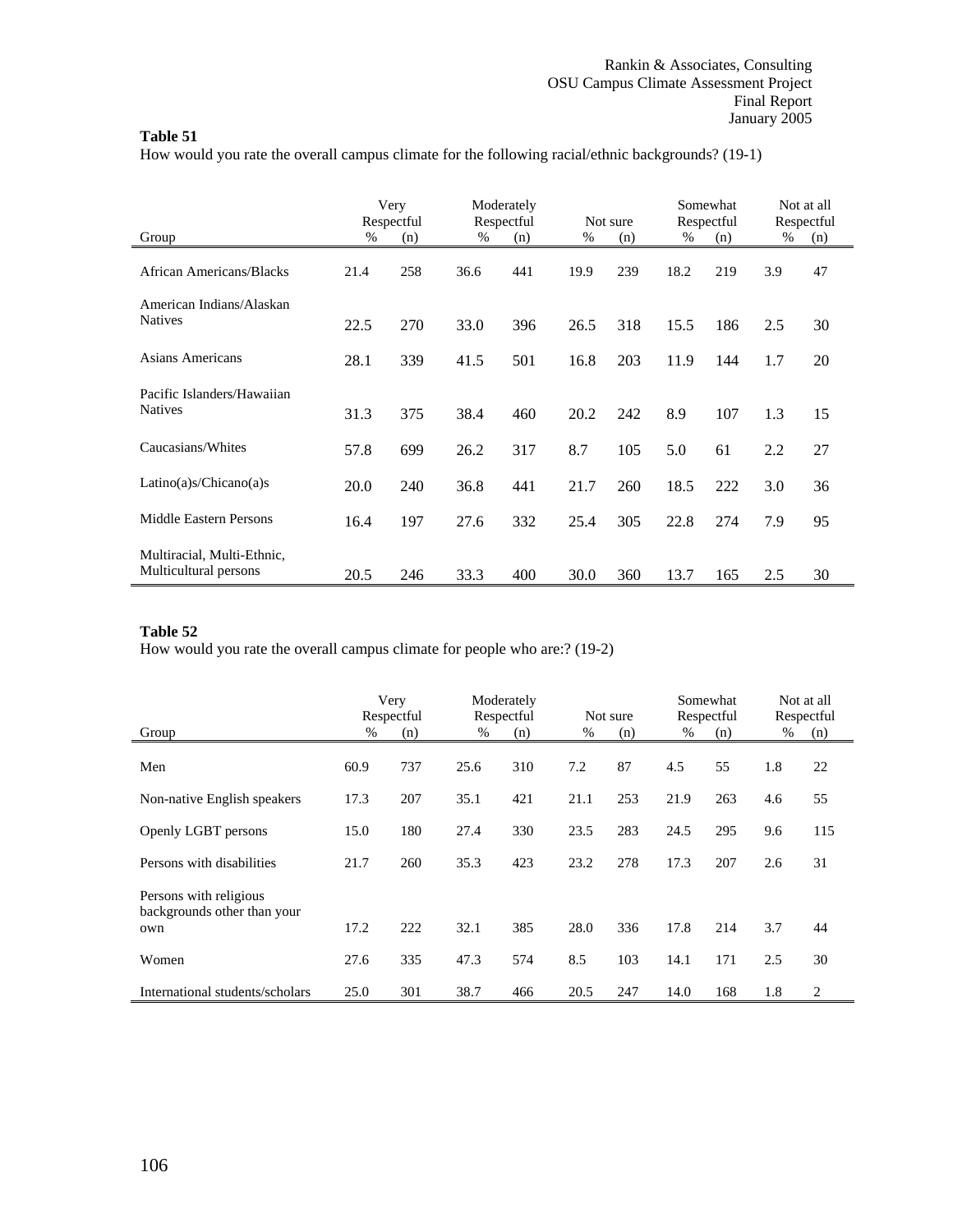In your opinion, how would each of the following affect the climate at OSU?

Provide more awareness/sensitivity workshops/programs to become more aware of the issues and concerns facing people based on their….(38)

|                                 |      |          |      |       |      | Do not    |      |          |      |          |     |       |
|---------------------------------|------|----------|------|-------|------|-----------|------|----------|------|----------|-----|-------|
|                                 |      | Strongly |      |       |      | agree nor |      |          |      | Strongly |     | Don't |
| Group                           |      | agree    |      | Agree |      | disagree  |      | Disagree |      | disagree |     | know  |
|                                 | %    | (n)      | %    | (n)   | %    | (n)       | %    | (n)      | %    | (n)      | %   | (n)   |
| Age                             | 10.5 | 124      | 27.9 | 330   | 34.9 | 412       | 14.0 | 165      | 5.5  | 65       | 7.3 | 86    |
| Country of Origin               | 12.6 | 148      | 40.9 | 480   | 26.3 | 309       | 9.8  | 115      | 4.5  | 53       | 6.0 | 53    |
| Disability status               | 14.2 | 168      | 43.0 | 508   | 24.8 | 293       | 7.9  | 93       | 4.1  | 49       | 5.9 | 70    |
| Ethnicity                       | 15.8 | 187      | 41.2 | 486   | 24.6 | 291       | 8.3  | 98       | 4.7  | 56       | 5.3 | 63    |
| Gender                          | 14.7 | 172      | 35.0 | 411   | 27.9 | 327       | 11.5 | 135      | 5.5  | 64       | 5.5 | 64    |
| <b>Physical Characteristics</b> | 12.3 | 145      | 32.5 | 383   | 32.2 | 379       | 11.5 | 135      | 4.6  | 54       | 6.9 | 81    |
| Race                            | 17.0 | 199      | 40.2 | 470   | 23.2 | 271       | 9.2  | 108      | 5.0  | 58       | 5.5 | 64    |
| Religion                        | 15.6 | 183      | 35.3 | 414   | 27.6 | 323       | 10.4 | 122      | 5.3  | 62       | 5.8 | 68    |
| <b>Sexual Orientation</b>       | 18.9 | 221      | 33.8 | 395   | 24.4 | 285       | 10.4 | 122      | 6.9  | 81       | 5.5 | 64    |
| Socioeconomic class             | 13.7 | 161      | 25.4 | 300   | 26.0 | 306       | 17.5 | 206      | 13.2 | 156      | 4.2 | 50    |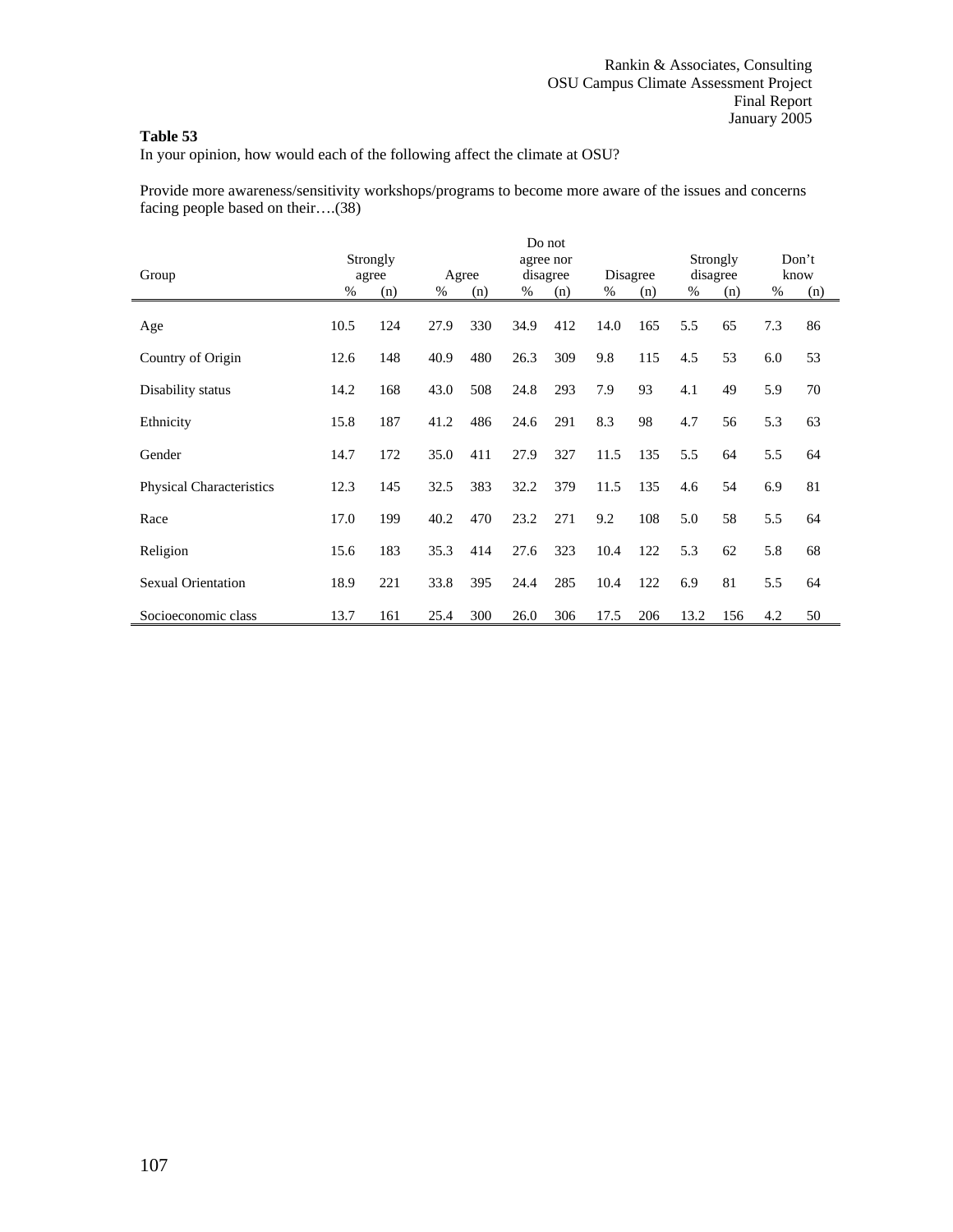Require all graduate and undergraduate students to take at least one class that focuses on issues, research, and perspectives on…(39)

| Group                           |      | Strongly<br>agree |      | Agree |      | Do not<br>agree nor<br>disagree |      | Disagree |      | Strongly<br>disagree |     | Don't<br>know |
|---------------------------------|------|-------------------|------|-------|------|---------------------------------|------|----------|------|----------------------|-----|---------------|
|                                 | %    | (n)               | %    | (n)   | %    | (n)                             | %    | (n)      | %    | (n)                  | %   | (n)           |
| Age                             | 13.7 | 161               | 25.4 | 300   | 26.0 | 306                             | 17.5 | 206      | 13.2 | 156                  | 4.2 | 50            |
| Country of Origin               | 16.7 | 197               | 31.1 | 366   | 21.1 | 249                             | 15.7 | 185      | 11.1 | 131                  | 4.2 | 50            |
| Disability status               | 17.3 | 202               | 32.4 | 378   | 21.7 | 254                             | 13.5 | 158      | 11.4 | 133                  | 3.7 | 43            |
| Ethnicity                       | 23.4 | 275               | 34.7 | 408   | 16.4 | 193                             | 11.6 | 136      | 11.0 | 129                  | 3.1 | 36            |
| Gender                          | 21.4 | 251               | 30.9 | 362   | 19.7 | 231                             | 12.4 | 145      | 12.0 | 141                  | 3.6 | 42            |
| <b>Physical Characteristics</b> | 14.7 | 172               | 27.9 | 326   | 25.4 | 297                             | 15.7 | 183      | 12.0 | 140                  | 4.3 | 50            |
| Race                            | 23.8 | 281               | 34.7 | 410   | 16.6 | 196                             | 10.8 | 128      | 10.8 | 127                  | 3.2 | 38            |
| Religion                        | 20.9 | 246               | 33.2 | 391   | 18.3 | 216                             | 12.8 | 151      | 11.2 | 132                  | 3.6 | 42            |
| <b>Sexual Orientation</b>       | 21.8 | 256               | 29.9 | 352   | 19.0 | 224                             | 12.2 | 144      | 13.6 | 160                  | 3.4 | 40            |
| Socioeconomic class             | 20.9 | 248               | 32.3 | 383   | 20.2 | 239                             | 12.0 | 142      | 11.3 | 134                  | 3.4 | 40            |

# **Table 55**

Require all faculty/staff to participate in at least one program annually that focuses on issues, research, and perspectives on…(40)

|                                 |      |          |      |       |      | Do not    |      |          |      |          |     |       |
|---------------------------------|------|----------|------|-------|------|-----------|------|----------|------|----------|-----|-------|
|                                 |      | Strongly |      |       |      | agree nor |      |          |      | Strongly |     | Don't |
| Group                           |      | agree    |      | Agree |      | disagree  |      | Disagree |      | disagree |     | know  |
|                                 | $\%$ | (n)      | %    | (n)   | %    | (n)       | %    | (n)      | %    | (n)      | %   | (n)   |
| Age                             | 20.9 | 19.1     | 26.2 | 309   | 23.9 | 282       | 14.3 | 168      | 10.3 | 121      | 4.4 | 52    |
| Country of Origin               | 21.9 | 258      | 28.4 | 334   | 23.1 | 272       | 12.4 | 146      | 9.6  | 113      | 4.6 | 54    |
| Disability status               | 22.3 | 288      | 32.3 | 379   | 19.7 | 231       | 10.2 | 120      | 9.3  | 109      | 3.9 | 46    |
| Ethnicity                       | 26.8 | 316      | 32.3 | 381   | 18.1 | 213       | 9.7  | 114      | 9.2  | 109      | 4.0 | 47    |
| Gender                          | 26.6 | 312      | 28.4 | 334   | 19.9 | 234       | 10.7 | 126      | 10.3 | 121      | 4.1 | 48    |
| <b>Physical Characteristics</b> | 21.0 | 247      | 26.2 | 308   | 25.0 | 294       | 12.8 | 150      | 10.0 | 118      | 4.9 | 58    |
| Race                            | 26.9 | 318      | 31.6 | 373   | 18.2 | 215       | 9.8  | 116      | 9.4  | 111      | 4.1 | 49    |
| Religion                        | 23.6 | 277      | 28.7 | 337   | 21.7 | 254       | 11.2 | 131      | 10.3 | 121      | 4.5 | 53    |
| <b>Sexual Orientation</b>       | 25.9 | 305      | 27.4 | 323   | 19.4 | 228       | 11.2 | 132      | 12.0 | 141      | 4.1 | 48    |
| Socioeconomic class             | 25.5 | 303      | 28.6 | 339   | 21.4 | 254       | 10.5 | 125      | 9.7  | 115      | 4.3 | 51    |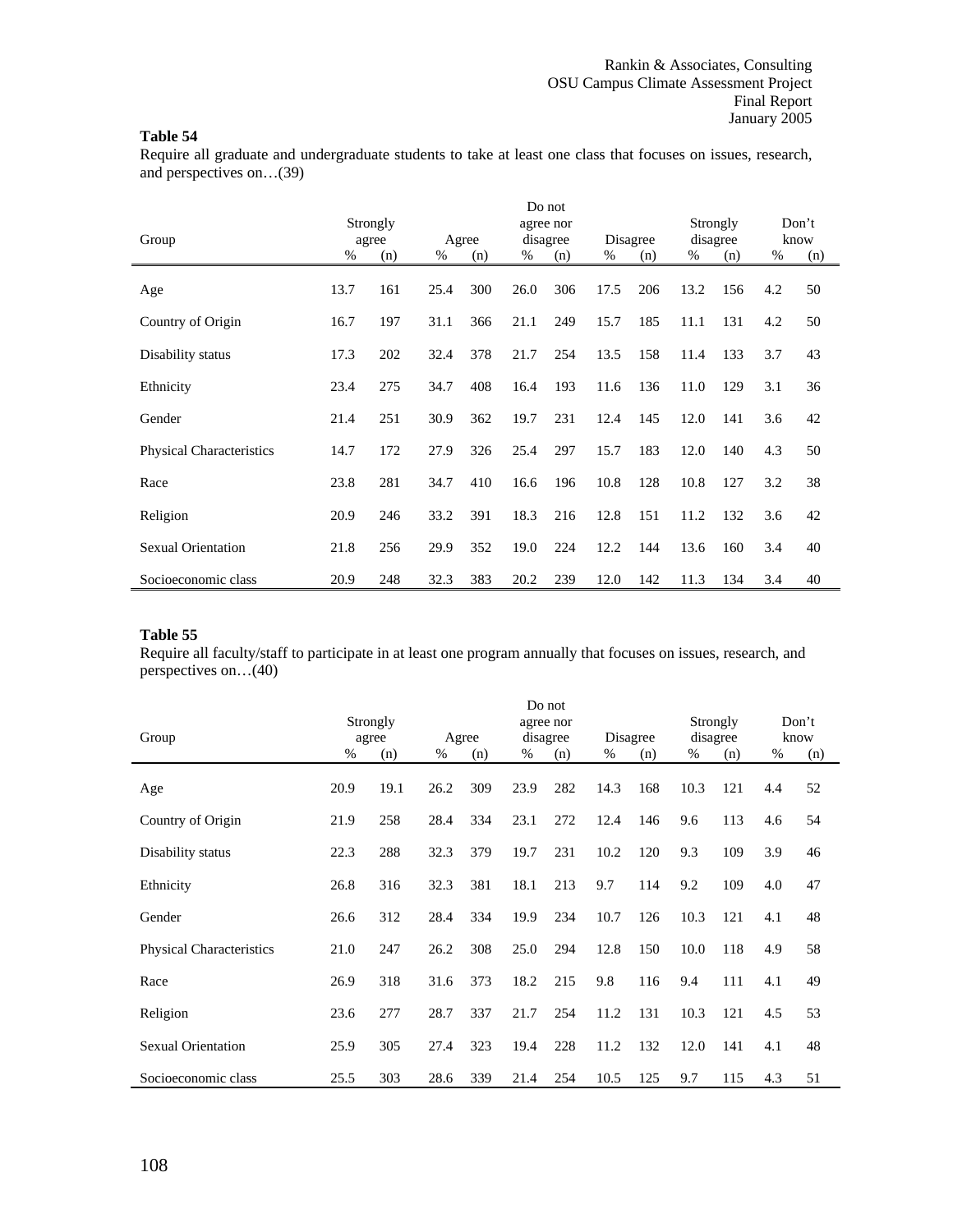Include diversity related activities as one of the criteria for performance evaluations of non-student employees…(41)

| Criteria on Evaluations   | $\%$ | n   |
|---------------------------|------|-----|
| Strongly agree            | 19.9 | 243 |
| Agree                     | 24.4 | 299 |
| Do not agree nor disagree | 20.0 | 244 |
| Disagree                  | 15.0 | 183 |
| Strongly disagree         | 13.4 | 164 |
| Don't know                | 7.4  | 90  |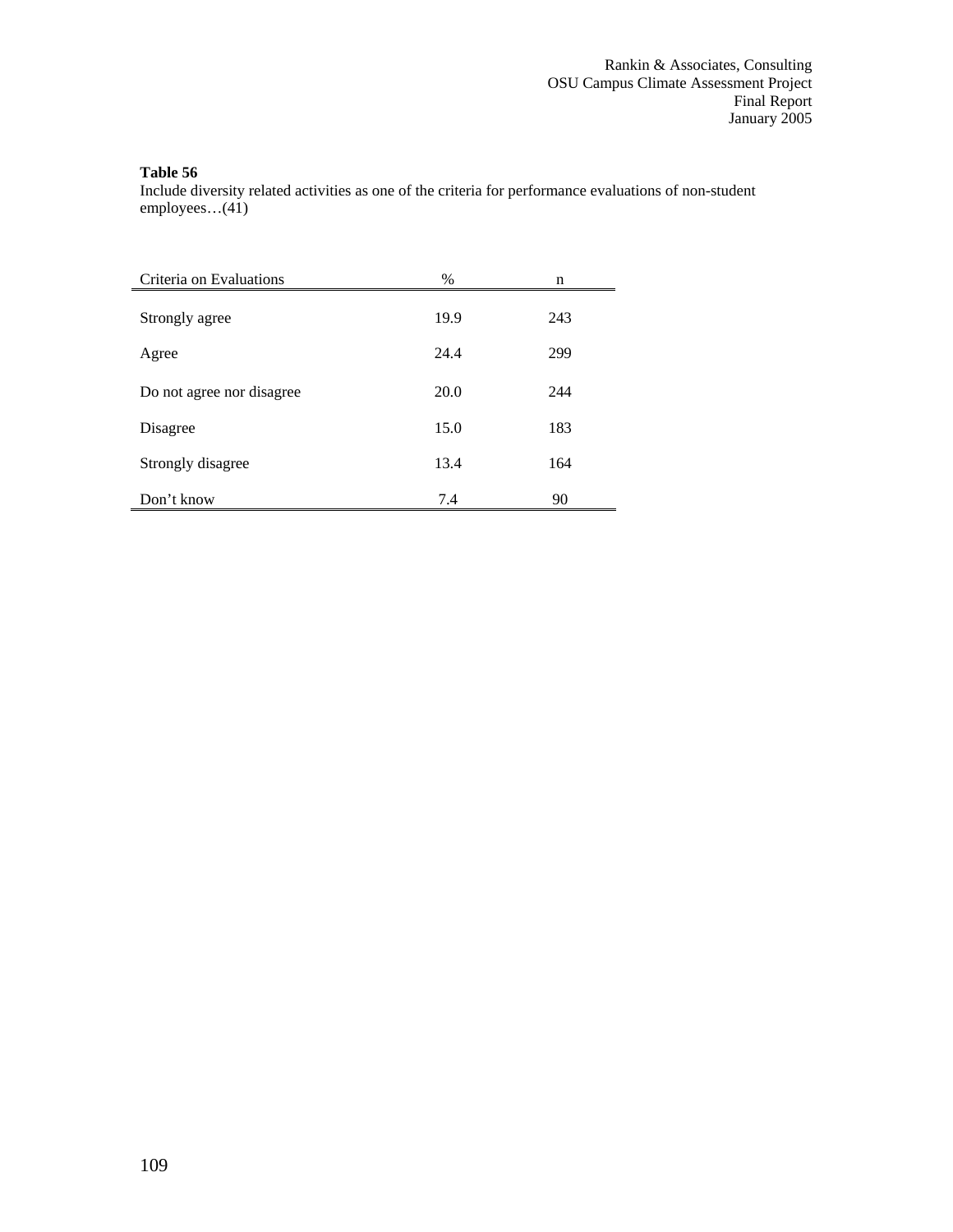Rate the general campus climate at OSU in general using the following scale: (42)

|                                                                                                                                                  | %    | $\mathbf{1}$<br>(n) | %    | $\mathfrak{2}$<br>(n) | %    | 3<br>(n) | %    | $\overline{4}$<br>(n) | %   | 5<br>(n) | %    | Don't know<br>(n) |
|--------------------------------------------------------------------------------------------------------------------------------------------------|------|---------------------|------|-----------------------|------|----------|------|-----------------------|-----|----------|------|-------------------|
| Characteristic                                                                                                                                   |      |                     |      |                       |      |          |      |                       |     |          |      |                   |
| Friendly/Hostile                                                                                                                                 | 25.4 | 316                 | 45.1 | 562                   | 21.2 | 264      | 6.0  | 75                    | 1.5 | 19       | 0.8  | 10                |
| Communicative/Reserved                                                                                                                           | 11.4 | 141                 | 38.8 | 482                   | 32.0 | 398      | 12.6 | 157                   | 3.5 | 44       | 3.5  | 44                |
| Concerned/Indifferent                                                                                                                            | 11.0 | 136                 | 30.0 | 372                   | 36.0 | 446      | 14.8 | 184                   | 5.8 | 72       | 2.4  | 30                |
| Respectful/Disrespectful                                                                                                                         | 12.0 | 149                 | 40.4 | 501                   | 32.0 | 387      | 11.5 | 143                   | 2.7 | 34       | 1.3  | 16                |
| Cooperative/Uncooperative                                                                                                                        | 12.2 | 151                 | 37.0 | 458                   | 33.1 | 410      | 12.9 | 160                   | 2.8 | 35       | 1.9  | 23                |
| Improving/Regressing                                                                                                                             | 14.0 | 173                 | 33.4 | 413                   | 28.9 | 357      | 11.6 | 143                   | 4.9 | 60       | 7.4  | 91                |
| Accessible to persons with<br>disabilities/Inaccessible to<br>persons with disabilities                                                          | 8.9  | 110                 | 30.6 | 379                   | 29.2 | 363      | 14.5 | 179                   | 3.6 | 44       | 13.2 | 164               |
| Non-racist/Racist                                                                                                                                | 10.2 | 126                 | 28.1 | 348                   | 30.8 | 381      | 18.7 | 231                   | 5.7 | 70       | 6.6  | 82                |
| Non-sexist/Sexist                                                                                                                                | 10.7 | 133                 | 27.3 | 338                   | 30.2 | 374      | 19.0 | 235                   | 7.3 | 91       | 5.5  | 68                |
| Non-homophobic/<br>Homophobic                                                                                                                    | 9.5  | 118                 | 21.7 | 268                   | 28.4 | 351      | 22.1 | 273                   | 9.4 | 116      | 8.9  | 110               |
| Positive for people of Jewish<br>heritage/Anti-Semitic                                                                                           | 9.9  | 123                 | 22.3 | 276                   | 25.2 | 313      | 6.8  | 84                    | 1.8 | 22       | 34.0 | 422               |
| Positive for people of Islamic<br>heritage/Anti-Islamic                                                                                          | 7.2  | 89                  | 16.5 | 204                   | 22.5 | 279      | 18.0 | 223                   | 6.2 | 77       | 29.6 | 367               |
| Positive for people who practice<br>other than the Christian faith/<br>Not positive for people who<br>practice other than the Christian<br>faith | 9.7  | 120                 | 21.6 | 268                   | 24.9 | 308      | 14.9 | 184                   | 6.9 | 86       | 22.0 | 273               |
| Positive for people who practice<br>the Christian faith/Not positive<br>for people who practice the<br>Christian faith                           | 24.6 | 305                 | 33.1 | 410                   | 17.5 | 217      | 6.5  | 81                    | 4.7 | 58       | 13.5 | 167               |
| Positive for non-native English<br>speakers/not positive for non-<br>native English speakers                                                     | 8.5  | 105                 | 25.8 | 320                   | 32.1 | 398      | 14.0 | 174                   | 3.7 | 46       | 15.9 | 197               |
| Welcoming/Non-welcoming                                                                                                                          | 19.9 | 246                 | 42.0 | 520                   | 26.7 | 330      | 7.4  | 91                    | 2.4 | 30       | 1.6  | 20                |
| Competitive/Non-Competitive                                                                                                                      | 16.2 | 200                 | 36.1 | 446                   | 30.8 | 381      | 7.7  | 95                    | 2.8 | 35       | 6.4  | 79                |
| Positive for people who have<br>children/not positive for people<br>who have children                                                            | 9.9  | 123                 | 27.0 | 335                   | 22.6 | 280      | 12.2 | 151                   | 5.2 | 65       | 23.1 | 286               |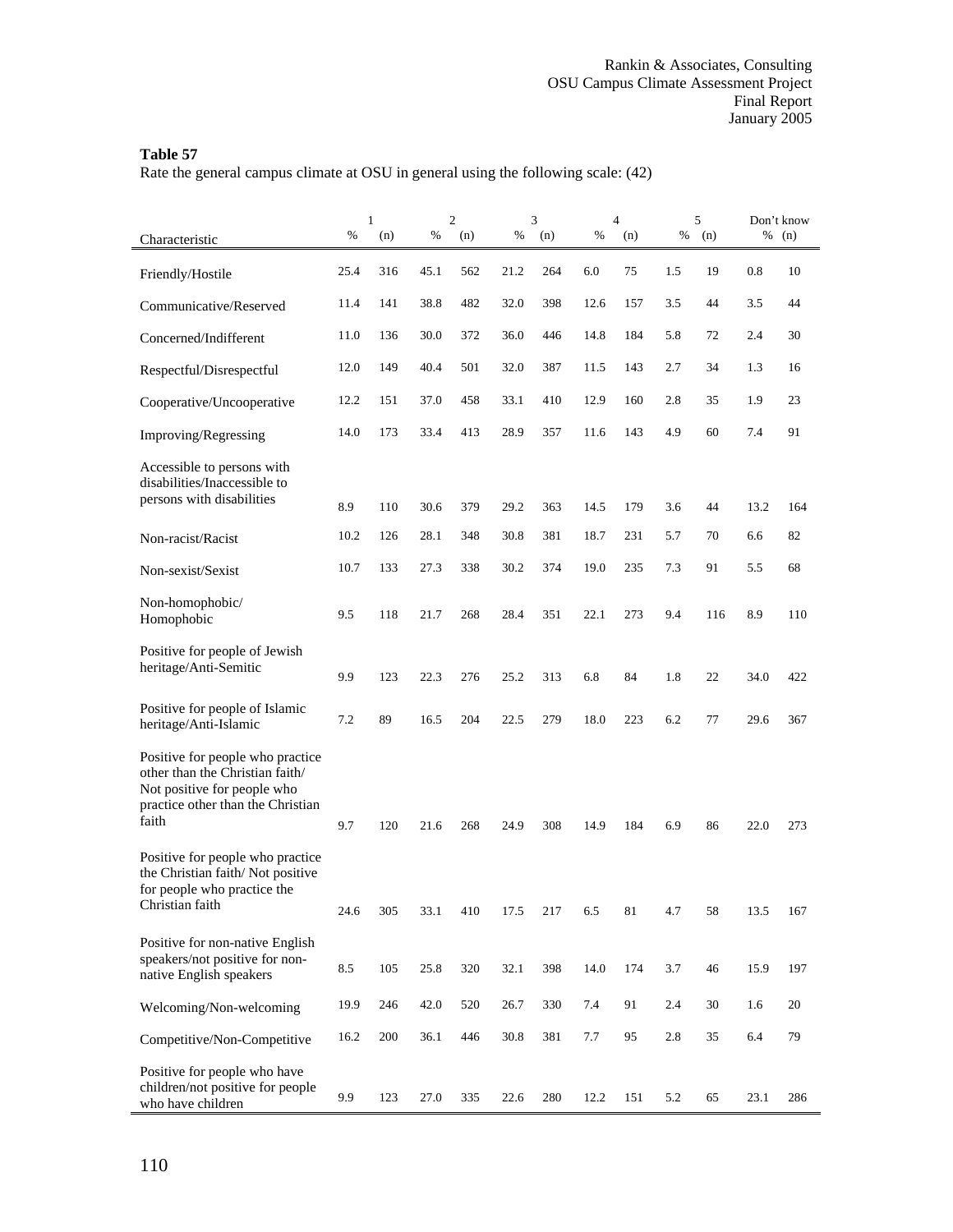Which of the following experiences have you had in the past year at OSU? (43-54)...

| <b>Experience</b>                                                                                                                                                            |               | <b>Never</b> |               | <b>Rarely</b> |      | <b>Sometimes</b> |      | <b>Often</b> | <b>Very</b><br>Often |                |               | Don't<br><b>Know</b> |
|------------------------------------------------------------------------------------------------------------------------------------------------------------------------------|---------------|--------------|---------------|---------------|------|------------------|------|--------------|----------------------|----------------|---------------|----------------------|
|                                                                                                                                                                              | $\frac{6}{6}$ | $\mathbf n$  | $\frac{6}{6}$ | $\mathbf n$   | %    | $\mathbf n$      | $\%$ | $\mathbf n$  | $\frac{0}{0}$        | $\mathbf n$    | $\frac{6}{6}$ | $\mathbf n$          |
| Feared for physical safety due to<br>race/ethnicity <sup>1</sup>                                                                                                             | 57.3          | 172          | 23.5          | 69            | 13.9 | 41               | 3.1  | 9            | 0.7                  | $\overline{c}$ | 0.3           | 1                    |
| Feared for physical safety due to<br>sexual orientation/gender identity <sup>2</sup>                                                                                         | 36.8          | 42           | 21.9          | 25            | 25.4 | 29               | 5.3  | 6            | 10.5                 | 12             | 0.0           | $\boldsymbol{0}$     |
| Feared for physical safety due to<br>my gender <sup>3</sup>                                                                                                                  | 37.0          | 307          | 24.3          | 202           | 30.8 | 256              | 5.2  | 43           | 2.3                  | 19             | 0.4           | 3                    |
| Someone assume I was admitted<br>(student) or hired (faculty/staff)<br>due to my race/ethnicity <sup>1</sup>                                                                 | 59.9          | 175          | 8.7           | 26            | 11.0 | 33               | 5.8  | 17           | 8.2                  | 24             | 5.8           | 17                   |
| Someone assume I was admitted<br>(student) or hired (faculty/staff)<br>due to my gender $3$                                                                                  | 75.0          | 620          | 7.4           | 61            | 8.0  | 66               | 1.9  | 16           | 1.2                  | 10             | 6.5           | 54                   |
| Someone assume I was admitted<br>(student) or hired (faculty/staff)<br>due to my sexual orientation <sup>2</sup>                                                             | 78.9          | 90           | 5.3           | 6             | 3.5  | 4                | 0.9  | $\mathbf{1}$ | 1.8                  | 2              | 9.6           | 11                   |
| Experienced racial profiling <sup>1</sup>                                                                                                                                    | 39.6          | 116          | 16.0          | 47            | 21.5 | 63               | 7.2  | 21           | 7.8                  | 23             | 7.8           | 23                   |
| Victim of a bias-related incident <sup>4</sup>                                                                                                                               | 61.6          | 768          | 16.4          | 205           | 12.9 | 161              | 2.8  | 35           | 1.1                  | 14             | 5.1           | 64                   |
| Victim of a crime <sup>5</sup>                                                                                                                                               | 72.8          | 912          | 17.6          | 220           | 7.1  | 89               | 1.4  | 17           | 0.5                  | 6              | 0.7           | 9                    |
| Victim of an act of stalking/sexual<br>assault <sup>6</sup>                                                                                                                  | 87.9          | 1099         | 7.7           | 96            | 2.4  | 30               | 0.6  | 7            | 0.2                  | 3              | 1.2           | 15                   |
| Feared for the loss of my<br>job/position because of a hostile<br>work environment <sup>7</sup>                                                                              | 71.4          | 894          | 0.0           | 125           | 9.9  | 124              | 3.7  | 46           | 3.6                  | 45             | 1.4           | 18                   |
| Feared getting a poor grade<br>because of a hostile classroom<br>environment <sup>8</sup>                                                                                    | 61.1          | 443          | 20.1          | 146           | 14.2 | 103              | 2.1  | 15           | 1.4                  | 10             | 1.1           | 8                    |
| participants who identify as a person of color $(n=300)$<br>participants who identify as lesbian, gay, bisexual (n=115)<br>participants who identify as a woman only (n=839) |               |              |               |               |      |                  |      |              |                      |                |               |                      |

 $4^4$  all participants who responded to this question (n=1247)

 $\frac{5}{10}$  all participants who responded to this question (n=1253)

 $6$  all participants who responded to this question (n=1250)

 $^7$  all participants who responded to this question (n=1252)

 $8$  participants who identify as a student only (n=725)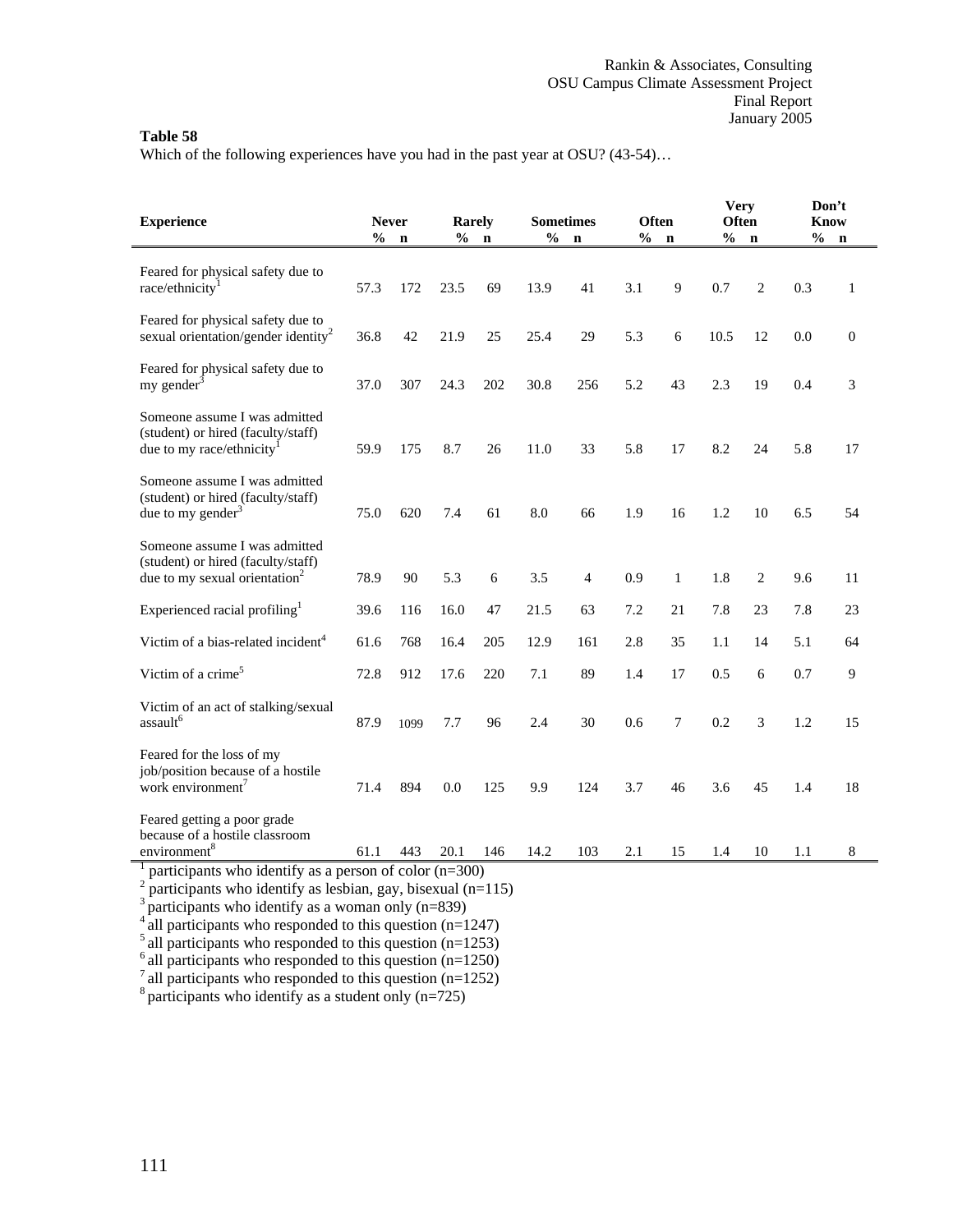Have you experienced the following situations in either the classroom (student) or workplace (employee)?  $(55-65)...$ 

| <b>Experience</b>                                                                                                                                                                                                                                 |      | <b>Never</b> | Rarely |             |      | <b>Sometimes</b> |      | <b>Often</b> | <b>Very</b> | <b>Often</b>   | Don't<br><b>Know</b> |     |
|---------------------------------------------------------------------------------------------------------------------------------------------------------------------------------------------------------------------------------------------------|------|--------------|--------|-------------|------|------------------|------|--------------|-------------|----------------|----------------------|-----|
|                                                                                                                                                                                                                                                   | $\%$ | $\mathbf n$  | $\%$   | $\mathbf n$ | $\%$ | $\mathbf n$      | $\%$ | $\mathbf n$  | $\%$        | $\mathbf n$    | $%$ n                |     |
| When issues of race/ethnicity arose, I was<br>singled out as the "resident authority" <sup>1</sup>                                                                                                                                                | 49.1 | 14.4         | 16.4   | 48          | 12.6 | 37               | 8.9  | 26           | 8.9         | 26             | 4.1                  | 12  |
| When issues of sexual orientation arose, I<br>was singled out as the "resident"<br>authority" <sup>2</sup>                                                                                                                                        | 78.9 | 90           | 5.3    | 6           | 3.5  | 4                | 0.9  | $\mathbf{1}$ | 1.8         | $\mathfrak{2}$ | 9.6                  | 11  |
| When issues of gender arose, I was<br>singled out as the "resident authority" <sup>3</sup>                                                                                                                                                        | 66.3 | 538          | 12.8   | 104         | 11.6 | 94               | 3.4  | $28\,$       | 2.5         | 20             | 3.4                  | 28  |
| When issues of religion arose, I was<br>singled out as the "resident authority" <sup>4</sup>                                                                                                                                                      | 75.1 | 933          | 10.1   | 125         | 7.8  | 97               | 2.1  | 26           | 1.9         | 23             | 3.1                  | 39  |
| Isolated or left out when work is required<br>in groups <sup>5</sup>                                                                                                                                                                              | 50.5 | 629          | 21.4   | 266         | 17.8 | 221              | 5.1  | 63           | 3.7         | 46             | 1.6                  | 20  |
| As a student of color, I am comfortable<br>requesting assistance from white<br>professors <sup>6</sup>                                                                                                                                            | 14.7 | 36           | 6.1    | 15          | 13.9 | 34               | 17.1 | 42           | 24.5        | 60             | 23.7                 | 58  |
| As a white student, I am comfortable<br>requesting assistance from professors of<br>color'                                                                                                                                                        | 15.3 | 109          | 1.1    | 8           | 4.1  | 29               | 16.7 | 119          | 35.6        | 254            | 27.3                 | 195 |
| As a female student, I am comfortable<br>requesting assistance from male<br>professors <sup>8</sup>                                                                                                                                               | 8.1  | 50           | 4.7    | 29          | 14.6 | 90               | 27.5 | 170          | 36.9        | 228            | 8.3                  | 51  |
| As a male student, I am uncomfortable<br>requesting assistance from female<br>professors <sup>9</sup>                                                                                                                                             | 18.0 | 59           | 2.1    | $\tau$      | 6.1  | 20               | 16.2 | 53           | 45.4        | 149            | 12.2                 | 40  |
| As an LGB person, I feel uncomfortable<br>being "out" on campus <sup>10</sup>                                                                                                                                                                     | 35.7 | 40           | 13.4   | 15          | 19.6 | 22               | 14.3 | 16           | 13.4        | 15             | 3.6                  | 4   |
| I feel that my cultural heritage is valued at<br>OSU <sup>11</sup>                                                                                                                                                                                | 12.5 | 143          | 14.9   | 170         | 21.3 | 244              | 15.2 | 174          | 10.6        | 121            | 25.5                 | 291 |
| participants who identify as a person of color only (n=300)<br>participants who identify as lesbian, gay, bisexual only (n=115)<br>participants who identify as female only (n=839)<br>all participants who responded to this question $(n=1243)$ |      |              |        |             |      |                  |      |              |             |                |                      |     |

 $5$  all participants who responded to this question (n=1245)

 $6$  participants who identify as students of color only (n=245)

<sup>7</sup> participants who identify as white students only (n=989) <sup>8</sup> participants who identify as female students only (n=471)

 $9^9$  participants who identify as male students only (n=426)

<sup>10</sup>participants who identify as lesbian, gay, bisexual, or transgender only (n=115) <sup>11</sup> all participants who responded to this question (n=1143)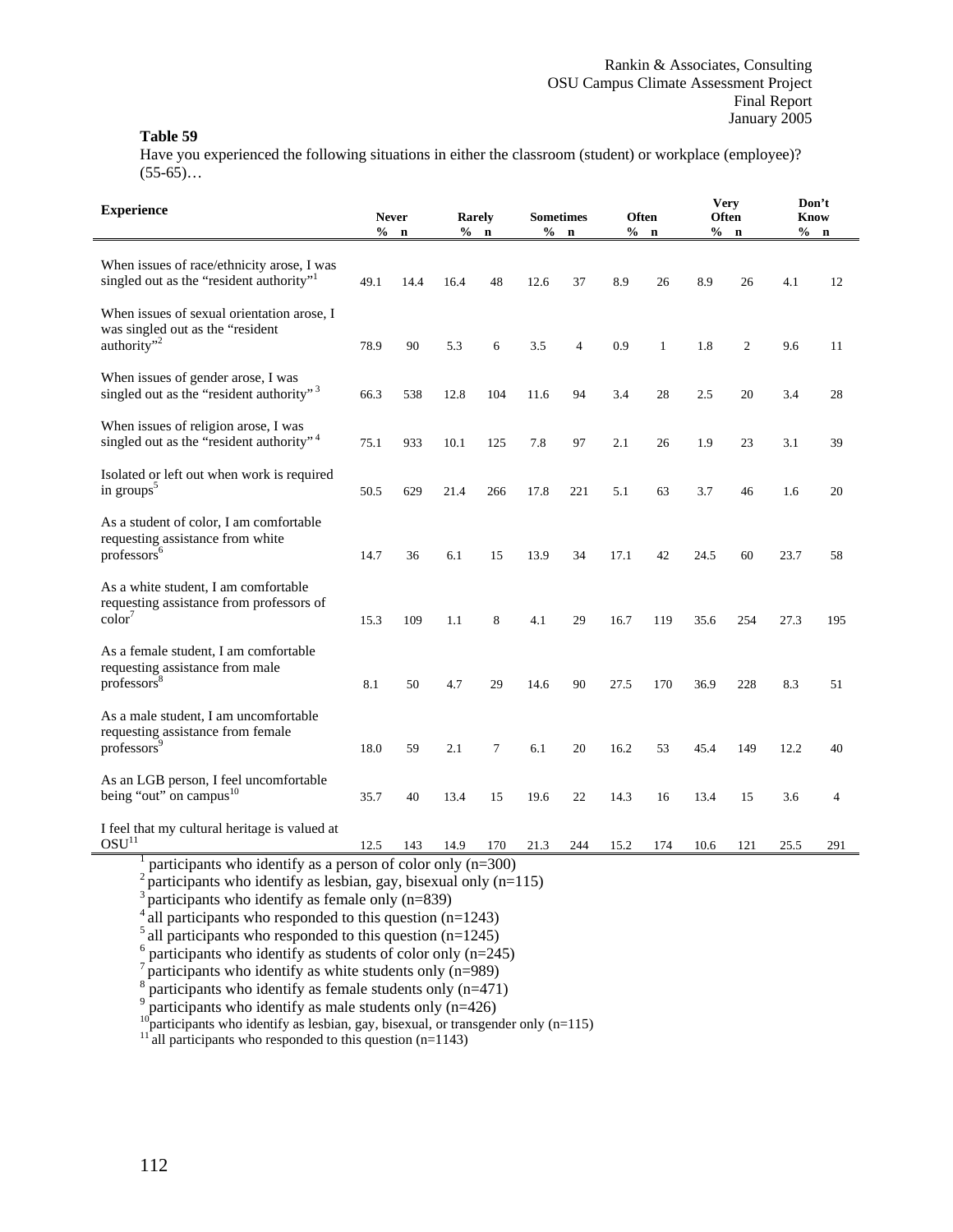Rankin & Associates, Consulting OSU Campus Climate Assessment Project **Final Report** January 2005

# Appendix D

# Comments Content Analysis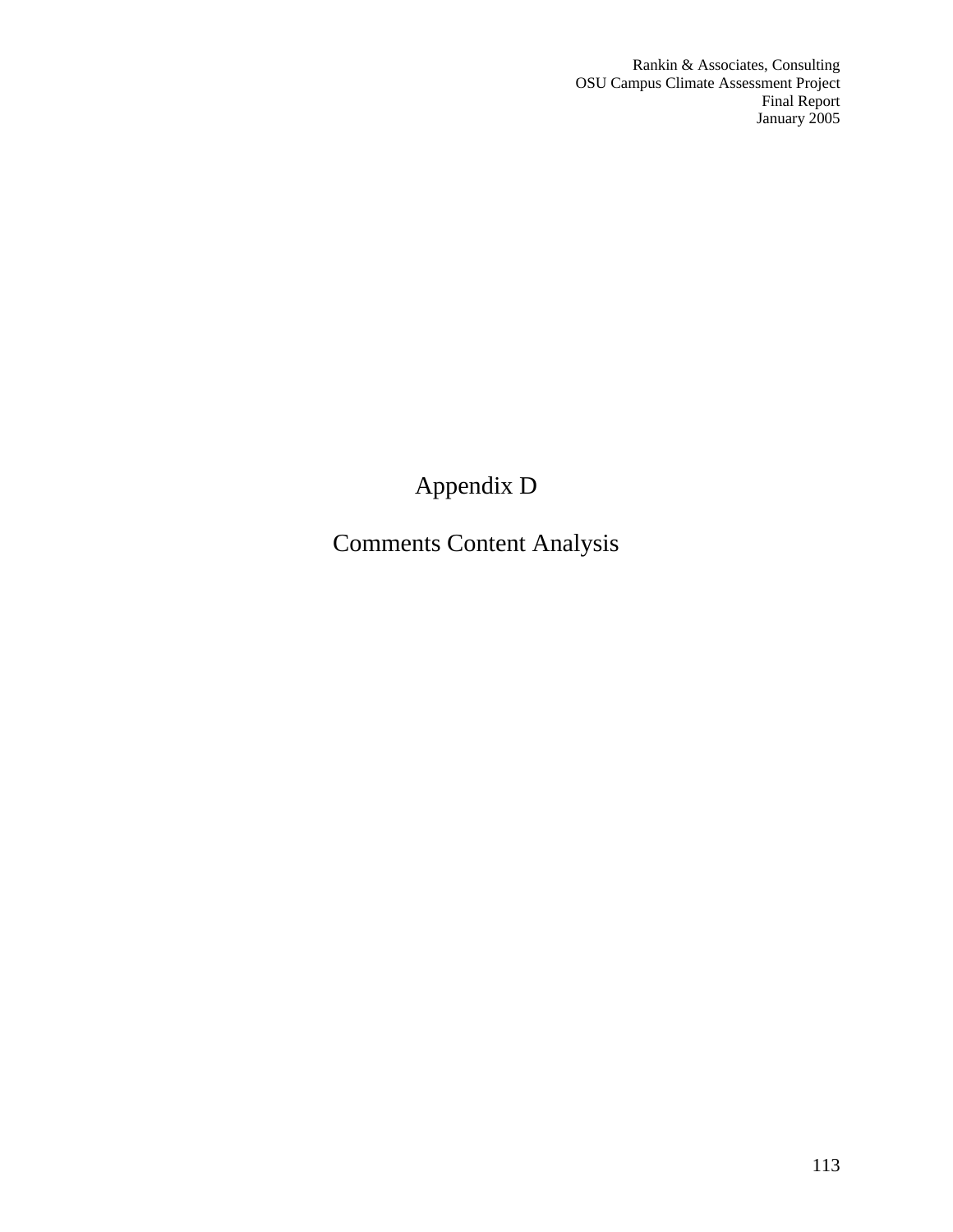Out of 1289 surveys received, 820 respondents contributed remarks about the state of diversity at Oregon State University (OSU), its perceived strengths and weaknesses, potential improvements, and about the survey itself. Respondents included undergraduate and graduate students, as well as administrators, faculty, and staff. Generally, respondents were divided between whether attention to diversity and climate issues was a positive or negative aspect of Oregon State University's atmosphere. Many respondents praised OSU for its efforts to create a diverse, welcoming atmosphere and asserted that the climate has improved in recent years. However, a number of people suggested the campus would further benefit from an array of actions to promote diversity and understanding.

Partially due to the format and content of the survey instrument, particular themes reverberated throughout the comments about the University. Respondents reported their own experiences with and their observations of discrimination or harassment in the workplace and on campus. Additionally, respondents described a variety of proactive and reactive actions in regard to inclusiveness and equality. Many people shared suggestions for improving efforts within the University or their department/unit, while others advanced no suggestions and instead stated there is no need to find solutions to problems that do not exist or are not the University's responsibility.

Additionally, people expressed their opinions about the myriad of campus constituents and ideas, generally using similar wording as was in the survey. Among other topics, individuals wrote

114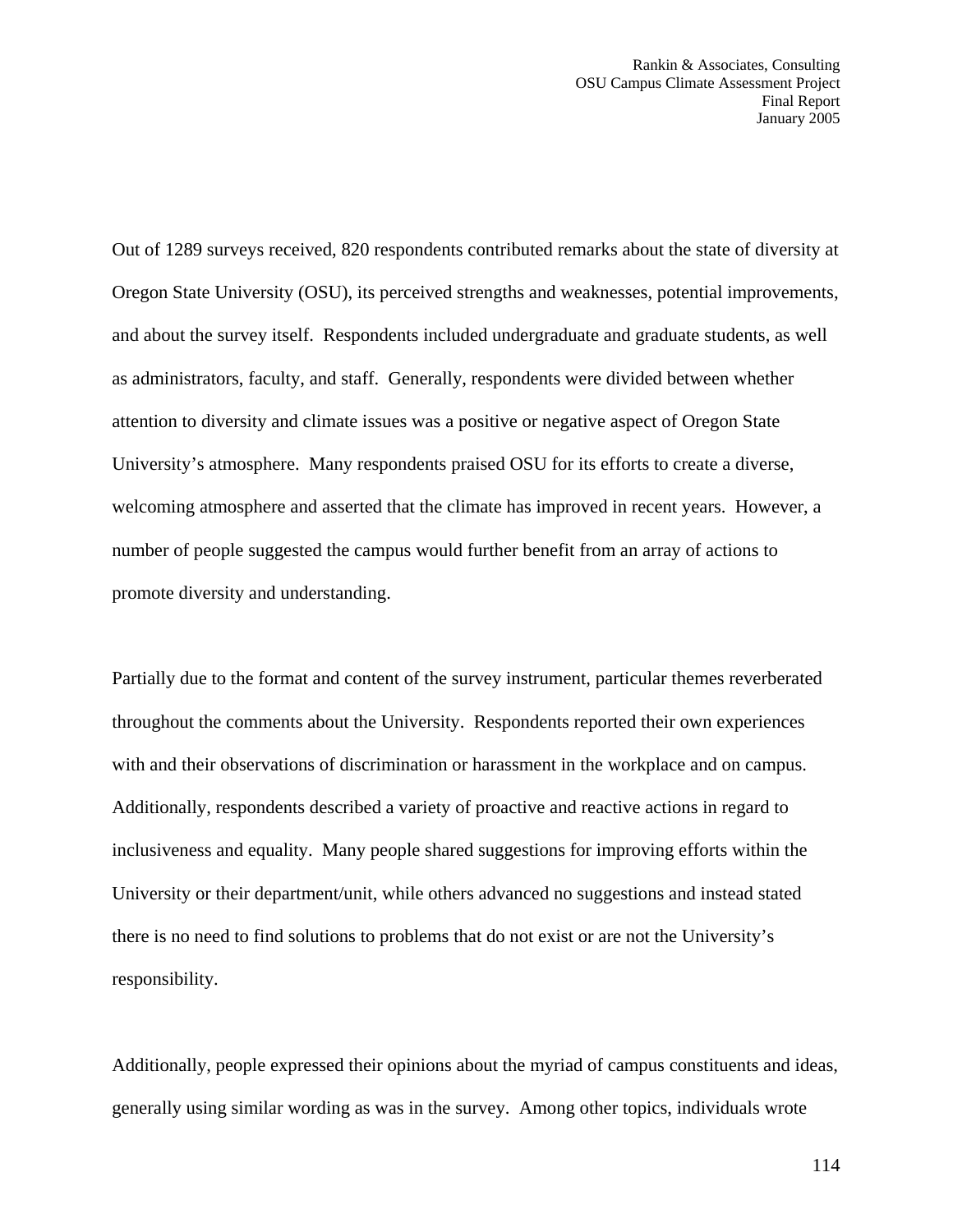staff, faculty, students, and the administration; and the ideology of diversity.

# **The Demographic State of OSU**

The following comments represent individuals' opinions of OSU's demographic profile:

*"Though there appears to be increasing diversity on campus, people seem to stay in their own groups (race, religion, etc.). I haven't seen an event or project on campus where different groups work together (i.e. a fraternity and a cultural center)."* 

*"The campus is a reflection of its student body, which, at the undergraduate levels is overwhelmingly white, young, upper middle-class and self-absorbed. The challenge is to raise consciousness among this culture without inviting backlash."*

# **Major Themes of Respondents' Remarks**

Respondents commented on the predominant themes of the survey instrument including: gender, race, ethnicity, sexual orientation and identity, religion, ideology of diversity, administrative leadership, job status, and age. See the table at the end of this summary for an illustration of the major concerns, the chief advances, and representative remarks of survey participants who contributed written comments.

The content analysis of respondents' comments yielded two chief issues. First, individuals' remarks undoubtedly provided evidence of support for and understanding of gender differences, many respondents commented on a number of ways in which colleagues or students have subjected women and men to inequitable treatment. The observations of many of the respondents suggested that OSU has improved in recent years, and that the campus can be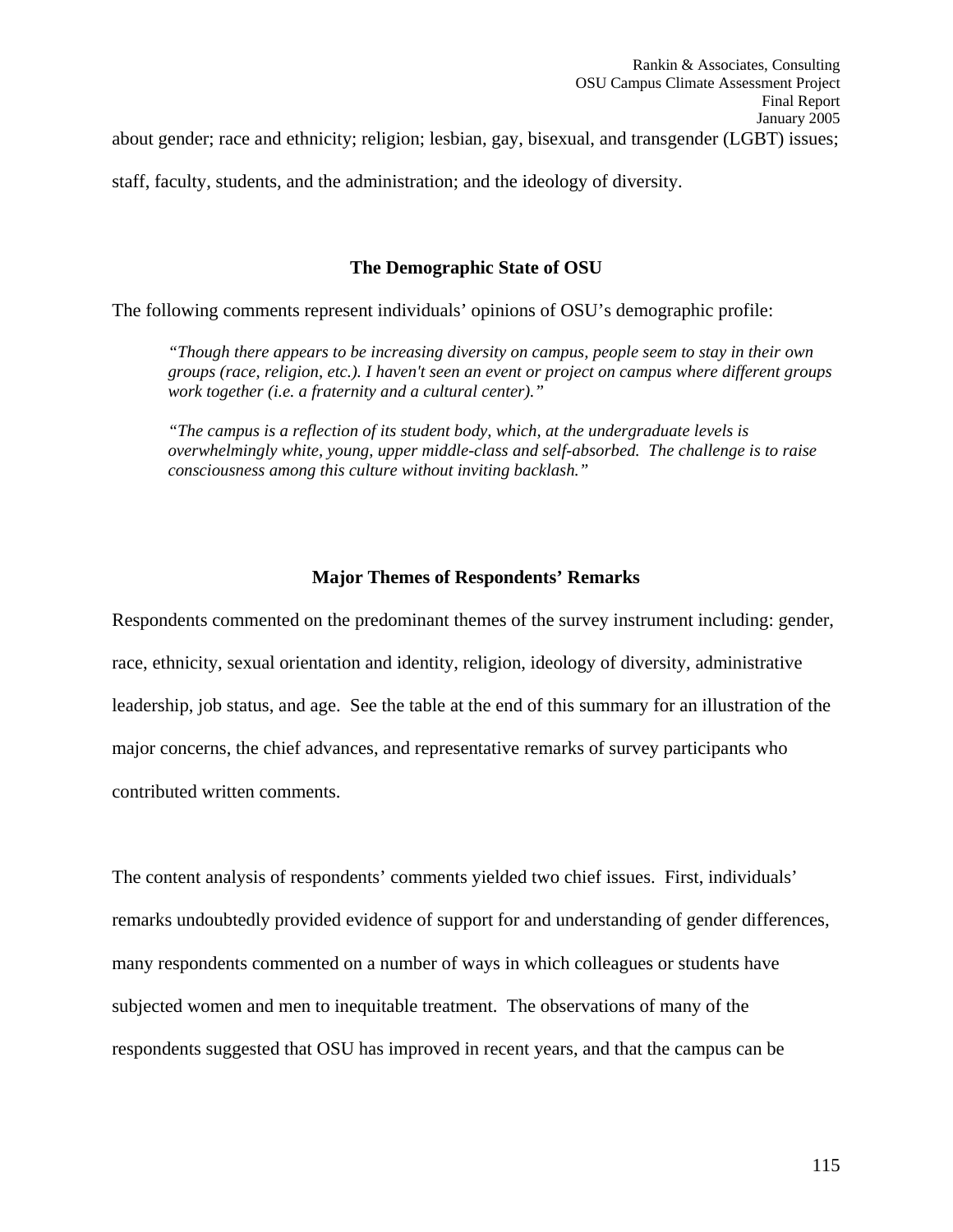sensitive to diverse staff and clients. However, respondents' words were, more often than not,

hostile in this regard. The following quotes illustrate this point:

*"Being a female, my views are regarded as irrelevant and hormonal. The phrase 'I just got raped by that test' is very common and very insensitive to females in general. Because at least 25% of the women on this campus will probably be raped over the course of their schooling, this phrase is very offensive…."* 

*"Women do not have the same rate of promotion through faculty ranks as do men."* 

*"As an instructor for a sophomore level class, I often got little respect and was treated poorly due to the fact that I was young and a female."* 

*"As a junior faculty member (female) with more than one young child, … I'm seen primarily as a mom and secondarily as a researcher. …I feel the same way as I feel when I'm labeled or treated differently because I am a woman."* 

*"I think there is an especially strong need for workshops for faculty and graduate students regarding sexual harassment. I think there are frequent problems especially regarding young female students and older male faculty and establishing appropriate boundaries. I also think there is gender discrimination on campus with social and economic favoritism shown white male professors."* 

*"I have in the past confronted a supervisor who told me a story I felt bordered on sexually harassing. He apologized but then said, 'Well, you have to admit it was funny.' I don't think he got my point at all."* 

The second issue respondents' remarks identified concerned race and ethnicity. Respondents noted that the "good old boys" network values homogeneity and exhibits subtle and/or institutionalized discrimination of racial and ethnic minorities. According to the comments, many individuals who are U.S.-born citizens and native English-speakers believe persons of other races and ethnicities should speak English and behave like White (non-Hispanic), middleclass persons. Moreover, people from diverse racial and ethnic backgrounds feel as though they cannot "be themselves" without encountering various forms of discrimination and harassment. People from underrepresented groups who work in such environments meet many obstacles. One person reported, for instance,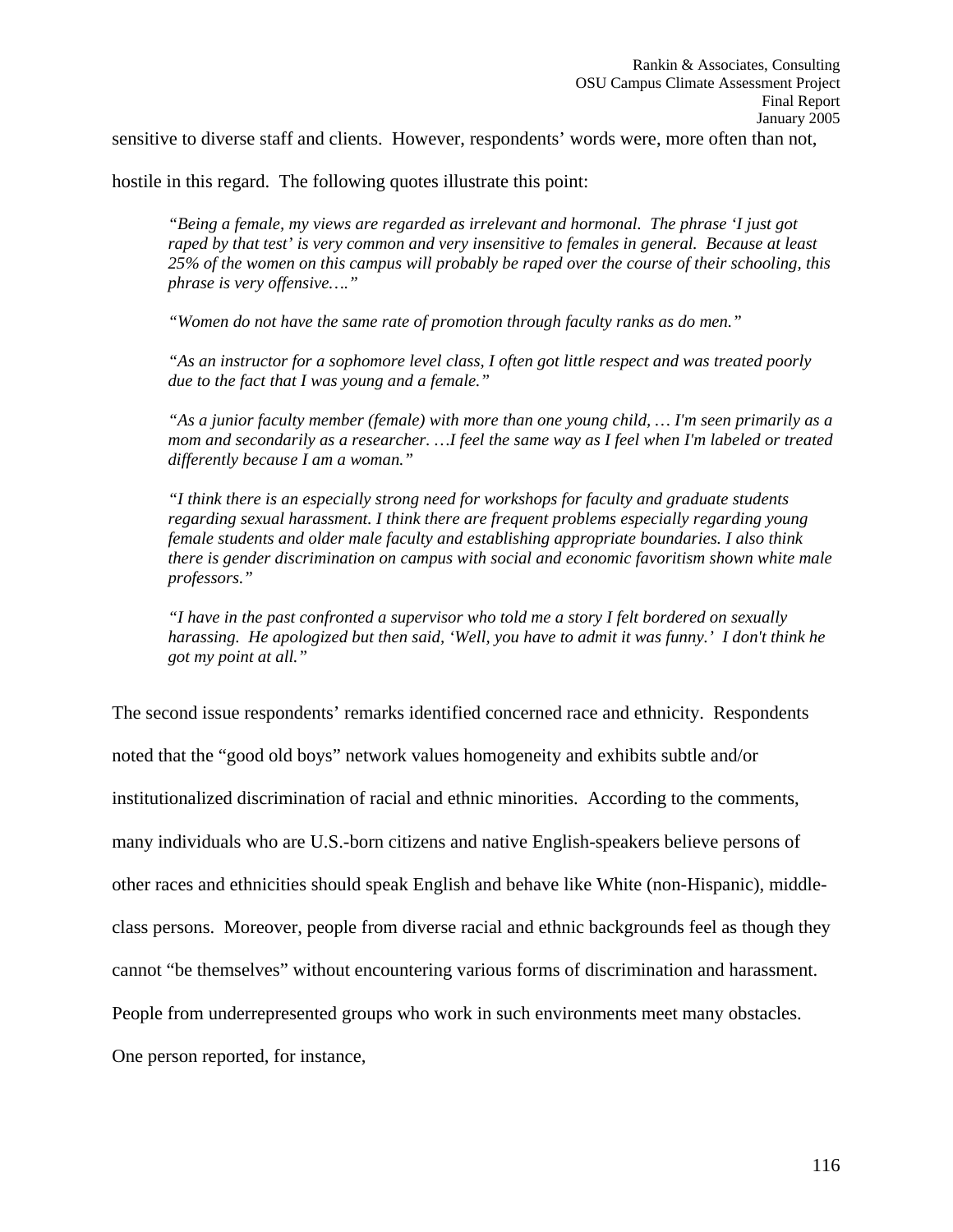*"It has been challenging as a young professional of color to look at the supervisors and 'leaders' on this campus and see so few people of color, or individuals with any kind of diverse life experience. It is at times discouraging and disheartening to feel like I am working under a microscope, and the pressure to go above and beyond the traditional workload that is expected from my position simply because I am a person of color (i.e. expected to advise students groups in my 'spare time,' attend all campus events related to my background, etc). It is exhausting to feel like I carry such a large burden and am still not seen as valuable in my department."* 

# Others commented,

*"I have heard remarks based on country of origin and find them disturbing. Also common is the practice of shouting at non-native English speakers. I have noticed the assumption that a person's intelligence is correlated with his/her proficiency in English."* 

# **Emergent Themes**

In addition to the categories mentioned above, a number of comments introduced issues and

concerns of socio-economic status, adult or returning students, parenting students, and people

with psychological illnesses or physical disabilities. Respondents sought their organization's

attention to encourage and support equality for these neglected constituents.

 *"Classroom access for students in wheelchairs is not good-they should have the same average access to the front of the classroom as all students. Having seating in the last row of a lecture hall is not adequate. I know this is a very difficult situation, but as new buildings are built and old ones refurbished, this issue needs to be included in the designs."* 

*"There are not enough activities offered to non-traditional/older than average students with families. There is not enough attention to helping older than average students get involved or find places that will accommodate the demands of their complicated schedules while allowing them some sort of bonding experiences at the college…. students have made degrading remarks to students who are married or have children. I have also been in classes where the professors direct all examples of material towards the traditional college student and excludes those who are outside of that category."* 

*I'm "an 'older' student here. This 'non-traditional' status often led to expectations that were different than the average student, interestingly both expectations that I would do better and expectations that perhaps I wasn't as bright as the other students. Also, my wife was very amused by the many calls and letters to the 'parent' of the student. While this was perhaps amusing, it furthered the idea that I was not a 'normal' student and reinforced any sense of not belonging…."*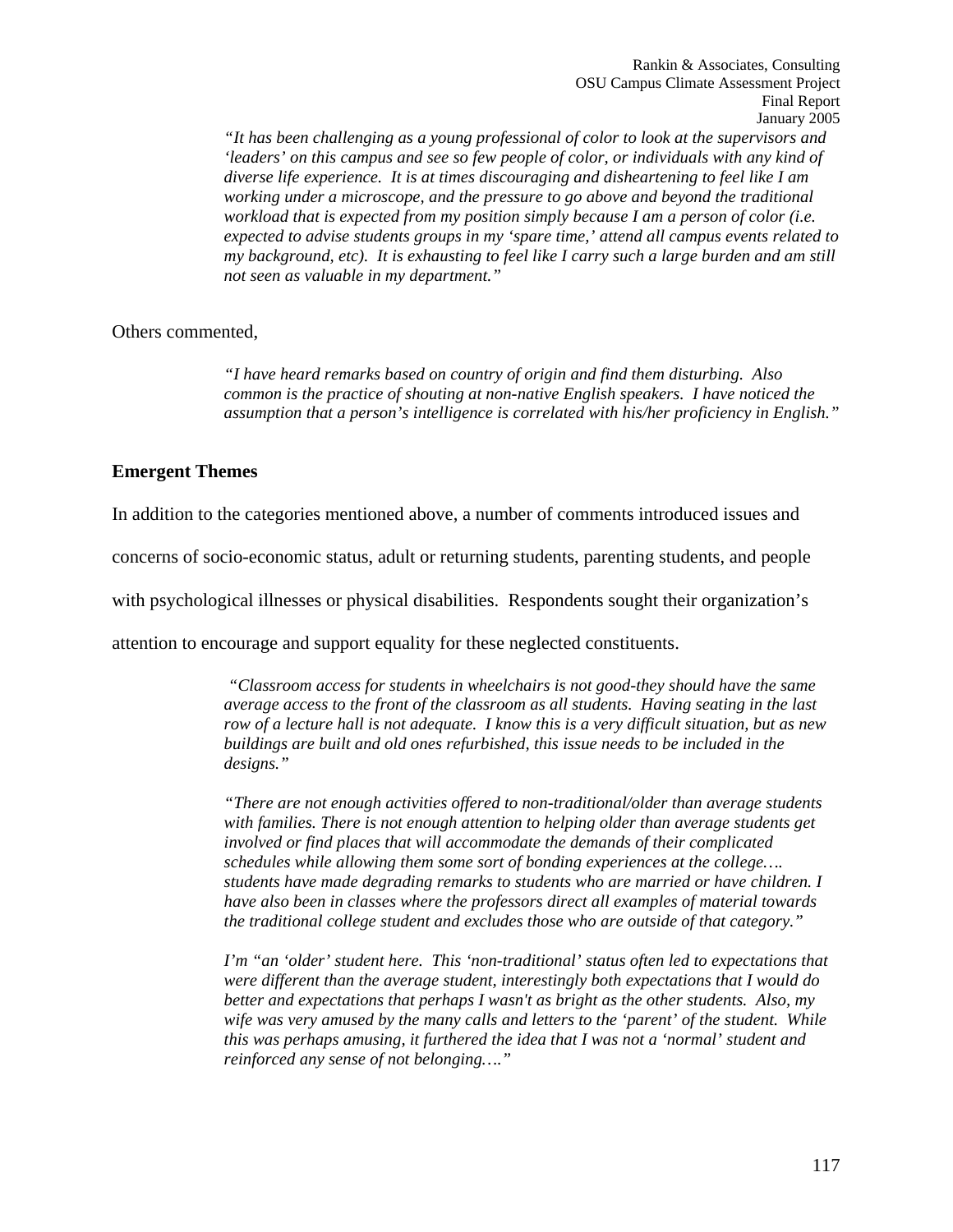A number of respondents believed the University and individuals have paid "too much attention"

to the issues and concerns of LGBT community. A slightly greater number of respondents

commented on instances of homophobic behavior, harassment, or discrimination.

*"There is too much attention given to gay and lesbian activities. I believe that most of our community is straight and I would prefer to see more attention given to traditional family values, not just sexual ones."* 

*"If you are gay, and feel persecuted, then maybe you should not be so flamboyant and rude about it.... It may have alot more to do with this... "* 

*"A lot of the students at OSU express homophobic views, I feel a general repressed hatred towards homosexuals and bisexuals from many of my fellow students."* 

*"There's a strong Christian contingency of students who are vocally quite negative regarding homosexuality, and that's too bad."* 

*"I'll tolerate various groups like the homosexual community, of which I know some good people, but I won't say what they do is ok or right. It is not."*

A number of respondents also commented on their interactions with and perceptions of members

of OSU Greek community. More than a handful of survey respondents recalled fraternity

members catcalling, making derogatory comments, and throwing objects from the organizations'

houses while those respondents passed by.

*"Frat boys don't like alternative looking woman and men. They like to throw water balloons at passing people. The men stare at me and make me uncomfortable and often times 'check me out' as I walk by making me even more uncomfortable."* 

*"I have, however, witnessed several 'unfriendly' or negative comments/actions where students (mostly in the greek system) have been instigators/perpetrators."*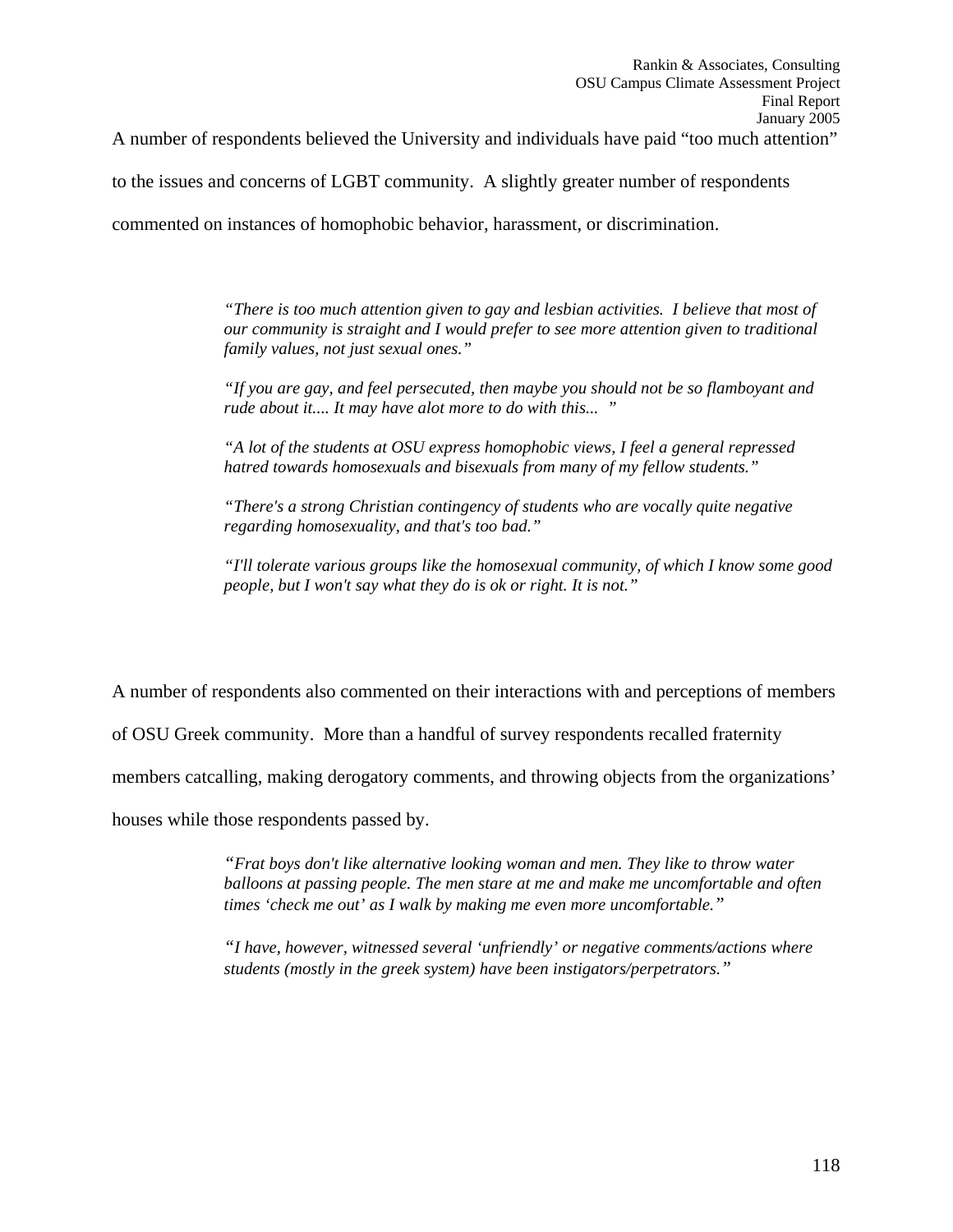# **What's Happening at Oregon State University?**

*"I have encountered numerous incidents of discrimination, inappropriate behavior and aggressive bullying during my … years at OSU. Some of the incidents have been quite shocking and have impacted my career as well as my productivity. In the past few years the incidents have been more frequent. These types of behaviors are often dismissed as quirky personality traits. …When I am asked about the climate at OSU by peers at other institutions, by prospective students and by job applicants, I tell the truth."* 

# **Perception: Experiences and Observations**

Although many individuals praised OSU for its efforts to create a diverse, welcoming

atmosphere, other respondents perceived that the campus has been less welcoming for

underrepresented groups. Respondents reported covert and institutionalized racism, sexism, and

other kinds of bias. One individual reported,

*"I feel the climate on campus is wonderful, diversity is well accepted. On the other hand, as an employee of the OSU[department name omitted], I have experienced the complete opposite. Female staff are ignored or not invited to meetings that involve their expertise, just because they are the 'women.'"* 

Others stated,

*"As a minority, sometimes I feel discriminated [against]. Not physically though, mainly just stares. I don't know quite how to explain it, but as a minority, you just can 'feel' it."* 

*"…a student employee of obvious middle eastern decent was loudly referred to as 'osama bin laden's cousin…'."* 

*"The campus approach of being 'politically correct' has actually inhibited some honest conversations from taking place on both the student and faculty/staff levels. I believe many, particularly faculty and staff, have mastered the rhetoric of being sensitive and knowledgeable about issues related to diversity, but realistically many are hostile or uncaring about minorities and our experiences at OSU and its surrounding communities."*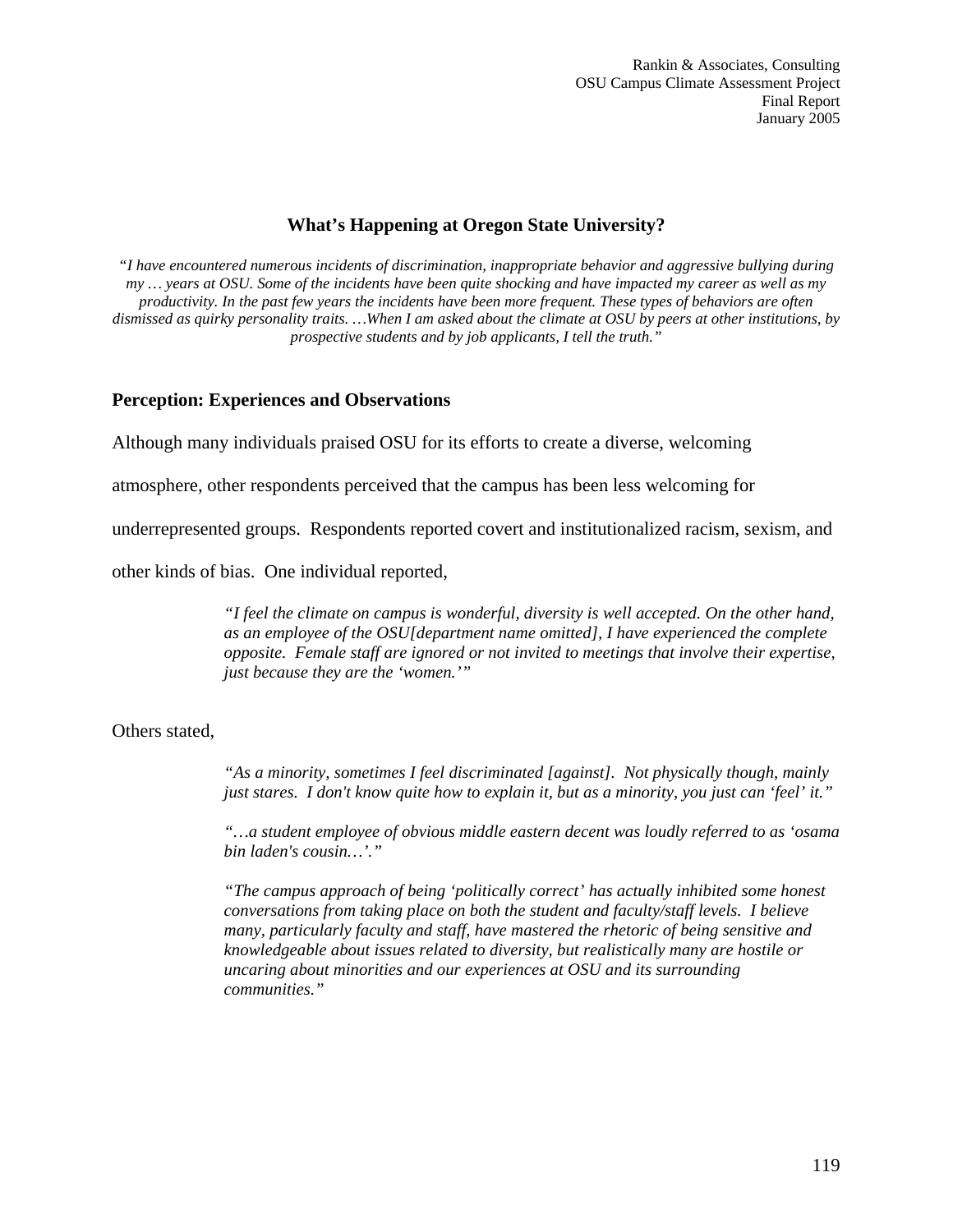*"Over 20 years I have repeatedly seen people hired because of their race or gender, inevitably to prefer a racial minority over an equal or superior candidate who was a white male. The ostracization and derision heaped upon white males at this university is both tolerated and often blessed by its highest administrators. I have experienced this personally and observed it professionally on numerous occasions, but am totally unwilling to speak out for fear of losing my job."* 

*"While I feel supported in many ways at the department level, I am less satisfied with the university's commitment, which I feel is lacking overall. In my opinion, there is very little infrastructure here to support and maintain minority faculty once they get here. As a result, there is a high rate of turnover among faculty of color. I would be hard pressed to 'recruit' people of color to come here based on my experience with the administration…"* 

Some respondents worried that OSU's efforts to be "politically correct" have incited a climate of

reverse discrimination on campus. The following comments illustrate this point:

*"I believe that our campus is being overrun by extreme liberalism, to the point that 'White' people are being discriminated against. This is unfortunate. By focusing on issues that exclude 'white' people, I feel that our college community might suffer. All this school chooses to focus on are LBGT people, and people of color. I'm colored White! I'm definitely not saying that I'm a white supremist, but I would like to know a little more about my history and less about the LGBT movement around the world."*

*"The only discrimination I'm aware of at OSU is against white guys. I've been a faculty member here for a long, long, time, and I've served on quite a few search committees. I've specifically seen people get hired for jobs not because they were the best qualified, but because of race or gender. When are we going to get past that? Isn't it time to stop this type of systematic discrimination?"* 

*"The climate at OSU is decidedly anti-Christian, anti-white, and anti-male. Congratulations on this new order of 'diversity.' Two wrongs do not make a right, whether that be disadvantaging all white students, who have had nothing to do with the 'historically disadvantaged' or present day Zionism/fascism against Palestine. Has anyone ever thought that diversity could include the various ethnic enclaves of whites? You do a pathetic job of inclusivity."*

One of the greatest obstacles in discussing campus climate was the range or lack of clear definitions of "diversity," "equality," "discrimination," and "harassment," to name a few. The discrepancies in definitions likely contribute to individuals' inability to comprehend or reluctance towards understanding diversity efforts as means of social justice for underrepresented groups. Comments suggested the University look beyond race/ethnicity and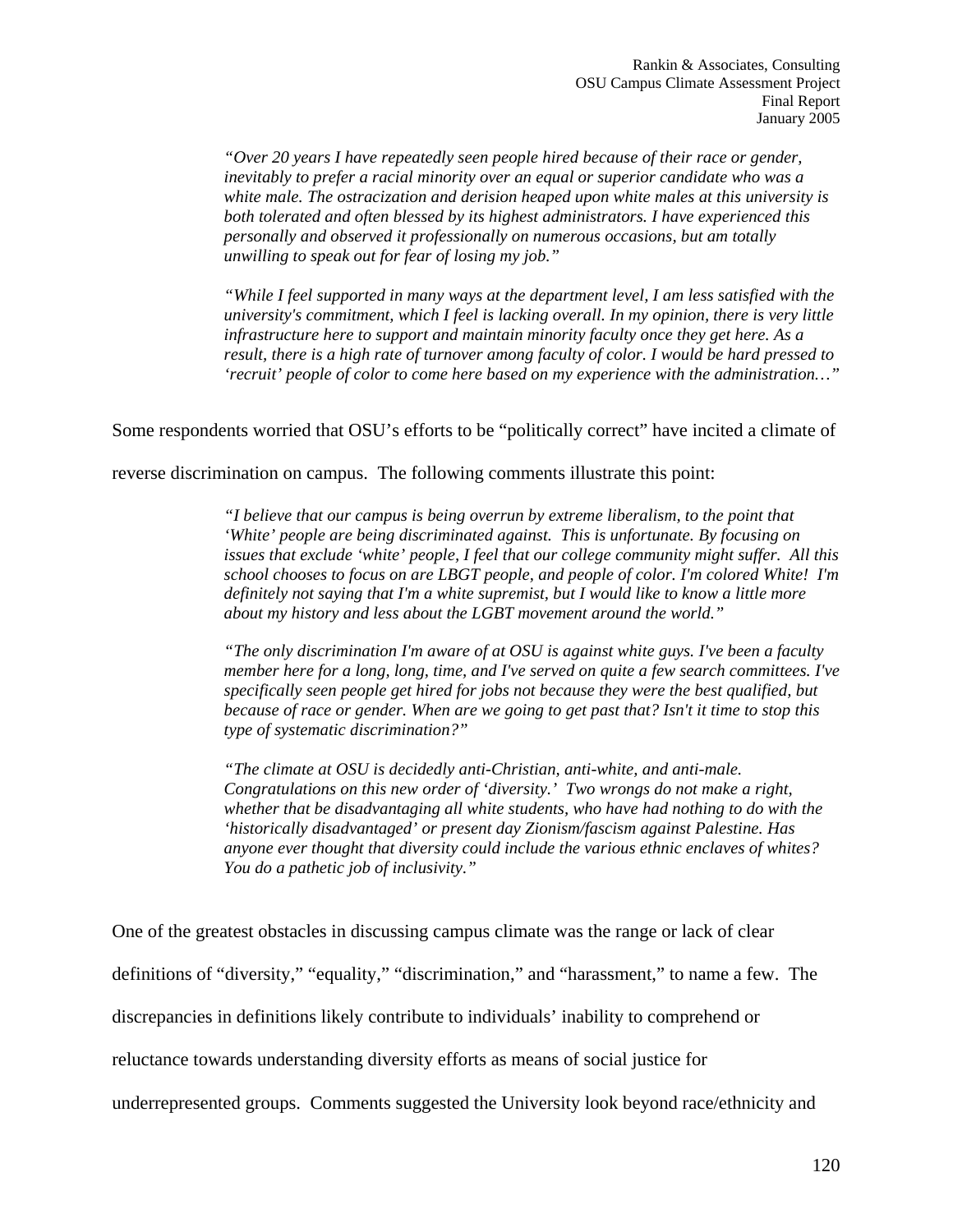gender to define diversity. Nevertheless, as previously mentioned, race/ethnicity and gender

were the most prominent themes in respondents' remarks.

 *"Educating the dominant culture on issues of oppression and privilege is paramount to changing university culture. Most folks see themselves as 'uninvolved' in the issues because they do not identify as being racist, sexist, etc. But everyone is involved because the problems are embedded in our social structures/institutions."* 

*"I think it would be beneficial to all students to be required to take a race and ethnicity class. A conscience raising education about diversity and what defines and promotes racism, sexism and discrimination etc. can only better prepare students to enter the workforce and parenthood and to be more affective, as community members who support equal opportunity."* 

## **What** *Should* **Be Happening at OSU?**

*"Classroom climate has a huge impact on the rest of a student's experience while at OSU. …I find that professors and others who interact with students in the classroom can say and/or allow the most damaging statements or behaviors in a classroom, especially given the less-than-adequate training many receive on issues surrounding diversity. Creating incentives for professors, faculty, TA's, and other units that interact heavily with students to attend, promote, and honor diversity would be very helpful in ensuring that all students feel valued and accepted during their time at OSU- not just tolerated."* 

Some of the questions that the University must address are: If an act of commission or an act of omission is perceived by someone either experiencing or observing the act, what policies decide if the event is 'real' enough to warrant the organization's attention? Are the policies enforced consistently, efficiently, and effectively? In addition to relaying their ideas about experiences and observations of discrimination and harassment, respondents contributed possible solutions for improving the climate within the organization.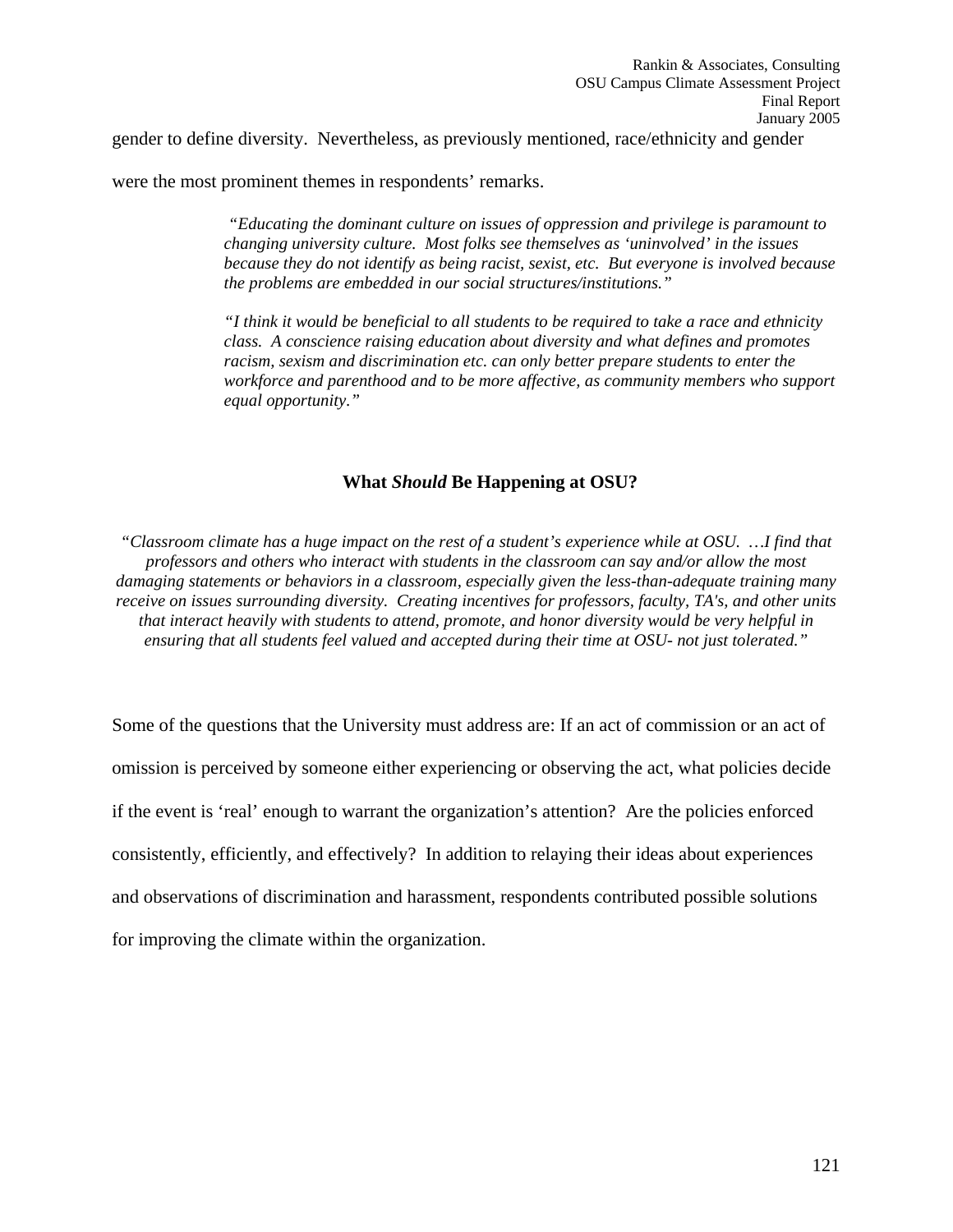# **Suggestions for Improving the Campus Climate**

*"If OSU valued diversity, then issues of diversity would be talked about in class and it would not be out of the ordinary for students to be involved in conversations about as race, gender, sexual...diversity. Creating a diverse school does not only mean getting a certain percentage of students from different backgrounds but it means that we must work to learn about those backgrounds as well."* 

Generally, respondents' comments advanced few specific solutions. The following bulleted list,

however, contains some of the respondents' suggestions for improving the climate for diversity

at OSU.

# Administration/Leadership

- More visible, supportive, and vocal leadership on diversity issues
- Fund/create a Multicultural Center and an LGBT Center
- Become more proactive, responsive, and supportive
- Increase the recruitment and retention of administrators, faculty, and staff from underrepresented groups
- Increase the number of women and people underrepresented groups in positions of authority
- Establish and promote a clear understanding of short- and long-term goals
- Develop and implement programs and policies focused on adult, evening, and parenting students
- Make all buildings accessible to people who are physically-disabled

## All Employees

- Attend courses and/or on-going training dealing with other cultures, diversity, gender, and race
- Learn to understand one's own biases
- Practice effective and genuine political correctness
- Improve communication between administration, faculty, and staff
- Encourage respectful attitudes and interactions between administrators, faculty, and staff

## **Students**

- Take courses and/or attend workshops dealing with other cultures, diversity, gender, and race
- Learn to understand one's own biases
- Practice effective and genuine political correctness
- Improve educational materials, services, and communication with underrepresented groups
- Improve communication between administration, faculty, staff, and students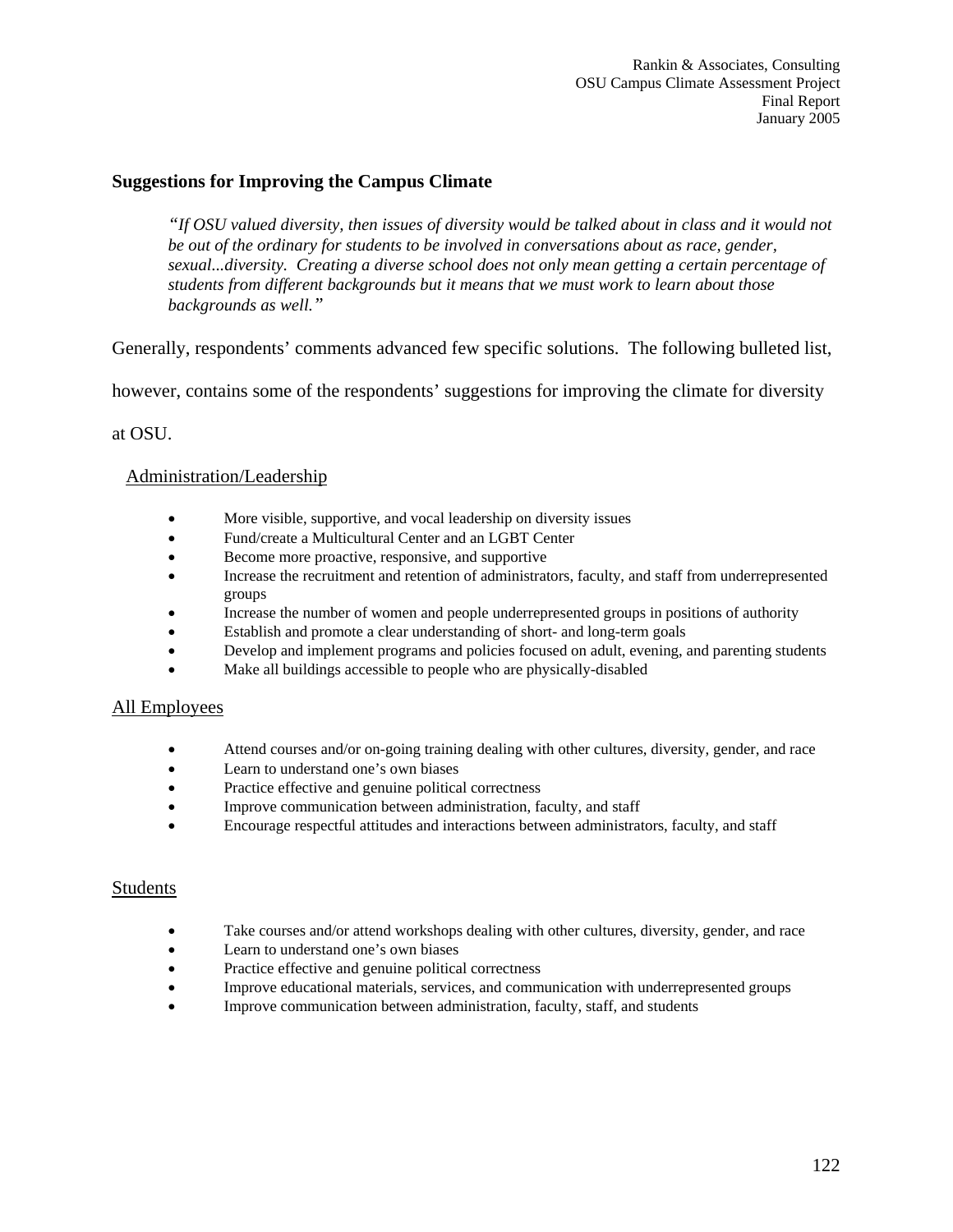# **Is "Diversity" the University's Responsibility?**

Respondents' comments were divided regarding whether or not diversity should be addressed by the University. Some respondents believed there is no need to find solutions to problems that do not exist. These individuals felt that OSU adequately addresses climate and diversity issues, or that it is not the University's responsibility to do so in the first place. The following opinions offer some insight:

> *"Personally, I think the emphasis on 'diversity' is wrong. We should be emphasizing UNITY, not diversity. … it would be much more productive to emphasize how we're alike, rather than forcing 'otherness' down people's throats."*

*"Attitudes are learned in a person's home environment. We need a climate that would strengthen families. This is where we learn the importance of tolerance, acceptance and respect."* 

# **Conclusion**

*"It would be nice to see if changes are made in University administration and programs because of feedback from this survey; and if so, whether responses to this survey [would] change if it were done again in two years."* 

The comments submitted by respondents suggest that the organizational climate and diversity as an initiative are on a number of people's minds. Hopefully, this analysis of the major themes included in the comments will help readers hear more clearly what that data in the earlier sections of the report suggested. Clearly, in its search for a path it chooses in its quest for excellence, the University must first define "equality," "diversity," "discrimination," and "harassment."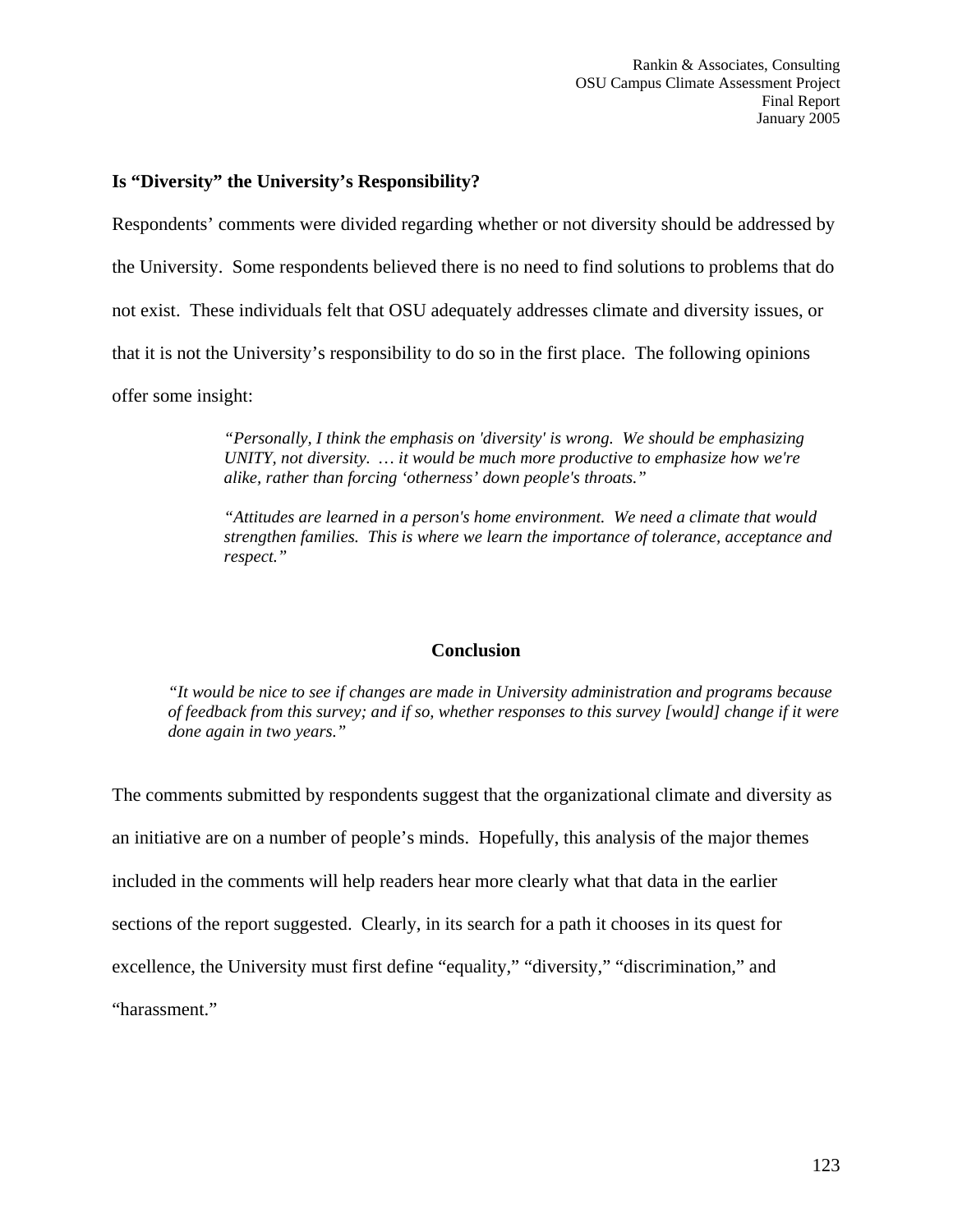|                  | <b>Prominent Concerns</b>                                                                                                                                                                                                           | <b>Some Respondents' Comments</b>                                                                                                                                                                                                                                                                                                                                                                                                                                                                                                                                                                              |
|------------------|-------------------------------------------------------------------------------------------------------------------------------------------------------------------------------------------------------------------------------------|----------------------------------------------------------------------------------------------------------------------------------------------------------------------------------------------------------------------------------------------------------------------------------------------------------------------------------------------------------------------------------------------------------------------------------------------------------------------------------------------------------------------------------------------------------------------------------------------------------------|
|                  | Women: not taken seriously by coworkers,<br>administration, or students; forced to prove<br>themselves in a way men do not, lack of<br>promotions, equitable pay                                                                    | "But I have served on the University Commission on Woman for several years and have<br>heard some pretty hair-raising stories about how they have been treated. There is some<br>evidence of slippage in salary equity attempts from the 90's. Few women are also<br>promoted to the full professor rank."                                                                                                                                                                                                                                                                                                     |
| Gender           | Women: sexual harassment, safety                                                                                                                                                                                                    | "I have had a professor make lewd references in a class and watched him flirt with female<br>students. This makes me sick!"<br>"I witnessed blatant sexual harassment in one of my classes (a male professor asked a<br>female student, in front of the class, with no context to justify the question, whether she<br>was sexually active) among other incidents. In this case, she just put her head down on her<br>desk and withdrew from class discussion. I addressed my concern over this interaction with<br>the student, who stated that she was afraid of repercussions because he was a professor in |
|                  |                                                                                                                                                                                                                                     | her major department."<br>"People from countries in the Middle East seem especially vulnerable right now to racism<br>and violence."<br>"People of color or of different national origin are approached with stereotypes and seem to<br>be viewed as 'athletes' if they are African-American and are viewed as 'terrorists' if they                                                                                                                                                                                                                                                                            |
| Race & Ethnicity | Marginalization, discrimination<br>Minority employees and students may be under-<br>or unqualified for their jobs or admittance<br>Religions and spirituality other than Christianity<br>are neglected or experience discrimination | are of Middle Eastern descent."<br>"I am multiracial, and I think that more often than not, people are focused on everyone only<br>being one race. When issues of race come up, I generally feel like I don't relate because of<br>my mixed background. I don't really feel comfortable being affiliated with an organization<br>for black students, but on the other hand I can't deny that part of me."                                                                                                                                                                                                      |
| <b>Religion</b>  |                                                                                                                                                                                                                                     | "People should not be hired or admitted because there is a quota of under-represented<br>minorities to fill; they should get the job/position based strictly on merits alone and not<br>who their parents are. I admit that I am forced to accept the existence of those who are not<br>like me but that does not mean I must make special provision for them. I have little<br>tolerance for those who do not make it on their own and must rely on the generosity of<br>those who overtax the rest of us Equality does not mean that those who are under-<br>privileged get more than their fair share."     |
|                  |                                                                                                                                                                                                                                     | "One thing that most people who I am acquainted with don't know about me is that I am<br>Jewish.  so they assume that I'm Christian and make hurtful comments to my own<br>religion and others."                                                                                                                                                                                                                                                                                                                                                                                                               |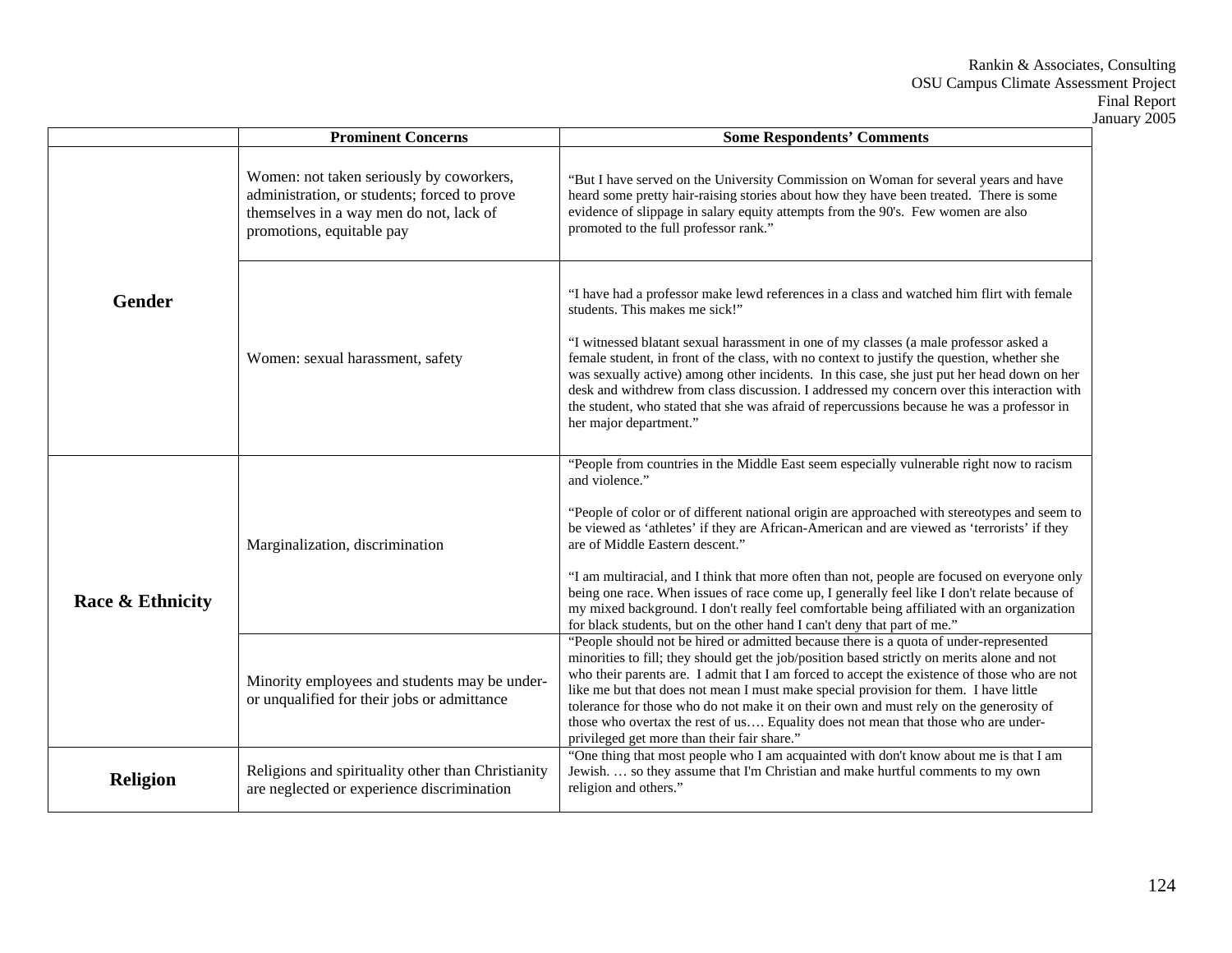|                              |                                                                                                                    |                                                                                                                                                                                                                                                                                                                                                                                                                                                                                                                                                                                                                                                                                                                                                                                                                                                                                                                                                                        | January 2005 |
|------------------------------|--------------------------------------------------------------------------------------------------------------------|------------------------------------------------------------------------------------------------------------------------------------------------------------------------------------------------------------------------------------------------------------------------------------------------------------------------------------------------------------------------------------------------------------------------------------------------------------------------------------------------------------------------------------------------------------------------------------------------------------------------------------------------------------------------------------------------------------------------------------------------------------------------------------------------------------------------------------------------------------------------------------------------------------------------------------------------------------------------|--------------|
|                              |                                                                                                                    | "I have a  class  and think it is inappropriate for [the professor] to talk about his<br>Christian views so much. He even had two Christian men come in to talk to us about their<br>jobs and they spent the majority of the time talking about Jesus and integrity and being a<br>Christian.  one of the speakers even said he considers a person's marital status when<br>hiring, which is illegal. I couldn't believe it. I find all this totally offensive and feel that [the<br>instructor] is using his teaching position to promote his religious opinions."                                                                                                                                                                                                                                                                                                                                                                                                    |              |
|                              | Christian influence is overwhelming and<br>oppressive                                                              | "The MU Quad is often an inhospitable place to pass through, as noted in the recent display<br>of anti-abortion pictures comparing women who get abortions to Nazis and the KKK."                                                                                                                                                                                                                                                                                                                                                                                                                                                                                                                                                                                                                                                                                                                                                                                      |              |
|                              |                                                                                                                    | "There is a serious need to address the dominance of Christianity -- or at least Christian<br>ideals and judgments -- on this campus. I feel this is the source of bias against women,<br>people proscribing to other religions, and particularly against the G/L/Bi/TG community. I<br>acknowledge that Christianity does not visibly promote racism, but I feel it places greater<br>value on white males. This leads white males to feel entitled (or really just reinforces the<br>entitlement they have felt all their lives) to say and do whatever they want."                                                                                                                                                                                                                                                                                                                                                                                                  |              |
|                              | Christians are oppressed                                                                                           | "While attending classes over the last few years, there has been several instances where my<br>Christian beliefs have come under attack. I have not witnessed this with any of the other<br>religions. Additionally, there has been openness to sexual orientation, race, age, disability,<br>color, or mental condition, but anything that is "Christian" is villianized."<br>"Generally, there is a hostile environment for conservative Christian values in the                                                                                                                                                                                                                                                                                                                                                                                                                                                                                                     |              |
|                              |                                                                                                                    | classroom. Even when they are expressed with respect and at appropriate times. I have<br>learned it is very difficult to raise questions without being pegged a 'conservative."                                                                                                                                                                                                                                                                                                                                                                                                                                                                                                                                                                                                                                                                                                                                                                                        |              |
| <b>Ideology of Diversity</b> | Attention to difference will only succeed in<br>exacerbating tension, producing backlash, and<br>creating division | "There is too much emphasis on diversity at OSU. When we constantly describe our<br>differences and establish various victimologies, it serves to build tension that otherwise<br>might not exist, creating a self-fulfilling prophecy of a discriminatory environment. As a<br>student of color, which I really find a pointless designation, I have found OSU to be<br>perfectly accepting of me, and I accept it blissfully unaware that I should feel like the world<br>is out to oppress me. It's people like you, the perpetrators of this survey and the philosophy<br>it represents, who really perpetuate the virulent racial/gender/social consciousness that<br>keeps everyone uneasy and aware of race. If we didn't insist on talking about it all the time,<br>we could all get along just fine. But, I don't expect anyone there, the type of people who<br>thrive off crusading against oppression that doesn't exist, to understand what I'm saying." |              |
|                              | Reverse discrimination                                                                                             | "I feel OSU is overly anti Christian and anti white. I hold back at time in sharing my<br>viewpoint because I want to avoid backlash from sharing politically incorrect ideas."<br>"I don't think that this campus is fair to white males- I have seen SO many guys turned<br>down for jobs here-I mean, look at your personnel office-filled to the rafters with women,<br>lesbians, people of color, and no menNONE"                                                                                                                                                                                                                                                                                                                                                                                                                                                                                                                                                 |              |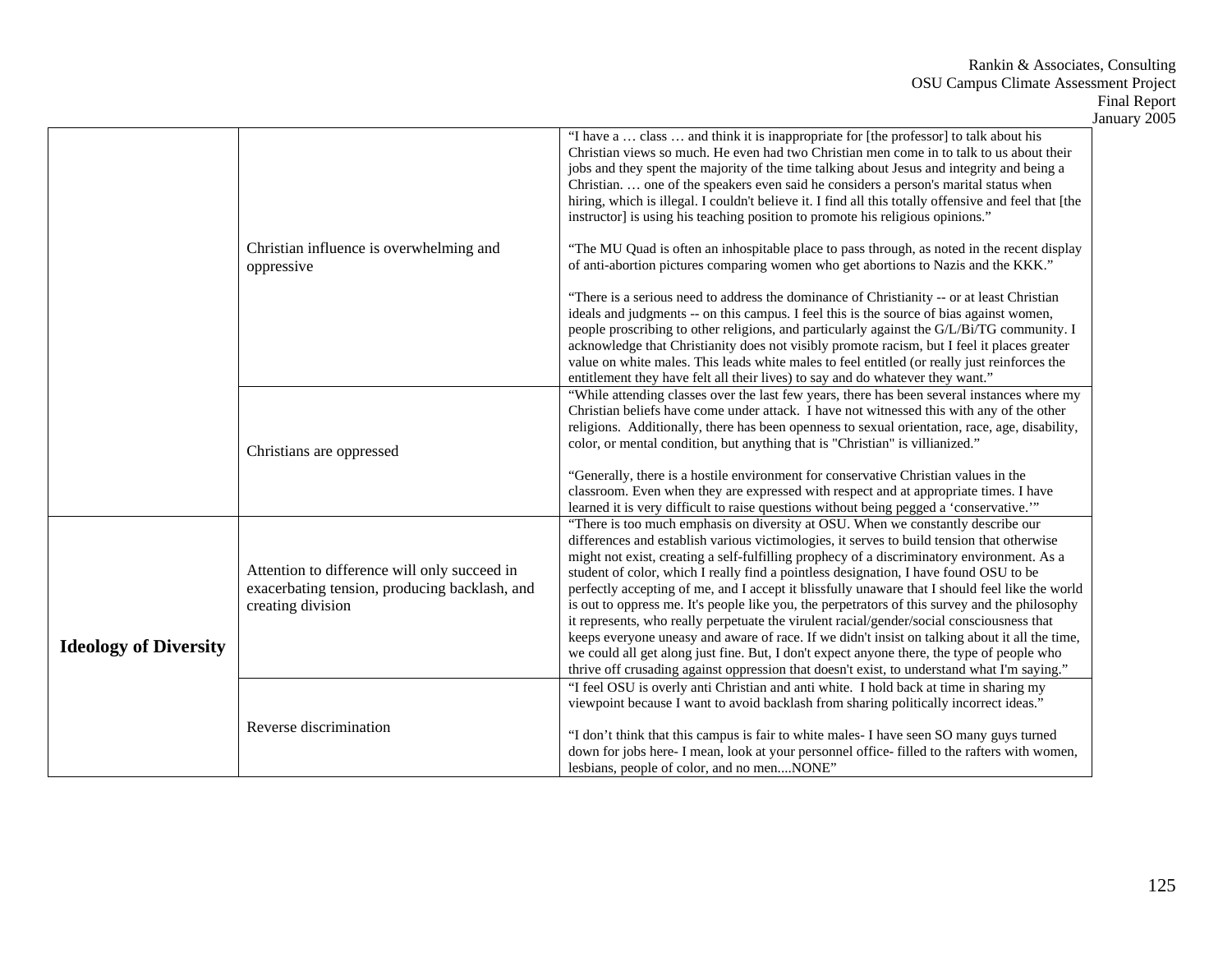|                              |                                                                                          |                                                                                                                                                                                                                                                                                                                                                                                                                                                                                                                                                                                                                                                                                                                                                                                                                                                                                                                                  | January 2005 |
|------------------------------|------------------------------------------------------------------------------------------|----------------------------------------------------------------------------------------------------------------------------------------------------------------------------------------------------------------------------------------------------------------------------------------------------------------------------------------------------------------------------------------------------------------------------------------------------------------------------------------------------------------------------------------------------------------------------------------------------------------------------------------------------------------------------------------------------------------------------------------------------------------------------------------------------------------------------------------------------------------------------------------------------------------------------------|--------------|
| Administrative<br>Leadership |                                                                                          | "Recent racial incidents in the Barometer and the high number of sexual assaults and sexual<br>harassment complaints reported this year indicate a huge need for education throughout our<br>university community!"                                                                                                                                                                                                                                                                                                                                                                                                                                                                                                                                                                                                                                                                                                              |              |
|                              | Lack of follow-through in disconcerting matters                                          | "My experience has been that policy decisions are made within informal networks of<br>cronies rather than in open discussion of all concerned parties. There is a great deal of<br>mistrust of the administration by faculty, and of senior faculty by junior faculty. Many<br>departments are seething with internecine strife. I have seen job searches where people<br>who got their PhD at OSU were offered positions over other candidates who were clearly<br>more qualified. I have seen senior faculty and emeritus faculty make life miserable for<br>junior faculty. I have seen people with superior credentials denied tenure while those with<br>inferior CV's received it. I have seen university property misused and stolen with no<br>consequence. All in all, I see this institution as fundamentally corrupt, because this sort of<br>stuff is consciously tolerated or even endorsed by the administration." |              |
|                              |                                                                                          | "There is a great deal of racism and discrimination, not to mention open hatred on this<br>campus. It is unclear to me how much the administration has done to address this<br>problem."                                                                                                                                                                                                                                                                                                                                                                                                                                                                                                                                                                                                                                                                                                                                         |              |
|                              | Failed to establish and promote adequate<br>diversity and inclusive goals                | "I have worked on many diversity issues and committees over the years at OSU. What I<br>see, in my department and in my college, is that there is little reward for doing so, and there<br>are subtle punishments for doing so (being perceived as an 'advocate' in a negative sense,<br>being perceived as 'political'). When administrators such as Deans and Chairs have little<br>accountability to those whom they supervise (eg. accountability up in the management<br>hierarchy, but little accountability down), abuse happens."                                                                                                                                                                                                                                                                                                                                                                                        |              |
| Age                          | Employees face age discrimination                                                        | [Employee] "has directly and indirectly harassed me regarding my age and disability, and<br>so has my supervisor. These two faculty work together to make me miserable. Basically, I<br>was told that I have 'been here too long."                                                                                                                                                                                                                                                                                                                                                                                                                                                                                                                                                                                                                                                                                               |              |
|                              | Non-traditionally aged students encounter<br>difficulties or discrimination based on age | "Professors assume all students are familiar with technology (web based). As an older,<br>distance ed student, I have had a hard time adjusting to the high reliance of work with<br>computers."                                                                                                                                                                                                                                                                                                                                                                                                                                                                                                                                                                                                                                                                                                                                 |              |
|                              | Traditionally aged students face are<br>discriminated against based on their age         | "I feel that many of the employees (especially female) in the administrative offices<br>(specifically MU offices) are disrespectful to students because of age-related reasons. "                                                                                                                                                                                                                                                                                                                                                                                                                                                                                                                                                                                                                                                                                                                                                |              |
| <b>Sexual Orientation</b>    | Marginalization, discrimination, harassment                                              | "I can and believe have worked just fine with non-heterosexual people, but I do not want<br>them to insist I agree their lifestyle is moral because my religion says it is not. I think they<br>can do many jobs; I would not want them teaching children. I might as well say, I feel the<br>research showing there is no genetic basis for sexual orientation is more credible then the<br>research claiming sexual orientation is genetic. However, even if it is true there is a genetic<br>link to orientation, that does not make it right."                                                                                                                                                                                                                                                                                                                                                                               |              |